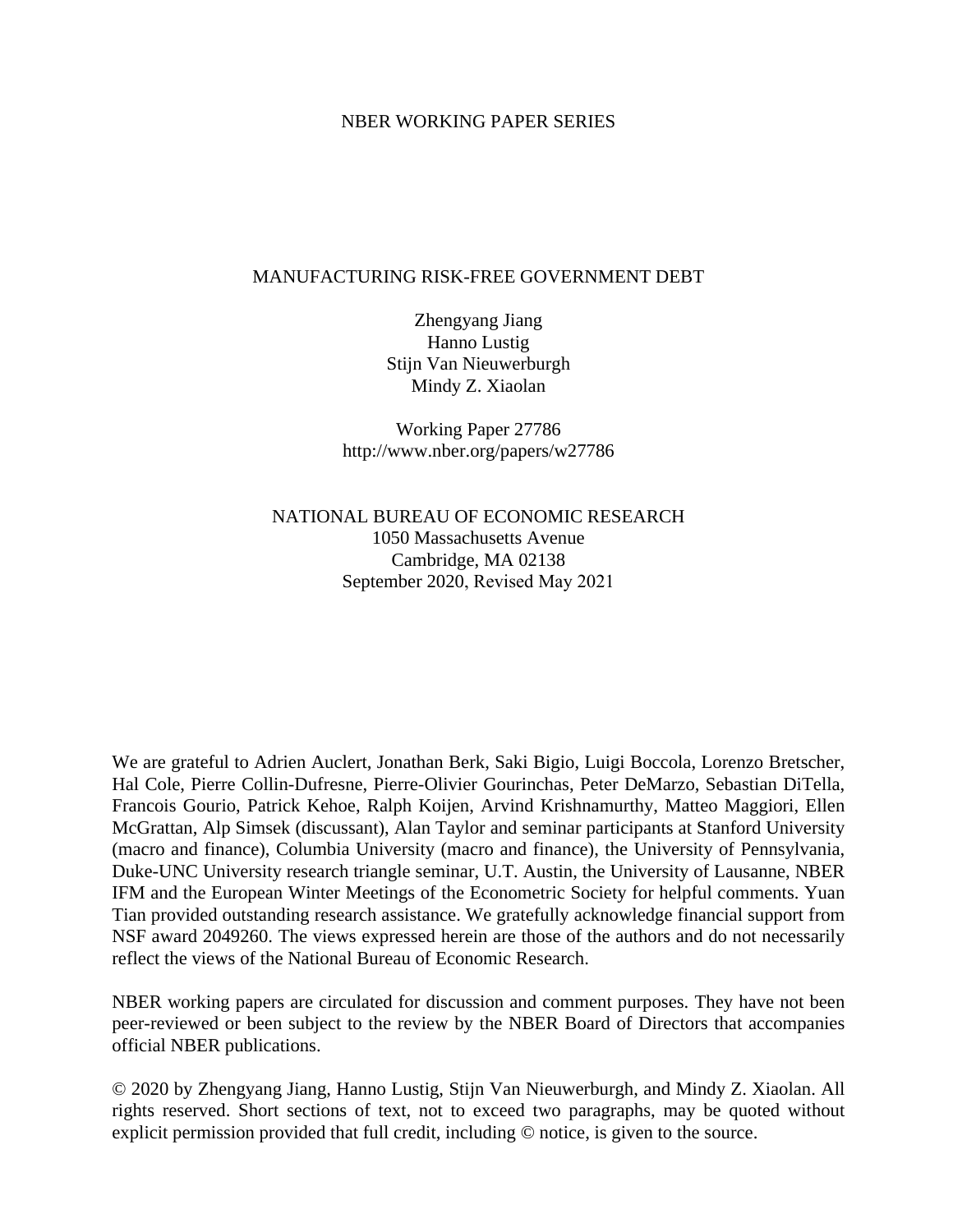Manufacturing Risk-free Government Debt Zhengyang Jiang, Hanno Lustig, Stijn Van Nieuwerburgh, and Mindy Z. Xiaolan NBER Working Paper No. 27786 September 2020, Revised May 2021 JEL No. F34,G12,H62,H63

# **ABSTRACT**

Governments face a trade-off between insuring bondholders and insuring taxpayers. If they insure bondholders by manufacturing risk-free zero-beta debt, then they can only provide limited insurance to taxpayers against macroeconomic shocks, whether the shocks are permanent or temporary. Taxpayers will pay more taxes in bad times. How limited depends on the cyclicality and persistence of government debt and spending. Permanent shocks limit taxpayer insurance by imputing long-run risk into the debt, while transitory shocks impute interest rate risk that must be offset through taxation to keep the debt safe. Conversely, if governments insure taxpayers against adverse macro shocks, then the debt becomes risky. Convenience yields on government debt temporarily alleviate the trade-off.

Zhengyang Jiang Kellogg School of Management Northwestern University 2211 Campus Drive Evanston, IL 60610 zhengyang.jiang@kellogg.northwestern.edu

Hanno Lustig Stanford Graduate School of Business 655 Knight Way Stanford, CA 94305 and NBER hlustig@stanford.edu

Stijn Van Nieuwerburgh Columbia University Graduate school of Business Uris Hall, office 809 3022 Broadway New York, NY 10027 and NBER svnieuwe@gsb.columbia.edu

Mindy Z. Xiaolan University of Texas at Austin 2110 Speedway B6600 Austin, TX 78703 mindy.xiaolan@mccombs.utexas.edu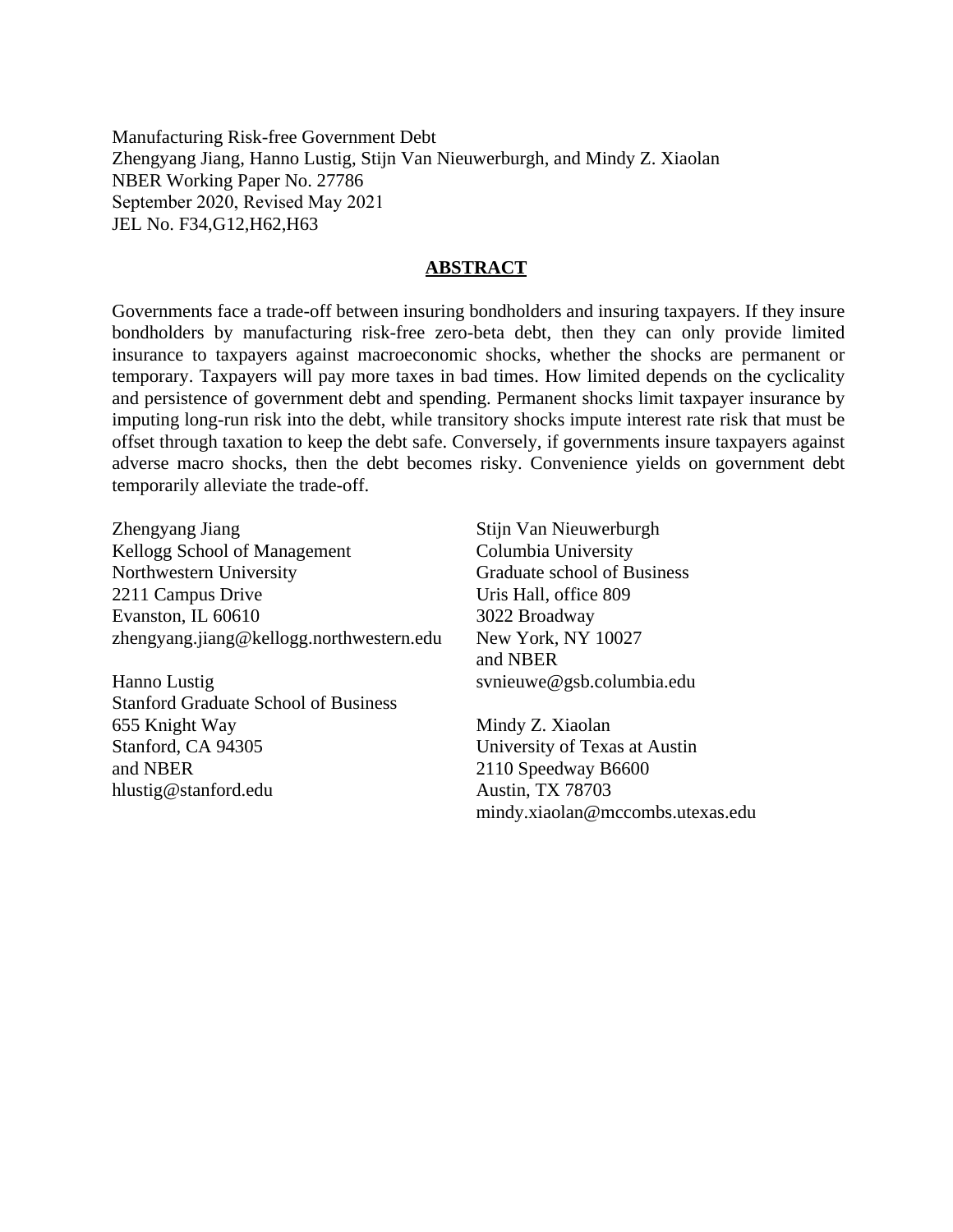Governments around the world responded to the pandemic with a massive increase in spending financed with new debt. OECD governments collectively borrowed USD 18 trillion from the bond markets in 2020, 29% of GDP, and 60% more than in 2019. Central government debt/GDP ratios for OECD countries are projected to increase further in 2021 [\(OECD,](#page-50-0) [2021\)](#page-50-0).

This recent debt expansion raises a classic question: How much counter-cyclical fiscal policy can governments implement while keeping the debt safe? In this paper, we show that governments face a trade-off between insuring their bondholders–by making debt risk-free–and insuring their taxpayers–by spending more and taxing less– in the wake of adverse macroeconomic shocks. If a government provides more insurance to bondholders, it enjoys lower risk premia on its debt, but then it can provide less insurance to taxpayers. Making government debt safer requires raising more tax revenue as a fraction of GDP from taxpayers in bad times. The larger the sovereign debt burden, the steeper this trade-off becomes.

Our analysis focuses on the case of risk-free debt, because it is empirically relevant for countries like the U.S. A country's government debt is risk-free if the government debt portfolio has a zero beta, meaning that its valuation is immune to fluctuations in the economy and financial markets. Default-free debt is not necessarily risk-free debt, since its valuation can still fluctuate before expiration.

Governments, like the U.S., have an incentive to manufacture safe debt, because safe debt earns sizeable convenience yields, lowering the interest they must pay on their debt. [Krishnamurthy](#page-50-1) [and Vissing-Jorgensen](#page-50-1) [\(2012\)](#page-50-1) estimate convenience yields on U.S. Treasuries of around 75 bps per year, while more recent estimates find even larger convenience yields of around 200 basis points [\(Jiang, Krishnamurthy, and Lustig,](#page-49-0) [2018a](#page-49-0)[,b;](#page-49-1) [Koijen and Yogo,](#page-50-2) [2019\)](#page-50-2).

We focus most of our attention on an economy with permanent output shocks. Manufacturing risk-free debt in the presence of permanent output risk requires a non-trivial feat of financial engineering. The government bond portfolio is backed by a long position in a claim to tax revenue and a short position in a claim to government spending. The Treasury's long position in the tax claim exceeds the short position in the spending claim by the value of outstanding debt. To ensure risk-free debt (a zero beta on government debt  $\beta^D=0$ ), the claim to tax revenues needs to have a lower beta than the spending claim:  $\beta^T<\beta^G.$  Since both claims have the same exposure to longrun output risk, this condition imposes tight restrictions on the process of primary surpluses, or equivalently on tax revenues given a process for government spending.

Recast in the language of Modigliani-Miller, the claim to tax revenue can be regarded as the government's unlevered asset, which is divided into the government debt and the claim to government spending. To manufacture risk-free debt, the spending claim has to be a levered version of the government's asset. Therefore, just as the equity of a firm has to be riskier than its asset in order to generate risk-free debt, the government's spending beta has to be higher than its tax beta to ensure a zero-beta debt. The tax beta has to be low.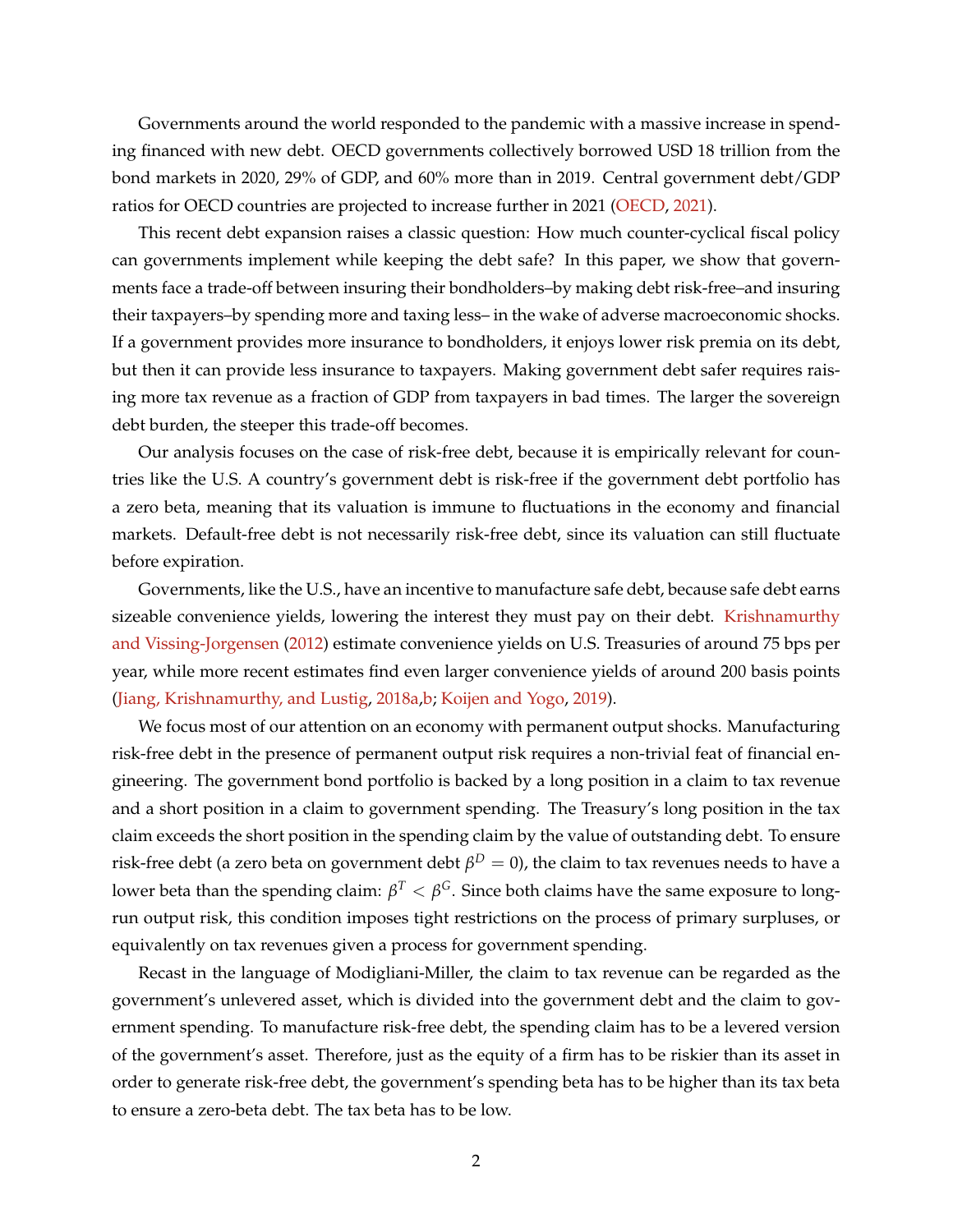The tax claim has a low beta if the present discounted value (PDV) of future tax revenues increases in bad times, times in which the investor's marginal utility is high. Since the taxpayers pay the taxes, they have a short position on the tax revenue claim. From their perspective, a lowbeta tax claim is a risky tax liability. The government cannot insure taxpayers when it insures bondholders by keeping the debt risk-free. The larger the amount of outstanding debt, the more levered the government becomes, and the larger the gap between the tax beta and the spending beta needs to be to keep the debt risk-free. As the debt grows, the beta of the tax claim has to go to zero holding fixed the spending beta. The trade-off between insuring taxpayers and bondholders steepens.

Conversely, if the government insists on insuring the taxpayers by lowering tax rates in bad times, then the tax beta is high and the government debt becomes risky. The bondholders now bear the macroeconomic risk. The riskier the debt, the larger the welfare benefits of insurance that accrue to taxpayers.

We characterize the restrictions imposed on tax revenues when debt is made risk-free. They depend on the debt issuance policy the government follows. When the government keeps the debt/output ratio constant, there is no scope for insurance of taxpayers. The tax process has to be safer than the spending process at all horizons –short, intermediate and long horizons. When the government can issue more debt in response to a negative GDP growth shock rather than raise taxes, the tax claim is riskier than the spending claim over short horizons. Over intermediate and longer horizons, the surplus and tax revenue claims have to become sufficiently safe for investors (risky for taxpayers) to offset the long-run output risk priced into the debt process when debt and output share the same stochastic trend. We characterize the amount of insurance that can be provided to taxpayers over finite horizons by studying a sufficient statistic, the cash-flow beta of the surplus/tax process.

A corollary of these results is that the government can only run primary deficits on average if the tax claim is safer than the spending claim. Taxpayers insure bondholders by suffering high taxation at the wrong time, in high marginal-utility states. The negative covariance of marginal utility and surpluses is what creates fiscal capacity. The question of whether the risk-free rate *r* is lower than the growth rate *g* is neither necessary nor sufficient to gauge fiscal capacity.

Over the last two decades, the beta of U.S. government debt has turned negative [\(Baele,](#page-46-0) [Bekaert, and Inghelbrecht,](#page-46-0) [2010;](#page-46-0) [Campbell, Pflueger, and Viceira,](#page-48-0) [2020\)](#page-48-0). When government debt carries a negative beta, the scope for insuring taxpayers shrinks even further. The zero-beta debt case is conservative in terms of the restrictions it implies on surpluses/taxes.

Our paper is the first one to analytically characterize the trade-off between insuring taxpayers and bondholders at different horizons in an environment with plausible asset pricing implications and debt dynamics. Modern asset pricing has consistently found that permanent shocks to output and consumption account for most of the variance of the pricing kernel, and receive a high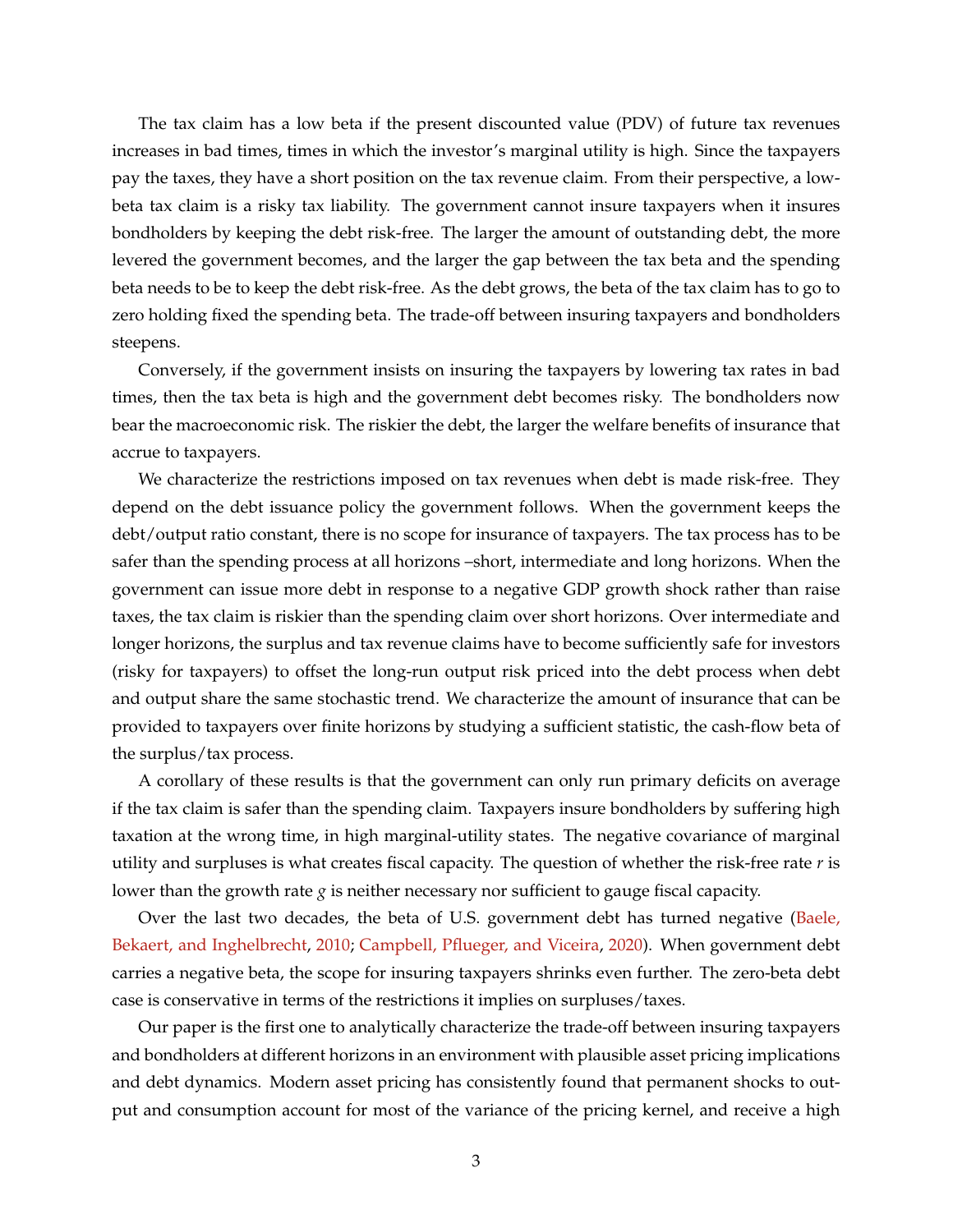price of risk in securities market (e.g., [Alvarez and Jermann,](#page-46-1) [2005;](#page-46-1) [Hansen and Scheinkman,](#page-49-2) [2009;](#page-49-2) [Bansal and Yaron,](#page-47-0) [2004;](#page-47-0) Borovička, Hansen, and Scheinkman, [2016;](#page-47-1) [Backus, Boyarchenko, and](#page-46-2) [Chernov,](#page-46-2) [2018\)](#page-46-2). Models without large permanent shocks counterfactually produce bond risk pre-mia that exceed equity risk premia.<sup>[1](#page-4-0)</sup> We show that the presence of permanent risk has important implications for the fiscal policy literature.

When output shocks are permanent, debt inherits from the long-run risk in output as along as debt and output are co-integrated. To keep the debt risk-free, the government must offset the long-run output risk in the debt by making the surplus safer over intermediate horizons. It now only has very limited ability to insure taxpayers over short horizons. This is costly to taxpayers because the welfare benefits of insurance are largest when shocks to output and consumption are permanent [\(Alvarez and Jermann,](#page-46-3) [2004\)](#page-46-3).

In traditional neoclassical and (New-)Keynesian models, shocks to output and consumption are transitory, as output fluctuates around potential output. The business cycle models used in the literature on optimal fiscal policy also imply that equilibrium output and consumption do not have a unit root component.<sup>[2](#page-4-1)</sup> Surprisingly, the trade-off between insuring taxpayers and bondholders becomes worse in these models. Models with only transitory shocks to the pricing kernel generate a great deal of interest rate risk in government debt. The long-term government bond is the riskiest asset in such economies [\(Bansal and Lehmann,](#page-46-4) [1997;](#page-46-4) [Alvarez and Jermann,](#page-46-1) [2005;](#page-46-1) [Backus, Chernov, and Zin,](#page-46-5) [2014\)](#page-46-5). When output is below potential, the representative investor wants to borrow, pushing up interest rates when her marginal utility is high.

To keep the debt risk-free in the environment with transitory shocks, the government has to offset the interest rate risk in the debt in the distant future by producing safer surpluses in the near future. This dramatically shortens the horizon over which governments can insure taxpayers. Under natural parameter conditions, the trade-off is steeper in the model with transitory shocks than in the model with permanent shocks. Hence, the results from the literature studying household consumption smoothing in the face of transitory idiosyncratic risk with a risk-free asset (see [Chamberlain and Wilson,](#page-48-1) [2000\)](#page-48-1) do not extend to governments smoothing consumption against transitory aggregate shocks with risk-free debt.

In our economy, the government provides insurance to taxpayers against aggregate shocks. In models developed by [Bassetto and Cui](#page-47-2) [\(2018\)](#page-47-2); [Brunnermeier, Merkel, and Sannikov](#page-47-3) [\(2020\)](#page-47-3); [Reis](#page-50-3) [\(2021\)](#page-50-3); [Kocherlakota](#page-49-3) [\(2021\)](#page-49-3), government debt plays a key role in allowing agents to selfinsure against idiosyncratic risk and by providing liquidity services. These features give rise to a convenience yield, which may contribute a bubble component to the valuation of public debt.

<span id="page-4-0"></span><sup>&</sup>lt;sup>1</sup>See e.g. Borovička et al.  $(2016)$  who argue that investors receive a large additional risk premium for bearing longrun cash flow risk. Recently, [van Binsbergen](#page-51-0) [\(2020\)](#page-51-0) questions this view.

<span id="page-4-1"></span><sup>&</sup>lt;sup>2</sup>These models have mean-reverting processes for productivity and government spending (see [Chari, Christiano,](#page-48-2) [and Kehoe,](#page-48-2) [1994;](#page-48-2) [Debortoli, Nunes, and Yared,](#page-48-3) [2017;](#page-48-3) [Bhandari, Evans, Golosov, and Sargent,](#page-47-4) [2017,](#page-47-4) for examples of calibrated economies with spending and productivity innovations).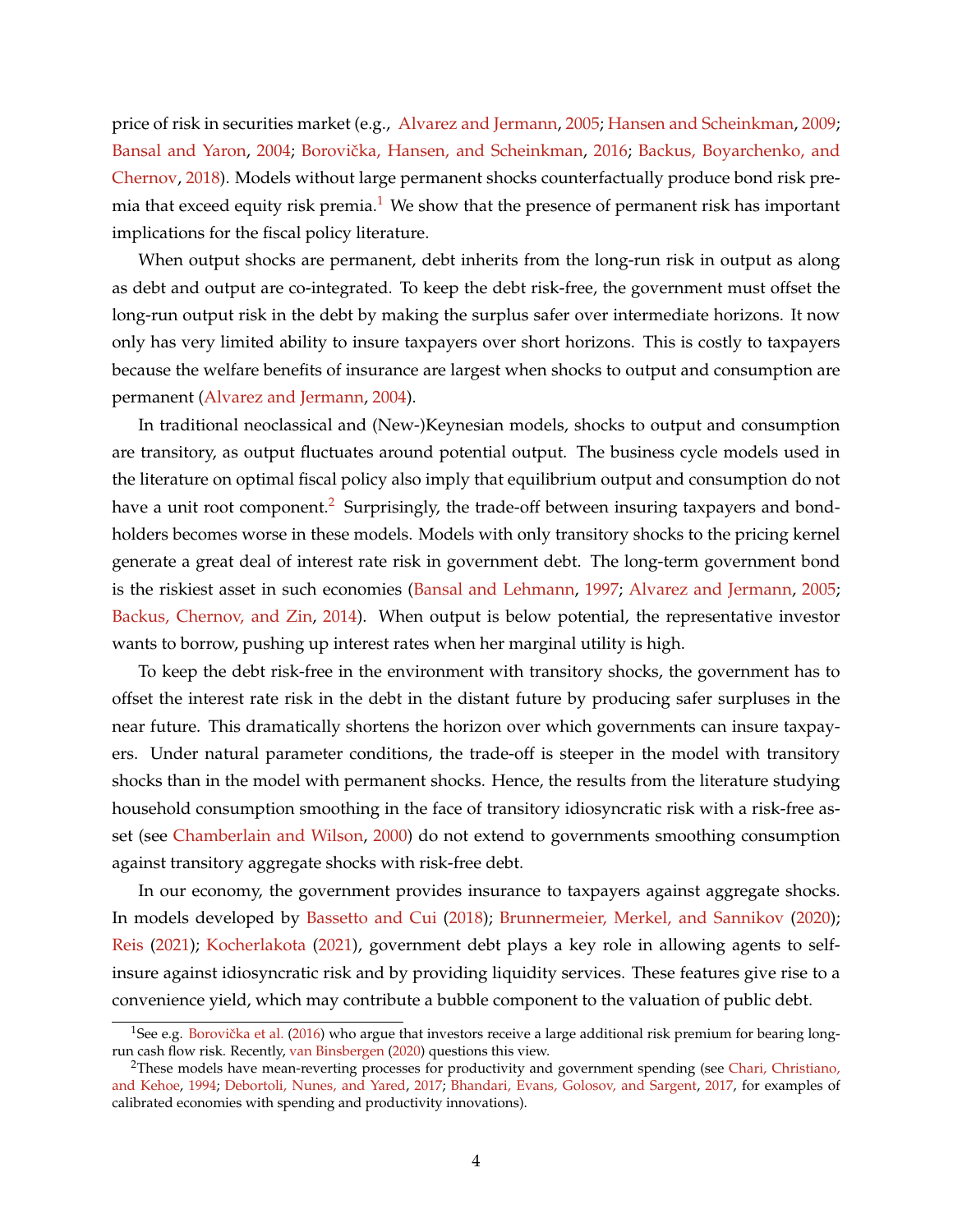Equilibrium models that generate violations of the transversality condition (TVC) include [Samuelson](#page-51-1) [\(1958\)](#page-51-1); [Diamond](#page-48-4) [\(1965\)](#page-48-4); [Blanchard and Watson](#page-47-5) [\(1982\)](#page-47-5); [Hellwig and Lorenzoni](#page-49-4) [\(2009\)](#page-49-4). These models typically imply TVC violations for all long-lived assets including stocks, not just government debt. As our paper shows, it is hard to generate TVC violations when there is enough priced, permanent output risk in the economy to match the equity risk premium in the data. When the government commits to a stationary debt/output policy, the TVC is satisfied as long as the discount rate for a claim to GDP exceeds the growth rate of the economy. Put differently, violations of the TVC for government debt may also result in violations of the TVC for the GDP claim (unlevered stock market). The condition  $r < g$ , analyzed in models without aggregate risk, does not apply in economies with priced permanent output risk because there is a risk premium adjustment.<sup>[3](#page-5-0)</sup>

There is a normative literature on optimal taxation which focuses on representative agent economies with distortionary taxes, following [Barro](#page-47-6) [\(1979\)](#page-47-6)'s seminal work on tax smoothing. The risk-return trade-off we highlight is present in the background, but is not explicitly analyzed. In this class of models, distortionary taxation provides the Ramsey planner with a motive to shift aggregate risk onto bondholders. When the government can issue a complete set of contingent claims, the planner favors shifting the risk entirely from taxpayers onto bond investors [\(Lucas](#page-50-4) [and Stokey,](#page-50-4) [1983\)](#page-50-4). By changing the maturity composition of debt, the government may be able to get closer to the optimal tax policy when markets are incomplete, essentially by making the debt riskier and shifting the risk onto the bondholders [\(Angeletos,](#page-46-6) [2002;](#page-46-6) [Buera and Nicolini,](#page-48-5) [2004;](#page-48-5) [Lustig, Sleet, and Yeltekin,](#page-50-5) [2008;](#page-50-5) [Farhi,](#page-48-6) [2010;](#page-48-6) [Arellano and Ramanarayanan,](#page-46-7) [2012;](#page-46-7) [Bhandari et al.,](#page-47-4) [2017\)](#page-47-4). However, [Buera and Nicolini](#page-48-5) [\(2004\)](#page-48-5) show that this typically involves implausible bond portfolios. In related work, [Du, Pflueger, and Schreger](#page-48-7) [\(2020\)](#page-48-7) study the choice of currency denom-ination in the context of optimal debt management and [Bigio, Nuno, and Passadore](#page-47-7) [\(2019\)](#page-47-7) study optimal debt and maturity management in a model with segmented bond markets.

Importantly, most of the models in this literature do not have plausible asset pricing implications because they do not have permanent output risk. Long-term government bond risk premia exceed all other risk premia in such models. Also, the normative analysis in this literature has counterfactual implications when confronted with actual debt policies. In the face of incomplete markets, the Ramsey planner typically wants the government to accumulate assets in the long run [\(Bhandari et al.,](#page-47-4) [2017\)](#page-47-4). In doing so, the government can escape the trade-off between insuring bondholders and taxpayers. In the short run, the Ramsey planner has a fiscal hedging motive to

<span id="page-5-0"></span><sup>&</sup>lt;sup>3</sup>Contemporaneous work by [van Wijnbergen, Olijslagers, and de Vette](#page-51-2) [\(2020\)](#page-51-2) highlights this point in a general equilibrium asset pricing model. [Barro](#page-47-8) [\(2020\)](#page-47-8) considers a structural model with production and disaster risk that is consistent with the historical evidence on consumption disasters in [Barro and Ursua](#page-47-9) [\(2008\)](#page-47-9) and with the equity risk premium. He shows that the risk-free rate can be below the economy's expected growth rate, which is in turn below the expected return on equity. This economy is dynamically efficient;  $r < g$  does not result in a violation of the TVC of the debt because output risk is subject to permanent disaster risk. Our characterization of the trade off between insuring debtholders and taxpayers applies to a broad class of models, including Barro's setting.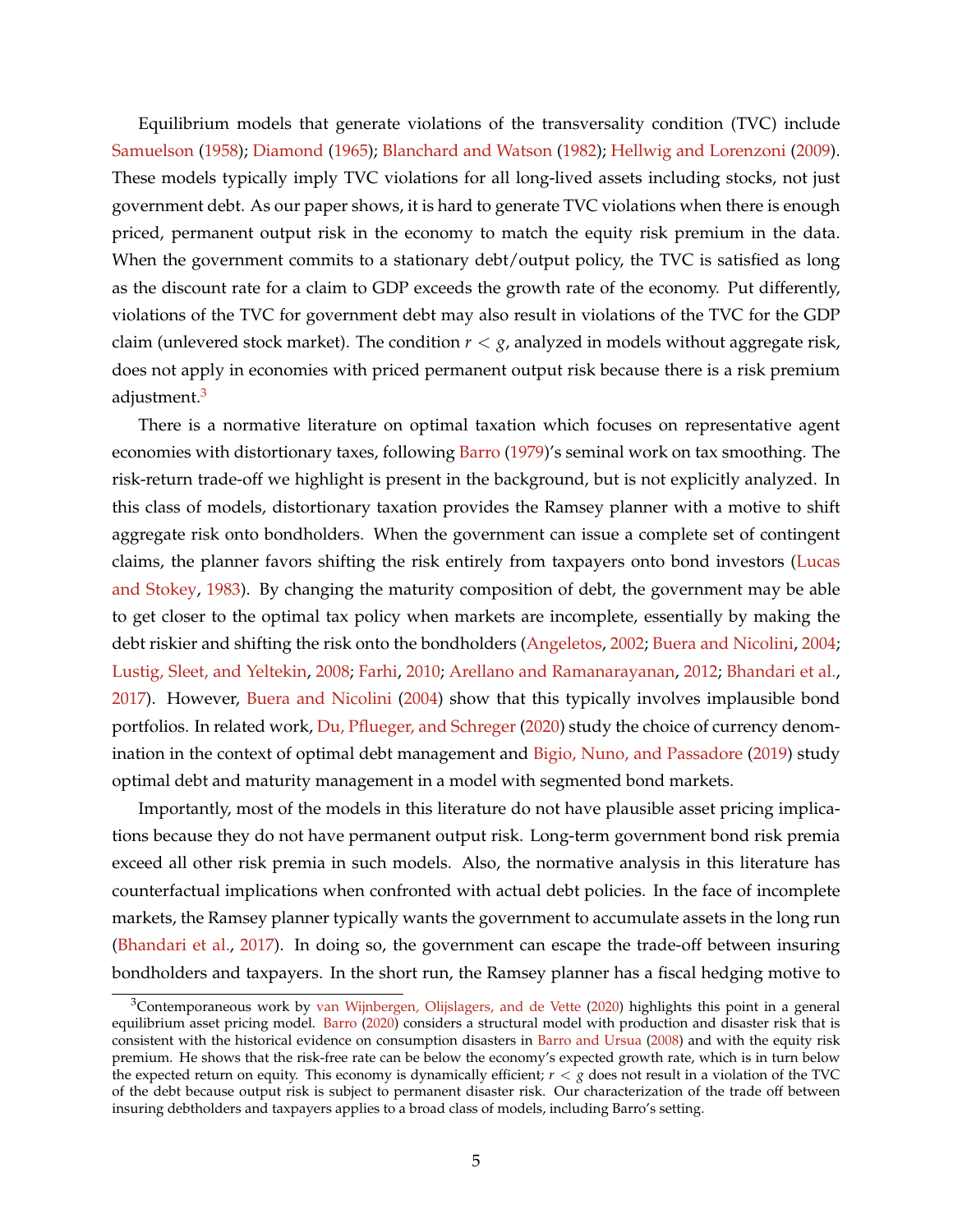issue risky debt when taxation is distortionary. The U.S. and most other developed economies chose not to go down this route. They have positive amounts of debt and bond risk premia are low. In the U.S., the excess return on government debt was 1.16% per annum between 1947 and 2019. As noted, over the past two decades, the beta of U.S. government debt has actually turned negative. Sofar, this normative literature has not modeled the seigniorage revenue governments can only earn by manufacturing safe debt. This non-distortionary source of revenue may counteract the fiscal hedging motive for choosing risky debt in the short run and accumulating assets in the long run.

As the world's safe asset supplier, the U.S. government may have been able to temporarily escape the trade-off if government debt earns large and counter-cyclical convenience yields. We find that counter-cyclical seigniorage revenue only relaxes the trade-off in the short run. Convenience yields cannot alleviate the trade-off in the long-run because seigniorage revenue is also exposed to long-run output risk. This discussion contributes to a growing branch of the international economics literature that emphasizes the U.S. role as the world's safe asset supplier in explaining low U.S. rates.<sup>[4](#page-6-0)</sup> Government debt can only earn safe asset convenience yields if the debt is in fact safe and risk-free. [Liu et al.](#page-50-6) [\(2019\)](#page-50-6) provide a structural model of convenience yields and fiscal policy. Our paper is the first to analyze how convenience yields change the trade-off between insuring bondholders and taxpayers. In related work, [Farhi and Gourio](#page-49-5) [\(2018\)](#page-49-5); [Eggertsson, Robbins, and](#page-48-8) [Wold](#page-48-8) [\(2018\)](#page-48-8); [Ball and Gregory Mankiw](#page-46-8) [\(2021\)](#page-46-8) emphasize the role of increased market power in reconciling higher economic growth rates with low observed rates of return.

Regarding the riskiness of government debt, the focus in the literature has been mostly on countries' willingness and ability to repay.<sup>[5](#page-6-1)</sup> The trade-off we focus on between bondholder and taxpayer insurance applies regardless of whether a country contemplates default and regardless of which securities the country decides to issue (e.g., maturity choice). Our work is not focused on how the maturity choice affects the riskiness of debt, but rather on how the fundamental cashflows determine its riskiness. Again, the fact that long-term government debt has a negative beta in recent decades only reinforces our conclusions.

Finally, [Mian, Straub, and Sufi](#page-50-7) [\(2021,](#page-50-7) [2020\)](#page-50-8) examine the distributional implications of government debt issuance, pointing out that the wealthy buy a large share of government (and private) debt. To the extent that the Gini coefficient of government debt holdings exceeds that of taxes, the government is trading off insuring the rich versus insuring the middle class.

The paper is organized as follows. Section [1](#page-7-0) derives the general trade-off between insuring

<span id="page-6-0"></span><sup>4</sup>See work by [Gourinchas and Rey](#page-49-6) [\(2007\)](#page-49-6); [Caballero, Farhi, and Gourinchas](#page-48-9) [\(2008\)](#page-48-9); [Caballero and Krishnamurthy](#page-48-10) [\(2009\)](#page-48-10); [Maggiori](#page-50-9) [\(2017\)](#page-50-9); [He, Krishnamurthy, and Milbradt](#page-49-7) [\(2018\)](#page-49-7); [Gopinath and Stein](#page-49-8) [\(2018\)](#page-49-8); [Krishnamurthy and Lustig](#page-50-10) [\(2019\)](#page-50-10); [Jiang et al.](#page-49-0) [\(2018a\)](#page-49-0); [Jiang, Krishnamurthy, and Lustig](#page-49-9) [\(2019a\)](#page-49-9); [Liu, Schmid, and Yaron](#page-50-6) [\(2019\)](#page-50-6); [Koijen and Yogo](#page-50-2) [\(2019\)](#page-50-2).

<span id="page-6-1"></span><sup>&</sup>lt;sup>5</sup>See e.g. work by [Eaton and Gersovitz](#page-48-11) [\(1981\)](#page-48-11); [Bulow and Rogoff](#page-48-12) [\(1989\)](#page-48-12); [Aguiar and Gopinath](#page-46-9) [\(2006\)](#page-46-9); [Arellano](#page-46-10) [\(2008\)](#page-46-10); [Aguiar, Amador, Hopenhayn, and Werning](#page-46-11) [\(2019\)](#page-46-11); [DeMarzo, He, and Tourre](#page-48-13) [\(2019\)](#page-48-13) for examples.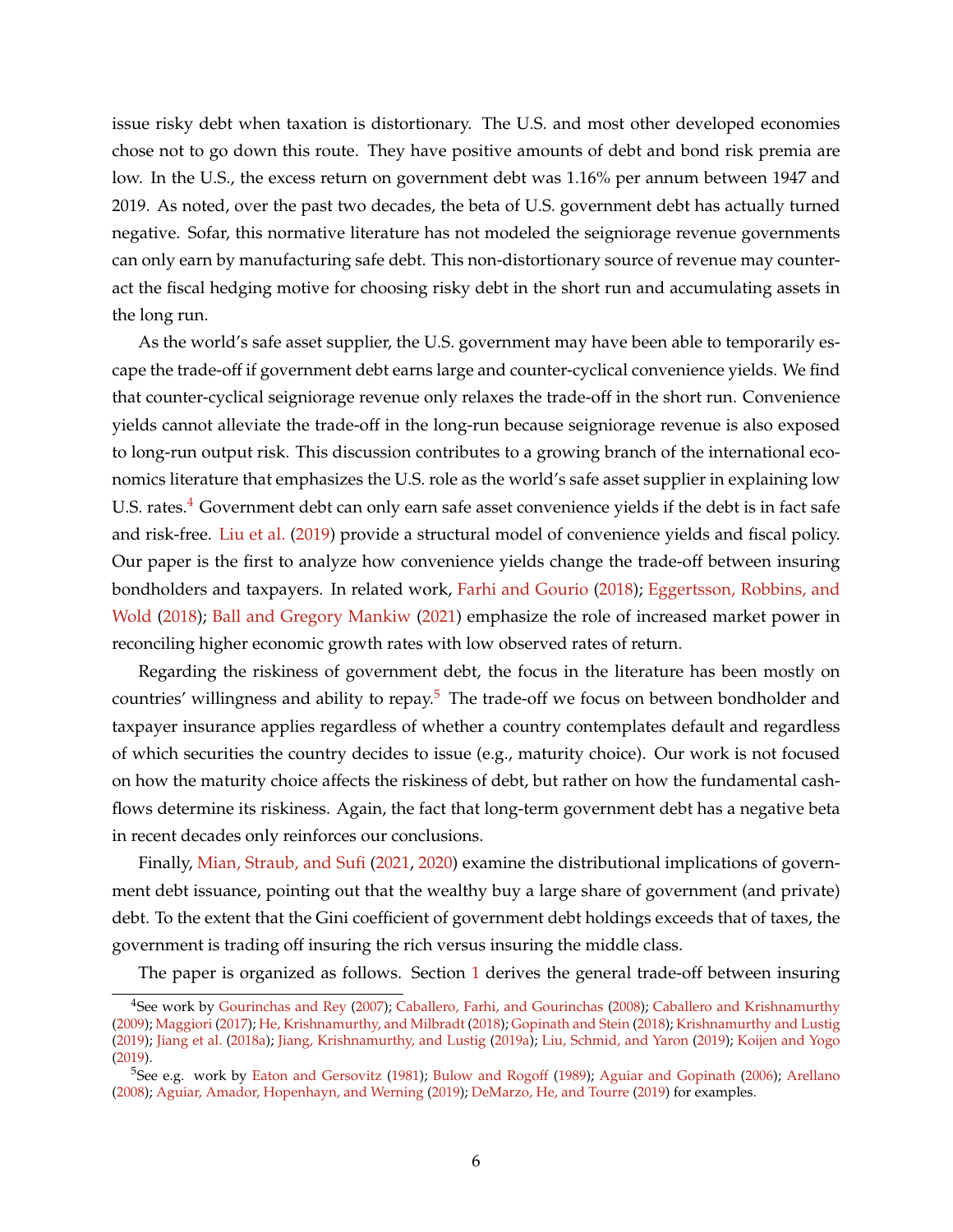bondholders and taxpayers. Section [2](#page-16-0) introduces convenience yields as a way of relaxing this tradeoff. Section [3](#page-19-0) characterizes the trade-off analytically in a canonical model with permanent shocks to output and marginal utility. Section [4](#page-39-0) revisits the tradeoff in a model with transitory shocks to output and marginal utility. The appendix contains the proofs and several auxiliary results.

# <span id="page-7-0"></span>**1 The General Trade-off between Insuring Bondholders and Taxpayers**

We use *T<sup>t</sup>* to denote government revenue, and *G<sup>t</sup>* to denote government spending. *M<sup>t</sup>* denotes the stochastic discount factor. We assume that debt is fairly priced and does not earn any convenience yields. Let *B<sup>t</sup>* denote the market value of outstanding government debt at the beginning of period *t*, before expiring debt is paid off and new debt is issued. The debt can be long-term or shortterm, and it can be nominal or real. In fact, it can be any contingent claim. The value of the government debt equals the sum of the expected present values of future tax revenues minus future government spending:

<span id="page-7-3"></span>
$$
B_t = \mathbb{E}_t \left[ \sum_{j=0}^{\infty} M_{t,t+j} (T_{t+j} - G_{t+j}) \right], \qquad (1)
$$

provided that there are no arbitrage opportunities in the bond market and a transversality condition holds  $\lim_{k\to\infty} \mathbb{E}_t M_{t,t+k} B_{t+k} = 0$ . This result does not rely on complete markets, and still applies even when the government can default on the debt. Let  $P_t^T = \mathbb{E}_t\left[\sum_{j=0}^{\infty}M_{t,t+j}T_{t+j}\right]$  and  $P_t^G = \mathbb{E}_t\left[\sum_{j=0}^{\infty}M_{t,t+j}G_{t+j}\right]$  denote the present values of the "cum-dividend" tax claim and spending claim. Value additivity then implies that  $B_t = P_t^T - P_t^G$ . The value of a claim to surpluses equals the value of a claim to taxes minus the value of a claim to spending.<sup>[6](#page-7-1)</sup> For notational convenience, let  $D_t = B_t - S_t$  denote the difference between the market value of outstanding government debt and the government surplus. By the government budget condition, *D<sup>t</sup>* is the market value of outstanding government debt at the end of period *t*, after expiring debt is paid off and new debt is issued.

#### **1.1 Marginal Benefit of Fiscal Stabilization Policy for Taxpayers**

We consider an incomplete markets economy in which households are finitely lived. To keep the analysis simple, we assume in this section that the government borrows at the margin from foreign investors.[7](#page-7-2) The analysis in this section connects fiscal stabilization policy and debt valuations to

<span id="page-7-2"></span><span id="page-7-1"></span><sup>&</sup>lt;sup>6</sup>See [Jiang, Lustig, Van Nieuwerburgh, and Xiaolan](#page-49-10) [\(2019b\)](#page-49-10) for a proof.

 $^{7}$ In an infinite horizon, closed economy with a representative agent, the bondholder is also the net transfer recipient. If the transfers are lump-sum, Ricardian equivalence holds, and net transfers are irrelevant. There is no trade-off between bondholders and taxpayers. Any consideration that breaks Ricardian equivalence resuscitates the trade-off.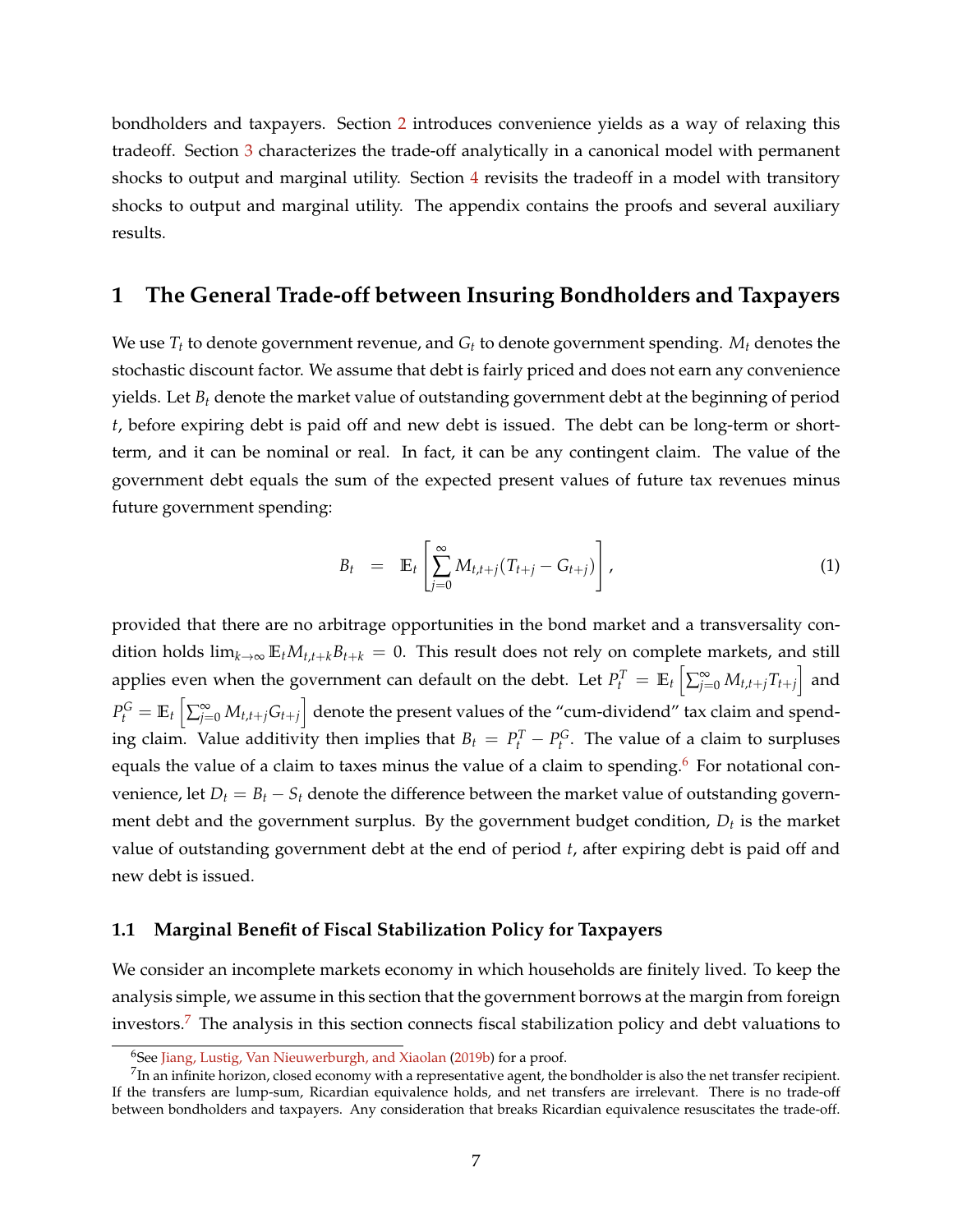household welfare through the marginal benefit of fiscal stabilization policy.

We use *U<sup>h</sup>* to denote the expected utility of an investor with horizon *h*. In the background, households face idiosyncratic income risk that cannot be perfectly insured away. This risk manifests itself as the idiosyncratic component in the (post-trade) equilibrium consumption process  ${C<sup>i</sup>} = {C + \epsilon<sup>i</sup>}$ , where  $\epsilon<sup>i</sup>$  denotes the idiosyncratic component of consumption.

Let  $\{T\}$  denote the tax and  $\{G\}$  denote the spending process;  $\{T, G\}$  can only depend on the history of aggregate shocks. We assume that the government balances the budget in expectation:  $\mathbb{E}_{0}[G-T] = 0$ . We focus on fiscal insurance against aggregate risk. We do not consider transfers that are contingent on idiosyncratic shocks. We analyze this case in section  $\overline{B}$  $\overline{B}$  $\overline{B}$  of the Appendix.<sup>[8](#page-8-0)</sup> We consider distortionary taxation in section  $D$  of the Appendix.<sup>[9](#page-8-1)</sup>

We consider the set of all taxpayer households who participate in asset markets and who are unconstrained. We can infer their marginal benefit from fiscal policy from the market valuation of tax revenues and spending outlays, even though these households do not equalize their intertemporal marginal rates of substitution.

In the spirit of the cost of business cycles measures [\(Lucas,](#page-50-11) [1987\)](#page-50-11), we define the benefit of government transfers,  $\Omega_{net}^{h}(\alpha)$ , to agent *i* with horizon *h* as follows:

$$
U^h((1+\Omega_{net}^{h,i}(\alpha))C+\epsilon^i)=U^h((1-\alpha)\{C\}+(\alpha)\{C+G-T\}+\epsilon^i),
$$

where Ω*h*,*<sup>i</sup>* (*α*) denotes the fraction of systematic consumption this agent is willing to give up in exchange for a new systematic consumption profile that is a weighted average of the old one (with probability  $1 - \alpha$ ) and a new one that adds net government transfers  $G - T$  (with probability *α*). The total benefit of fiscal stabilization obtains for  $α = 1$ . In the spirit of [Alvarez and Jermann](#page-46-3) [\(2004\)](#page-46-3), we study the marginal benefit at  $\alpha = 0$ ,  $\Omega_{net}^{h'}(0)$ . We use  $P_0^h[\{X\}]$  to denote  $\mathbb{E}_0[\sum_{t=0}^{\infty}M_{0,t}X_t].$ 

**Proposition 1.1.** *For households who participate in asset markets and who receive net transfers*  $\{G - T\}$ *, the marginal insurance benefit over horizon h is given by:*

$$
\Omega^{h'}_{net}(0) = \frac{P_0^h\left[\left\{G_t - T_t\right\}\right]}{P_0^h\left[\left\{C_t\right\}\right]} = \frac{P_0^h\left[\left\{C_t\right\}\right] + P_0^h\left[\left\{G_t - T_t\right\}\right]}{P_0^h\left[\left\{C_t\right\}\right]} - 1
$$

To compute the marginal benefit of government fiscal intervention from the perspective of this household, we can compare the market valuations of net transfers and the household's consumption stream.  $P_0^h$   $[\{G_t-T_t\}]$  measures how much this household would be willing to pay for these net transfers as an insurance policy. The safer the net transfers compared to her actual consumption, the higher the marginal benefit of the net transfers to the household. A larger marginal

Foreign bond holders is just one of many such considerations.

<span id="page-8-0"></span> $8$ To be clear, the government can provide insurance against idiosyncratic risk to taxpayers without making its debt riskier.

<span id="page-8-1"></span> $9$ This section makes contact with the literature on optimal taxation when taxes are distortionary.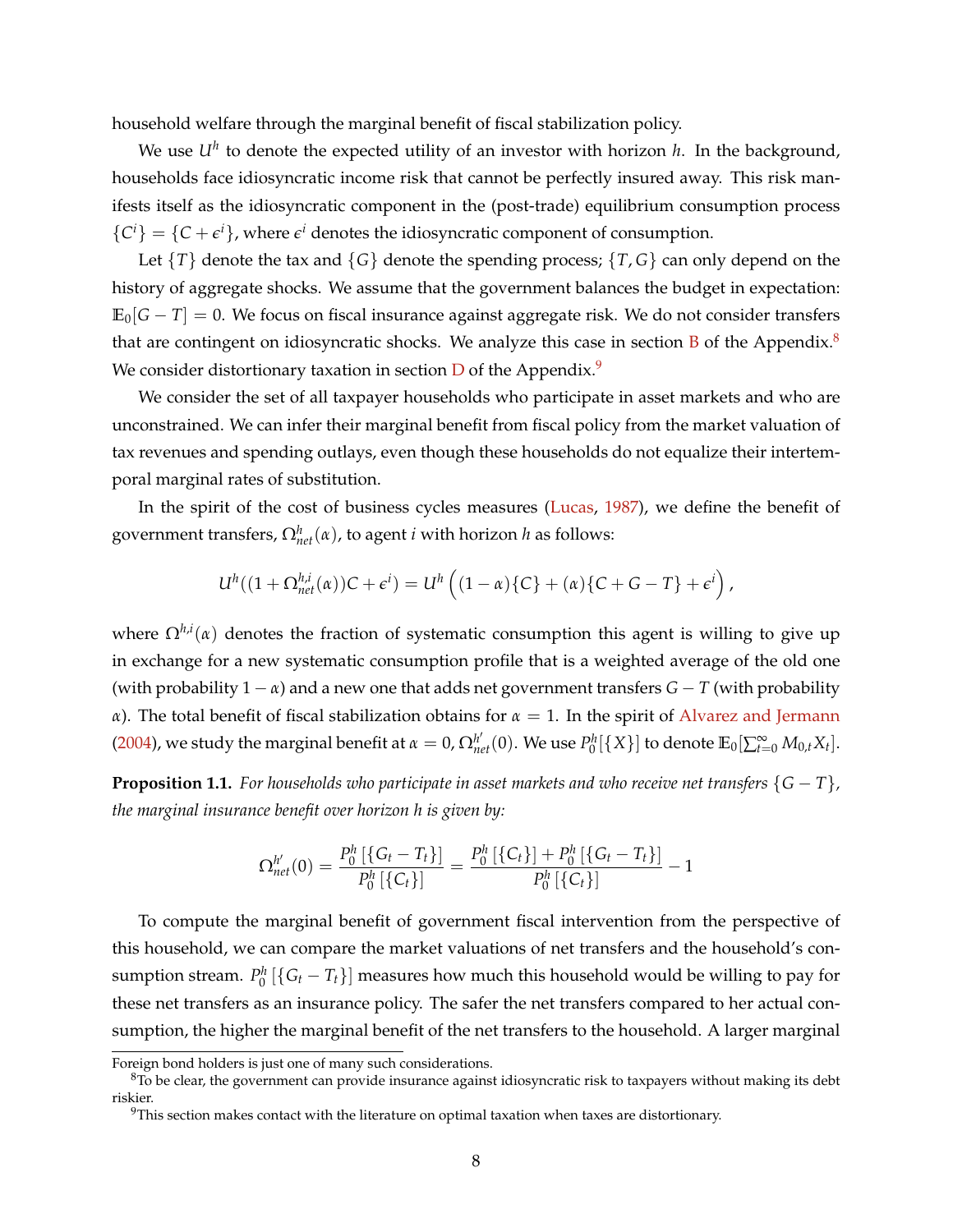benefit of fiscal stabilization policy to households implies a larger the risk premium paid by the government:

$$
P_0^h \left[ \{ G_t - T_t \} \right] = \mathbb{E}_0 \sum_{t=1}^h M_{0,t} \left[ G_t - T_t \right] = \sum_{t=1}^h Cov_0(-M_{0,t}, T_t - G_t),
$$

where we used  $\mathbb{E}_0[G - T] = 0$ . There is a one-to-one mapping between the riskiness of the surplus,  $S_t = T_t - G_t$ , and the marginal (and total) welfare benefits. The riskier the surplus, the larger the welfare benefit to the taxpayer.

If the government provides a marginal insurance benefit to taxpayers at horizon  $h$ ,  $\Omega_{net}^{h'}(0)>0$ , and runs zero primary surpluses on average, the transfer policy has a positive cost:  $P^h_0\left[\{G_t-T_t\}\right]>0$ 0.

Importantly, we do not need a representative agent for this marginal benefit approach to be valid. All we need is a pricing kernel for the marginal investors. The cash flows  ${T<sub>t</sub> - G<sub>t</sub>}$  and  ${C<sub>t</sub>}$  have to be in the span of traded assets.<sup>[10](#page-9-0)</sup> Since we are computing the marginal benefit, we are not actually changing their equilibrium consumption. The marginal benefit/cost is a first-order approximation of the total benefit/cost. When utility is increasing, homothetic, and concave, and the new allocation  ${C + G - T}$  is preferred to the old one  ${C}$ , then the marginal benefit is an upper bound on the total benefit  $\Omega_{net}^{h'}(0) \geq \Omega_{net}^{h}(1)$  (see [Alvarez and Jermann,](#page-46-3) [2004\)](#page-46-3). Hence, to get a positive total benefit, we need a positive marginal benefit, and the positive cost result goes through. But a positive marginal benefit does not imply a positive total benefit. Hence, the tradeoff between insuring taxpayers and bondholders is more stringent when considering the total benefit.

Under this approach, it is straightforward to compute the marginal cost of taxation for a household who pays taxes but does not receive transfers:

$$
\Omega_{tax}^{h'}(0) = -\frac{P_0^h\left[\{T_t\}\right]}{P_0^h\left[\{C_t\}\right]} = \frac{P_0^h\left[\{C_t\}\right] - P_0^h\left[\{T_t\}\right]}{P_0^h\left[\{C_t\}\right]} - 1
$$

Similarly, we can take the perspective of a transfer recipient who does not pay taxes, and compute the marginal benefit of transfers as:

$$
\Omega^{h'}_{trans}(0)=\frac{P_0^h\left[\left\{G_t\right\}\right]}{P_0^h\left[\left\{C_t\right\}\right]}=\frac{P_0^h\left[\left\{C_t\right\}\right]+P_0^h\left[\left\{G_t\right\}\right]}{P_0^h\left[\left\{C_t\right\}\right]}-1
$$

In the spirit of [Lucas](#page-50-11) [\(1987\)](#page-50-11), the government could choose to remove all business cycle variation through fiscal policy. This would result in a deterministic consumption path  $C = C + G - T$ .

<span id="page-9-0"></span><sup>&</sup>lt;sup>10</sup>The entire government debt portfolio is a claim to  $\{T_t - G_t\}$ . Unlevered equity will be akin to a claim to aggregate consumption.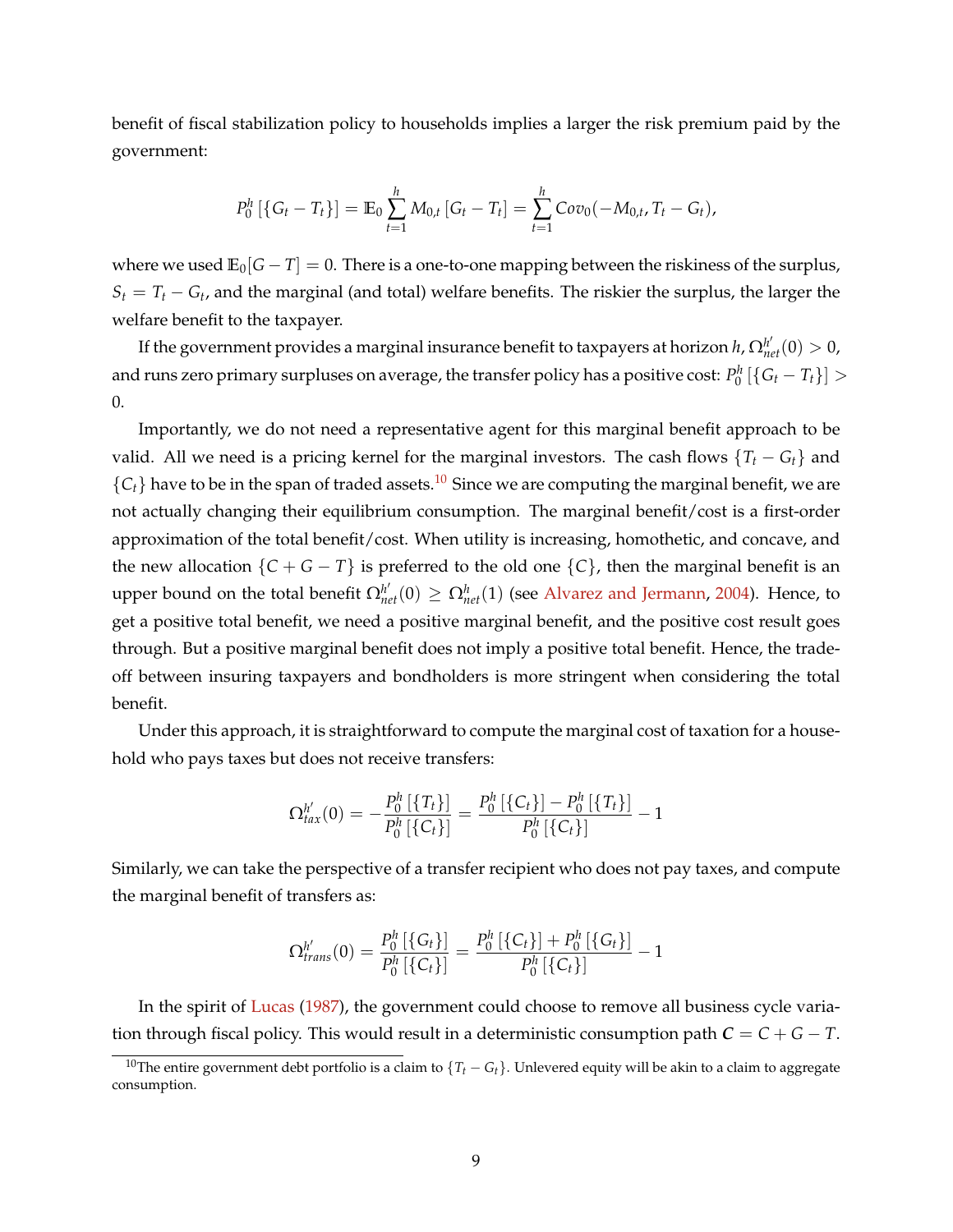We obtain the marginal cost of business cycles from [Alvarez and Jermann](#page-46-3) [\(2004\)](#page-46-3):

$$
\Omega^{h'}_{net}(0)=\frac{P^h_0\left[\{{\bm {\cal C}}\}\right]}{P^h_0\left[\{{\bm C}_t\}\right]}-1.
$$

**Infinite Horizon Case** We now let the horizon over which the government provides insurance go to ∞. The marginal benefit of net transfers to taxpayers becomes:

$$
\Omega_{net}^{\infty'}(0) = \frac{P_0^{\infty} \left[ \{ G_t - T_t \} \right]}{P_0^{\infty} \left[ \{ C_t \} \right]} = \frac{(P_0^G - G_0) - (P_0^T - T_0)}{P_0^C - C_0} = \frac{-D_0}{P_0^C - C_0'}
$$

where we used that the market value of debt equals the expected present-discounted value of future surpluses, assuming the TVC is satisfied.

If the government provides a positive marginal insurance benefit to taxpayers at horizon  $\infty$ ,  $\Omega_{net}^{\infty'}(0)$  > 0, then the government needs to endow a sovereign wealth fund of size  $-D_0$  =  $P_0^{\infty}$  [{ $G_t - T_t$ }] > 0. Conversely, if debt  $D_0 \ge 0$ , the government can only provide a negative marginal insurance benefit Ω $_{net}^{h'}(0) < 0$  to taxpayers at horizon ∞ with average zero primary surpluses. Providing insurance to risk averse taxpayers through a zero-average net transfer policy has a positive cost to the government of  $P_0^G - P_0^T > 0$ . If the government has positive debt outstanding, then it cannot provide insurance to the taxpayers when balancing the budget on average. Instead, the government loads aggregate risk onto its taxpayers.

The government can only run deficits in expectation if it is providing insurance to bondholders and offloading aggregate risk onto taxpayers. This is true regardless of the difference between the risk-free rate and the growth rate in the economy. The more valuable the debt, i.e., the safer the cash flows to bondholders, the smaller the insurance benefit to taxpayers, i.e. the smaller the marginal benefit of fiscal stabilization to taxpayers. Taxpayers always prefer riskier debt. This defines the trade-off between insuring bondholders and taxpayers.

**Gordon Growth Intuition** Let *r <sup>i</sup>* denote the expected log return on an asset *i* and *g* the average growth rate of output. To develop more intuition, we use Gordon's growth formula:

$$
\Omega_{net}^{\infty'}(0) \approx \frac{\frac{G_0}{r^G - g} - \frac{T_0}{r^T - g}}{\frac{C_0}{r^G - g}} \approx \frac{G_0/C_0}{(r^G - g)/(r^C - g)} - \frac{T_0/C_0}{(r^T - g)/(r^C - g)} = \frac{G_0}{C_0} \frac{(r^C - g)(r^T - r^G)}{(r^G - g)(r^T - g)}
$$

The second equality says that the safer the spending process (lower  $r<sup>G</sup>$ ) and the riskier the tax process (higher  $r<sup>T</sup>$ ) relative to the consumption process ( $r<sup>C</sup>$ ), the higher the marginal benefit of fiscal stabilization to the taxpayer.

The last equality considers the case in which the government runs a zero surplus ( $G_0 = T_0$ ). Even when the government provides zero net transfers, the household benefits when the net trans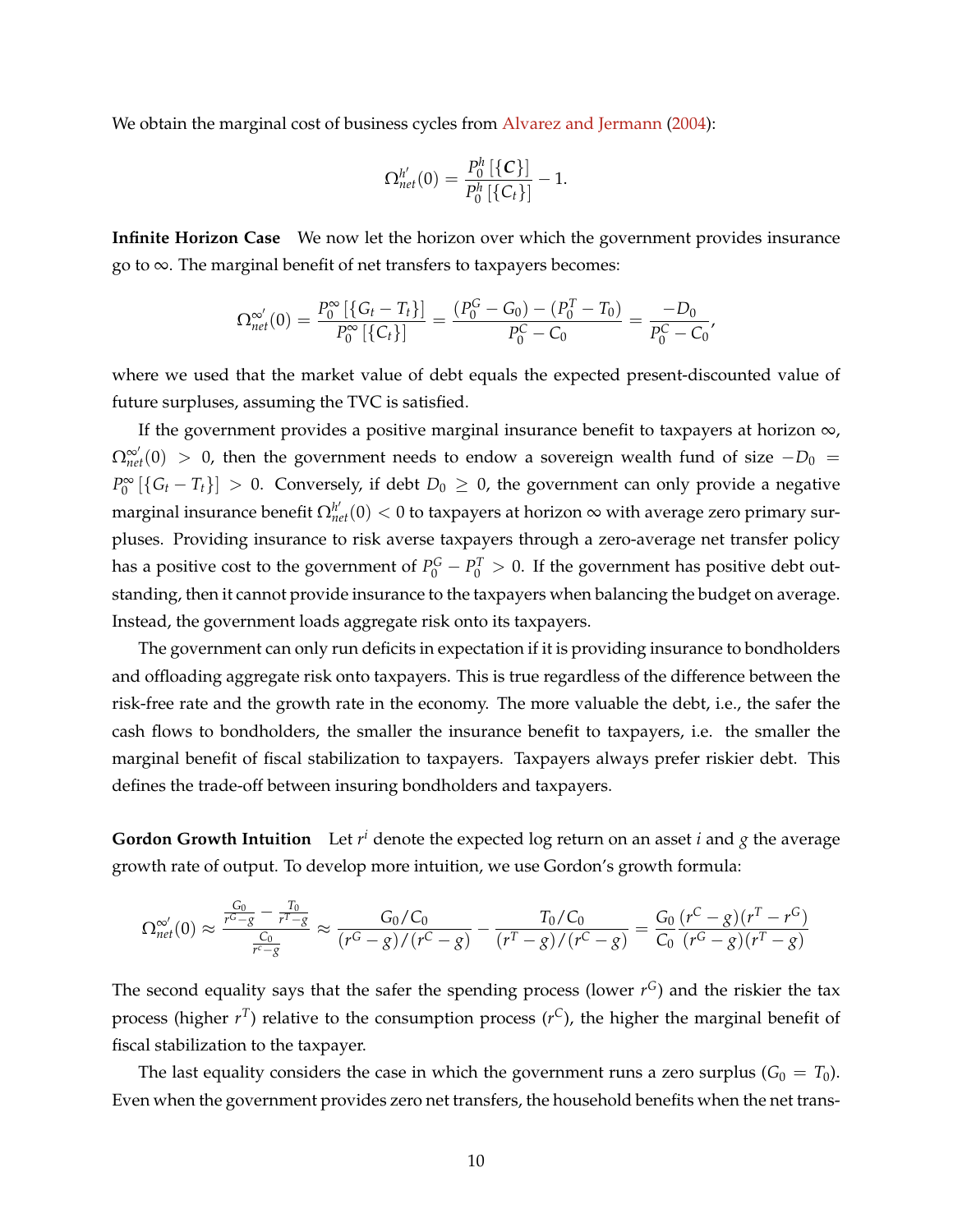fers arrive in bad states of the world, i.e., when fiscal policy provides insurance against business cycle risk. This is the case if the tax process is riskier than the spending process  $(r^T > r^G)$ . The larger the gap between the discount rate of the tax and the spending claim, the larger the welfare benefit for the transfer recipient. However, the government needs savings to fund this zero transfer insurance in the amount of:

$$
-D_0 = \frac{G_0}{r^g - g} - \frac{T_0}{r^T - g} \approx G_0 \frac{(r^T - r^G)}{(r^G - g)(r^T - g)} > 0
$$

Alternatively, to start this insurance scheme without initial assets, the government needs to run primary surpluses. The higher the benefits from the perspective of the net transfer recipients, the higher the cost of funding for the government.

**Corollary 1.1.** *Assume that the TVC is satisfied. If*  $D_0 \geq 0$ *, the government runs surpluses on average, and the government provides insurance to its taxpayers, then the debt is risky.*

If we remove all aggregate consumption risk through fiscal policy, then we obtain the following marginal cost to the government:

$$
\Omega_{net}^{\infty'}(0)=\frac{P_0^{\infty}\left[\left\{C\right\}\right]}{P_0^{\infty}\left[\left\{C_t\right\}\right]}-1=\frac{\frac{C_0}{y_0-g}}{\frac{C_0}{r^C-g}}=\frac{r^C-g}{y_0-g}-1=\frac{r^C-y_0}{y_0-g},
$$

where  $y_0$  is the discount rate for a growing perpetuity without any cash flow risk. This is the maximum marginal benefit the government can achieve for its taxpayers. This upper bound will be higher in models with more permanent risk and/or with a larger price of permanent risk since the consumption risk premium, *r <sup>C</sup>* − *y*0, is larger in such models. Modern asset pricing has consistently found that permanent shocks to output and consumption account for most of the variance of the pricing kernel, and receive a high price of risk in securities market (e.g., [Alvarez and Jer](#page-46-1)[mann,](#page-46-1) [2005;](#page-46-1) [Hansen and Scheinkman,](#page-49-2) [2009;](#page-49-2) [Bansal and Yaron,](#page-47-0) [2004;](#page-47-0) Borovička et al., [2016;](#page-47-1) [Backus](#page-46-2) [et al.,](#page-46-2) [2018\)](#page-46-2). Conversely, models without large permanent shocks produce bond risk premia that exceed equity risk premia, which is counter-factual. Hence, in models with realistic asset pricing, the marginal benefit of fiscal stabilization to taxpayers is high. Equivalently, the marginal cost to the taxpayers of keeping the debt risk-free is high.

#### **1.2 Characterizing the Trade-Off with Return Betas**

This results in the previous section motivate why we use the risk properties of the discounted surplus claim as a sufficient statistic for measuring the marginal benefit of taxpayer insurance. To examine its risk property, we define the return to this claim and its return beta.

Let  $R_{t+1}^D$ ,  $R_{t+1}^T$  and  $R_{t+1}^G$  denote the holding period returns on the bond portfolio, the tax claim,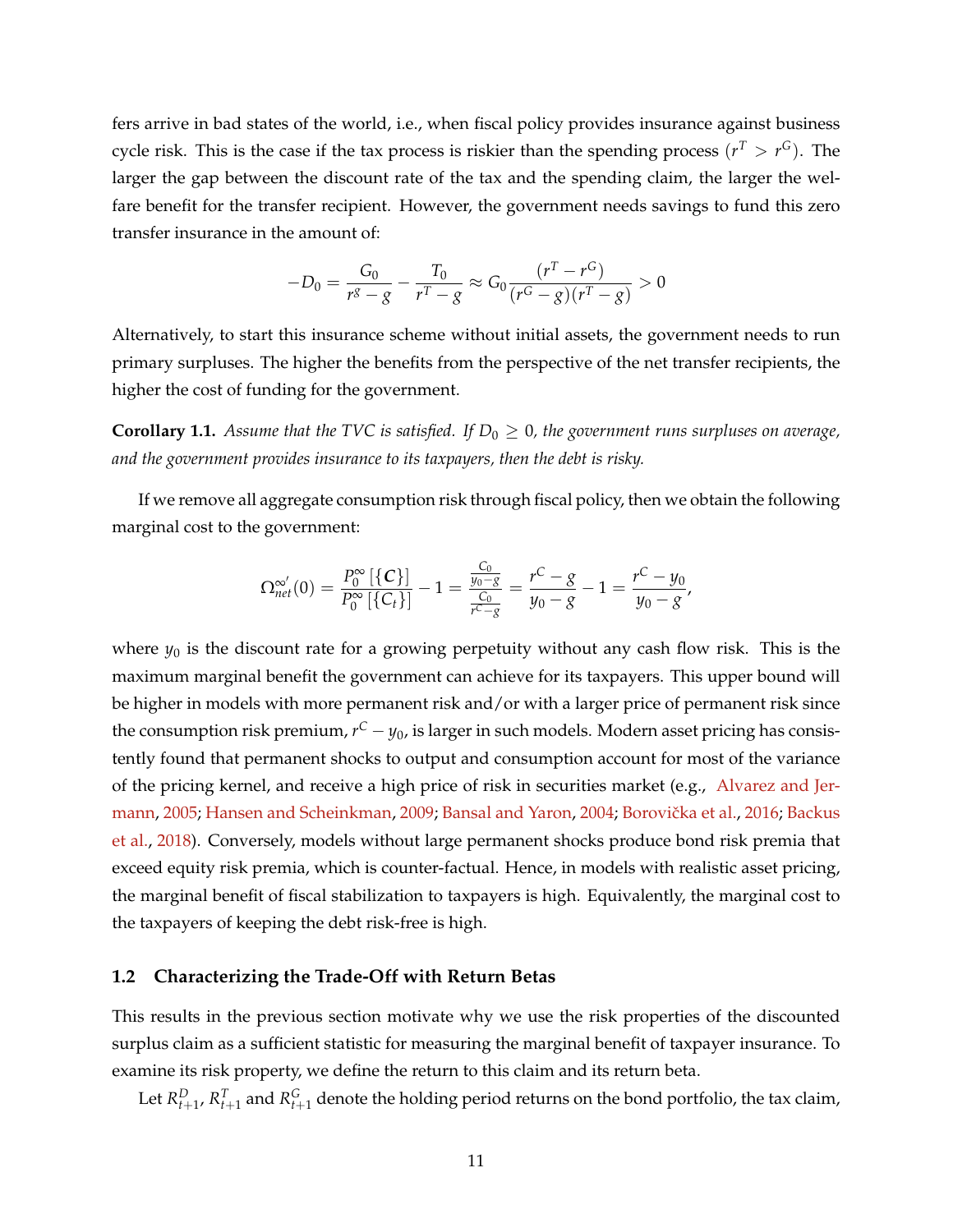and the spending claim, respectively:

$$
R_{t+1}^D = \frac{B_{t+1}}{B_t - S_t}, \qquad R_{t+1}^T = \frac{P_{t+1}^T}{P_t^T - T_t}, \qquad R_{t+1}^G = \frac{P_{t+1}^G}{P_t^G - G_t}.
$$

In [Jiang et al.](#page-49-10) [\(2019b\)](#page-49-10), we show that the government debt portfolio return is the return on a portfolio that goes long in the tax claim and short in the spending claim:

<span id="page-12-1"></span>
$$
\mathbb{E}_t\left[R_{t+1}^D - R_t^f\right] = \frac{P_t^T - T_t}{D_t} \mathbb{E}_t\left[R_{t+1}^T - R_t^f\right] - \frac{P_t^G - G_t}{D_t} \mathbb{E}_t\left[R_{t+1}^G - R_t^f\right].
$$
 (2)

This result only relies on equation [\(1\)](#page-7-3) and additivity.

The government bond risk premium varies dramatically across countries. In some countries, such as the U.S., this risk premium  $\mathbb{E}_t\left[R_{t+1}^D-R_t^f\right]$  $\left\{ \begin{array}{l} f \ h \end{array} \right\}$  is small. Updating an earlier calculation by [Hall and Sargent](#page-49-11) [\(2011\)](#page-49-11), [Jiang et al.](#page-49-10) [\(2019b\)](#page-49-10) compute an average annual excess return of 1.16% on the portfolio of all U.S. Treasuries.<sup>[11](#page-12-0)</sup>

By rearranging equation [\(2\)](#page-12-1), we derive the following expression for the risk premium on the tax claim:

<span id="page-12-2"></span>
$$
\mathbb{E}_{t}\left[R_{t+1}^{T}-R_{t}^{f}\right]=\frac{P_{t}^{G}-G_{t}}{D_{t}+(P_{t}^{G}-G_{t})}\mathbb{E}_{t}\left[R_{t+1}^{G}-R_{t}^{f}\right]+\frac{D_{t}}{D_{t}+(P_{t}^{G}-G_{t})}E_{t}\left[R_{t+1}^{D}-R_{t}^{f}\right].
$$
 (3)

Governments typically want a counter-cyclical spending claim, i.e. they want to spend more in recessions. On the other hand, they also want a risky tax claim, because they want to reduce the tax burden in recessions. As a result, the tax claim's risk premium  $\mathbb{E}_t\left[R_{t+1}^T - R_t^f\right]$  $\left\{ \begin{array}{c} f \end{array} \right\}$  is high and the spending claim's risk premium  $\mathbb{E}_t\left[R_{t+1}^G-R_t^f\right]$  $\left\{ \begin{matrix} f \ f \end{matrix} \right\}$  is low. When the debt value  $D_t$  is positive, the fraction  $\frac{P_t^G - G_t}{D_t + (P_G^G - G_t)}$  $\frac{P_t - Q_t}{D_t + (P_t^G - G_t)}$  is between 0 and 1. Then, for equation [\(3\)](#page-12-2) to hold, it requires a high risk premium  $\mathbb{E}_t\left[R_{t+1}^D-R_t^f\right]$  $\left\{ \begin{matrix} f \end{matrix} \right\}$  on the government debt portfolio. As the debt risk premium is a measure of the risk premium or insurance premium charged by bondholders, the government's debt portfolio has to be risky.

According to equation [\(3\)](#page-12-2), the tax revenue claim is the unlevered version of the spending claim, or, equivalently, the spending claim is the levered version of the tax claim. This result is analogous to the Miller-Modigliani relation between the unlevered return on equity (the return on the tax claim) and the levered return on equity (the return on the spending claim).

<span id="page-12-0"></span><sup>&</sup>lt;sup>11</sup>The returns on debt issued by peripheral or developing countries are estimated to be much higher. Using EMBI indices on a short sample, [Borri and Verdelhan](#page-47-10) [\(2011\)](#page-47-10) estimate annual excess returns between 4% and 15%. On a much longer sample going back to the 19th century, [Meyer, Reinhart, and Trebesch](#page-50-12) [\(2019\)](#page-50-12) estimate excess returns of around 4% above U.S. and U.K bond returns, taking into account defaults.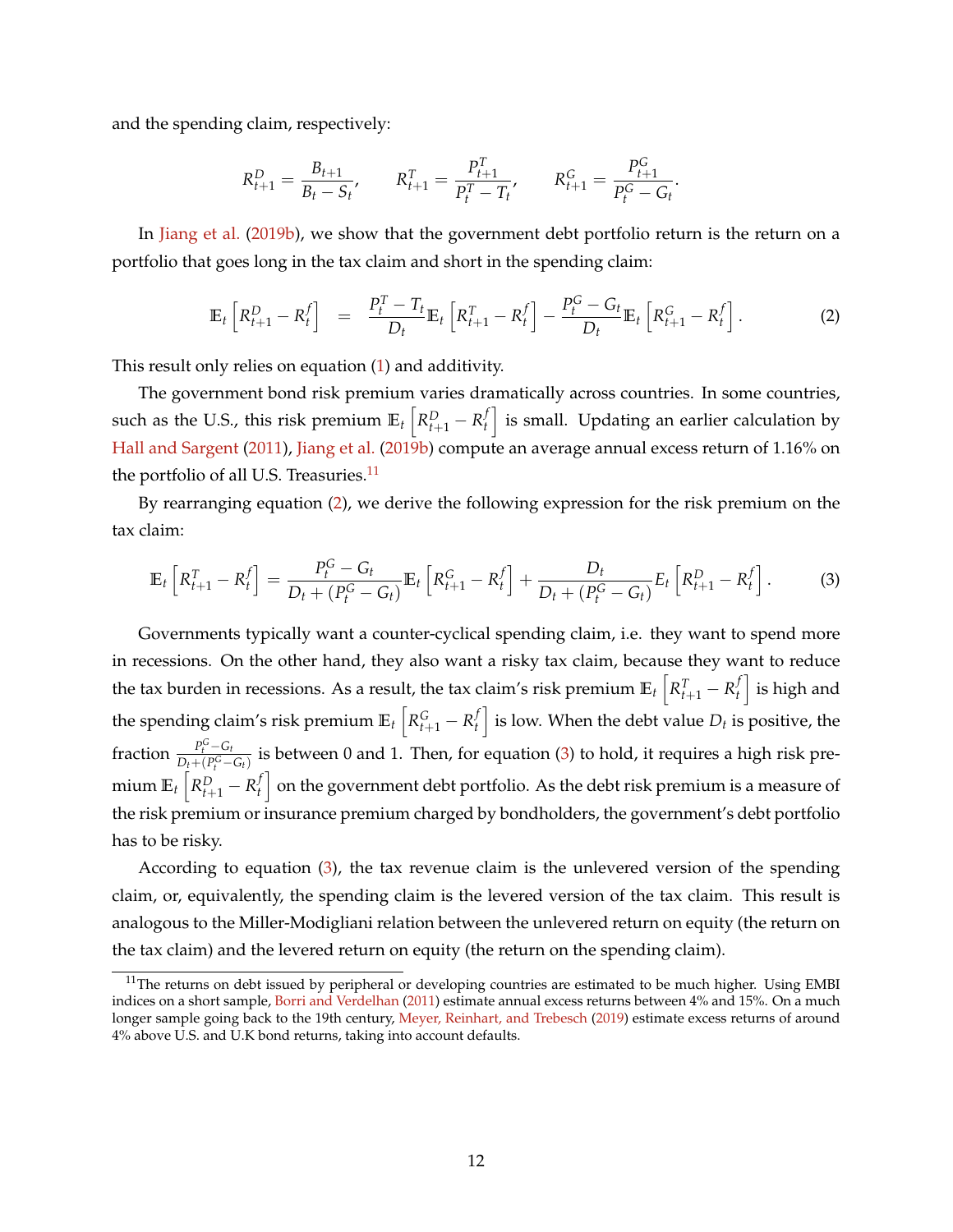We define the beta of an asset *i* as:

$$
\beta_t^i = \frac{-cov_t\left(M_{t+1}, R_{t+1}^i\right)}{var_t(M_{t+1})}
$$

.

By the investor's Euler equation,  $\beta_t^i \lambda_t$  determines the conditional risk premium of this asset

$$
\mathbb{E}_t \left[ R_{t+1}^i - R_t^f \right] = \beta_t^i \cdot \gamma_t,
$$

where the market price of risk is  $\gamma_t = R_t^f$  $_t^J \cdot var_t(M_{t+1}).$ 

Let  $\beta_t^D$ ,  $\beta_t^T$  and  $\beta_t^G$  denote the beta of the bond portfolio, the tax claim, and the spending claim, respectively. We assume  $\beta_t^Y > 0$ , so that the output claim has a positive risk premium. The following proposition characterizes the relationship of these risk exposures.

<span id="page-13-0"></span>**Proposition 1.2.** *The beta on the tax claim is a weighted average of the beta of the spending claim and the beta of the debt:*

$$
\beta_t^T = \frac{P_t^G - G_t}{D_t + (P_t^G - G_t)} \beta_t^G + \frac{D_t}{D_t + (P_t^G - G_t)} \beta_t^D.
$$

The proof is in Appendix [1.2.](#page-13-0) Governments want to provide insurance to transfer recipients by choosing  $\beta_t^G < \beta_t^Y$ , but they also want to provide insurance to taxpayers by choosing  $\beta_t^T > \beta_t^Y$ . However, the following corollary states that  $\beta_t^G < \beta_t^Y < \beta_t^T$  is impossible if the government debt is risk-free.

**Corollary 1.2.** In order for debt to be risk-free ( $\beta_t^D = 0$ ), the beta of the tax claim needs to equal the *unlevered beta of the spending claim:*

$$
\beta_t^T = \frac{P_t^G - G_t}{D_t + (P_t^G - G_t)} \beta_t^G.
$$

If the government has a positive amount of risk-free debt  $D_t > 0$ , there is no scope to insure taxpayers. Instead, the taxpayers provide insurance to the rest of the economy.

Consider the first case in which the spending claim has a positive beta ( $\beta_t^G > 0$ ). Then, the government engineers risk-free debt by lowering the beta of the tax claim relative to that of the spending claim:  $\beta_t^T < \beta_t^G$ . A low beta for the tax claim means that tax revenue must fall by less than GDP in a recession. Tax rates must rise in recessions. The more debt there is outstanding, the lower the beta of the tax claim needs to be relative to that of the spending claim. With more debt, the trade-off between insuring bondholders and taxpayers becomes steeper. The restriction on the betas holds true regardless of the specific dynamics of the tax and spending process. In the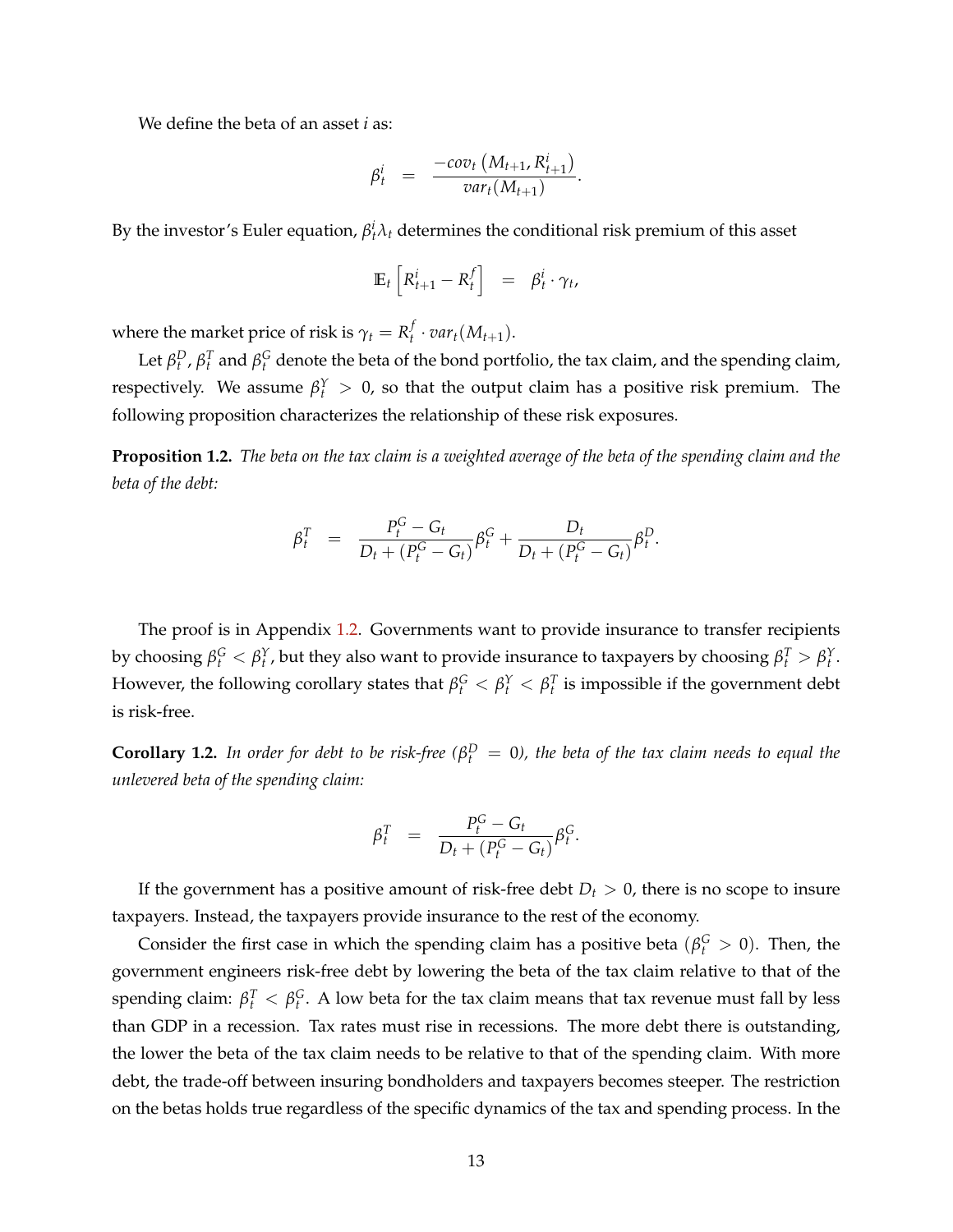next sections, we will derive restrictions on the underlying cash flows by committing to particular processes for debt/output and spending/output.

The only way the government can provide insurance to debt holders, while keeping the debt risk-free, is by saving—choosing  $D_t < 0$ . In other words, the government can only insure taxpayers at the expense of bondholders.

Consider the second case in which the spending claim has a negative beta  $(\beta_t^G < 0)$ . To ensure risk-free debt, the tax claim must also have a negative beta when  $D_t > 0$  ( $\beta_t^T < 0$ ). The taxpayers have large tax payments during recessions; they are insuring the bondholders.

This discussion implicitly assumes that taxpayers are long-lived households who value a dollar in each aggregate state in the same way as the marginal investor in Treasury markets. When markets are incomplete, agents may have different IMRS. However, even when markets are in-complete, the aggregate component of households' IMRS will be common.<sup>[12](#page-14-0)</sup> The trade-off we analyze applies equally to incomplete markets settings.

# <span id="page-14-1"></span>**1.3 Characterizing the Trade-Off with Cash Flow Betas**

Thus far, we have characterized the return betas of the tax and spending claims. We can get further insight on what restrictions risk-free debt imposes on surplus dynamics by studying cash-flow betas for the surplus claim.

**Proposition 1.3.** *When the transversality condition is satisfied, the debt return innovation reflects news about the present discounted value of future government surpluses:*

$$
D_t(\mathbb{E}_{t+1} - \mathbb{E}_t)[R_{t+1}^D] = (\mathbb{E}_{t+1} - \mathbb{E}_t)[\sum_{j=1}^{\infty} M_{t+1,t+j} S_{t+j}].
$$

*When the debt is risk-free, there is no news about future surpluses:*

$$
(\mathbb{E}_{t+1} - \mathbb{E}_t)[\sum_{j=1}^{\infty} M_{t+1,t+j} S_{t+j}] = 0.
$$

The proof is in Appendix [A.4.](#page-53-0)

This proposition implies a restriction on the dynamics of future surpluses in response to any shock that arrives at time  $t + 1$ . If a shock raises surpluses in the near-term future, then either the surpluses in the long-term or the discount rates have to adjust.

<span id="page-14-0"></span><sup>&</sup>lt;sup>12</sup>[Krueger and Lustig](#page-50-13) [\(2010\)](#page-50-13); [Werning](#page-51-3) [\(2015\)](#page-51-3) show that risk premia are identical to those in the equivalent representative agent economy, as long as the conditional distribution of idiosyncratic risk does not depend on the aggregate state of the economy. The only effect from incomplete markets is that the risk-free rate is lower due to a precautionary savings effect.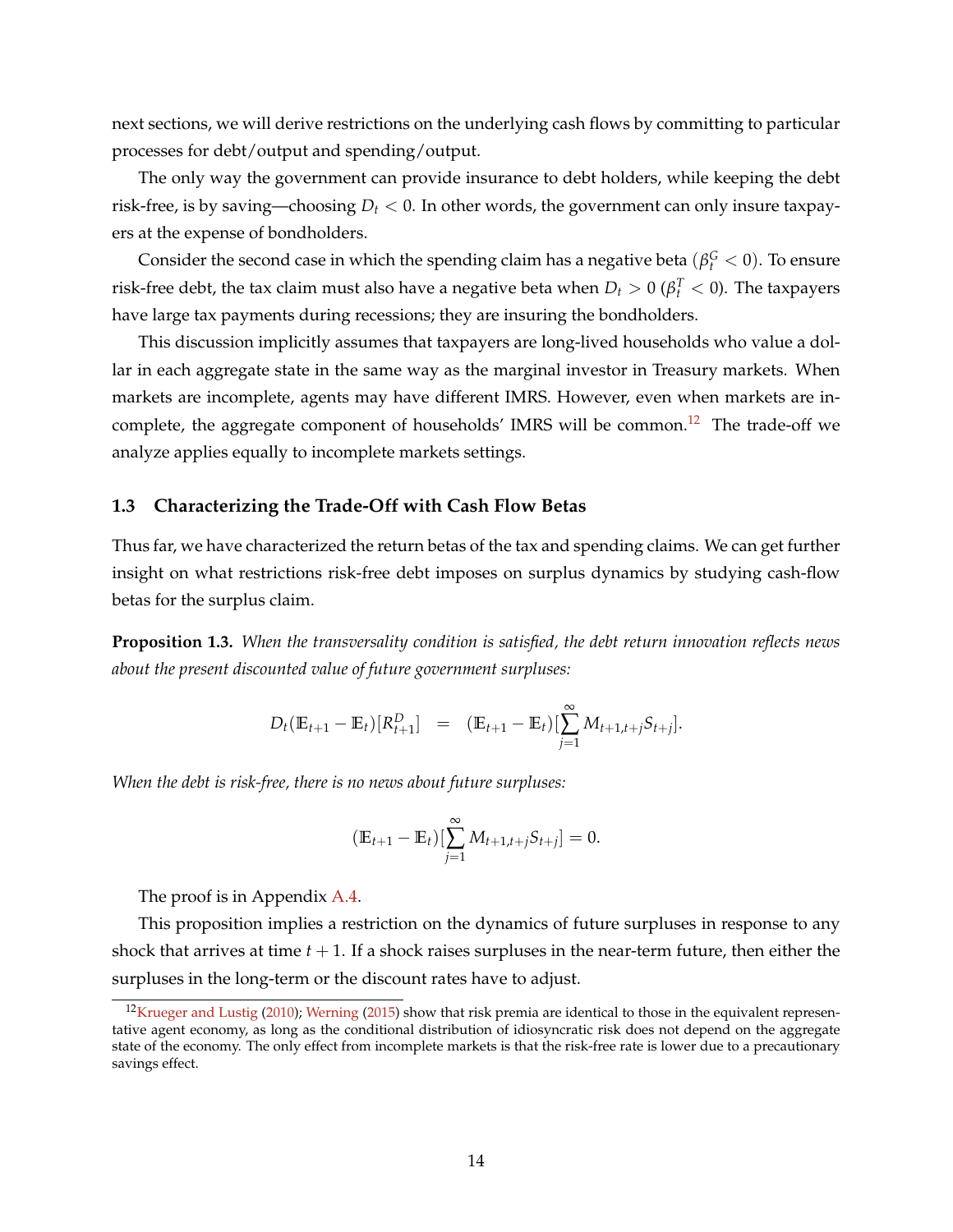Define the cash flow beta of cumulative future discounted surpluses as:

$$
\beta_t^{S,CF}(h) \equiv -\frac{cov_t\left(M_{t+1}, \left(\mathbb{E}_{t+1} - \mathbb{E}_t\right) \sum_{j=1}^h M_{t+1,t+j} S_{t+j}\right)}{D_t var_t(M_{t+1})}.
$$

It follows immediately from the previous proposition that if debt is risk-free,  $\beta_t^{S,CF}(\infty) = 0$ . That is, for the government debt to be risk-free, the cash flow beta of the entire discounted surplus stream must be zero. The following proposition connects the return beta on the debt to the cash-flow beta of cumulative surpluses.

<span id="page-15-0"></span>**Proposition 1.4.** *The return beta of debt equals the cash-flow beta of the discounted surpluses over h periods minus the return beta of debt outstanding h periods from now:*

$$
\beta_t^D = \beta_t^{S,CF}(h) - \frac{cov_t(M_{t+1}, (E_{t+1} - E_t)M_{t+1,t+h}D_{t+h})}{D_t var_t(M_{t+1})}.
$$

*When debt is risk-free (* $\beta_t^D=0$ *), then the cash flow beta is determined by the return beta of debt outstanding h periods from now:*

$$
\beta_t^{S,CF}(h) = \frac{cov_t(M_{t+1}, (\mathbb{E}_{t+1} - \mathbb{E}_t)M_{t+1,t+h}D_{t+h})}{D_t var_t(M_{t+1})}.
$$

*When debt has negative risk premium (* $\beta_t^D < 0$ *), then the cash flow beta is smaller than the return beta of debt outstanding h periods from now:*

$$
\beta_t^{S,CF}(h) \leq \frac{cov_t(M_{t+1}, (\mathbb{E}_{t+1} - \mathbb{E}_t)M_{t+1,t+h}D_{t+h})}{D_t var_t(M_{t+1})}.
$$

As the horizon tends to  $\infty$ , the debt issuance covariance tends to zero, and  $\beta_t^D \to \beta_t^{S,CF}(\infty)$ .

As long as the debt is risk-free, the risk properties of the government surpluses over a finite horizon *h* are completely determined by the riskiness of the debt issuance process at time  $t + h$ . This implies that the cash-flow beta of the surplus process does not depend on the spending and tax revenue dynamics during those *h* periods. The only source of state-contingency is the debt issuance process itself. When hit by a bad shock, the government can respond by issuing more debt *h* period from now.

 $\beta_t^{S,CF}(h)$  is a summary statistic for how much insurance the government provides to taxpayers with at horizon *h*. Over short horizons, it can insure taxpayers and produce a risky surplus process with high  $\beta_t^{S,CF}(h)$ , by choosing a counter-cyclical debt issuance process with *cov*<sup>*t*</sup> ( $M$ <sup>*t*+1</sub>, ( $E$ <sup>*t*+1</sub> −  $E$ *t*) $M$ <sup>*t*+1,*t*+*h*</sub> $D$ *t*+*h*). When the government debt has a negative risk premium,</sup></sup></sup> the debt issuance beta puts an upper bound on the cash-flow beta of the surplus. We will evaluate this constraint quantitatively by letting the government adopt a specific debt policy.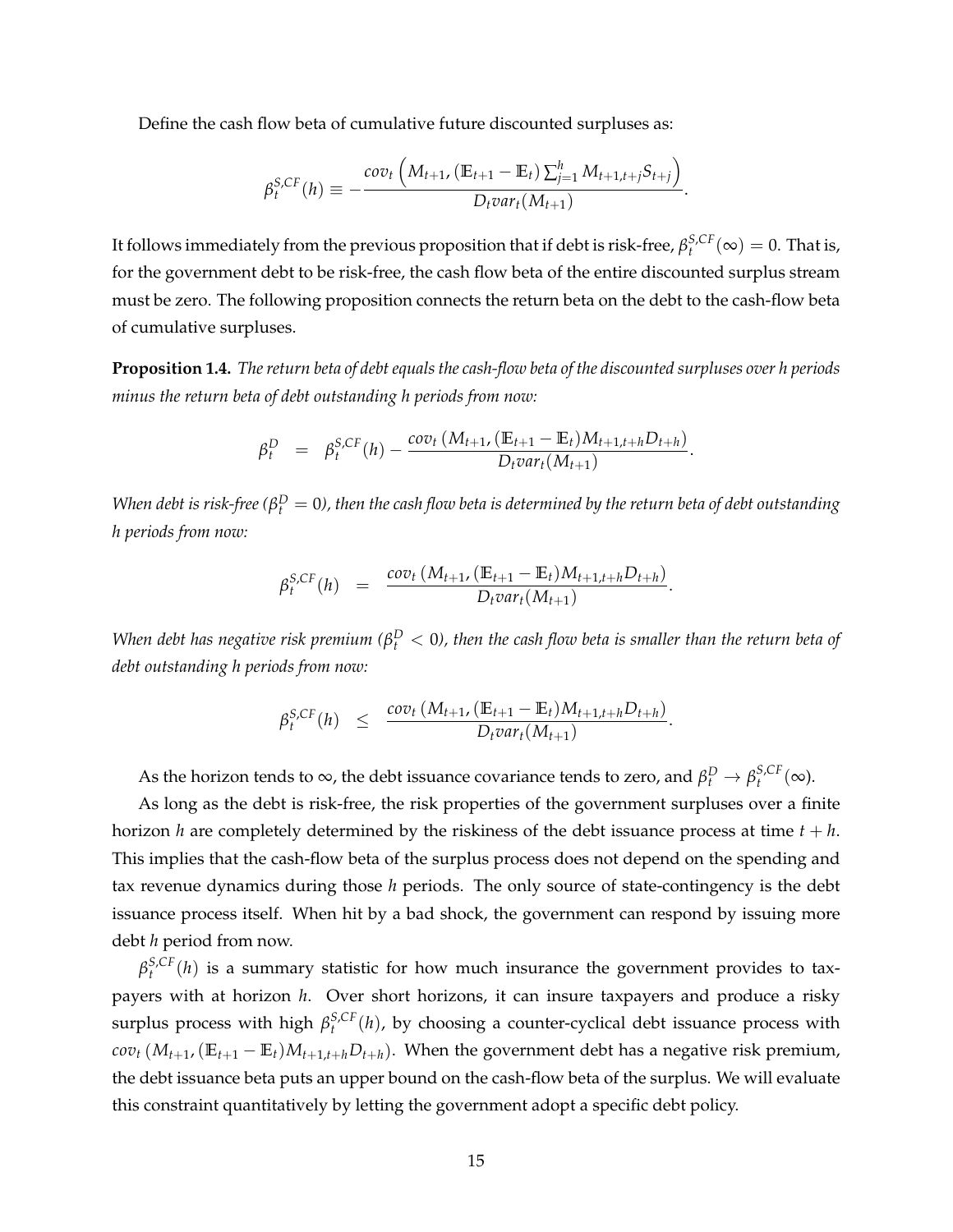# <span id="page-16-0"></span>**2 Relaxing the Trade-off with Convenience Yields**

Some governments are endowed with the ability to issue safe government debt at prices that exceed their fair market value. The resulting "convenience yields" relax the trade-off between insuring bondholders and taxpayers. Typically, the debt of such government serves the role of a special, safe asset for domestic or foreign investors. U.S. Treasuries currently fill the role of the world's safe asset. In order to collect convenience yields, the government needs to manufacture safe debt. This justifies our emphasis on the  $\beta^D=0$  case throughout this paper (or  $\beta^D< 0$ , which makes all results stronger). The convenience yield *κ<sup>t</sup>* is defined as a wedge in the investors' Euler equation for government bonds:

$$
\mathbb{E}_t \left[ M_{t,t+1} R_t^D \right] = \exp(-\kappa_t) \tag{4}
$$

[Krishnamurthy and Vissing-Jorgensen](#page-50-1) [\(2012\)](#page-50-1) estimate convenience yields on U.S. Treasuries of around 75 bps per year. Using the deviations from CIP in Treasury markets, [Jiang et al.](#page-49-0) [\(2018a,](#page-49-0)[b\)](#page-49-1); [Koijen and Yogo](#page-50-2) [\(2019\)](#page-50-2) estimate convenience yields that foreign investors derive from their holdings of dollar safe assets; these estimates exceed 200 bps.

#### **2.1 The Trade-off With Return Betas**

Let  $K_{t+j} = (1 - e^{-\kappa_{t+j}})D_{t+j}$  be the amount of interest the government does not need to pay in period  $t + j$  thanks to the convenience yield. The current value of government debt reflects the present value of all convenience yields earned on future debt. We refer to this value as the Treasury's seigniorage revenue:

$$
P_t^K = \mathbb{E}_t \left[ \sum_{j=0}^{\infty} M_{t,t+j} (1 - e^{-\kappa_{t+j}}) D_{t+j} \right].
$$

[Jiang et al.](#page-49-10) [\(2019b\)](#page-49-10) show that, in the presence of convenience yields, the value of the government debt equals the sum of the expected present values of future tax revenues plus future seigniorage revenues minus future government spending:

$$
B_t = \mathbb{E}_t \left[ \sum_{j=0}^{\infty} M_{t,t+j} (T_{t+j} + (1 - e^{-\kappa_{t+j}}) D_{t+j} - G_{t+j}) \right] = P_t^T + P_t^K - P_t^G,
$$

provided that a transversality condition holds.

Extending the Modigliani-Miller approach to the world with convenience yields, government debt is equivalent to a portfolio that goes long in the tax claim and the seigniorage claim and short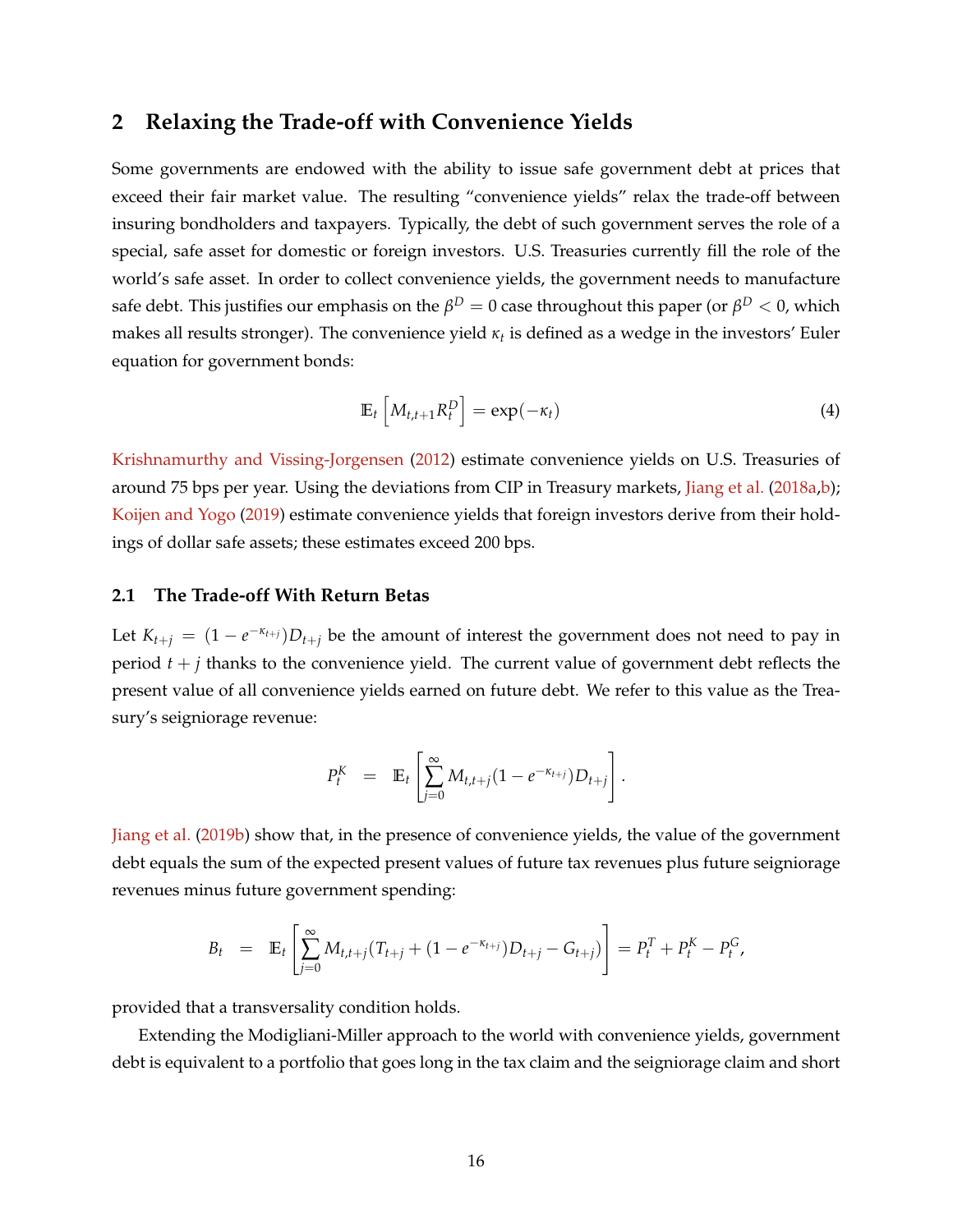in the spending claim. The government debt risk premium becomes:

$$
\mathbb{E}_{t}\left[R_{t+1}^{D} - R_{t}^{f}\right] = \frac{P_{t}^{T} - T_{t}}{B_{t} - S_{t}}\mathbb{E}_{t}\left[R_{t+1}^{T} - R_{t}^{f}\right] + \frac{P_{t}^{K} - T_{t}}{B_{t} - S_{t}}\mathbb{E}_{t}\left[R_{t+1}^{K} - R_{t}^{f}\right] - \frac{P_{t}^{G} - G_{t}}{B_{t} - S_{t}}\mathbb{E}_{t}\left[R_{t+1}^{G} - R_{t}^{f}\right],
$$

where  $R_{t+1}^D$ ,  $R_{t+1}^T$ , $R_{t+1}^K$  and  $R_{t+1}^G$  are the holding period returns on the bond portfolio, the tax claim, the seigniorage claim, and the spending claim, respectively.

We take government spending process, and the debt return process as given, and explore the implications for the properties of the tax claim. Next, we impose risk-free debt, because only safe debt earns convenience yields.

 ${\bf Proposition~2.1.}$  *In the absence of arbitrage opportunities, if the TVC holds and the debt is risk-free (* $\beta^D=0$ 0*), then the expected excess return on the tax claim is the unlevered expected excess return on the spending claim and the seigniorage claim:*

$$
\mathbb{E}_{t}\left[R_{t+1}^{T}-R_{t}^{f}\right] = \frac{(P_{t}^{G}-G_{t})\mathbb{E}_{t}\left[R_{t+1}^{G}-R_{t}^{f}\right] - (P_{t}^{K}-K_{t})\mathbb{E}_{t}\left[R_{t+1}^{K}-R_{t}^{f}\right]}{D_{t}+(P_{t}^{G}-G_{t})-(P_{t}^{K}-K_{t})},
$$

with the beta of the tax claim given by  $\beta_t^T = \frac{(P_t^G - G_t)\beta_t^G - (P_t^K - K_t)\beta_t^K}{D_t + (P_t^G - G_t) - (P_t^K - K_t)}.$ 

Consider the special case where the convenience yield seigniorage process has a zero beta  $(\beta^{K}=0)$ ; seigniorage revenues are a-cyclical. Then the implied beta of the tax revenue process exceeds the beta without seigniorage revenue because  $P_t^K - K_t > 0$ :

$$
\beta_t^T = \frac{P_t^G - G_t}{D_t + (P_t^G - G_t) - (P_t^K - K_t)} \beta_t^G > \frac{P_t^G - G_t}{D_t + (P_t^G - G_t)} \beta_t^G,
$$

A higher tax beta means that more insurance to taxpayers is now possible.

If the seigniorage revenue is sufficiently counter-cyclical ( $\beta^K < 0$ ), then the proposition shows that  $\beta_t^T$  is higher still so that even more taxpayer insurance is possible.

# **2.2 The Trade-off With Cash-Flow Betas**

We now explore how the trade-off over finite horizons is affected by the presence of convenience yields. We do so under the assumption that seigniorage revenue from convenience is proportional to the debt outstanding.

**Assumption 1.** *The convenience yield κ is constant.*

We define the cash flow beta of future discounted seigniorage revenue as:

$$
\beta_t^{K,CF}(h) \equiv \frac{-(1 - e^{-\kappa}) \cdot cov_t \left(M_{t+1}, \left(\mathbb{E}_{t+1} - \mathbb{E}_t\right) \sum_{j=1}^h M_{t+1,t+j} D_{t+j}\right)}{D_t var_t(M_{t+1})}
$$

.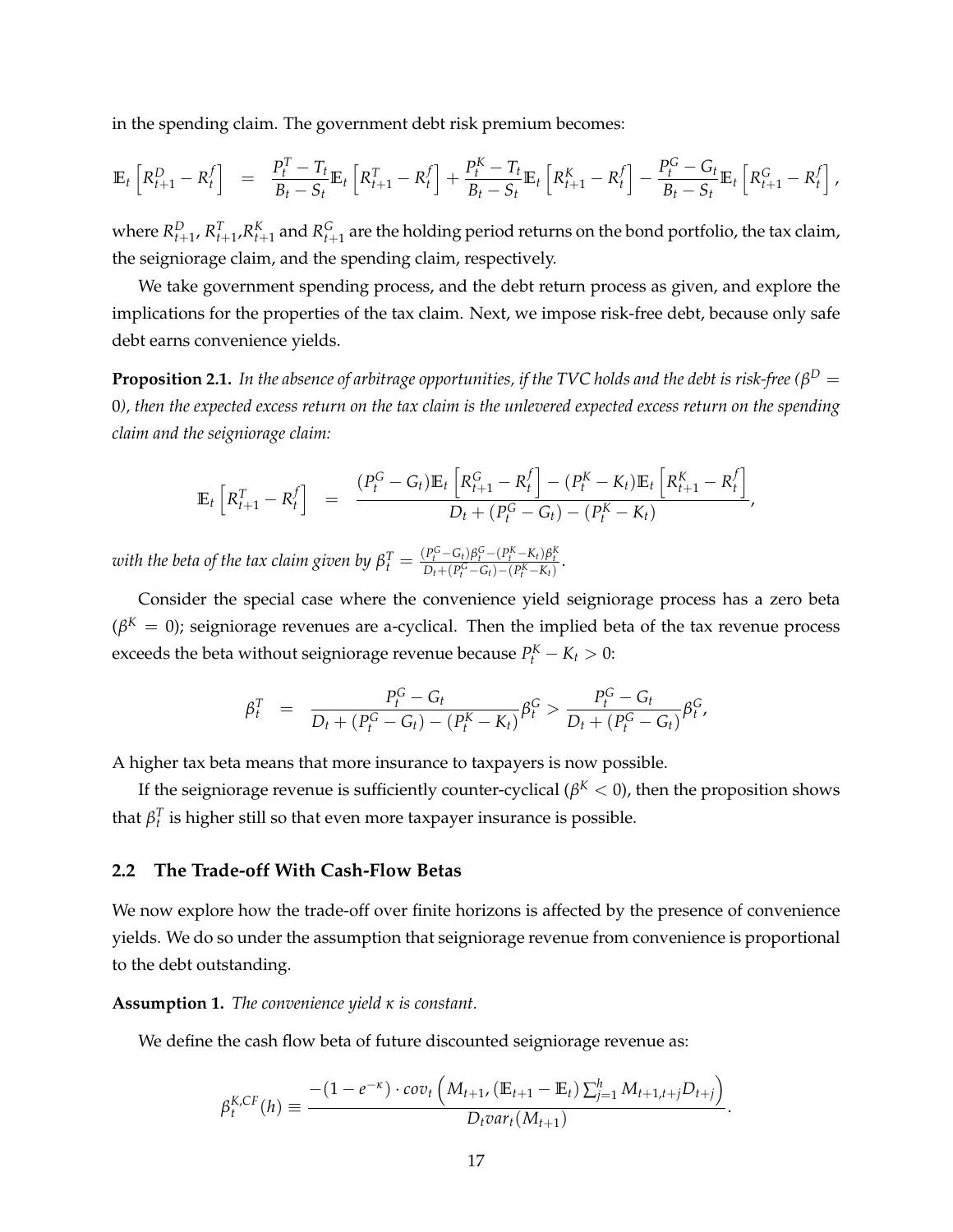**Proposition 2.2.** *The return beta of debt equals the cash-flow beta of the discounted surpluses and seigniorage revenue over h periods minus the beta of debt outstanding h periods from now:*

$$
\beta_t^D = \beta_t^{S,CF}(h) + \beta_t^{K,CF}(h) - \frac{cov_t(M_{t+1}, (\mathbb{E}_{t+1} - \mathbb{E}_t)M_{t+1,t+h}D_{t+h})}{D_t var_t(M_{t+1})}.
$$

*When debt is risk-free (* $\beta_t^D=0$ *), then the cash flow beta is determined by the seigniorage beta and beta of the debt outstanding h periods from now:*

$$
\beta_t^{S,CF}(h) = \frac{cov_t(M_{t+1}, (E_{t+1} - E_t)M_{t+1,t+h}D_{t+h})}{D_t var_t(M_{t+1})} - \beta_t^{K,CF}(h).
$$

*When debt has negative risk premium (* $\beta_t^D < 0$ *), then the cash flow beta is smaller than the the seigniorage beta and beta of debt outstanding h periods from now:*

$$
\beta_t^{S,CF}(h) \leq \frac{\text{cov}_t(M_{t+1}, (\mathbb{E}_{t+1} - \mathbb{E}_t)M_{t+1,t+h}D_{t+h})}{D_t \text{var}_t(M_{t+1})} - \beta_t^{K,CF}(h).
$$

To keep the debt risk-free ( $\beta_t^D = 0$ ) while delivering a risky surplus over short horizons  $(\beta_t^{S,CF}(h) > 0)$ , the government can resort to issuing more debt when marginal utility growth is high (*cov*<sub>t</sub> ( $M$ <sub>t+1</sub>, ( $\mathbb{E}_{t+1} - \mathbb{E}_t$ ) $M$ <sub>t+1,t+h</sub> $D$ <sub>t+h</sub>) > 0). When it earns seignorage revenue, this debt issuance produces a safe seigniorage revenue stream over short horizons ( $\beta_t^{K,CF}(h) < 0$ ), increasing  $\beta_t^{S,CF}(h) > 0$  and expanding taxpayer insurance possibilities. If the convenience yields are large enough, this can quantitatively alter the trade-off. We explore this possibility below. However, over long horizons,  $\beta_t^{K,CF}(h)$  turns positive when debt is co-integrated with output.

### **2.3 Marginal Benefit of Fiscal Stabilization Policy Revisited**

Note that  $D_0 = (P_0^T - T_0) + (P_0^K - K_0) - (P_0^G - G_0)$ . We now let the horizon over which the government provides insurance go to ∞. The marginal benefit of net transfers to taxpayers becomes:

$$
\Omega_{net}^{\infty'}(0) = \frac{P_0^{\infty}[\{G_t - T_t\}]}{P_0^{\infty}[\{C_t\}]} = \frac{(P_0^G - G_0) - (P_0^T - T_0)}{P_0^C - C_0} = \frac{(P_0^K - K_0) - D_0}{P_0^C - C_0},
$$

where we used that the market value of debt–inclusive of seigniorage revenue–equals the expected present-discounted value of future surpluses, assuming the TVC is satisfied.

 ${\bf Corollary 2.1.}$  If debt  $D_0\geq 0$ , the government can provide a positive marginal insurance benefit  $\Omega^{h'}_{net}(0)>0$ 0 *to taxpayers at horizon* ∞ *with on average zero primary surpluses, provided that the value of seignorage exceeds the value of debt:*

$$
(P_0^K-K_0)>D_0
$$

Providing insurance to risk averse taxpayers through a zero-average net transfer policy no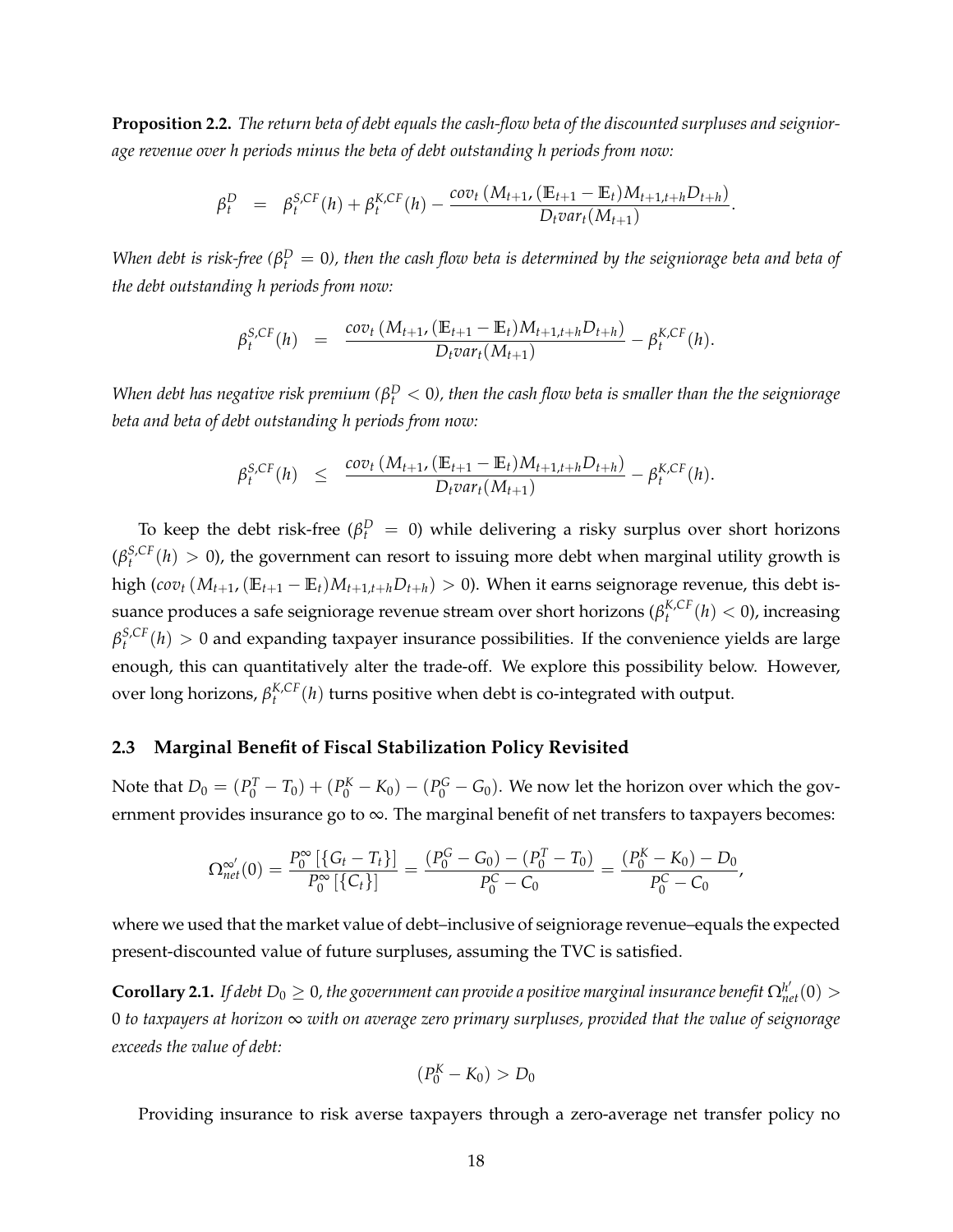longer necessarily has a positive cost to the government, because the Treasury now collects seignorage revenue. Some insurance provision to taxpayers may be possible with positive debt outstanding and zero-average surpluses, depending on the value of the seigniorage revenue claim. This is true regardless of the risk-free rate and the growth rate in the economy.

# <span id="page-19-0"></span>**3 The Trade-off in a Benchmark Economy with Permanent Risk**

We characterize the trade-off between insuring debtholders and taxpayers in a canonical macrofinance model in the tradition of [Breeden](#page-47-11) [\(2005\)](#page-47-11); [Lucas](#page-50-14) [\(1978\)](#page-50-14); [Rubinstein](#page-50-15) [\(1974\)](#page-50-15). We reverseengineer the revenue process *T* that keeps the debt risk-free. We do so under simple spending and debt policies at first and more complex policies in the next step.

#### **3.1 Setup**

To derive closed form-solutions, we adopt an exogenous stochastic discount factor (SDF) with plausible asset pricing implications. This SDF prices payoffs from the perspective of domestic and foreign investors buying government debt.

First, we consider an economy with permanent output shocks and a homoscedastic SDF:

<span id="page-19-2"></span>**Assumption 2.** (a) Let  $Y_t$  and  $y_t = \log Y_t$  denote output and its log. All output shocks are i.i.d. and *permanent:*

$$
y_{t+1} = \mu + y_t + \sigma \varepsilon_{t+1},
$$

*where εt*+<sup>1</sup> *denotes the innovation to output growth that is i.i.d. normally distributed with mean zero and standard deviation one.*

*(b) The log SDF is given by:*

$$
m_{t,t+1} = -\rho - \frac{1}{2}\gamma^2 - \gamma \varepsilon_{t+1}.
$$

*(c) The government only issues one-period real risk-free debt.*

Note that the one-period risk-free rate in this model is constant and equal to *ρ*.

### **3.2 Characterizing the Trade-off with Constant Debt-Output**

To build intuition for the general trade-off between insurance of bondholders and taxpayers, we start by considering the simplest case of constant spending/output and debt/output ratio policies.

<span id="page-19-1"></span>**Assumption 3.** (a) The government commits to a constant spending/output ratio  $x = G_t/Y_t$ . *(b)* The government commits to a constant debt/output ratio  $d = D_t/Y_t$ .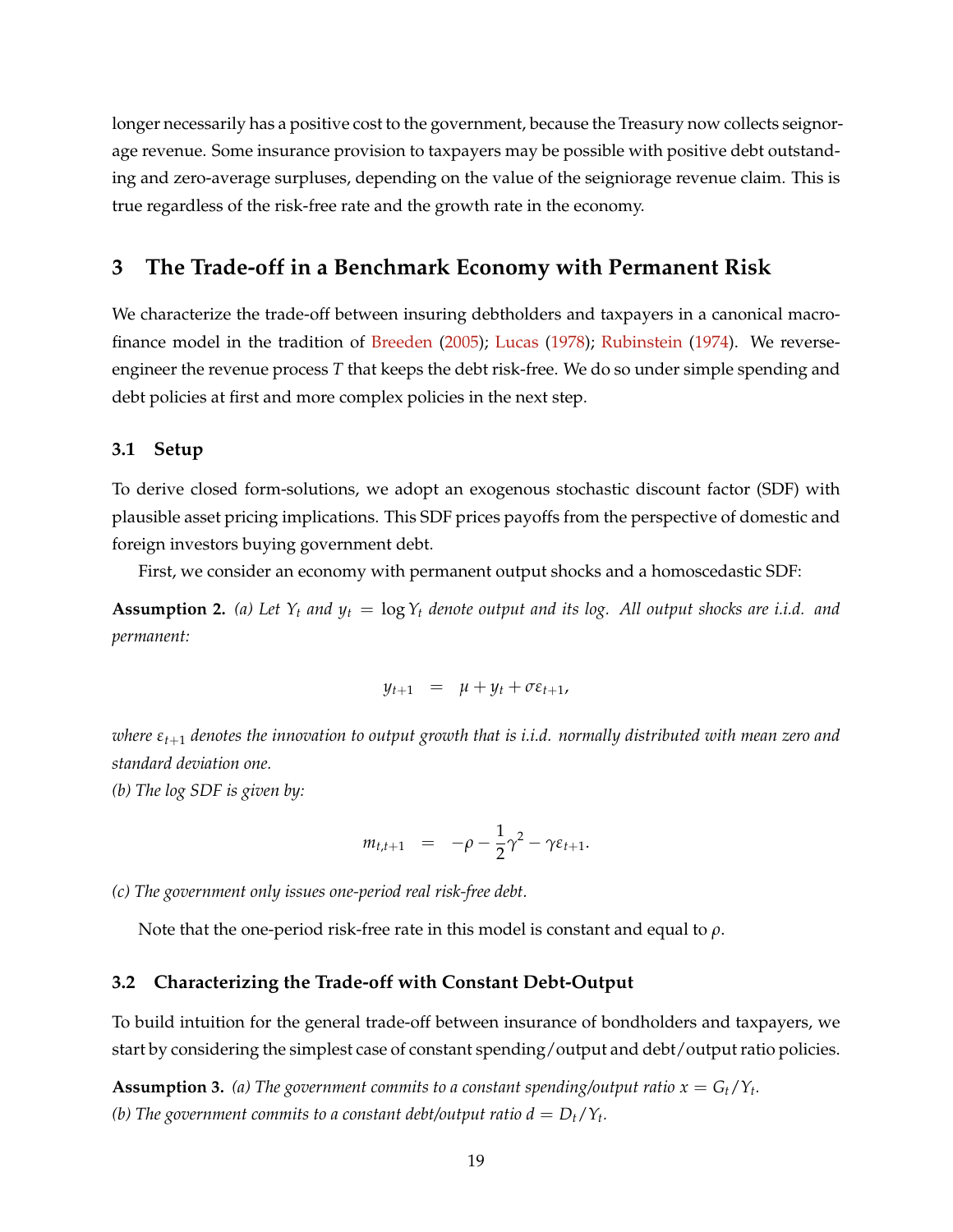Under Assumption [3,](#page-19-1) the government budget constraint implies a counter-cyclical process for tax revenue-to-GDP (the tax rate):

$$
\frac{T_t}{Y_t} = \frac{G_t}{Y_t} - \frac{D_t}{Y_t} + R_{t-1}^f \frac{D_{t-1}}{Y_t} = x - d \left( 1 - \exp \left\{ - (\mu - \rho + \sigma \varepsilon_t) \right\} \right).
$$

To perfectly insure the bondholders by keeping the debt risk-free, the government must make the tax revenue claim counter-cyclical:  $\frac{\partial (T/Y)}{\partial \varepsilon}$  *∂*. When the growth rate of output is low (*ε* < 0), tax revenue needs to increase as a fraction of GDP. Tax rates must rise in recessions. The magnitude of the counter-cyclical exposure is increasing in the debt-to-GDP ratio *d*.

Similarly, the primary surplus/output ratio is counter-cyclical:

<span id="page-20-0"></span>
$$
s_t = \frac{S_t}{Y_t} = \frac{T_t - G_t}{Y_t} = -d\left(1 - \exp\left\{-\left(\mu - \rho + \sigma \varepsilon_t\right)\right\}\right). \tag{5}
$$

We have that *∂st*/*∂ε<sup>t</sup>* < 0. When the unconditional growth rate of output exceeds the risk-free rate  $(\mu > \rho)$ , the government runs a primary deficit on average. But when shocks are negative enough  $(\mu - \rho < -\sigma \epsilon)$ , the government must run a primary surplus.

This simple model places tight restrictions on the persistence of surpluses. The conditional auto-covariance of the surplus/output ratio is zero:  $cov_t(s_t, s_{t-1}) = 0$ . The government cannot run persistent deficits. When  $σ \rightarrow 0$ , the government always runs deficits. But  $μ > ρ$  now implies a violation of the TVC, as we show below. This result is more general. With risk-free debt, the autocorrelation of surpluses tends to zero as the persistence of the debt/output ratio tends to one.

The restrictions on the surplus and tax processes described above were independent on the SDF model. Next, we turn to valuing the debt as the expected present-discounted value of future surpluses.

**Proposition 3.1.** *Under Assumptions [2](#page-19-2) and [3,](#page-19-1) if the transversality condition holds and the primary surplus satisfies* [\(5\)](#page-20-0)*, the government debt value is the sum of the values of the surplus strips:*

$$
D_t = \mathbb{E}_t \left[ \sum_{k=1}^{\infty} M_{t,t+k} S_{t+k} \right] = dY_t.
$$

The proof is in Appendix [A.8.](#page-55-0) This proposition confirms that the (ex-dividend) value of outstanding debt in period *t* is indeed a constant fraction of output. The proof solves for the price of a claim to a single future surplus realization (a surplus strip), and adding up the surplus strip prices at all horizons. The result implies that there is no news about the present discounted value of future surpluses since output is already known at time *t*.

Note that in this equation, the government surpluses are not discounted at the risk-free rate even though the debt is risk-free. To see why, consider the valuation equation for debt as a function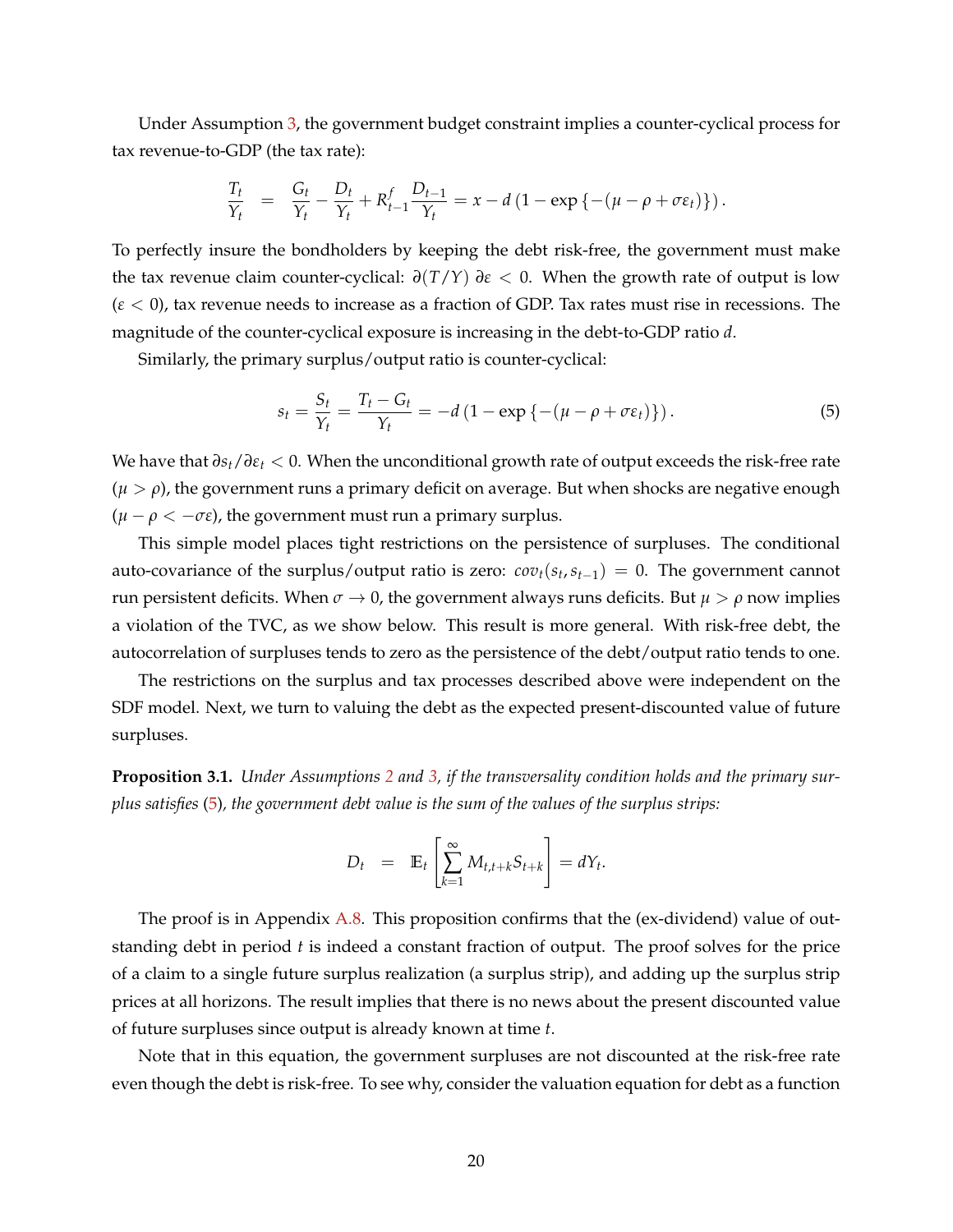of surplus/output ratios:

$$
D_t = \mathbb{E}_t \left[ \sum_{j=0}^T M_{t,t+j} Y_{t+j} s_{t+j} \right] + \mathbb{E}_t \left[ M_{t,t+T} Y_{t+T} \frac{D_{t+T}}{Y_{t+T}} \right].
$$

The debt/output ratio  $\frac{D_{t+T}}{Y_{t+T}} = d$  in the second term is constant. The correct TVC for government debt in this model is given by:

$$
\lim_{T \to \infty} \mathbb{E}_t \left[ M_{t,t+T} D_{t+T} \right] = \lim_{T \to \infty} \exp \left\{ T(\mu - \rho + \frac{1}{2} \sigma^2 - \gamma \sigma) \right\} dY_t.
$$
 (6)

This TVC is satisfied if and only if  $-\rho+\mu+\frac{1}{2}\sigma^2-\gamma\sigma< 0.$  The textbook condition  $\rho<\mu$  is neither necessary nor sufficient for a TVC violation. A necessary and sufficient condition is that there is enough permanent, priced risk in output:  $\gamma\sigma > \mu - \rho + \frac{1}{2}\sigma^2$ . The output risk premium (unlevered equity risk premium) must be high enough. This ensures that this term  $\mathbb{E}_t [M_{t,t+T}Y_{t+T}] \to 0$  as  $T \rightarrow \infty$ .

To summarize, if GDP growth has a permanent component, which modern macro and econometrics recognizes to be the case, then the surplus process in levels  $S_t$  inherits that permanent component from *Y<sup>t</sup>* . Surpluses have long-run risk. Because of the exposure of the surplus to longrun GDP risk, the claim to current and future surpluses has a substantial risk premium. Since the value of the surplus claim equals the market value of outstanding debt, the portfolio of government debt is generally a risky asset. The properties of the stationary surplus/output ratios, which the literature focuses on, are irrelevant for the long-run discount rates of surpluses. For long-run discount rates, only long-run risk matters [\(Backus et al.,](#page-46-2) [2018\)](#page-46-2). Therefore, even when the entire debt portfolio is risk-free, in the sense that there is no news about current or future surpluses, the risk-free rate is not the right discount rate for surpluses in the presence of permanent output risk.

Note that  $\rho < \mu$  implies a violation of TVC only as  $\sigma \to 0$ . In an economy with permanent GDP risk, comparing the risk-free rate to the average growth rate of the economy, as in [Blanchard](#page-47-12) [\(2019\)](#page-47-12), sheds no light on the fiscal cost of deficits.<sup>[13](#page-21-0)</sup> In general, the output risk premium matters even when debt is risk-free. The risk-free rate is not the correct discount rate for surpluses even when the debt is risk-free, in the presence of permanent output shocks.

Next, we turn to the main result characterizing the expected return and beta of the tax claim.

<span id="page-21-0"></span><sup>&</sup>lt;sup>13</sup>See [Bohn](#page-47-13) [\(1995\)](#page-47-13) for an early reference on why discounting at the risk-free may fail. In contemporaneous work, [Barro](#page-47-8) [\(2020\)](#page-47-8) points out that comparing  $\mu$  to  $\rho$  is not informative about dynamic efficiency, consistent with our result, unless  $\sigma = 0$ . There is an extensive literature which tests the government's inter-temporal budget constraint. [Hansen,](#page-49-12) [Roberds, and Sargent](#page-49-12) [\(1991\)](#page-49-12); [Hamilton and Flavin](#page-49-13) [\(1986\)](#page-49-13); [Trehan and Walsh](#page-51-4) [\(1988,](#page-51-4) [1991\)](#page-51-5); [Bohn](#page-47-14) [\(1998,](#page-47-14) [2007\)](#page-47-15) derive timeseries restrictions on the government revenue and spending processes that enforce the inter-temporal budget constraint. This literature uses the risk-free rate as the discount rate. This is the right discount rate only when the shocks to output are temporary and the risk-free rate exceeds the growth rate of the economy.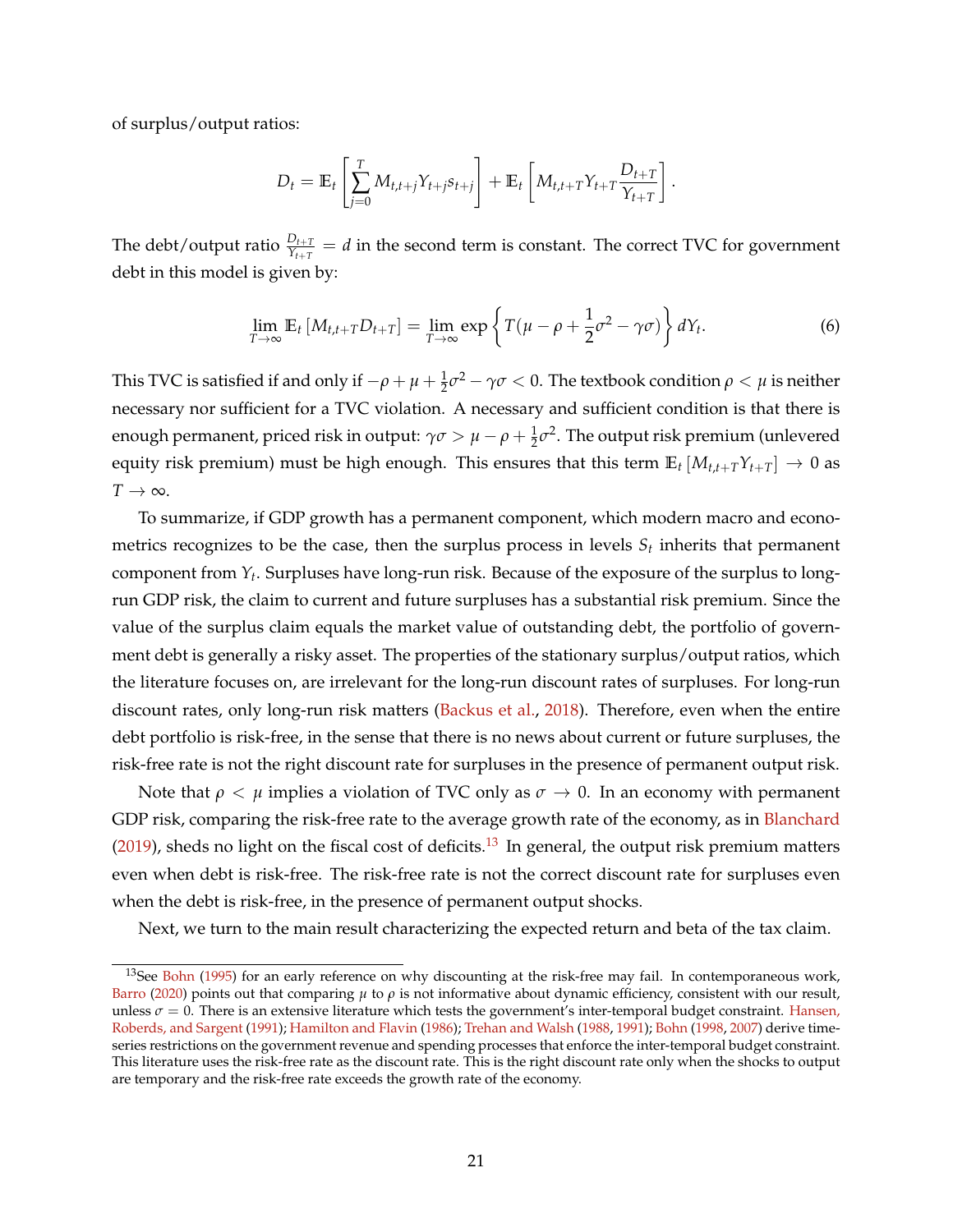<span id="page-22-0"></span>**Proposition 3.2.** *(a) The ex-dividend values of the spending and revenue claims are given by:*

$$
P_t^G - G_t = x \frac{\xi_1}{1 - \xi_1} Y_t,
$$
  

$$
P_t^T - T_t = \left( d + x \frac{\xi_1}{1 - \xi_1} \right) Y_t,
$$

 $\omega$ *ith*  $\xi_1 = \exp\{-\rho - \gamma\sigma + \mu + \frac{1}{2}\sigma^2\}.$ 

*(b) The risk premia and betas on the tax claim and the spending claim satisfy:*

<span id="page-22-1"></span>
$$
\mathbb{E}_t \left[ R_{t+1}^T - R_t^f \right] = \frac{x \frac{\xi_1}{1 - \xi_1}}{d + x \frac{\xi_1}{1 - \xi_1}} \mathbb{E}_t \left[ R_{t+1}^G - R_t^f \right], \tag{7}
$$

$$
\beta^T = \frac{x \frac{\xi_1}{1 - \xi_1}}{d + x \frac{\xi_1}{1 - \xi_1}} \beta^G < \beta^G. \tag{8}
$$

The proof is in Appendix [A.9.](#page-56-0) The constant  $\xi_1$  is the price/dividend ratio of a one-period output strip, a claim to GDP next year. The expected return on this output strip is given by  $E_t\left[R_{t+1}^Y\right] = \frac{\exp(\mu + 0.5\sigma^2)}{\exp(-\rho - \gamma \sigma + \mu + 0)}$  $\frac{\exp(\mu+0.5\sigma^2)}{\exp(-\rho-\gamma\sigma+\mu+0.5\sigma^2)} = \exp(\rho+\gamma\sigma)$ . Hence, the (log of the multiplicative) output risk premium is constant and equal to  $\gamma\sigma$ . Since spending is a constant fraction of output, the risk premium on the spending claim equals that of the output claim:  $\mathbb{E}[R^G - R^f] = \mathbb{E}[R^Y - R^f].$  The beta of the spending claim equals the beta of the output claim:  $β^G = β^Y > 0$ . In section [C](#page-69-1) of the Appendix, we explicitly solve for these risk premia.

The investor in government debt is long in a tax revenue claim and short in a spending claim. To make the debt risk-free, as long as the debt/output ratio *d* is positive, we need to render the government tax revenue process safer than the spending process. A positive *d* implies the fraction *x ξ*1 <sup>1</sup>−*ξ*<sup>1</sup>  $\frac{1-\epsilon_1}{d+x\frac{\epsilon_1}{1-x}}$  is between 0 and 1, which requires the return on the tax claim to be less risky than the <sup>1</sup>−*ξ*<sup>1</sup> return on the output claim:  $0 < \beta^T < \beta^\text{Y}$ . When output falls, tax revenues must fall by less. The tax rate increases. In other words, there is no scope to insure taxpayers. As the debt/output ratio *d* increases, the government needs to make the tax revenue increasingly safe. The tax claim is really a portfolio of a claim to government spending and risk-free debt. The larger the debt/output ratio *d*, the safer the tax claim needs to be. As the debt/output ratio approaches infinity, the beta of the tax claim tends to 0.

# **3.3 Quantifying the Trade-off with Constant Debt-Output**

Panel A of Table [1](#page-23-0) proposes a calibration of the model that matches basic features of post-war U.S. data. We set *γ* to 1. This parameter measures the maximum Sharpe ratio in the economy. A long asset pricing literature suggests that this is a reasonable value given high average excess returns on a broad set of risky assets. The standard deviation of annual output growth is set to  $\sigma = 5\%$ .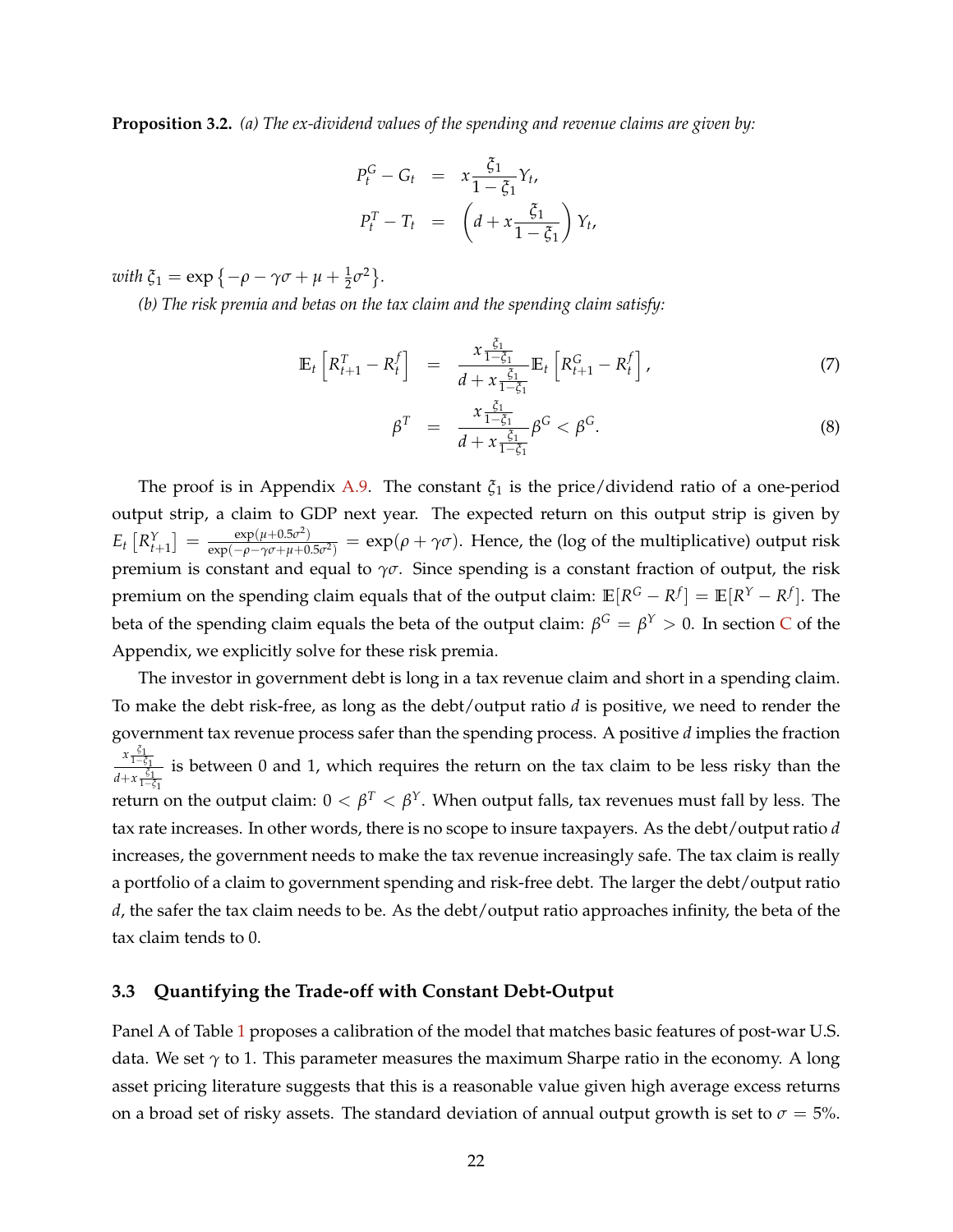The growth rate of real GDP is set to its observed value:  $\mu = 3.1\%$ . The real risk-free rate  $\rho$  is set to 2%. Spending accounts for 10% of GDP in post-war data:  $x = 0.10$ .

<span id="page-23-0"></span>Note that this calibration features a risk-free rate below the growth rate of output. However, per our discussion above, the TVC is satisfied because  $-\rho + \mu + \frac{1}{2}\sigma^2 - \gamma\sigma = \log(\xi_1) = -0.0418 <$ 0. The government cannot simply roll over the debt. The surpluses need to satisfy tight restrictions.

| Panel A: Preferences and Output Dynamics                  |                      |                                                      |
|-----------------------------------------------------------|----------------------|------------------------------------------------------|
| $\gamma$                                                  | 1                    | maximum annual Sharpe ratio                          |
| $\rho$                                                    | $2.0\%$              | real risk-free rate                                  |
| $\mu$                                                     | $3.1\%$              | mean of growth rate of output                        |
| $\sigma$                                                  | $5.0\%$              | std. of growth rate of output                        |
|                                                           |                      |                                                      |
| Panel B: Debt/Output Ratio Dynamics                       |                      |                                                      |
| $\lambda$                                                 | $1.94 \times \sigma$ | sensitivity of debt/output to output innovations     |
| $d = \exp \{\phi_0/(1-\phi_1-\phi_2)\}\$                  | 0.43                 | mean of debt/output                                  |
| $\phi_1$                                                  | 1.40                 | $AR(1)$ coeff of debt/output                         |
| $\phi_2$                                                  | $-0.48$              | $AR(2)$ coeff of debt/output                         |
|                                                           |                      |                                                      |
| Panel C: Government Spending/Output Ratio Dynamics        |                      |                                                      |
| $\beta^g$                                                 | $1.53 \times \sigma$ | sensitivity of spending/output to output innovations |
| $\varphi_1^g$                                             | 0.88                 | $AR(1)$ coeff of spending/output                     |
| $x = \exp \left\{ \frac{\phi_0^g}{1 - \phi_1^g} \right\}$ | 0.10                 | mean of govt. spending/output                        |

Table 1: Benchmark Calibration for U.S.

Figure [1](#page-24-0) plots the risk premia on the tax and the spending claim as we vary the debt/output ratio *d*. The risk premium on the spending claim is 5% per annum. This is also the output risk premium, which we can think of as an unlevered equity premium. By Corollary [3.2,](#page-22-0) the risk premium on the tax claim is given by  $(7)$ . The risk premium on the tax claim is 5% when  $d = 0$ . It falls to 4% when  $d = 1$ , and close to 3% when  $d = 2$ . As the government becomes more levered, the tax claims needs to become safer for debt to remain risk-free. The scope for taxpayer insurance disappears. This trade-off steepens when we increase the maximum Sharpe ratio *γ* from 1 to 2. When  $\gamma = 2$ , the risk premium on the spending claim is 10% per annum. The risk premium on the tax claim falls to 6% when  $d = 1$  and close to 4% when  $d = 2$ .

#### **3.4 Characterizing the Trade-off with State-Contingent Debt-Output**

The previous section showed that there is no scope for insuring taxpayers at any horizon in the presence of permanent output shocks when the debt/output ratio is constant. Next, we assume that the government commits to a state-contingent policy for the debt/output ratio which features persistence and counter-cyclicality. We show that this enables limited opportunities for the government to insure taxpayers over short horizons. The debt policies we analyze are fitted to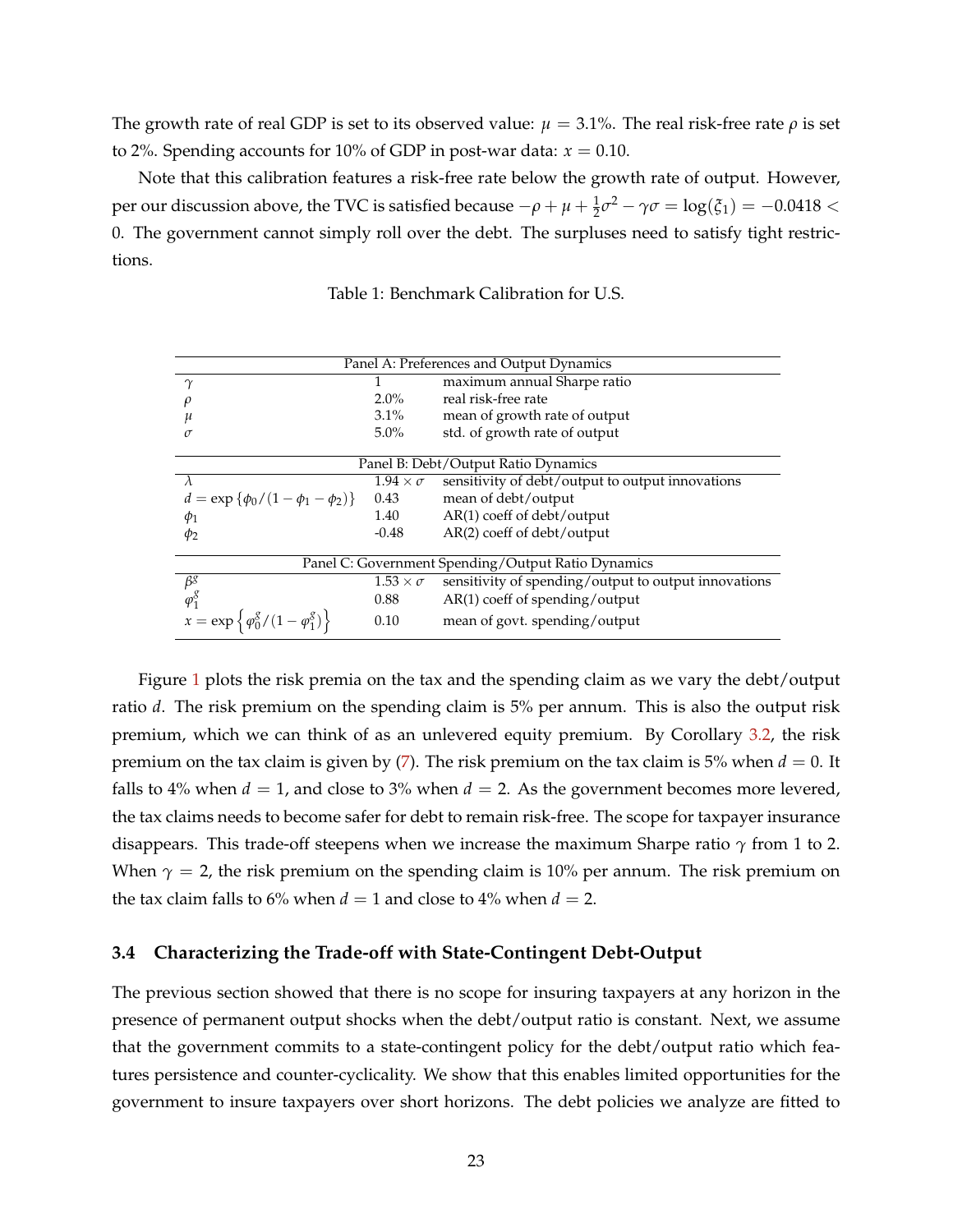#### Figure 1: Risk Premium of T and G Claims with  $\gamma = 1$  or 2

<span id="page-24-0"></span>The figure plots the implied risk premium of the T and G claims when the debt/output ratio and spending/output ratio are constant. The figure plots two values for the maximum Sharpe ratio *γ* of 1 (left panel) and *γ* of 2 (right panel). The other parameters are given in Table [1.](#page-23-0)



the data and hence empirically plausible. However, as Appendix  $D$  shows, a Ramsey planner in an incomplete markets environment would also choose a mean-reverting and counter-cyclical process for debt, albeit with a negative long-run debt target.

We allow the government to vary the debt/output ratio counter-cyclically. We consider a flexible class of  $AR(p)$  processes for the debt/output ratio.

<span id="page-24-1"></span>**Assumption 4.** *The government commits to a policy for the debt/output ratio*  $d_t = D_t/Y_t$  *given by:* 

$$
\log d_t = \sum_{p=1}^P \phi_p \log d_{t-p} + \phi_0 - \lambda \varepsilon_t - \frac{1}{2} \lambda^2,
$$

 $\alpha$  *λ*  $>$  0 so that the debt-output ratio increases in response to a negative output shock  $\varepsilon_t.$ 

The results in Section [1](#page-7-0) still apply and are a straightforward generalization of the results from the simple benchmark model of Section [3.](#page-19-0) The value of the spending is unchanged and the value of the tax claim now depends on the time-varying debt/output ratio *d<sup>t</sup>* :

$$
P_t^G - G_t = x \frac{\xi_1}{1 - \xi_1} Y_t, \qquad P_t^T - T_t = \left( d_t + x \frac{\xi_1}{1 - \xi_1} \right) Y_t.
$$

The tax claim's conditional beta satisfies:

$$
\beta_t^T = \frac{x \frac{\xi_1}{1-\xi_1}}{d_t + x \frac{\xi_1}{1-\xi_1}} \beta_t^G.
$$

Can the government systematically issue more risk-free debt, instead of raising taxes, when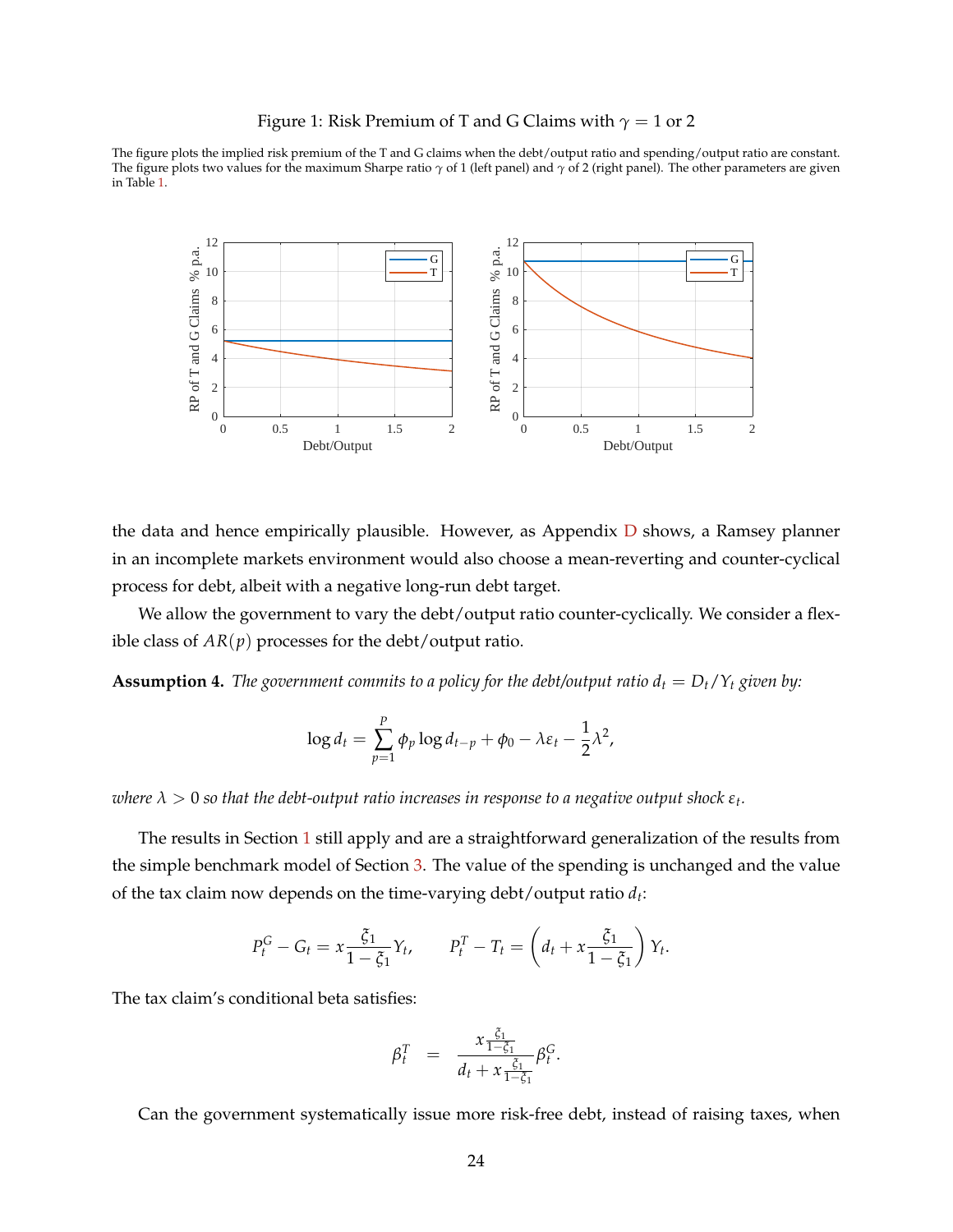the economy is hit by a permanent, adverse shock, in order to break the restriction on insurance of taxpayers? We consider two special cases for the debt/output dynamics.

**Case 1: AR(1)** Assume that the debt/output ratio evolves according to an *AR*(1)-process:

$$
\log d_t = \phi_0 + \phi_1 \log d_{t-1} - \lambda \varepsilon_t - \frac{1}{2} \lambda^2.
$$

There are two sub-cases. First, when  $0 < \phi_1 < 1$ , the debt/output process is stationary. Second, when  $\phi_1 = 1$  and  $\phi_0 = 0$ , the debt/output process is a martingale (non-stationary). In both cases, a positive *λ* means that the debt/output ratio increases when the shock *ε<sup>t</sup>* is negative, implying a counter-cyclical debt policy. The Ramsey planner prefers tax rates that are smooth, and will resort to choosing counter-cyclical debt policy:  $\lambda > 0.14$  $\lambda > 0.14$  First, we need to make sure the transversality (TVC) is satisfied. How persistent can debt be without violating TVC?

<span id="page-25-2"></span>**Proposition 3.3.** *Under Assumptions* [2](#page-19-2) *and* [4](#page-24-1) *with the maximal lag P = 1, (a) when*  $0 < \phi_1 < 1$ *, the TVC condition is satisfied if and only if:*

$$
\log(\xi_1) = -\rho + \mu + \frac{1}{2}\sigma(\sigma - 2\gamma) < 0.
$$

*(b)* When  $\phi_1 = 1$  *and*  $\phi_0 = 0$ *, then the TVC condition is satisfied if and only if:* 

$$
\log(\xi_1) + \lambda(\gamma - \sigma) = -\rho + \mu + \frac{1}{2}\sigma(\sigma - 2\gamma) + \lambda(\gamma - \sigma) < 0.
$$

The proof is in Appendix [A.10.](#page-56-1) For the case of  $0 < \phi_1 < 1$ , the TVC is satisfied whenever the price-dividend ratio of a claim to next period's output is less than one. That is, when investors are willing to pay less than  $Y_t$  today for a claim to  $Y_{t+1}$ . This requires the discount rate to exceed the growth rate of GDP (modulo a Jensen adjustment). This condition can be satisfied even when  $\rho < \mu$ , as long as the risk premium  $\gamma \sigma$  is large enough.<sup>[15](#page-25-1)</sup>

For the random walk case in which  $\phi_1 = 1$ , the same condition ensures that the TVC is satisfied when the government does not pursue counter-cyclical stabilization ( $\lambda = 0$ ). If the government does pursue counter-cyclical stabilization ( $\lambda > 0$ ), then the TVC is only satisfied if:

$$
\gamma \sigma - \lambda (\gamma - \sigma) > -\rho + \mu + \frac{1}{2} \sigma^2 \Leftrightarrow \lambda < \frac{\rho + \gamma \sigma - \mu - \frac{1}{2} \sigma^2}{\gamma - \sigma}.
$$

The left-hand side of the first inequality is now lower than before when the Sharpe ratio of the economy exceeds the volatility of output ( $\gamma > \sigma$ ). When debt issuance is sufficiently countercyclical,  $\lambda > \sigma$ , the expression on the left-hand side is decreasing in the economy's maximum

<span id="page-25-0"></span> $14$ Recall that tax rates are countercyclical if the debt/output ratio is constant and debt is risk-free.

<span id="page-25-1"></span><sup>&</sup>lt;sup>15</sup>We formally derive the expression for the risk premium in section  $C$  of the Appendix.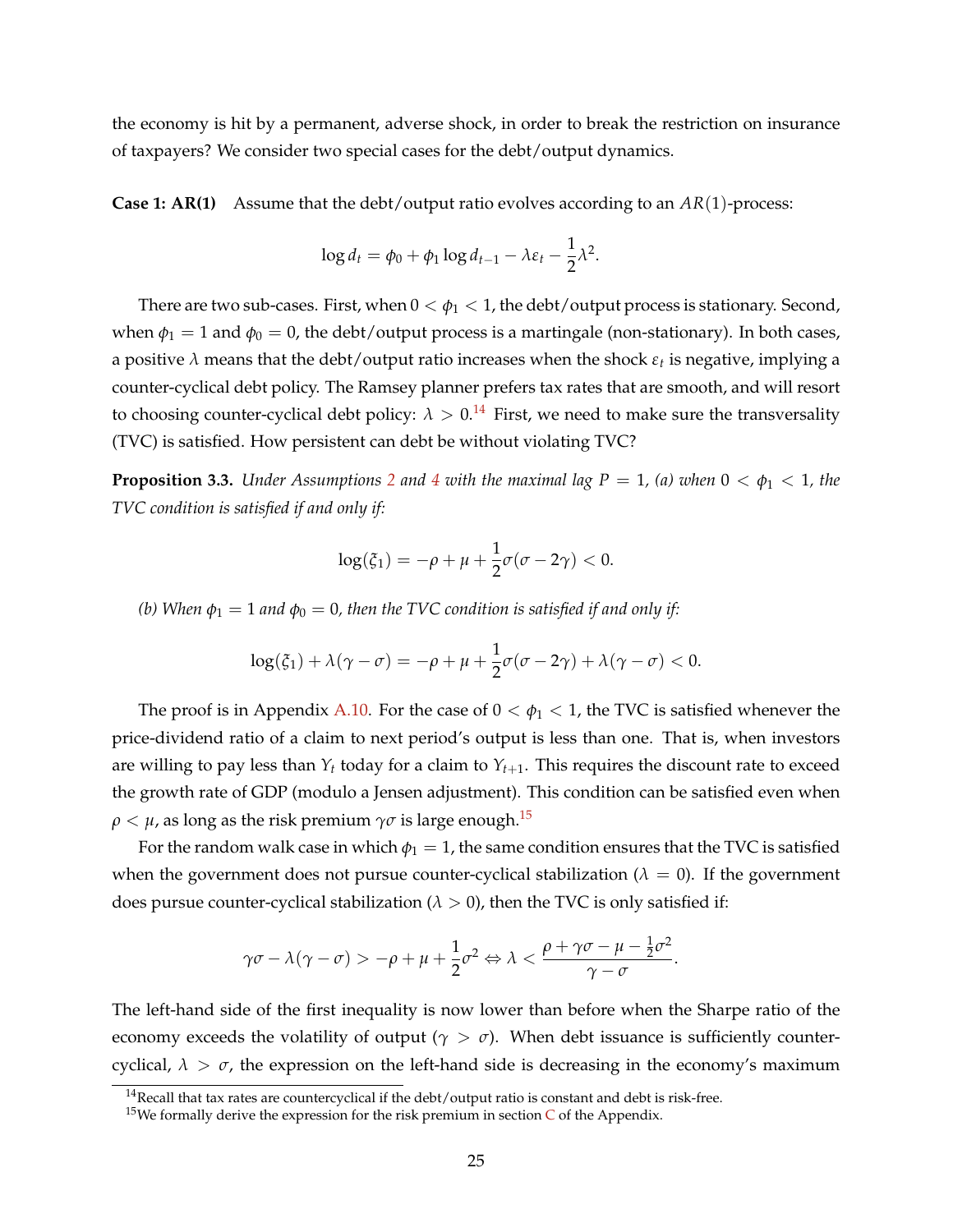Sharpe ratio *γ*. For high enough *γ*, the TVC is violated. Intuitively, when investors are risk averse enough, the insurance provided by the counter-cyclical debt issuance policy is so valuable that the price of a claim to the debt outstanding in the distant future  $d_{t+T}Y_{t+T}$  fails to converge to zero. This claim is a terrific hedge. This is the first important insight contributed by asset pricing theory. If output is subject to permanent, priced risk and we want to rule out arbitrage opportunities then there have to be limits to the government's ability to pursue counter-cyclical debt issuance. This bound on  $\lambda$  is shown in the second inequality. When the government exceeds this bound, it has granted itself an arbitrage opportunity.

**Case 2: AR(2)** As we show below, a better description of the debt/output ratio is the data is an AR(2) process:

<span id="page-26-1"></span>
$$
\log d_t = \phi_0 + \phi_1 \log d_{t-1} + \phi_2 \log d_{t-2} - \lambda \varepsilon_t - \frac{1}{2} \lambda^2. \tag{9}
$$

When the roots of the characteristic equation  $1 - \phi_1 z - \phi_2 z^2 \,=\, 0$  lie outside the unit circle, the debt/output process is mean-reverting. The result of part (a) of Proposition [3.3](#page-25-2) applies. If one or both roots are smaller than one, the result in part (b) of Proposition [3.3](#page-25-2) applies.

**Response of the Surplus to Adverse Shock** We can compute the impulse-response functions (IRF) of the surpluses with respect to an output shock in closed form when the government issues risk-free debt. These moments are particularly powerful because they do not depend on the properties of the SDF.

We start from the expression for the surplus/output ratio in period  $t + j$  for  $j \geq 1$ :

$$
s_{t+j} = \frac{S_{t+j}}{Y_{t+j}} = d_{t+j-1} \exp(\rho - \mu - \sigma \varepsilon_{t+j}) - d_{t+j}.
$$

If we assume that the risk-free rate equals the growth rate of the economy ( $\mu = \rho$ ), we obtain closed-form expression for the IRF of the surplus with respect to an output shock. Specifically, the IRF is evaluated at  $ε_τ = 0$  for all  $τ$ , and hence  $d_t = \exp(\frac{\phi_0 - \frac{1}{2} \lambda^2}{1 - \phi_1})$  $\frac{1-\bar{p}^{(1)}(1-\phi_1)}{1-\phi_1} = d.$ 

<span id="page-26-0"></span>**Proposition 3.[4](#page-24-1).** *If Assumptions* [2](#page-19-2) *and* 4 *hold, the TVC is satisfied, and*  $\rho = \mu$ *, (a) when the debt/output ratio follows an AR*(1) *process, the IRF of the surplus/output ratio is given by:*

$$
\frac{\partial \frac{S_{t+j}}{S_{t+j}}}{\partial \varepsilon_{t+1}} = (\lambda - \sigma)d, \text{ for } j = 1,
$$
  
=  $\lambda \phi_1^{j-1}(\phi_1 - 1)d, \text{ for } j > 1.$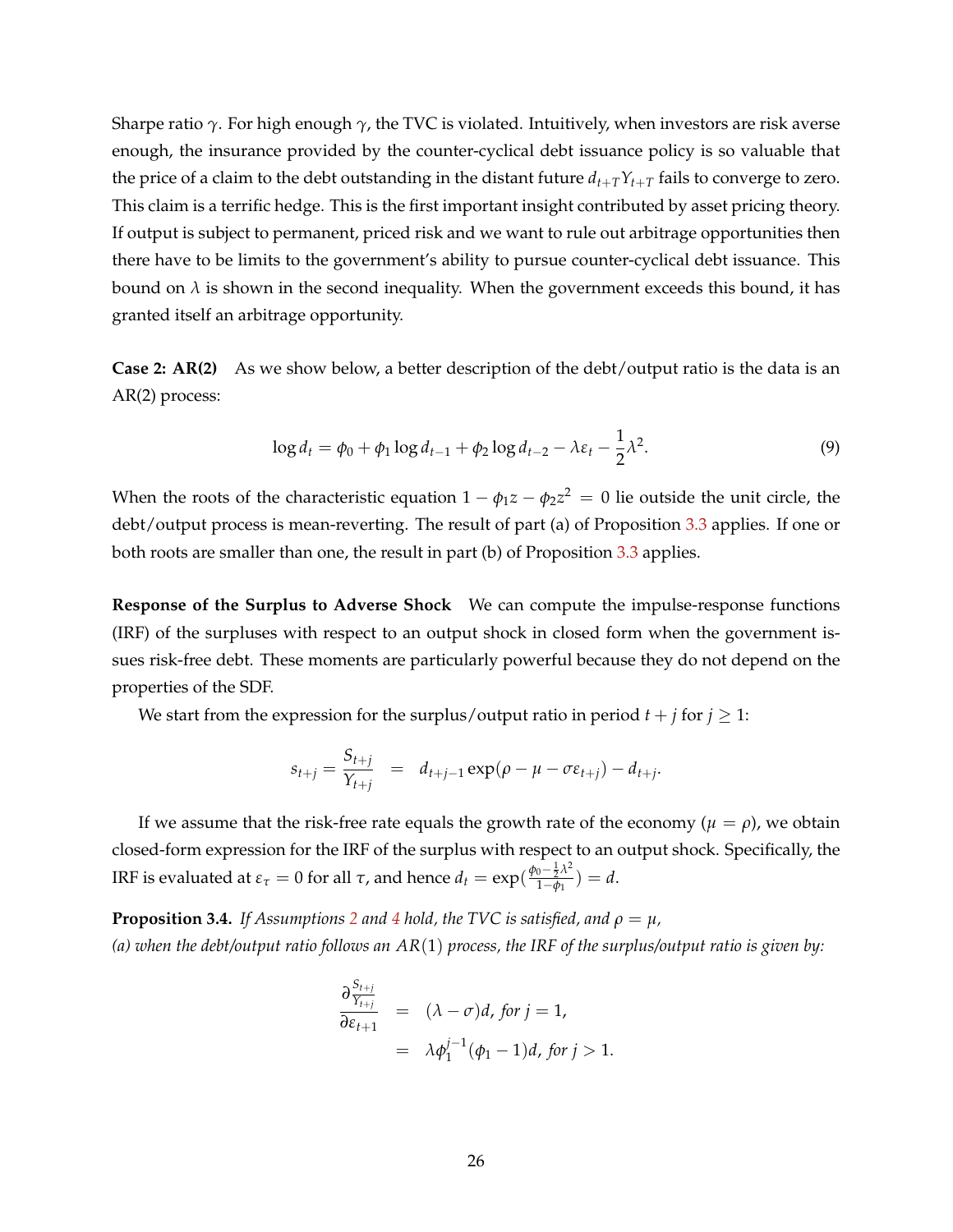*(b) when the debt/output ratio follows an AR*(2) *process, the IRF of the surplus output ratio is given by:*

$$
\frac{\partial \frac{S_{t+j}}{S_{t+1}}}{\partial \varepsilon_{t+1}} = (\lambda - \sigma)d, \text{ for } j = 1,
$$
  
=  $\lambda(\phi_1 - 1)d, \text{ for } j = 2,$   
=  $\lambda(\psi_{j-1} - \psi_{j-2})d, \text{ for } j > 2.$ 

 $w$ *here*  $\psi_j = \phi_1 \psi_{j-1} + \phi_2 \psi_{j-2}$ ,  $j > 2$ ;  $\psi_2 = \phi_2 + \phi_1 \psi_1$ ;  $\psi_1 = \phi_1$ .

*(c) When the debt/output ratio follows an AR(3) process, the IRF of the surplus output ratio is given by:*

$$
\frac{\partial \frac{S_{t+j}}{Y_t}}{\partial \varepsilon_{t+1}} = (\lambda - \sigma)d, \text{ for } j = 1,
$$
  
\n
$$
= \lambda(\phi_1 - 1)d, \text{ for } j = 2,
$$
  
\n
$$
= \lambda(\psi_2 - \psi_1)d, \text{ for } j = 3,
$$
  
\n
$$
= \lambda(\psi_{j-1} - \psi_{j-2})d, \text{ for } j > 3.
$$

where  $\psi_i = \phi_1 \psi_{i-1} + \phi_2 \psi_{i-2} + \phi_3 \psi_{i-3}$ ,  $j > 3$ ;  $\psi_3 = \phi_3 + \phi_2 \psi_1 + \phi_1 \psi_2$ ;  $\psi_2 = \phi_2 + \phi_1 \psi_1$ ;  $\psi_1 = \phi_1$ .

This result can easily be generalized to any AR process, with  $\psi_i$  denoting the autocorrelation coefficient. The proof is in Appendix [A.11.](#page-60-0) For an *AR*(1), the initial response of the surplus is positive in the empirically relevant case where  $\lambda > \sigma$ . That is, a negative shock to output is countered with a large enough government debt issuance that the surplus in the initial period can be negative without jeopardizing the risk-free nature of the debt. However, the deficit must turn to a surplus starting in the second year since  $\phi_1 < 1$ . Surpluses remain in the years that follow. As the persistence of the debt/output process  $\phi_1$  increases, the response of the surplus/output ratio converges to zero in year 2 and beyond.

For an  $AR(2)$ , by choosing  $\phi_1 > 1$ , the government can run a deficit in the year of the shock (year 1) as well as in the following year. In year 3, the IRF equals  $\lambda(\psi_2 - \psi_1) = \lambda(\phi_2 + \phi_1(\phi_1 - 1))$ . This expression can be positive or negative depending on parameter values but is smaller than the response in year 2. In other words, the government's ability to run a third year of deficits in response to the negative output shock is either limited or gone. The IRF flips sign in year 3 or 4. The government must revert to running surpluses as the ACFs decline:  $\psi_{i-1} < \psi_{i-2}$ .

With higher-order  $AR(p)$  models for debt/output, the government is able to run deficits for longer before a reversal. For example, for an AR(3), there is an additional year of deficits possible while keeping debt risk-free. These deficits must be made up by several years of surpluses afterwards. The surplus dynamics can display more pronounced hump-shaped IRFs. However, as shown below, there is no empirical support for higher-order  $AR(p)$  dynamics (i.e.,  $p > 2$ ) in the observed US debt/output process.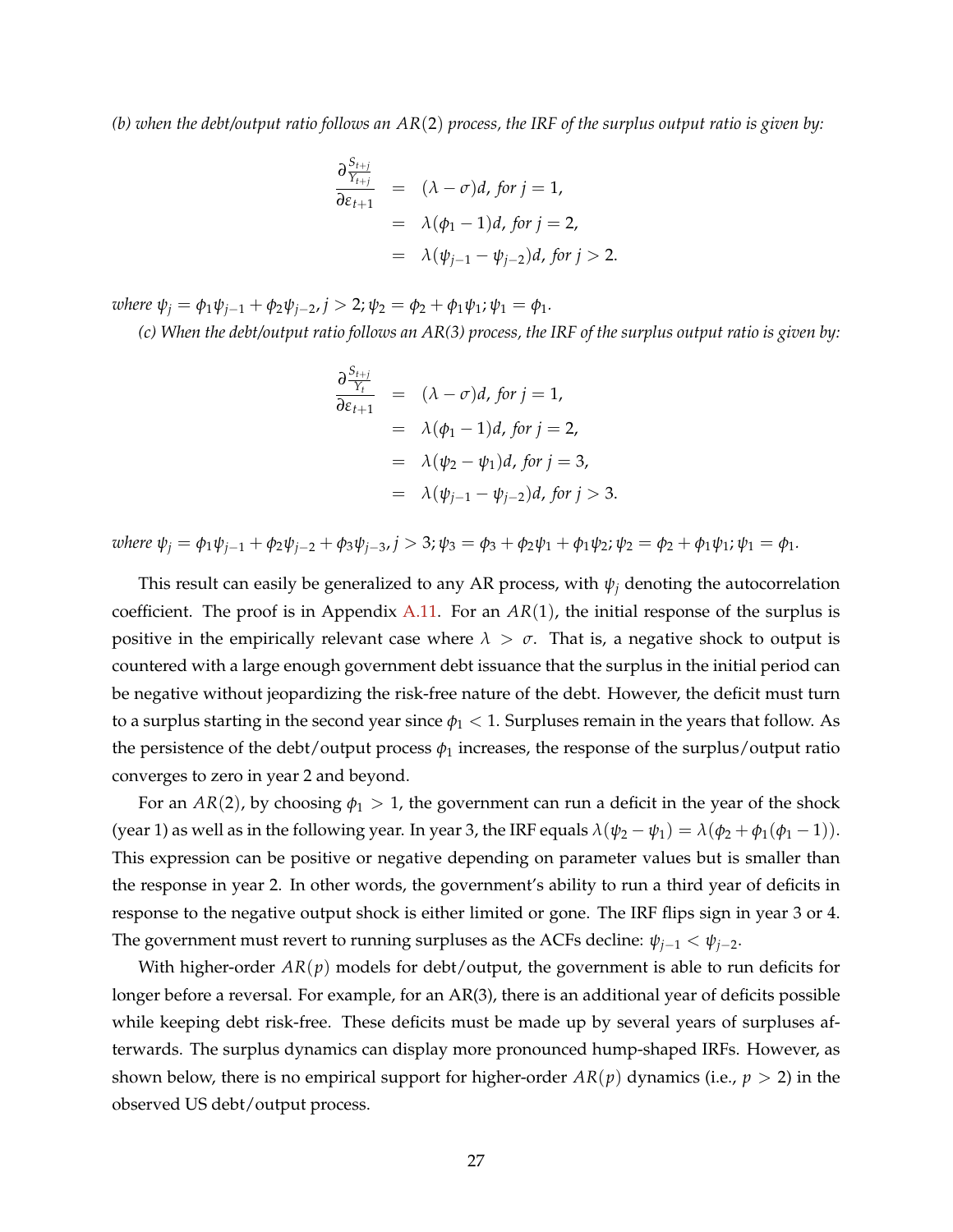#### **3.5 Quantifying the Trade-Off with Counter-cyclical Debt/Output**

### **3.5.1 Persistence of Fiscal Processes in the Data**

Panel A of Figure [2](#page-29-0) plots the sample autocorrelation function (ACF) of the log government debt/output ratio as a function of the number of annual lags. The top right panel plots the partial autocorrelation function (PACF). They are estimated on the post-war U.S. sample (1947–2019). The PACF function indicates that an AR(2) process fits the data well. Lags beyond two years in the PACF are not statistically different from zero. The point estimates for  $\phi_1$  and  $\phi_2$  are 1.40 and -0.48, respectively. Both roots lie outside the unit circle (1.66 and 1.25), so that the debt/output process is stationary. While the AR(2) is our preferred specification, if we were to fit an AR(1), the point estimate for  $\phi_1$  would be 0.986.

We set  $\phi_0$  to match the unconditional mean of the debt/output ratio of 0.43. Finally, we set  $\lambda =$  $1.953 \times \sigma$  equal to match the slope coefficient in a regression of the debt/output ratio innovations on GDP growth in the post-war U.S. sample. A one percentage point increase in GDP growth lowers the debt/output ratio by 1.95 percentage points. The calibration is reported in Table [1.](#page-23-0)

Given our values of  $\sigma = 0.05$ ,  $\gamma = 1$ , and  $\lambda = 1.96\sigma = 0.098$ , we have  $\gamma\sigma - \lambda(\gamma - \sigma) < 0$ . If debt/output were non-stationary (have roots inside the unit circle), then this much countercyclicality would result in a violation of the TVC condition. The coefficient *λ* would need to remain below 0.85*σ*, which is only half of its empirical value, for the TVC to be satisfied in this case. Once we exceed this upper bound, the value of outstanding debt explodes. To be clear, the data suggest that the debt/output ratio is stationary, in which case the TVC is satisfied irrespective of the value for  $\lambda$ . Indeed, the parameter restriction in part (a) of Proposition [3.3](#page-25-2) is satisfied. This is the case despite the risk-free interest rate being below the growth rate of output, because the risk premium *γσ* is large enough.

Panel A of Figure [2](#page-29-0) also plots the sample ACF and PACF for the primary surplus/output ratio in the data. The dynamics of surplus/output are well described by an AR(1). The surplus is quite persistent, with an *AR*(1) coefficient around 0.81.

#### **3.5.2 Persistence of Fiscal Processes in Model with Risk-free Debt**

We now show that the risk-free debt model cannot simultaneously match the high persistence of the debt/output ratio and that of the surplus/output ratio. Figure [2](#page-29-0) also plots the ACF and PACF of the debt/output and surplus/output ratios implied by the model of risk-free debt. Panel B is for the case where debt/output follows an AR(1) with the estimated persistence  $\phi_1 = 0.985$ . Panel C is for the case where debt/output follows an AR(2) with the estimated coefficients  $\phi_1 = 1.4$ and  $\phi_2 = -0.48$ . The ACF and PACF for debt/output match the data by construction. As argued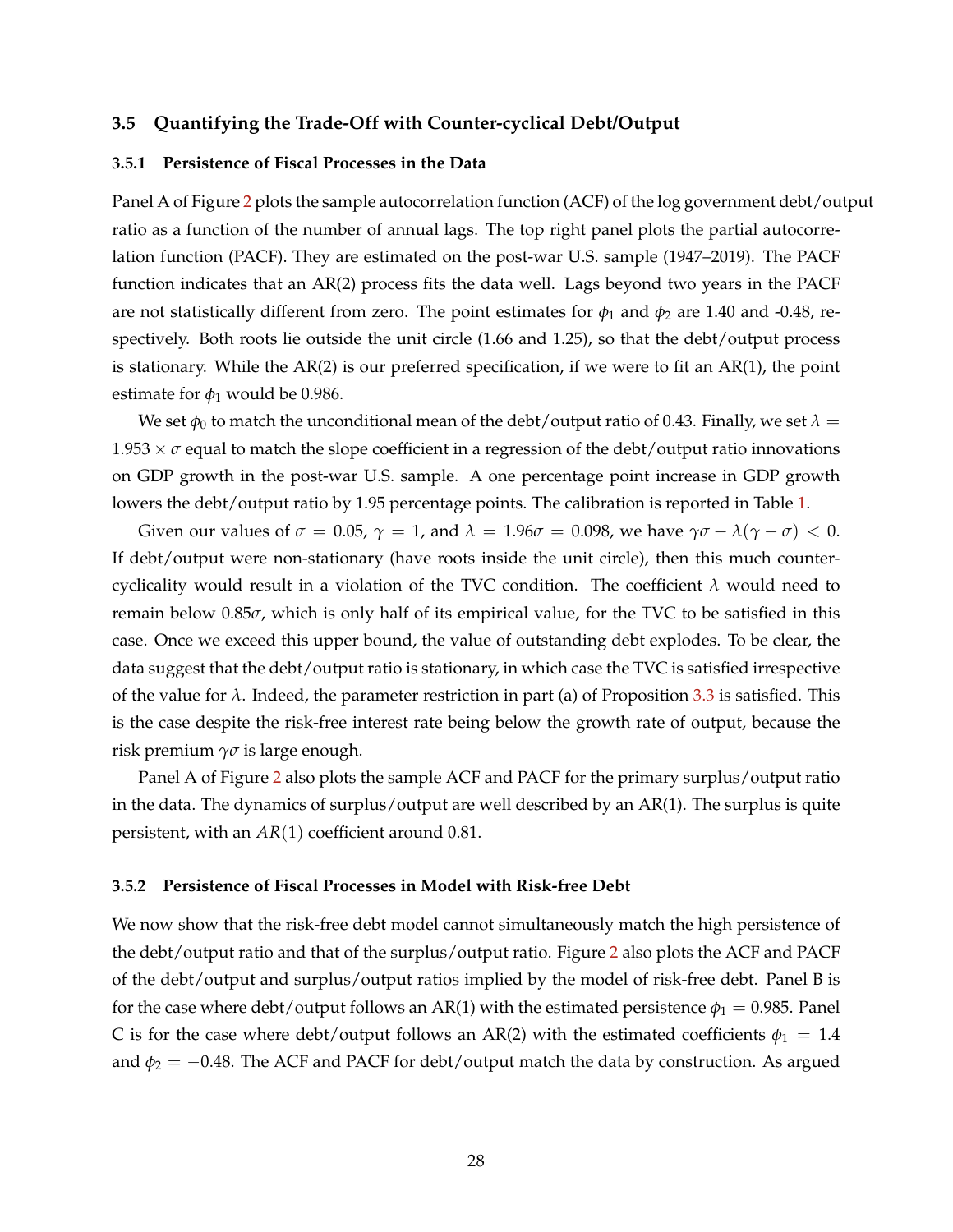#### Figure 2: Autocorrelation in Debt/Output and Surplus/Output

<span id="page-29-0"></span>Panel A plots the sample autocorrelation of the U.S. log government debt/output ratio, the U.S. government surplus/output ratio, the tax/output ratio and the spending/output ratio against GDP. Sample is annual, 1947—2019. Panel B plots the ACF and PACF of *S*/*Y* and *D*/*Y* for an *AR*(1) with parameters  $\phi_1 = 0.985$  and  $\phi_2 = 0$ . Panel C plots the ACF and PACF of *S*/*Y* and *D*/*Y* for an *AR*(2). The parameters are listed in Table [1.](#page-23-0)



above, the AR(2) fits the ACF and PACF of the observed debt/output ratio the closest.<sup>[16](#page-29-1)</sup>

<span id="page-29-1"></span><sup>16</sup>The model cannot quite replicate the strong autocorrelation in surplus/output observed in the data. In the case of the AR(2), the ACF converges too quickly to zero, compared to the observed one plotted in Panel A of Figure [2.](#page-29-0) The ACF is no longer different from zero past two years, while in the data the ACF remains significantly positive for five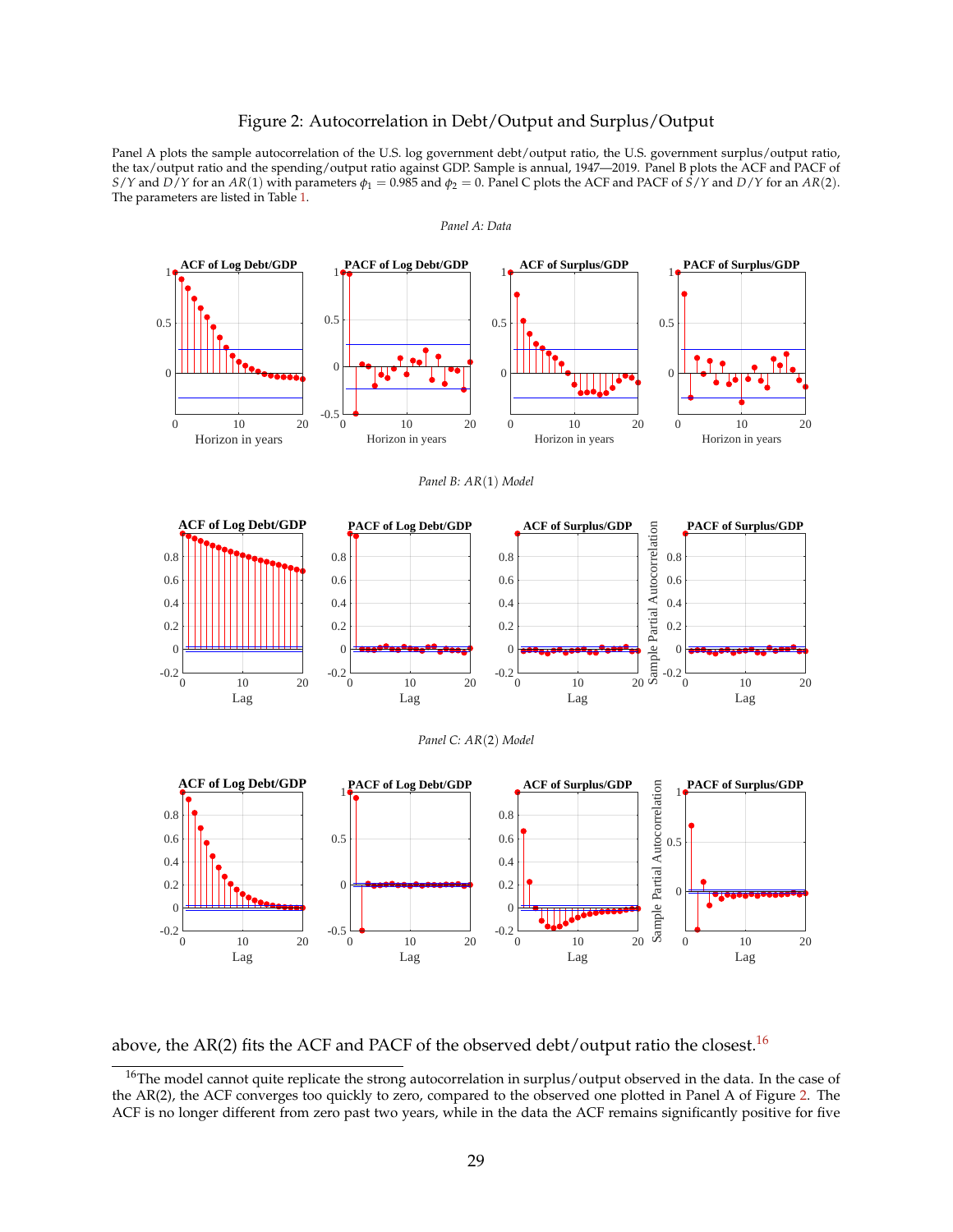#### **3.5.3 Impulse Responses in the Model with Risk-free Debt**

The top left panel of Figure [3](#page-31-0) plots the response of the surplus/output ratio to a negative shock to output, when debt/output follows an AR(1) process. Each line corresponds to a different autocorrelation, with  $\phi_1$  ranging from 0.25 to 0.99. The top right panel plots the response of the debt/output ratio. Upon impact, the debt/output ratio increases by about 4% from its mean. After that, the rate of mean-reversion is governed by  $\phi_1$ . In the least persistent case ( $\phi = 0.25$ ), the government runs a large surplus after the initial period deficit to bring the debt back down quickly. In the most persistent debt case ( $\phi_1 = 0.99$ ), the initial deficit is followed by a reversal in the next period as the surplus jumps to just above its long-run value of  $\bar{s} = 0$  and then slowly converges to  $\bar{s}$  from above. Note that when  $\rho < \mu$ , the government can run a small steady-state deficit  $\bar{s} = -d(1 - \exp(\rho - \mu)) < 0$ . In sum, when the debt/output ratio follows an AR(1) and the debt is risk-free, there can be no S-shaped response of the surplus/output ratio to the output shock.

Panel B of Figure [3](#page-31-0) plots the IRF when debt/output follows an AR(2), our preferred empirical specification. We vary  $\phi_1$  from 1.1 to 1.4 and choose  $\phi_2$  to match the first-order autocorrelation of debt/output. With  $\phi_1 = 1.1$ , the IRF looks similar to the  $AR(1)$  case with  $\phi_1$  close to 1. However, with  $\phi_1 = 1.4$  and  $\phi_2 = -0.48$ , the point estimates from the data, the IRF for the surplus/output ratio displays a hump-shaped pattern. Consistent with the results in Proposition [3.4,](#page-26-0) a state-contingent and persistent debt issuance policy enables the government to delay the fiscal adjustment. The deficit/output ratio in the year of the shock is followed by an even larger deficit in year 2. However, the deficit must shrink dramatically in year 3 and turn into a surplus starting in year 4 and beyond. The surplus eventually converges back to *s* from above. Keeping debt risk-free still imposes severe restrictions on the size of the S-shaped surplus dynamics. Running sizeable deficits for more than two years is incompatible with risk-free debt.

#### **3.5.4 Covariance of Tax and Spending with GDP**

Finally, we compare the covariance of tax revenue/output with output growth in model and data. Given a process for spending/output, the surplus/output ratio implies a tax revenue/output ratio from the government's budget constraint.

To make the model's implications for tax revenues as comparable to the data as possible, we posit a more realistic process for spending/output than the one we have worked with hitherto. Specifically, we assume that the government commits to a policy for the spending/output ratio

years. Furthermore, the model produces a PACF(2) coefficient of -0.5, which is larger in absolute value than the one estimated in the data.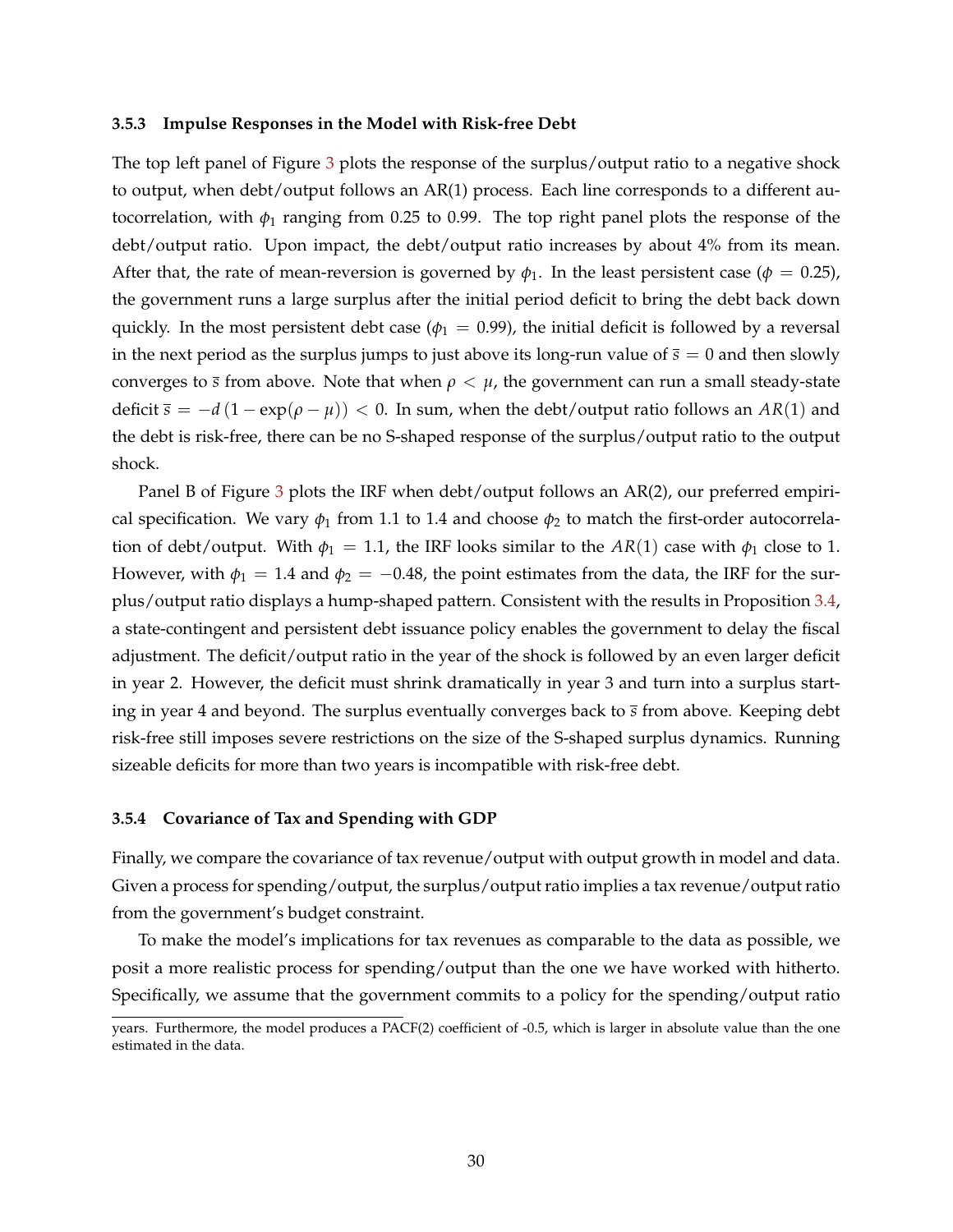### Figure 3: IRF of Surplus/Output and Debt/Output in Model

<span id="page-31-0"></span>The figure plots the IRF of *S*/*Y* and *D*/*Y* for an *AR*(1) (top panel) and an *AR*(2) (bottom panel). In Panel B, *φ*<sup>2</sup> is chosen to match the first-order autocorrelation. The other parameters are given in Table [1.](#page-23-0)



*Panel A: AR*(1)

 $x_t = G_t/Y_t$  given by:

<span id="page-31-1"></span>
$$
\log x_t = \varphi_0^g + \varphi_1^g \log x_{t-1} - b_g \varepsilon_t - \frac{1}{2} b_g^2. \tag{10}
$$

When  $b_g > 0$ , the spending/output ratio rises in response to a negative output shock. We estimate  $(\varphi_0^g)$  $\frac{g}{0}$ ,  $\varphi_0^g$ 0 , *β g* ) from the post-war U.S. data. The parameter estimates are reported in Panel C of Table [1.](#page-23-0) Spending/output is counter-cyclical in the data. A 1% point decline in output coincides with a 1.53% point increase in the spending/output ratio. The persistence of spending/output matches that in the data with an AR(1) coefficient of 0.88. With this spending process in hand, we compute the model-implied tax revenue/output.

Figure [4](#page-32-0) plots the tax revenue beta, namely the covariance of tax revenue/output with output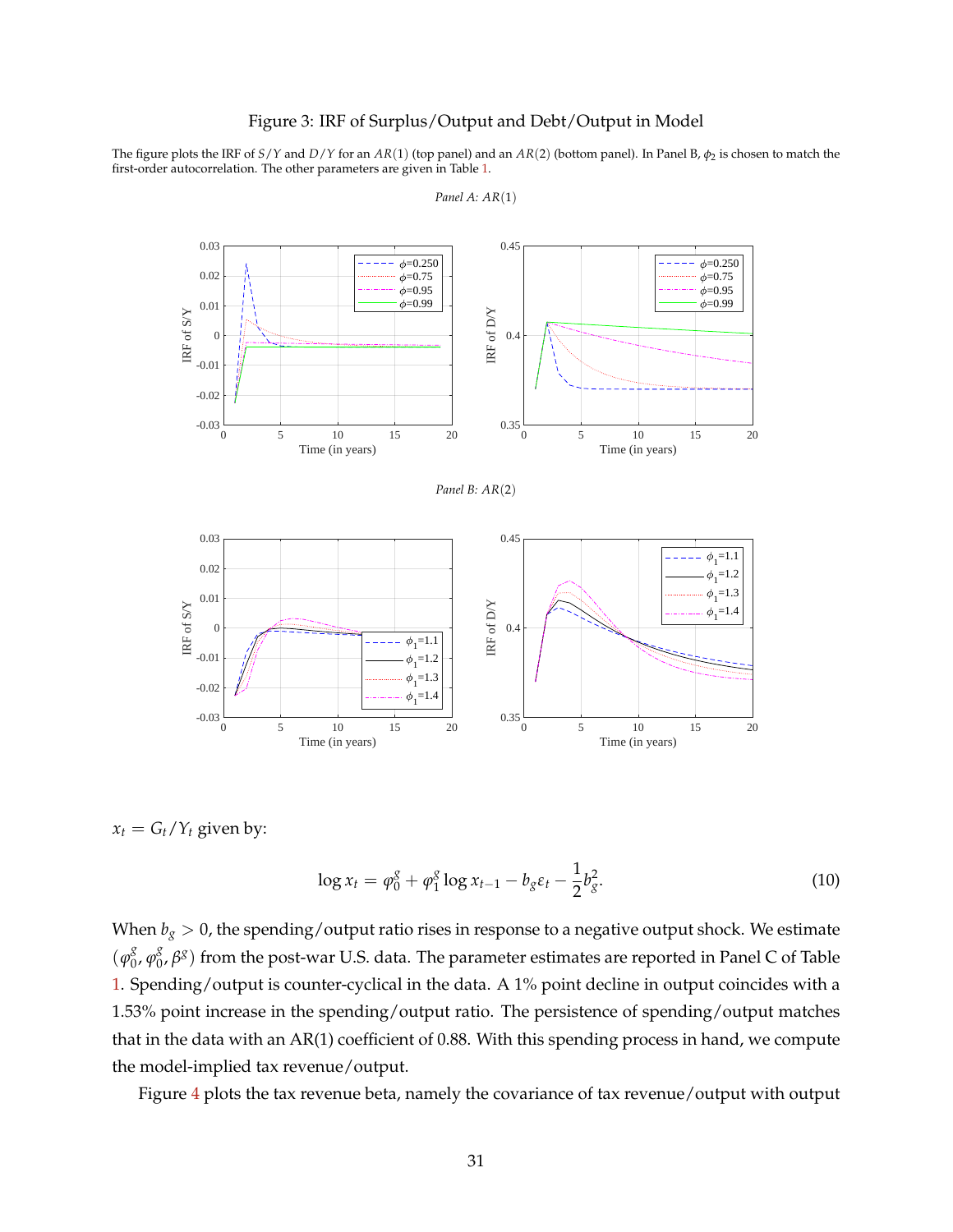growth divided by the variance of output growth, in the model. These betas do not depend on the properties of the SDF. They are estimated from a 10,000 period simulation of the *AR*(2)-model for the debt/output ratio, in which we calculate the beta over horizons ranging from 1 to 50 years. The model implies that the tax betas drop below the spending betas at longer horizons to ensure that the debt is risk-free.

#### Figure 4: GDP Growth Betas of U.S. Tax Revenue and Spending

<span id="page-32-0"></span>This figure reports the betas in regression of log U.S. spending *G* growth and log tax revenue *T* growth over horizon *j* on the concurrent GDP growth over horizon *j*. The curve plots the coefficients implied from the model with risk-free Debt. Benchmark calibration in Table [1.](#page-23-0)



# **3.6 The Insurance Trade-off over Finite Horizons**

How much smoothing can the U.S. government achieve for taxpayers when debt is risk-free by issuing more debt in response to bad shocks? It depends on the horizon. Section [1.3](#page-14-1) showed that we can gauge the welfare implications by examining the riskiness of the net transfer process  $G_t$  −  $T_t$  at different horizons. This section applies the general result to the specific asset pricing model and debt/output processes from the previous section. In the presence of permanent shocks, the government can only insure taxpayers over a limited period of time. This period can be extended by imputing more persistence or higher-order dynamics into the debt/output process.

# **3.6.1 Cash-Flow Betas with Risk-free Debt**

The general Proposition [1.4](#page-15-0) specializes to the following result:

<span id="page-32-1"></span>**Proposition 3.5.** *Under Assumptions [2](#page-19-2) and [4,](#page-24-1) when debt is risk-free and debt/output follows an autoregressive process as in* [\(9\)](#page-26-1)*, the cash-flow beta of the discounted surpluses over h periods is given by the beta*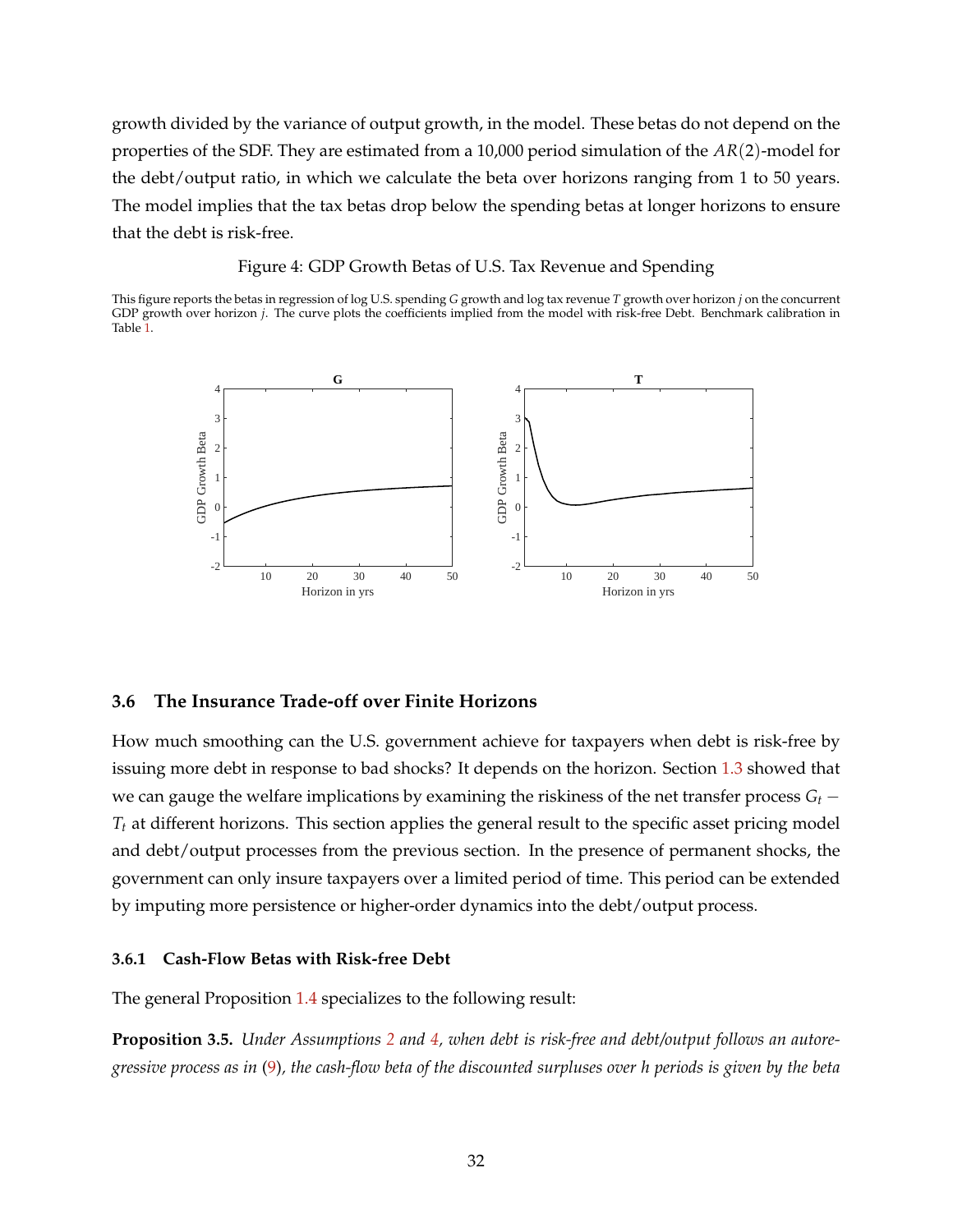*of debt h periods from now:*

$$
\beta_t^{S,CF}(h) = \frac{\text{cov}_t(M_{t+1}, (\mathbb{E}_{t+1} - \mathbb{E}_t)M_{t+1,t+h}D_{t+h})}{D_t \text{var}_t(M_{t+1})}
$$
\n
$$
= \frac{\mathbb{E}_t[M_{t+1}]}{D_t \text{var}_t(M_{t+1})} \mathbb{E}_t[M_{t+1,t+h}d_{t+h}Y_{t+h}](\exp{\{\gamma(\psi_{h-1}\lambda - \sigma)\}} - 1).
$$
\n
$$
\text{sign}\left(\beta_t^{S,CF}(h)\right) = \text{sign}\left(\gamma(\psi_{h-1}\lambda - \sigma)\right)
$$

*where*  $\psi_j = \phi_1 \psi_{j-1} + \phi_2 \psi_{j-2}, j > 2; \psi_2 = \phi_2 + \phi_1 \psi_1; \psi_1 = \phi_1; \psi_0 = 1.$ 

The proof is in Appendix [A.12.](#page-63-0) This result can easily be generalized to any AR process, with  $\psi$ <sup>*j*</sup> denoting the coefficients in the characteristic equation. The risk properties of the government surpluses over a given horizon are completely determined by riskiness of the debt issuance process, as long as the debt is risk-free. The cash-flow beta of the surplus at various horizons does not depend on the spending and tax revenue dynamics.

Analogously, we define the cash-flow beta of discounted government spending and of tax revenues.

**Corollary 3.1.** *Under Assumptions [2](#page-19-2) and [4,](#page-24-1) and when debt is risk-free and debt/output follows an AR*(2) *and the government commits to a policy of spending-to-output ratio following equation* [\(10\)](#page-31-1)*, the cash flow beta of spending and tax revenues have to satisfy the following restrictions:*

$$
\beta_t^{G,CF}(h) = \sum_{j=1}^h \frac{E_t[M_{t+1}]}{D_t var_t[M_{t+1}]} E_t[M_{t+1,t+j}x_{t+j}Y_{t+j}](\exp\left\{\gamma(\varphi_g^{j-1}b_g - \sigma)\right\} - 1).
$$
  
\n
$$
\beta_t^{T,CF}(h) = \frac{E_t[M_{t+1}]}{D_t var_t[M_{t+1}]} E_t[M_{t+1,t+h}d_{t+h}Y_{t+h}](\exp\left\{\gamma(\psi_{h-1}\lambda - \sigma)\right\} - 1)
$$
  
\n
$$
+ \sum_{j=1}^h \frac{E_t[M_{t+1}]}{D_t var_t[M_{t+1}]} E_t[M_{t+1,t+j}x_{t+j}Y_{t+j}](\exp\left\{\gamma(\varphi_g^{j-1}b_g - \sigma)\right\} - 1).
$$

The properties of the  $\beta_t^{G,CF}(h)$  depend on the persistence and cyclicality of the exogenous spending/GDP process in equation [\(10\)](#page-31-1). The properties of  $\beta_t^{T,CF}(h)$  depend on the risk properties of both the debt claim and the spending claim.

#### **3.6.2 The Trade-off over Finite Horizons with Constant Debt-Output**

When debt/output is constant  $(\lambda = 0)$ , Proposition [3.5](#page-32-1) implies:

$$
\beta_t^{S,CF}(h) = \frac{E_t[M_{t+1}]}{D_t var_t[M_{t+1}]} \mathbb{E}_t[M_{t+1,t+h} dY_{t+h}](\exp\{-\gamma \sigma\} - 1).
$$
\n(11)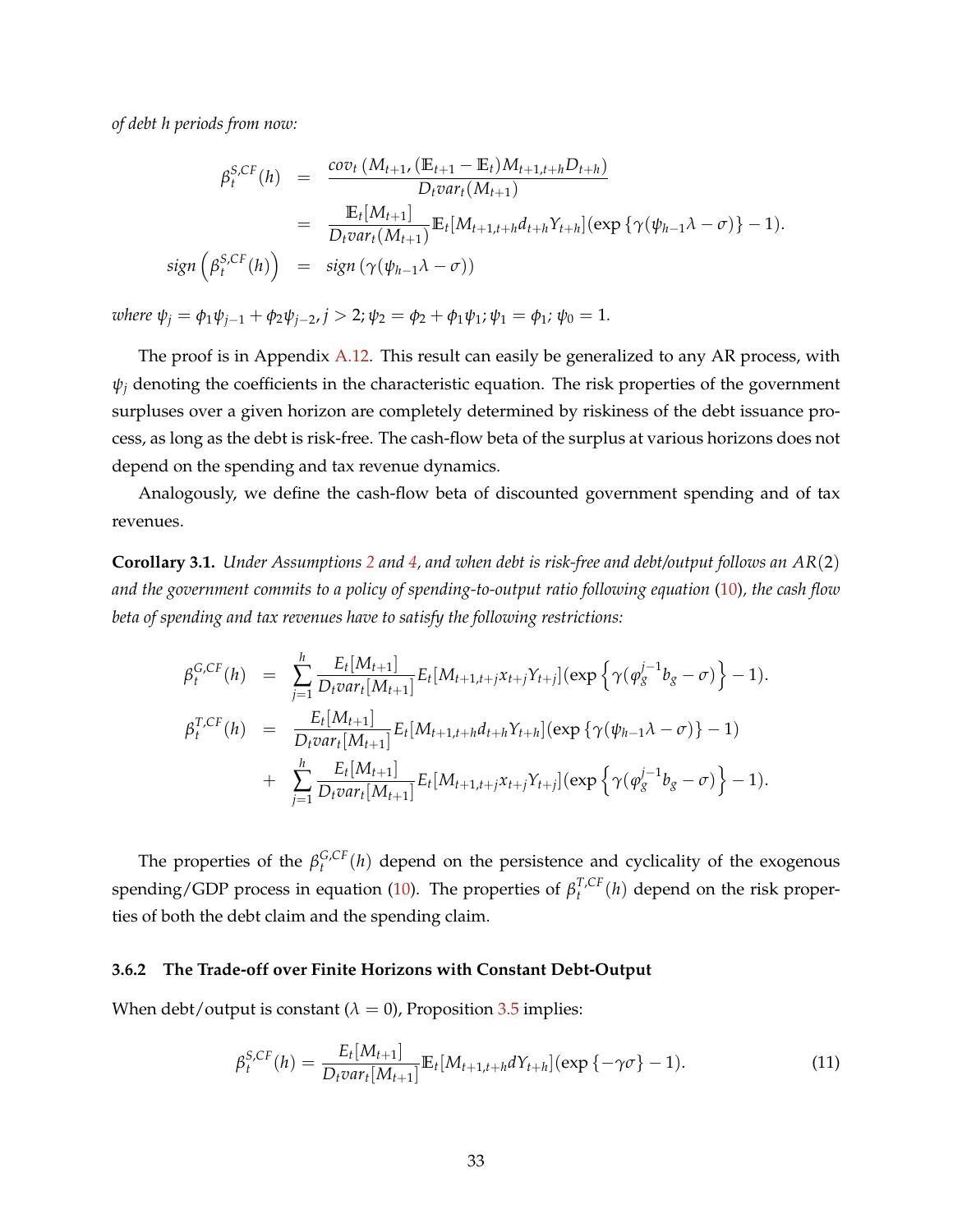The cash-flow beta of the surplus is negative at all horizons since  $\gamma\sigma > 1$ . In bad times, the surplus/output ratio goes up. When spending/output is constant (or also goes up), tax revenues/output must go up. The government cannot insure taxpayers against adverse output shocks. Rather, the taxpayers insure the bondholders.

Panel A of Figure [5](#page-35-0) plots the risk premium on a claim to cumulative surpluses over the next *h* periods in the left panel. It is the spending beta multiplied by the market prices of risk,  $\beta_t^{S,CF}(h) \times$  $var_t[M_{t+1}]$  $\frac{u(t)[M_t+1]}{\mathbb{E}_t[M_{t+1}]}$ . The cumulative risk premium at horizon *h* is the sum of the individual strip risk premia up until horizon *h*. The negative risk premium over short horizons indicates that surpluses are a hedge. Since taxpayers are short the surplus claim, their tax-minus-transfer liability is risky. When debt/output is constant and there is no possibility to raise the debt in response to an adverse shock, the surplus/output ratio must rise on impact. This makes the one-period surplus claim a hedge. The year-2 surplus claim in contrast earns a small positive risk premium, reflecting the underlying output risk, so that the cumulative 2-period surplus risk premium is higher than the 1-period surplus risk premium. As  $h \to \infty$ , the sum of discounted surpluses converges to the current value of debt  $D_t$ . Insisting on risk-free debt ( $\beta_t^D = 0$ ) implies that  $\beta_t^{S,CF}(h) \to 0$ . The red line in the left panel converges to zero from below for large *h*.

This risk premium on cumulative surpluses is inversely related to the risk premium on a debt strip, which is  $\gamma \sigma > 0$  at all horizons. This debt strip risk premium is plotted in the right figure of Panel A. When the debt/output ratio is constant, the debt strip has the same risk as the output strip at all horizons. To offset the output risk in debt, the risk premium on the surplus has to be negative.

The solid black line in the left panel plots the risk premium on the claim to cumulative government spending over the next *h* periods. It equals the cash-flow beta of the *h*-period spending claim multiplied by the market price of risk. Since the spending/output dynamics are exogenously given, the spending beta does not depend on the debt policy. The countercyclical nature of spending/output makes the risk premium negative at short horizons. At longer horizons, the spending risk premium turns positive reflecting the long-run output risk in the spending claim, since the spending/output ratio is stationary.

The extent of taxpayer insurance is captured by  $\beta_t^{T,CF}(h)$ . The blue dashed line in the left panel plots  $\beta_t^{T,CF}(h)$  multiplied by the market price of risk, the risk premium on a claim to the next *h* periods of tax revenue. When this risk premium is negative, taxpayers are providing insurance to the government rather than receiving insurance. The risk premium is negative until year 13 for our parameters. It then turns positive. The positive risk premium on longer-dated tax strips reflects cointegration between tax revenues and output and a positive risk premium for output risk.

Note that the tax beta  $\beta_t^{T,CF}(h)$  in the left panel is below the spending beta  $\beta_t^{G,CF}(h)$  at all horizons. As  $h \to \infty$ , these cash-flow betas converge to the return betas  $\beta_t^T$  and  $\beta_t^G$ . As we discussed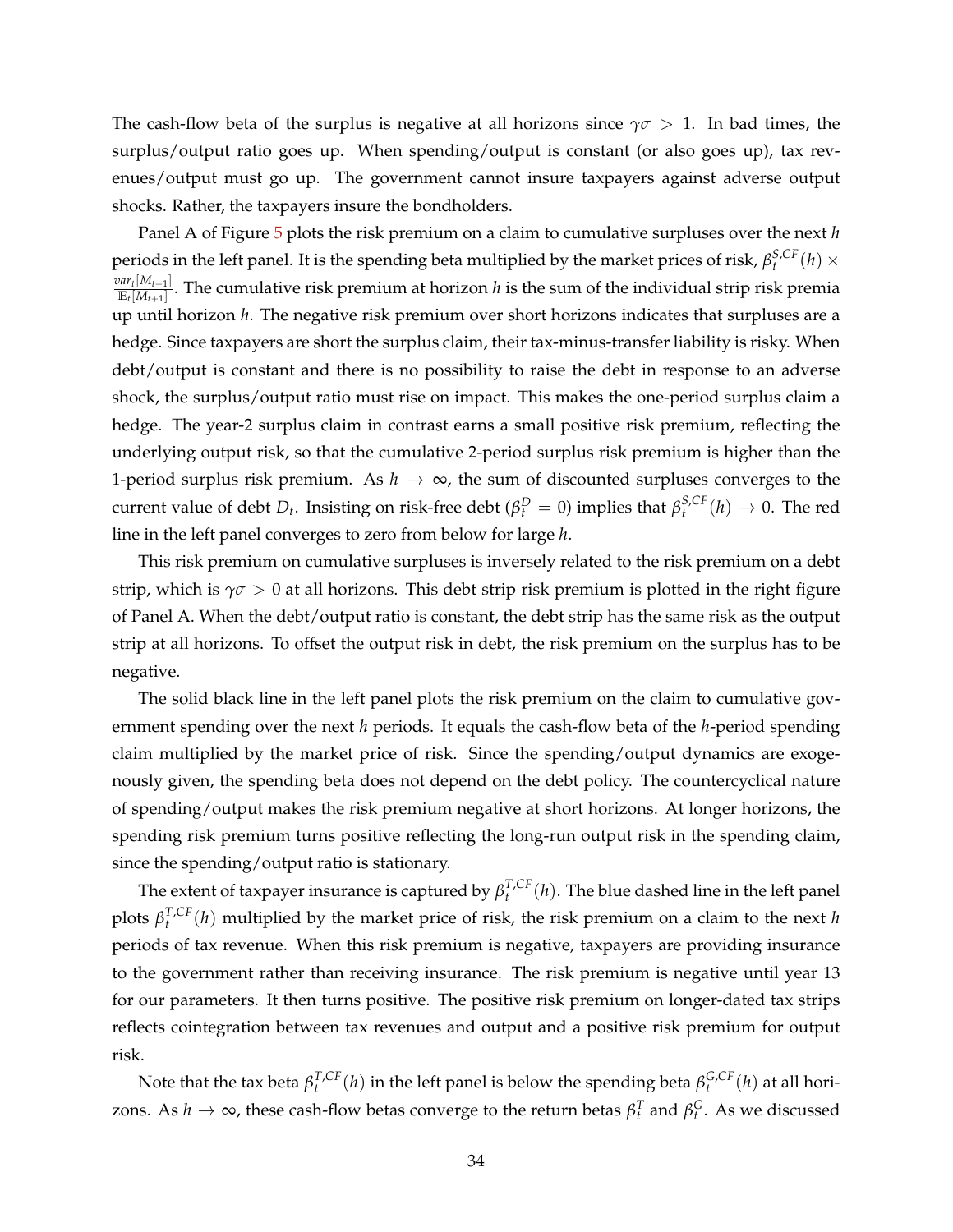# Figure 5: Risk Premia Across Horizons

<span id="page-35-0"></span>The figure plots the risk premium of cumulative discounted cash flows,  $\beta_t^{i,CF}(h) \times \frac{var_t[M_{t+1}]}{E_t[M_{t+1}]}$ , in the left panel against the horizon h. The right panel plots the risk premium on the debt strips:  $1 - \exp\{\gamma(\phi^{h-1}\lambda - \sigma)\}$ . The parameters are given in Table [1,](#page-23-0) except for the debt dynamics in the first two panels.



*Panel A: Constant Debt/Output*  $(\lambda = 0)$ 

*Panel B: AR(1) Debt/Output (* $φ$ *<sub>1</sub> = 0.75)* 



*Panel C: AR*(2) *Debt/Output*



in Corollary 1,  $\beta_t^T < \beta_t^G$  was the condition to keep the debt risk-free.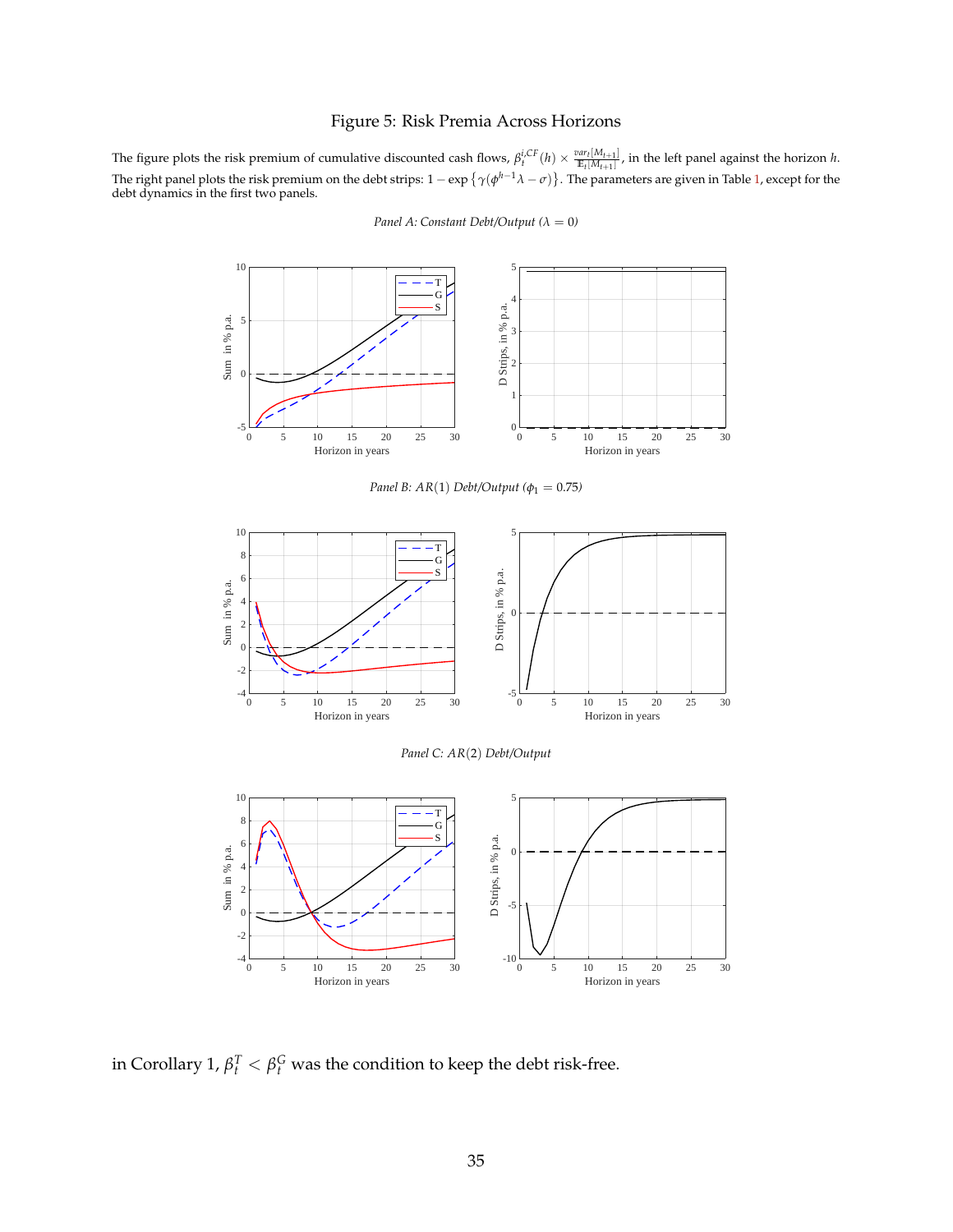### **3.6.3 AR(1) for debt/output**

The sign and magnitude of the cash-flow beta of the surplus  $\beta_t^{S,CF}(h)$  are now governed by  $\gamma(\phi_1^{h-1}\lambda-1)$ *σ*), where  $φ$  is the autocorrelation coefficient of the debt/output ratio.

If debt/output is pro-cyclical ( $\lambda \leq 0$ ),  $\beta_t^{S,CF}(h) < 0$  at all horizons. We are back in the previous case. In other words, when the government repays debt in bad times, it cannot provide any insurance to its taxpayers.

In the empirically relevant case of  $\lambda > \sigma > 0$ , the initial  $\beta_t^{S,CF}(1) > 0$ . By issuing more debt in response to an adverse shock, the government prevents the tax rate and the surplus from going up. This provides insurance to the taxpayers *β T*,*CF t* (1) > 0. The left plot in Panel B of Figure [5](#page-35-0) shows the positive risk premium on cumulative surplus and tax claims at horizon  $h = 1$ . The one-period debt strip has a negative risk premium,  $1 - \exp{\{\gamma(\lambda - \sigma)\}}$ , due to the counter-cyclical nature of debt issuance, as shown in the right panel. The 1-period surplus can be risky because that risk is offset by the safety of the debt issuance at time  $t + 1$ .

However, due to its AR(1) nature, the debt/output ratio starts to revert back to its mean the very next period. The risk premium on the cumulative two-period surplus depends on  $\gamma(\phi_1 \lambda - \sigma)$ which is still positive but not as large as the one-period risk premium since  $\phi_1 < 1$ . Conversely, the cumulative two-period debt strip risk premium is not as negative as the one-period debt strip risk premium. The risk premium on the strip that pays the annual surplus two years from now is negative, pulling down the cumulative strip risk premium. The same is true for the two-year tax strip.

The surplus beta  $\beta_t^{S,CF}(h)$  inherits the dynamics of the  $AR(1)$  process for the debt/output ratio. As *h* increases, the surplus beta eventually switches signs. This occurs at the first time *h* for which  $\phi^{h-1}\lambda<\sigma.$  If the rate of mean-reversion in debt is high ( $\phi_1$  is small), this switch occurs sooner. If the debt/output ratio is more persistent, the sign switch occurs later.

Given the counter-cyclical nature of government spending, the tax beta  $\beta_t^{T,CF}(h)$  must cross over into negative territory sooner than the surplus beta. There is only a very limited amount of taxpayer insurance that the government can provide when debt is risk-free and follows AR(1) dynamics. This insurance is further curtailed due to the counter-cyclical nature of spending.

As the right panel shows, the risk premium on the debt strip increases with the horizon. As *h* → ∞, it converges to the risk premium on a long-dated output strip. Again, this reflects the fact that debt is co-integrated with output. It is common in the literature to assume that this risk premium is zero at long horizons, because this allows discounting at the risk-free rate. In the presence of permanent shocks, this is incorrect. Similarly, the risk premia on the long-dated T-strip and G-strip also converge to risk premium on the long-dated output strip as  $h \to \infty$ .

When output shocks are i.i.d. and permanent, far-out surpluses are risky as they inherit the permanent output risk. Medium-term surpluses must be safe and have negative risk premia to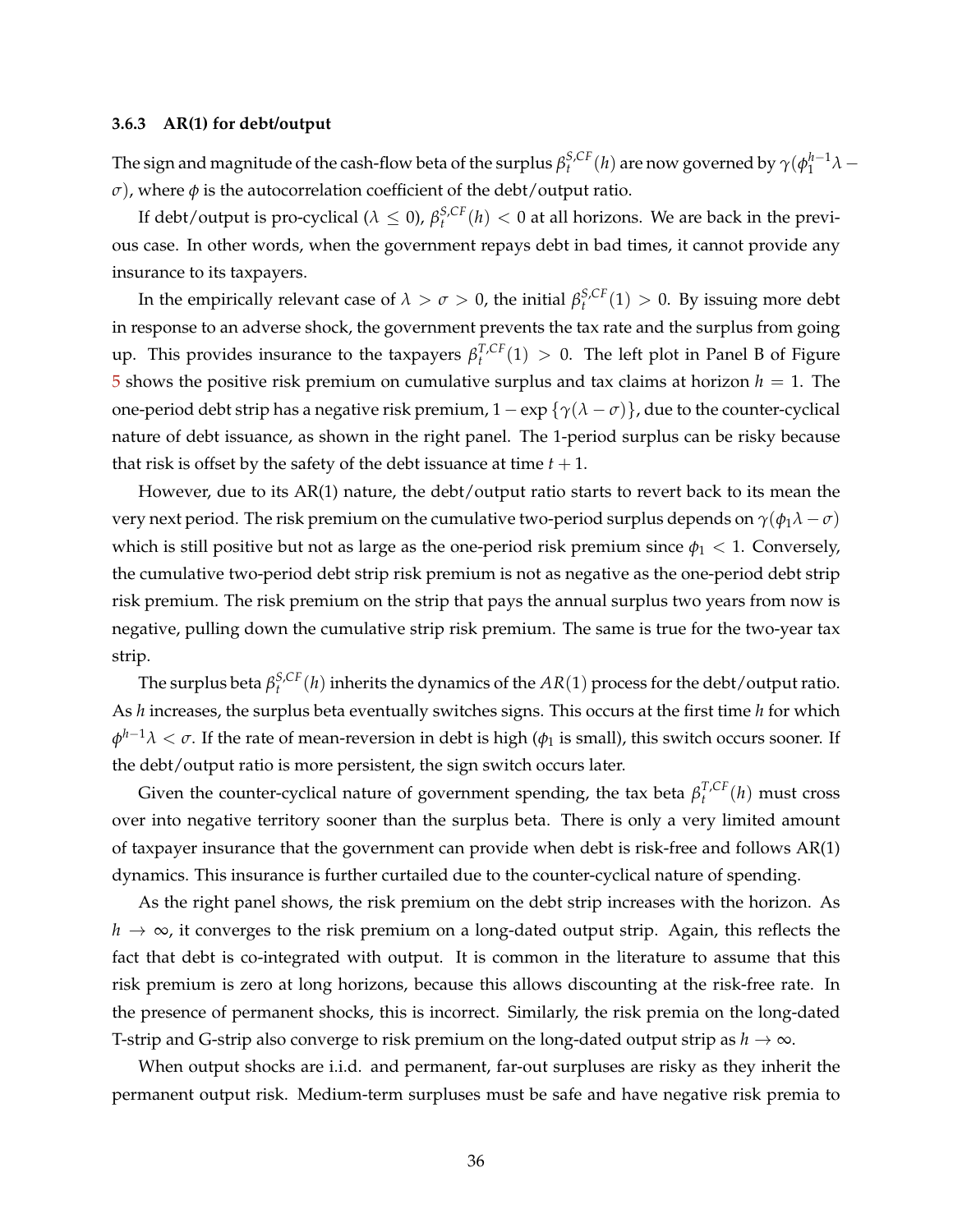offset both the positive risk premium of the short-run surpluses (short-run insurance provision to the taxpayer) and the positive risk premium of the long-run surpluses (output risk). Equivalently, the cash-flow betas of the tax strip must be below those of the spending strip at medium horizons. The cash-flow beta at  $h = \infty$  equals the return beta, and so  $β_t^T < β_t^G$  ensures that  $β_t^D = 0$ . Permanent output risk rules out insurance provision to taxpayers over long horizons.

#### **3.6.4 AR(2) for debt/output**

In our preferred case of an AR(2) for debt/output, the sign of the cash flow beta of the surplus is determined by  $\gamma(\psi_{i-1}\lambda - \sigma)$ . If  $\lambda > \sigma$ , the initial surplus beta is positive. The second beta is larger since  $\psi_1 = \phi_1 > 1$ . The third beta remains positive and is larger than the second beta if  $\psi_2 > \psi_1$  or  $\phi_1(\phi_1 - 1) + \phi_2 > 0$ . This condition is satisfied for our point estimates  $\phi_1 = 1.40$  and  $\phi_2 = -0.48$ . For these parameter values, the fourth beta is lower than the third, the fifth lower than the fourth, etc. Eventually the surplus cash-flow beta crosses over into negative territory. Panel C of Figure [5](#page-35-0) shows this occurs in year 9. The cash-flow beta for tax revenue follows a similar pattern. The cash-flow betas inherit the hump-shaped pattern from the debt/output ratio.

What allows the government to provide temporary insurance to taxpayers is a debt issuance policy with more history dependence. Risk premia on debt strips, shown in the right panel, are more negative than in the AR(1) model and remain negative for longer (9 versus 3 years). The slow expansion and repayment of the debt in response to an adverse shock allows the government to postpone fiscal rectitude. But as *h* increases, the expression  $\gamma(\sigma - \psi_{i-1}\lambda)$  turns positive and converges to  $\gamma\sigma$ , the risk premium on the output strip. In sum, the cumulative surplus can be risky over a horizon *h* (providing insurance to the tax payer) only if this risk is offset by the safety of debt issuance at time  $t + h$ . Insurance provision to the tax-payer is necessarily short-lived because of the long-run risk in debt.

### **3.7 Counter-cyclical Spending**

The government insures transfer recipients by spending a larger fraction of GDP in recession. We now show that the more counter-cyclical spending becomes, the steeper the trade-off between insurance of bondholders and taxpayers.

Figure [6](#page-38-0) plots scaled cash-flow betas for spending,  $\beta_t^{G,CF}(h) \times \frac{var_t[M_{t+1}]}{\mathbb{E}_t[M_{t+1}]}$  $\frac{m_{t} [M_{t+1}]}{\mathbb{E}_{t}[M_{t+1}]}$ , in the top panel, and the implied tax revenue betas,  $\beta_t^{T,CF}(h) \times \frac{var_t[M_{t+1}]}{\mathbb{E}_t[M_{t+1}]}$  $\frac{m_t[\{M_t+1\}]}{\mathbb{E}_t[M_{t+1}]}$ , in the bottom panel, for a range of values of the cyclicality of spending  $b_g$  in equation [\(10\)](#page-31-0). As government spending becomes more countercyclical, the risk premium on the spending claim declines. The risk premium on the tax claim has to decline as well in order to keep the government debt risk-free. As the tax claim becomes safer, taxpayers face a riskier tax liability proposition. As the governments provides more insurance to transfer recipients, this reduces the scope for insurance of taxpayers. When spending is acyclical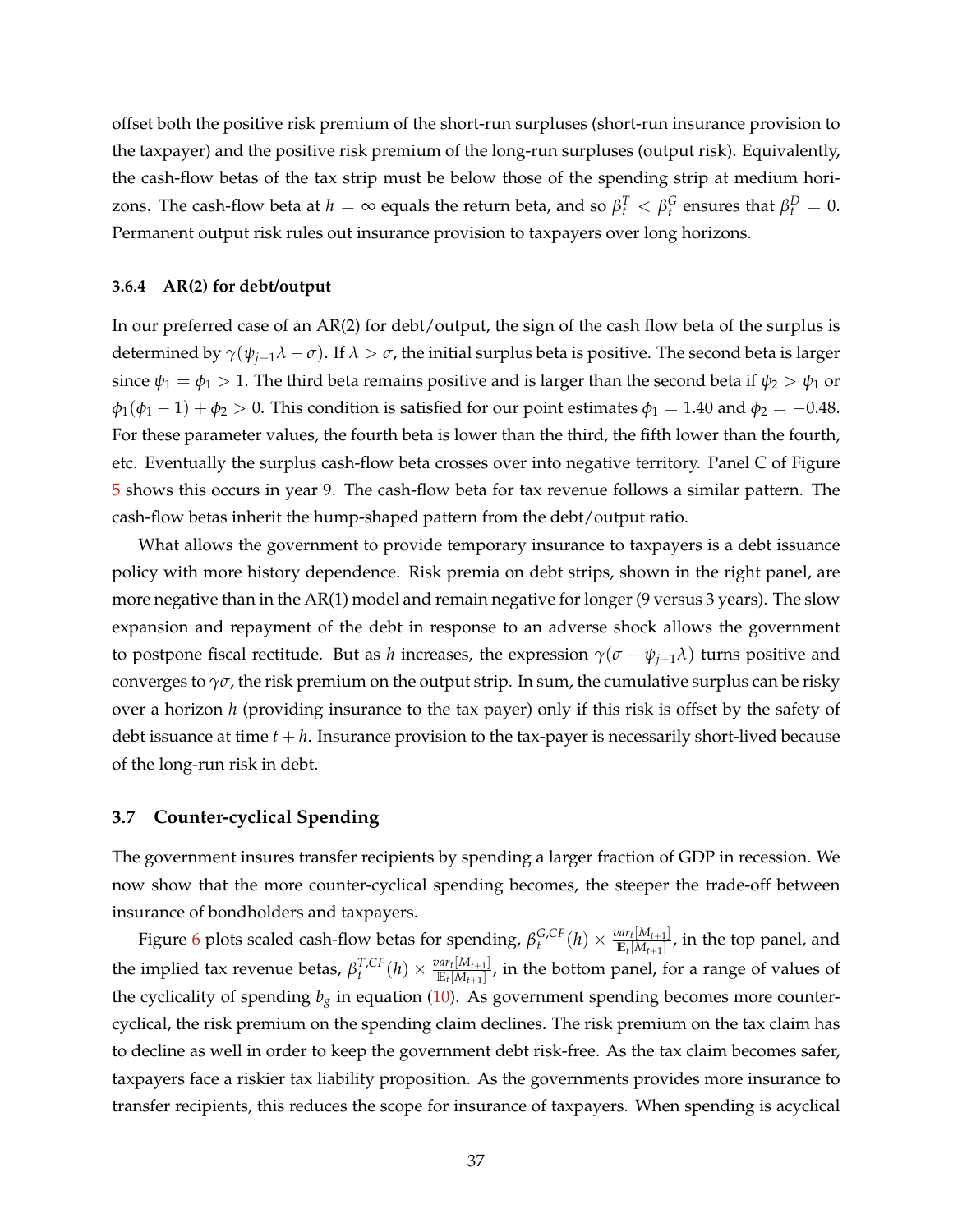### <span id="page-38-0"></span> $(b<sub>g</sub> = 0)$ , the tax claim inherits the risk properties of the surplus claim.

### Figure 6: Varying the Counter-cyclicality of Spending

This figure plots the scaled cash-flow beta of spending  $\beta_t^{G,CF}(h) \times \frac{var_t[M_{t+1}]}{E_t[M_{t+1}]}$  in the top panel and the implied tax revenue betas,  $\beta_t^{T,CF}(h) \times \frac{var_t[M_{t+1}]}{E_t[M_{t+1}]}$ , in the bottom panel for a range of values of the cyclicality of spending  $b_g$ .



### **3.8 Seigniorage Revenue**

We now introduce convenience yields and apply the general analysis of Section [2](#page-16-0) to the specific asset pricing model with permanent risk and the AR(2) dynamics for debt/output of this section. Under the proportional convenience yields Assumption 1, the seigniorage revenue beta becomes:

$$
\beta_t^{K,CF}(h) \equiv -(1-e^{-\kappa})\sum_{j=1}^h \frac{\mathbb{E}_t[M_{t+1}]}{D_t \text{var}_t(M_{t+1})} \mathbb{E}_t[M_{t+1,t+j}d_{t+j}Y_{t+j}](\exp\left\{\gamma(\psi_{j-1}\lambda-\sigma)\right\}-1).
$$

Figure [7](#page-39-0) plots the risk premium on the cumulative seigniorage claim in the left panel. It is the product of  $\beta_t^{K,CF}(h)$  and the market price of risk. The three lines refer to different values for the convenience yield (1 −  $e^{-\kappa}$ ), ranging from 1% to 3%. In the short run, the seignorage revenue claim is safe and hence earns a negative risk premium. The larger *κ*, the more negative the seigniorage risk premium at short horizons. As a result, the seigniorage revenue relaxes the trade-off between insuring bondholders and taxpayers over short horizons. This is shown in the right panel, which plots the risk premium on the cumulative surplus claim  $\beta_t^{S,CF}(h) \times \frac{var_t[M_{t+1}]}{\mathbb{E}_t[M_{t+1}]}$  $\frac{m_{t} [M_{t+1}]}{\mathbb{E}_{t}[M_{t+1}]}$ . The latter is more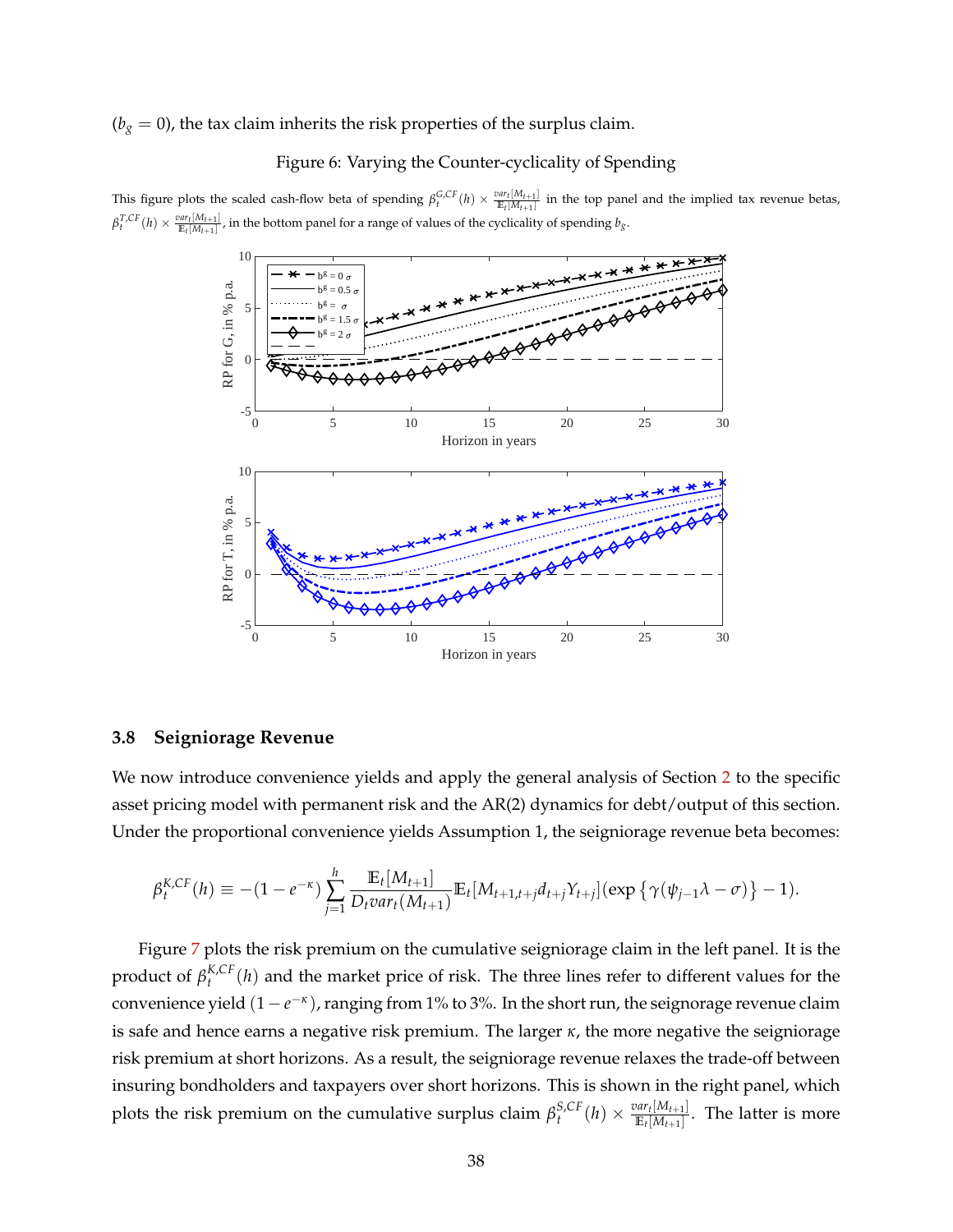<span id="page-39-0"></span>positive in the short run, the higher the convenience yield.

#### Figure 7: Convenience Yield Seigniorage Betas

The left panel plots the risk premium of cumulative discounted seigniorage revenue,  $\beta_t^{K,CF}(h) \times \frac{var_t[M_{t+1}]}{E_t[M_{t+1}]}$ , in the left panel against the horizon *h*. The right panel plots the risk premium of cumulative discounted surpluses,  $\beta_t^{S,CF}(h) \times \frac{var_t[M_{t+1}]}{E_t[M_{t+1}]}$  against the horizon *h*. The parameters are given in Table [1,](#page-23-0) except for the debt dynamics in the first two panels. Convenience yield (1 − *e* −*κ* ) ranging from 0% to 3%.



Over longer horizons, the seigniorage revenue is risky. Since seignorage revenue is proportional to debt outstanding, and debt is cointegrated with output, the long-run risk premium on the seigniorage revenue claim is dominated by long-run output risk. Seigniorage revenue inevitably adds long-run output risk to the debt, and more so the higher the convenience yield. This worsens the insurance possibilities to taxpayers over intermediate horizons. The return beta of the seigniorage revenue stream equals its cash-flow beta at horizon  $h = \infty$ , which is positive, thereby lowering the return beta of the tax claim *β T* . In sum, convenience yields, even large ones, are no panacea. They allow for more taxpayer insurance over short horizons but less insurance in the longer-run.

# **4 Quantifying the Trade-off in Model with Transitory Output Shocks**

We now study the insurance tradeoff in a model where output only experiences transitory shocks. This is the standard assumption in most macro-economic models. In models with only transitory shocks, long-term bonds are the riskiest assets; see Appendix  $E$  for a formal derivation. Government debt is subject to substantial interest rate risk. To keep the debt risk-free in the presence of this interest rate risk, the government needs to deliver an even safer surplus process. Interest rate risk reduces the scope for insurance of taxpayers. Under natural parameter conditions, the trade-off between insuring taxpayers and bondholders is even steeper than in the model with permanent shocks.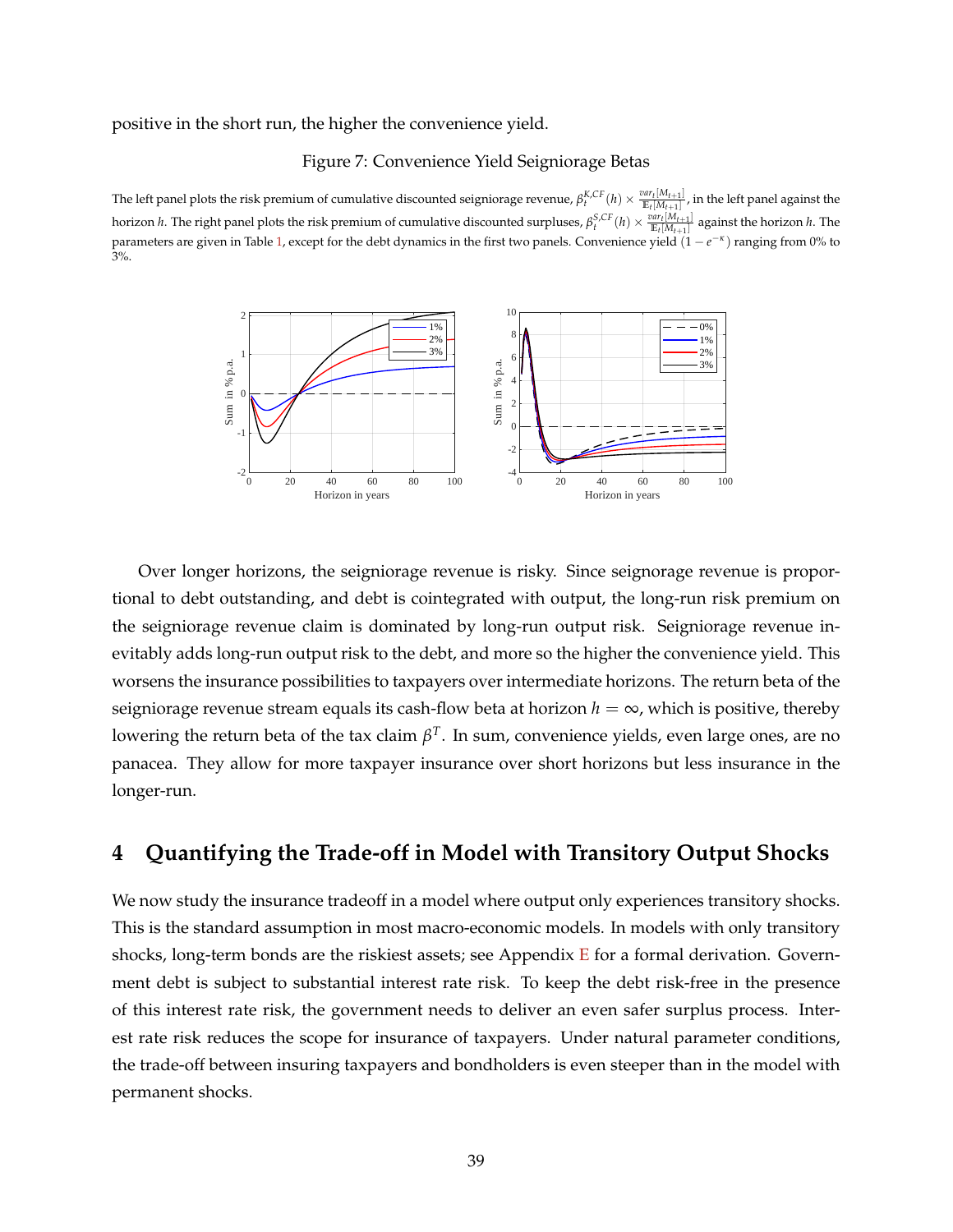We proceed in two steps. In a first step, we introduce transitory shocks to output but keep our original SDF with permanent shocks to the level of marginal utility. In this setting, the government can insure taxpayers at all horizons while keeping the debt risk-free. We call this the goldilocks economy. However, this model is misspecified. In any structural model with transitory output (or productivity) risk, marginal utility will only have a transitory component as well. Hence, this model is merely an expositional device. In the second step, we consider such an internally consistent model with transitory shocks to both output and the pricing kernel. The trade-off actually worsens.

### **4.1 Permanent Shocks to Marginal Utility**

**Assumption 5.** *(a) The shocks to output are transitory. The log output process is given by:*

$$
y_{t+1} = \xi_0 + \xi y_t + \sigma \varepsilon_{t+1}
$$

*where εt*+<sup>1</sup> *denotes the innovation to log output which is i.i.d. normally distributed.*

*(b) The log pricing kernel is:*

$$
m_{t,t+1} = -\rho - \frac{1}{2}\gamma^2 - \gamma \varepsilon_{t+1}.
$$

*(c) The government commits to a policy for the debt/output ratio*  $d_t = D_t/Y_t$  *given by:* 

$$
\log d_t = \phi_1 \log d_{t-1} + \phi_0 - \lambda \varepsilon_t - \frac{1}{2} \lambda^2,
$$

 $\alpha$  *λ*  $>$  0 so that the debt-output ratio increases in response to a negative output shock  $\varepsilon_t.$ 

This asset pricing model is misspecified. This SDF does not reflect the mean-reversion in output and hence cannot be micro-founded. In this setting, the government faces no trade-off between insuring taxpayers and bondholders. The government can insure taxpayers over all horizons.

<span id="page-40-0"></span>**Proposition 4.1.** *The cash flow beta of the surpluses over j periods is given by:*

$$
\beta_t^{S,CF}(j) = \frac{E_t[M_{t+1}]}{\text{var}_t[M_{t+1}]} E_t[M_{t+1,t+j}d_{t+j}Y_{t+j}](\exp(\gamma(\phi^{j-1}\lambda - \xi^{j-1}\sigma)) - 1)
$$

when  $j \geq 1$ . The sign of the cash flow beta is sign  $(\phi^{j-1}\lambda - \xi^{j-1}\sigma)$ .

Hence, the sign of the surplus cash-flow beta is determined by the sign of  $(\phi^{j-1}\lambda - \tilde{\zeta}^{j-1}\sigma)$ . If  $\lambda > \sigma$ , the initial surplus cash-flow beta is positive. If the rate of mean-reversion in output is higher than in the debt/output ratio, *φ* > *ξ*, the surplus cash-flow beta stays positive for all *j* > 1. The positive surplus beta at all horizons indicates that the government can insure taxpayers at all horizons. This was not feasible in the case of permanent innovations.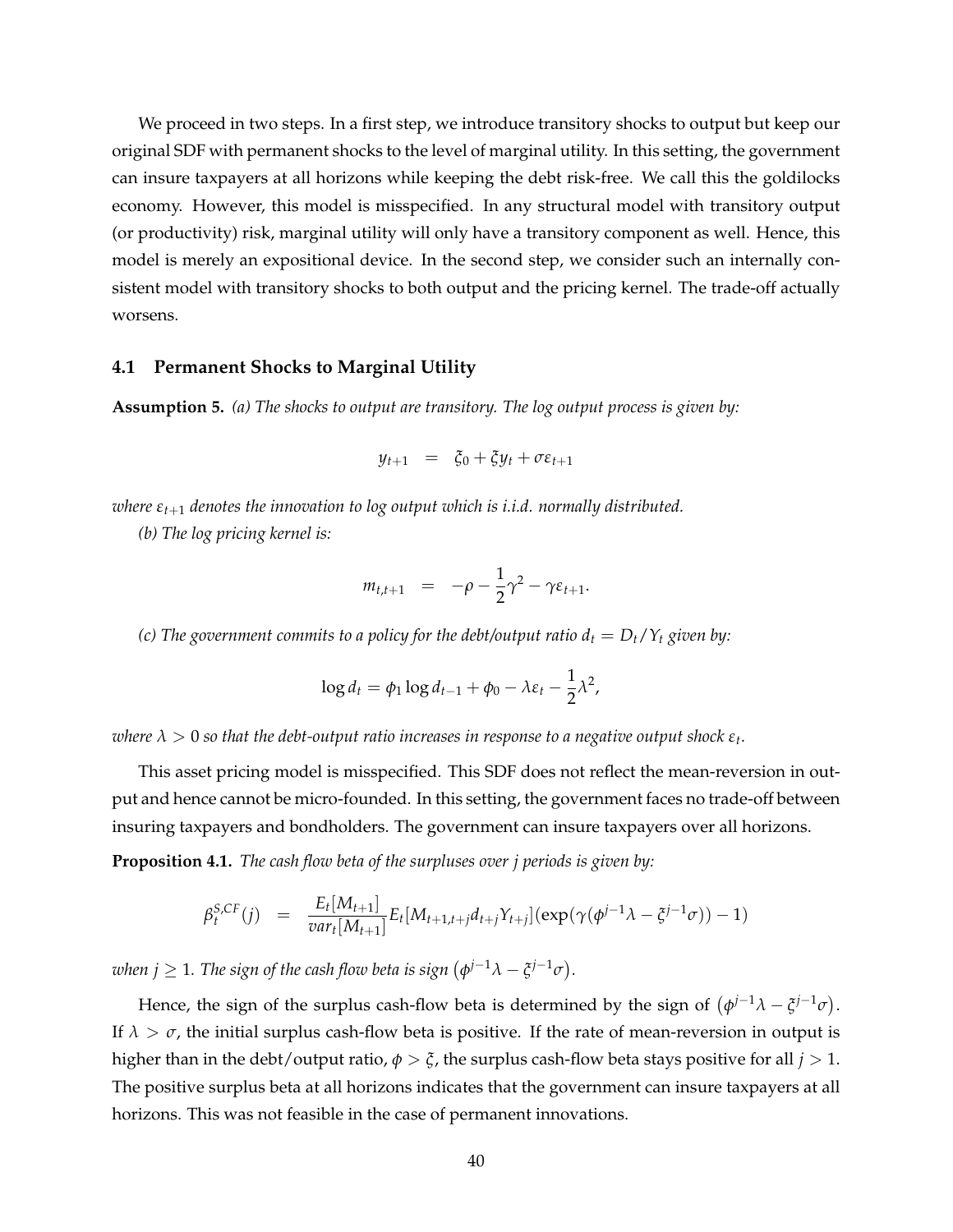For intuition, recall that the cumulative surplus risk premium is the inverse of the risk premium on a debt strip. The debt risk premium compensates investors for output risk. Because the output shocks are temporary, the output component of this risk premium converges to zero as the horizon grows. The transitory nature of output risk expands the scope for insurance of taxpayers. As  $\xi \rightarrow 1$ , we revert back to the expression derived in the benchmark model with permanent output risk:  $(\phi^{j-1}\lambda - \sigma)$ .

Figure [8](#page-41-0) plots the risk premium on the cumulative surplus claim for the model with transitory  $\text{output risk, } \beta_t^{S,CF}(h) \times \frac{var_t[M_{t+1}]}{\mathbb{E}_t[M_{t+1}]}$  $\frac{m_t(n_{t+1})}{\mathbb{E}_t[M_{t+1}]}$ . The calibration is the same as in the benchmark model, except that the output process no longer has a unit root. In Panel A, we consider a case in which the debt/output ratio and the output processes are equally persistent:  $\phi = \xi = 0.75$ . At all horizons, the surplus claim is risky, contributing positive risk premium across all horizons. The tax claim is also risky across all horizons. In this goldilocks scenario, the government can insure taxpayers at all horizons while keeping the debt risk-free, insuring bondholders.

<span id="page-41-0"></span>Figure 8: Risk Premia with Transitory Shocks to Output and Permanent Shocks to SDF

The figure plots the risk premium of cumulative discounted cash flows,  $\beta_t^{S,CF}(h) \times \frac{var_t[M_{t+1}]}{E_t[M_{t+1}]}$ , in the left panel against the horizon h. The right panel plots the risk premium on the debt strips:  $(1 - \exp(-\gamma(\sigma \xi^{j-1} - \phi^{j-1}\lambda)))$ . In top panel,  $\phi$  is 0.75 and  $\xi$  is 0.75. In bottom panel, *φ* is 0.75 and *ξ* is 0.98. Other parameters–Benchmark calibration in Table [1.](#page-23-0)



The right panel of Figure [8](#page-41-0) plots the risk premium on the debt strips, which pay off *dt*+*jYt*+*<sup>j</sup>* ,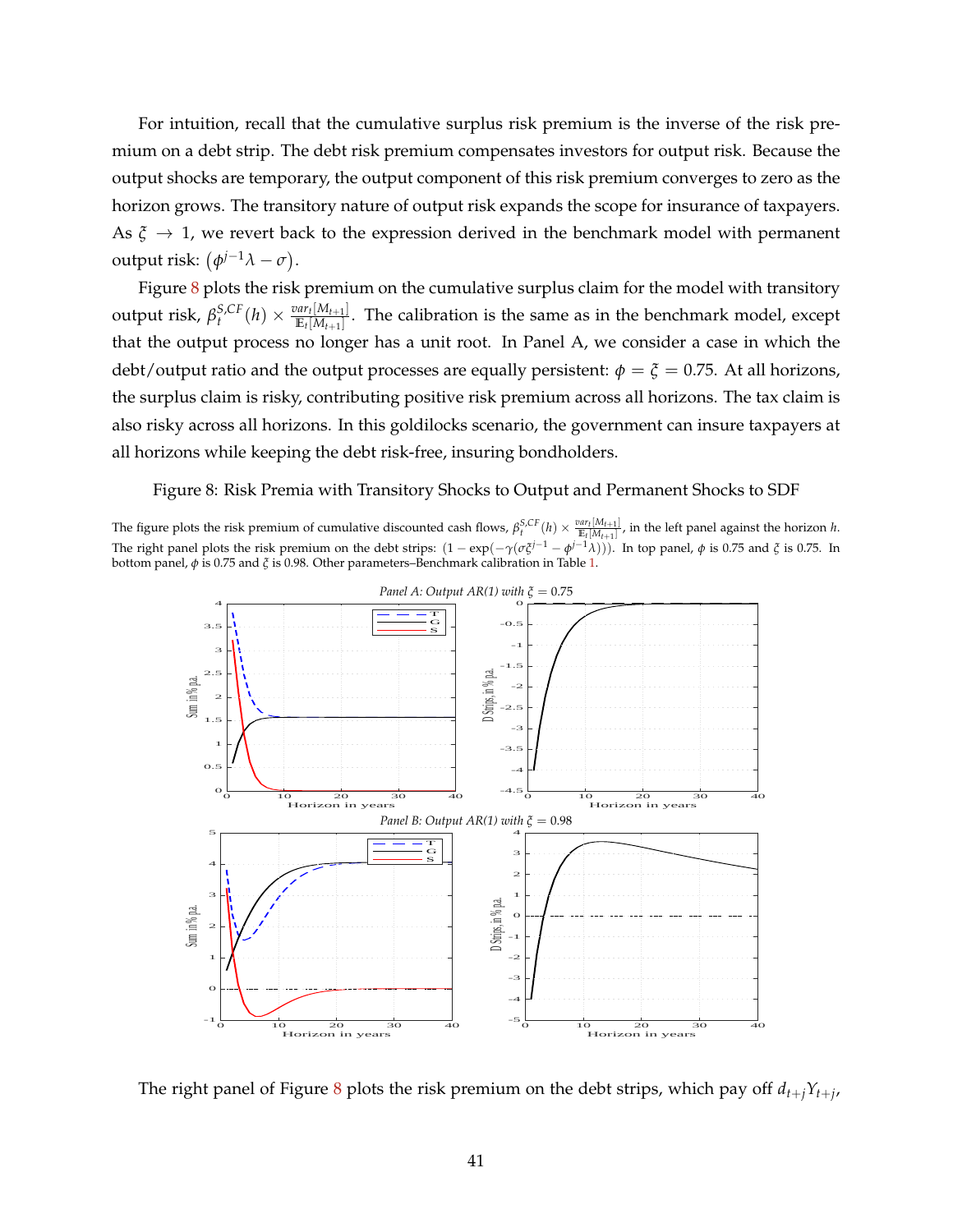given by

$$
\gamma(\sigma \xi^{k-1} - \phi^{k-1} \lambda) \approx 1 - \exp \left\{ -\gamma (\sigma \xi^{k-1} - \phi^{k-1} \lambda) \right\}.
$$

Given that  $\lambda > \sigma$ , the risk premium on the debt strips is negative at each horizon *j*. As  $j \to \infty$ , this debt strip risk premium converges to the risk premium on the output strips. The latter is 0% because the output innovations are transitory and the pricing kernel does not have a transitory component which contributes interest rate risk. The government can insure taxpayers over long horizon because the debt strip risk premium is negative at all horizons.

Simultaneous insurance of taxpayers and bondholders only works if the governments commits to a debt policy that is at least as persistent as the output process ( $\phi > \xi$ ). Panel B in Figure [8](#page-41-0) plots a scenario where the debt/output ratio is less persistent than the debt/output ratio. In this case, the government has to produce safer surplus claims over longer horizons. The trade-off between insuring bondholders and taxpayers re-emerges.

### **4.2 Transitory Shocks to Marginal Utility**

The above goldilocks case is misleading, because equilibrium models without permanent shocks to consumption do not typically generate permanent innovations to marginal utility. Next, we consider an internally consistent model with transitory shocks to both output and marginal utility. Most of the equilibrium models in the literature on optimal taxation fit into this class of models. For an example, see [Bhandari et al.](#page-47-0) [\(2017,](#page-47-0) pp. 653), which features a mean-reverting process for productivity growth and government spending. See [Chari et al.](#page-48-0) [\(1994\)](#page-48-0); [Debortoli et al.](#page-48-1) [\(2017\)](#page-48-1) for other examples. Our qualitative results would go through if we used the equilibrium pricing kernels implied by these models, but we adopt a flexible pricing kernel to derive closed-form solutions.

**Assumption 6.** *(a) The shocks to output are transitory. The log output process is given by:*

$$
y_{t+1} = \xi_0 + \xi y_t + \sigma \varepsilon_{t+1}
$$

*where εt*+<sup>1</sup> *denotes the innovation to log output which is i.i.d. normally distributed.*

*(b) The log SDF is:*

$$
m_{t,t+1} = -\rho - \frac{1}{2}\gamma^2 - \frac{\gamma}{\sigma}(\sigma \varepsilon_{t+1} + (\xi - 1)y_t).
$$

This specific modification of the SDF is motivated by the fact that if the agent's consumption is equal to the output and has CRRA preferences with a relative risk aversion of  $\gamma/\sigma$ , the marginal utility growth is  $m_{t,t+1} = -\tilde{\rho} - (\gamma/\sigma)(\xi_0 + (\xi - 1)y_t + \sigma \epsilon_{t+1})$ . In this case, the marginal utility of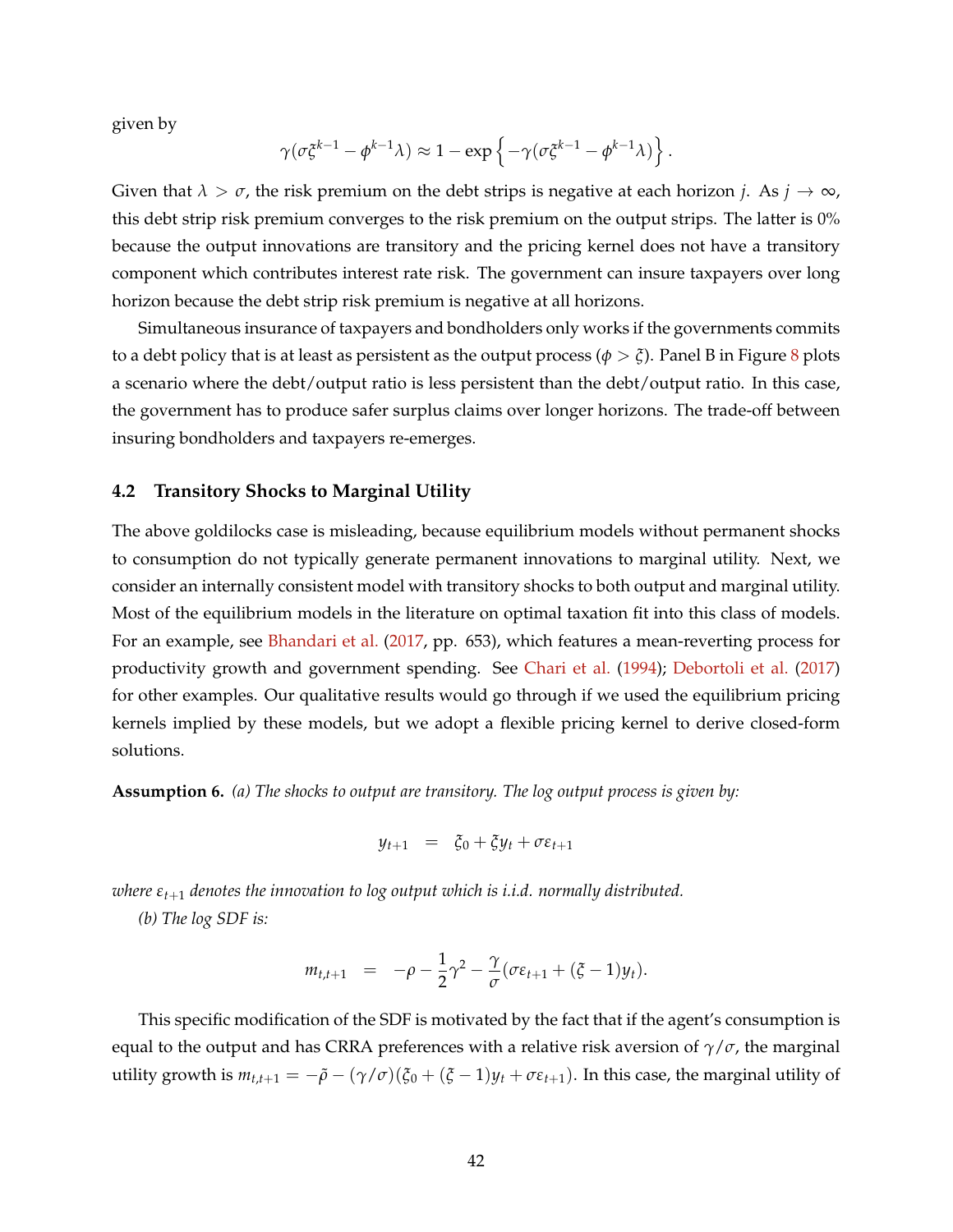wealth can be written as:

$$
\Lambda_{t+1} = \exp(-\tilde{\rho}(t+1) - (\gamma/\sigma)y_{t+1}).
$$

There are no permanent shocks to the marginal utility of wealth. The log of the risk-free rate is given by:

$$
r_t^f = \rho + \gamma \frac{(\xi - 1)y_t}{\sigma}.
$$

Output risk drives interest rate risk.

This model has counterfactual asset pricing implications. Interest rate risk will make the long bond, a zero coupon bond with the longest maturity, the riskiest asset in the economy. Modern asset pricing has consistently found that permanent cash flow shocks receive a high price of risk in the market (e.g., [Alvarez and Jermann,](#page-46-0) [2005;](#page-46-0) [Hansen and Scheinkman,](#page-49-0) [2009;](#page-49-0) [Bansal and Yaron,](#page-47-1) [2004;](#page-47-1) Borovička et al., [2016;](#page-47-2) [Backus et al.,](#page-46-1) [2018\)](#page-46-1). This model has no permanent priced risk.

Surprisingly, even when there are no permanent shocks to output and the pricing kernel, the government cannot insure taxpayers over longer horizons. In fact, the trade-off worsens.

<span id="page-43-1"></span>**Proposition 4.2.** *The cash flow beta of the surpluses over j periods is given by:*

$$
\beta_t^{S,CF}(h) = \frac{\mathbb{E}_t[M_{t+1}]}{D_t var_t[M_{t+1}]} \mathbb{E}_t[M_{t+1,t+j}d_{t+j}Y_{t+j}] \left[ exp \left( \gamma(\phi_1^{j-1}\lambda - \xi^{j-1}\sigma - \gamma(1 - \xi^{j-1})) - 1 \right) \right]
$$

 $\omega$ hen  $j\geq 1$ . The sign of the cash flow beta is sign $(\phi_1^{j-1})$  $j^{-1}\lambda - \xi^{j-1}\sigma - \gamma(1-\xi^{j-1}).$ 

The first component of the debt strip risk premium,  $\gamma(\xi^{j-1}\sigma - \phi^{j-1}\lambda)$ , compensates for output risk. The second component,  $\gamma^2(1-\tilde{\zeta}^{j-1})$ , compensates for interest rate risk. Because the innovations are temporary, the output component of this risk premium converges to zero as we increase the horizon. The interest rate risk does not converge to zero, but rather to  $\gamma^{2.17}$  $\gamma^{2.17}$  $\gamma^{2.17}$  Hence, in the long-run the entire debt strip risk premium of  $(1 - \exp(-\gamma^2))$  is due to interest rate risk. It is large and positive since the long bond is the riskiest asset in an economy with only transitory risk. In sum, while the transitory nature of output risk broadens the scope for insurance of taxpayers, this is more than offset by the rising interest rate risk. Compared to the permanent risk case, we have replaced long-run output risk with more long-run interest rate risk. The trade-off worsens as a result.

Figure [9](#page-44-0) plots the trade-off for our calibration. In Panel A, the debt/output process is equally persistent as the output process. In the year of the shock, the surplus beta is still positive. In

<span id="page-43-0"></span><sup>&</sup>lt;sup>17</sup>If *M* is conditionally log-normal, the expected log excess return on a long position in the longest-maturity bond reaches the entropy bound, one half of the variance of the log SDF:  $h_t(\infty) = \lim_{k \to \infty} E_t r x_{t+1}^k = (1/2)Var_t(m_{t+1})$ [\(Backus et al.,](#page-46-2) [2014\)](#page-46-2). In our setting, the expected log return on the longest maturity bond is .5*γ* 2 . After adding a Jensen term, we recover the interest rate risk premium given by *γ* 2 . All else equal, this risk premium exceeds the output risk premium as long as the conditional volatility of the pricing kernel exceeds the conditional volatility of output: *γ* > *σ*.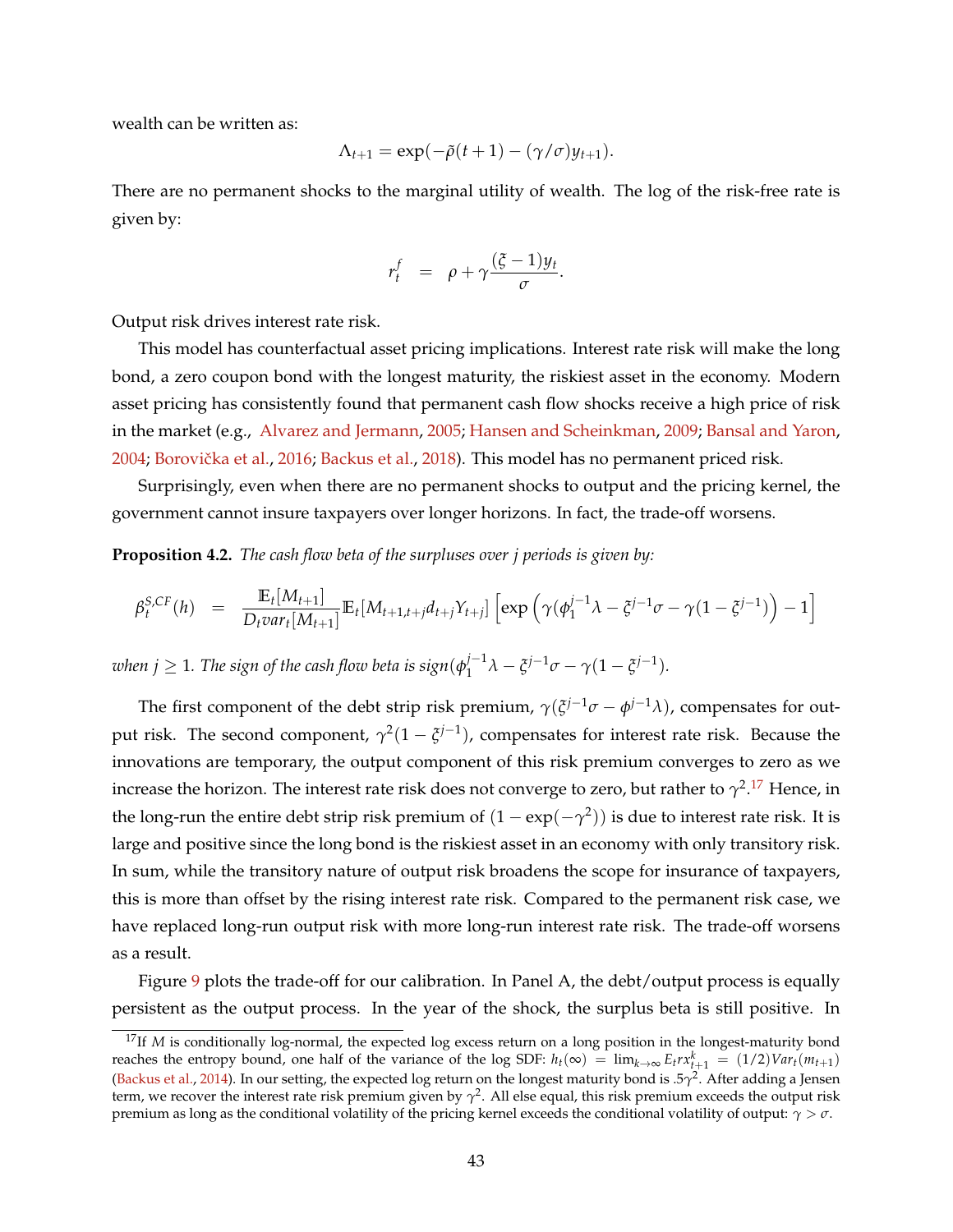the following year, the government already has to produce very safe surpluses, dragging the 2 year cumulative surplus risk premium into negative territory. At the 4-year horizon, the risk premium on the cumulative surplus declines to -17%. To keep the debt risk-free, the interest rate risk (shown in the right panel) has to be offset by very negative surplus and tax betas. As a result, the government can only insure taxpayers over very short periods even though the shocks to the economy are transitory.

### Figure 9: Risk Premia with Transitory Shocks to Output and SDF

<span id="page-44-0"></span>The figure plots the risk premium of cumulative discounted cash flows,  $\beta_t^{S,CF}(h) \times \frac{var_t[M_{t+1}]}{E_t[M_{t+1}]}$ , in the left panel against the horizon h. The right panel plots the risk premium on the debt strips:  $(1 - \exp(-\gamma(\sigma \xi^{j-1} - \phi^{j-1} \lambda + \gamma(1 - \xi^{j-1}))).$  In top panel, φ is 0.75 and  $\xi$  is 0.75. In bottom panel, *φ* is 0.75 and *ξ* is 0.98. Other parameters–Benchmark calibration in Table [1.](#page-23-0)



In Panel B, we consider a more persistent debt/output process. This mitigates the decline in the risk premium on the cumulative surplus, but the government can still not insure taxpayers beyond 2 years.

This result does not hinge on the specific SDF we use. In the absence of arbitrage opportunities, if the SDF is not subject to permanent innovations, the zero-coupon bond with the longest maturity will always earn the highest expected log return (see section  $E$  in the appendix for details). In any model with only transitory shocks, the cash flow beta of the *j*-period cumulative surplus converges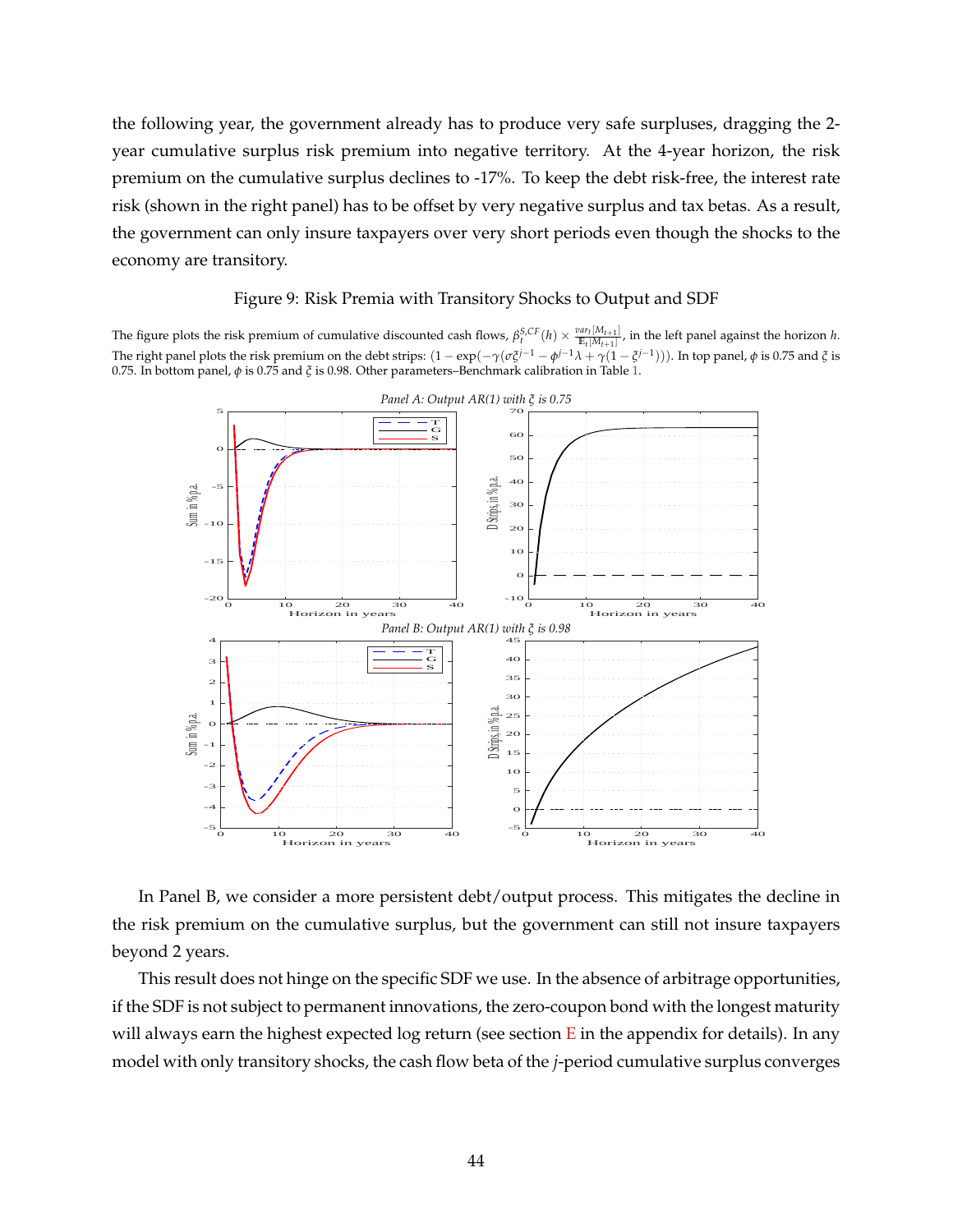to:

$$
\lim_{j\to\infty} \beta_t^{S,CF}(j) = \frac{\mathbb{E}_t[M_{t+1}]}{D_t \text{var}_t[M_{t+1}]} \mathbb{E}_t[M_{t+1,t+j}d_{t+j}Y_{t+j}] [\exp(-\text{var}_t(m_{t+1}))-1],
$$

where  $var_t(m_{t+1})$  governs the interest rate risk premium. To keep the debt risk-free, the government has to offset the interest rate risk by generating safe surpluses, or equivalently, risky taxpayer liabilities.

# **5 Conclusion**

The government engineers risk-free debt by choosing the exposure of the tax claim to output risk judiciously. The more debt there is outstanding, the lower this exposure must become, and hence the more output risk must be borne by taxpayers. There is no scope for insurance of both taxpayers and debt holders over long horizons in the presence of priced shocks to output, be they permanent or transitory in nature. Convenience yields on the debt, which induce the government to follow a safe debt strategy, alleviate the insurance tradeoff but only temporarily. The only way the government can provide insurance to taxpayers over all horizons while keeping the debt riskfree is by saving. Since U.S. surplus and tax dynamics look quite different from the ones that are needed to induce risk-free debt, U.S. Treasury debt may not be as safe as it looks.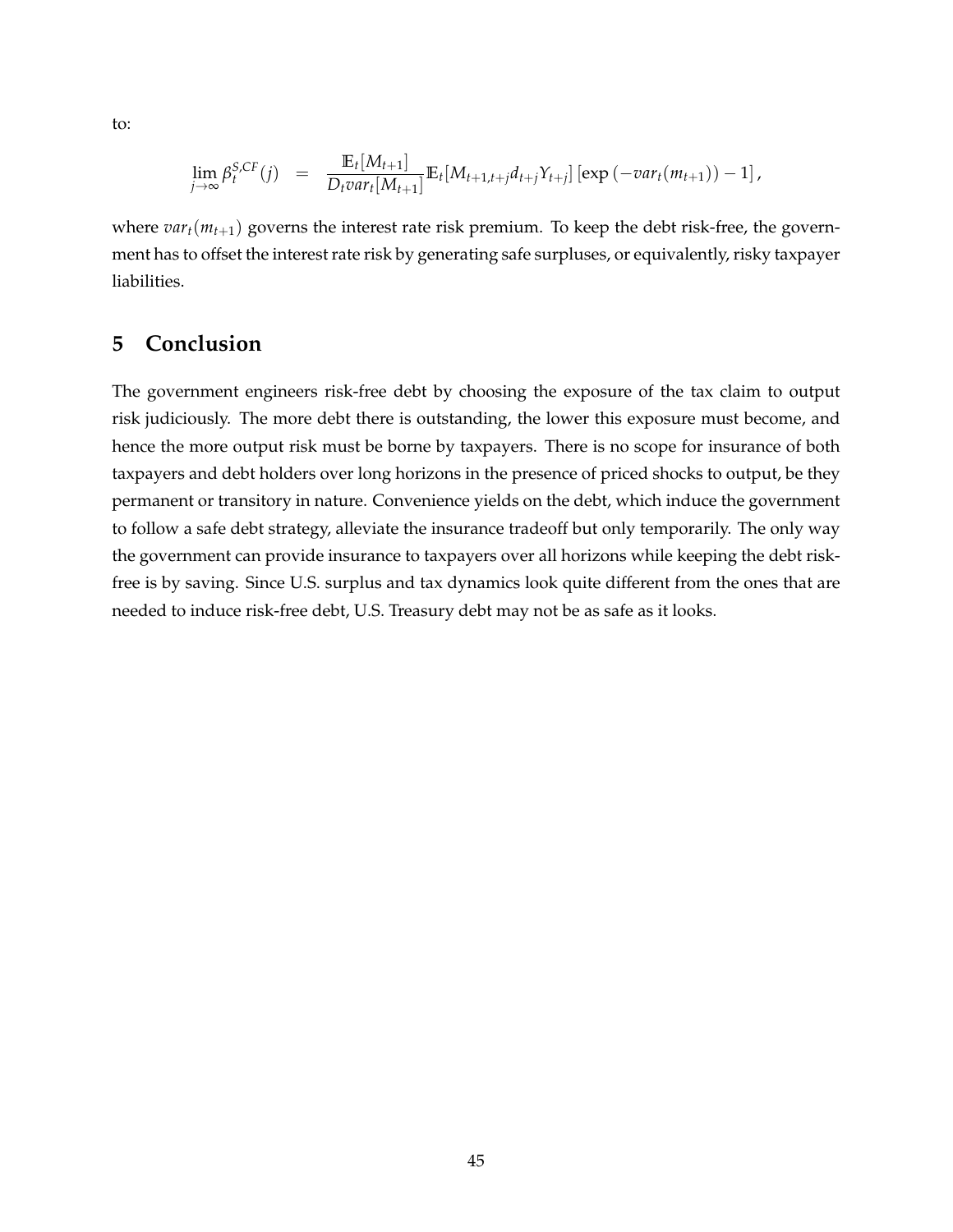# **References**

- Aguiar, M., M. Amador, H. Hopenhayn, and I. Werning (2019): "Take the short route: Equilibrium default and debt maturity," *Econometrica*.
- Aguiar, M. and G. Gopinath (2006): "Defaultable debt, interest rates and the current account," *J. Int. Econ.*, 69, 64–83.
- <span id="page-46-5"></span>Aiyagari, S. R., A. Marcet, T. J. Sargent, and J. Seppälä (2002): "Optimal taxation without statecontingent debt," *Journal of Political Economy*, 110, 1220–1254, URL [https://doi.org/10.1086/](https://doi.org/10.1086/343744) [343744](https://doi.org/10.1086/343744).
- <span id="page-46-3"></span>Alvarez, F. and U. Jermann (2004): "Using asset prices to measure the cost of business cycles." *Journal of Political Economy*, 112(6), 1223–1255.
- <span id="page-46-0"></span>Alvarez, F. and U. Jermann (2005): "Using asset prices to measure the measure the persistence of the marginal utility of wealth." *Econometrica*, 1977–2016.
- <span id="page-46-4"></span>Angeletos, G.-M. (2002): "Fiscal policy with noncontingent debt and the optimal maturity structure\*," *The Quarterly Journal of Economics*, 117, 1105–1131, URL [http://dx.doi.org/10.1162/](http://dx.doi.org/10.1162/003355302760193977) [003355302760193977](http://dx.doi.org/10.1162/003355302760193977).
- Arellano, C. (2008): "Default risk and income fluctuations in emerging economies," *Am. Econ. Rev.*, 98, 690–712.
- Arellano, C. and A. Ramanarayanan (2012): "Default and the maturity structure in sovereign bonds," *J. Polit. Econ.*, 120, 187–232.
- <span id="page-46-1"></span>Backus, D., N. Boyarchenko, and M. Chernov (2018): "Term structures of asset prices and returns," *J. financ. econ.*, 129, 1–23.
- <span id="page-46-2"></span>Backus, D., M. Chernov, and S. Zin (2014): "Sources of entropy in representative agent models," *J. Finance*, 69, 51–99.
- Baele, L., G. Bekaert, and K. Inghelbrecht (2010): "The determinants of stock and bond return comovements," *Rev. Financ. Stud.*, 23, 2374–2428.
- Ball, L. M. and N. Gregory Mankiw (2021): "Market power in neoclassical growth models," Technical Report w28538, National Bureau of Economic Research.
- Bansal, R. and B. N. Lehmann (1997): "Growth-optimal portfolio restrictions on asset pricing models," *Macroecon. Dyn.*, 1.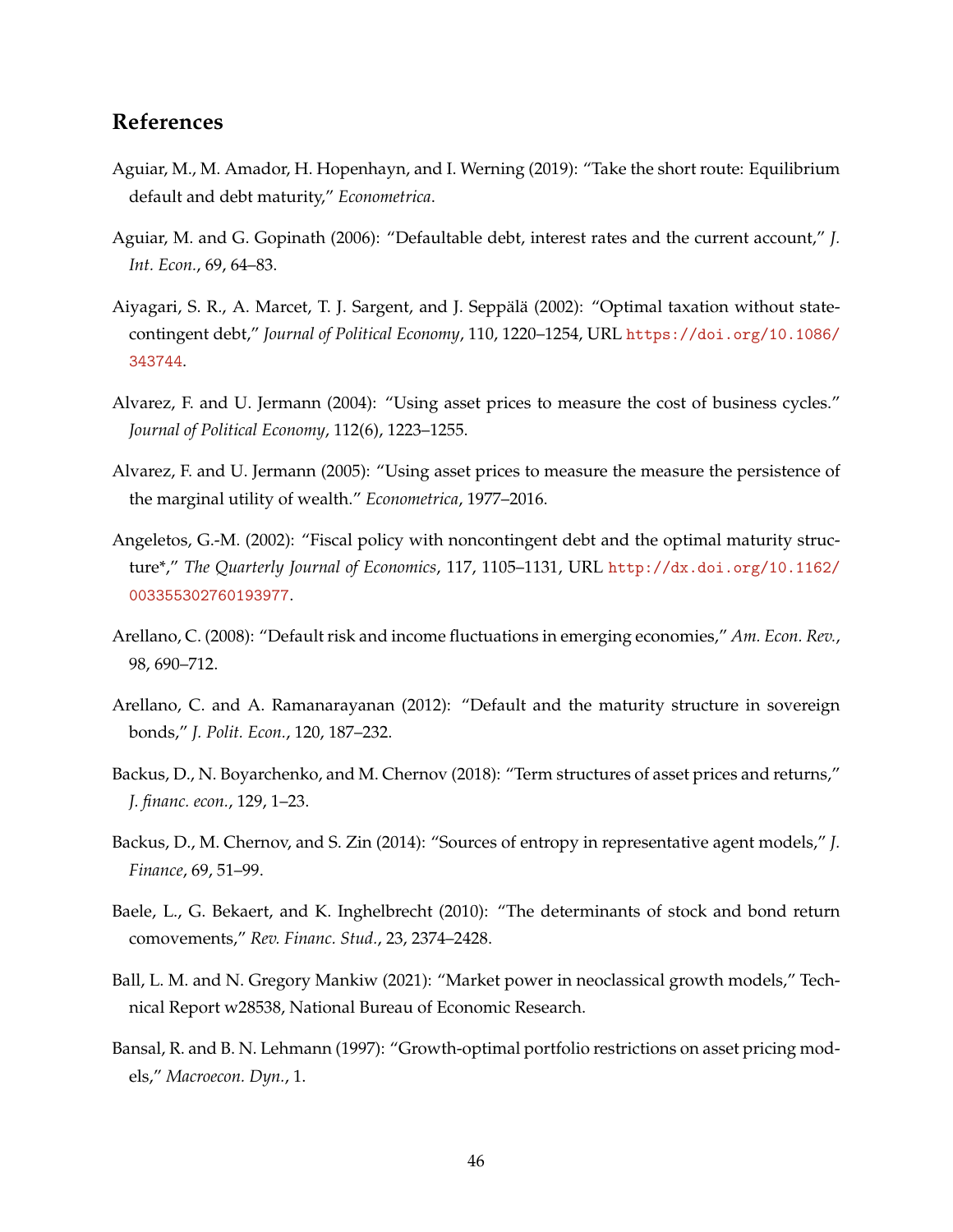- <span id="page-47-1"></span>Bansal, R. and A. Yaron (2004): "Risks for the long run: A potential resolution of asset prizing puzzles," *The Journal of Finance*, 59, 1481–1509.
- Barro, R. J. (1979): "On the determination of the public debt," *J. Polit. Econ.*, 87, 940–971.
- Barro, R. J. (2020): "R minus g," NBER Working Paper No. 28002.
- Barro, R. J. and J. F. Ursua (2008): "Consumption disasters in the twentieth century," *American Economic Review*.
- Bassetto, M. and W. Cui (2018): "The fiscal theory of the price level in a world of low interest rates," *J. Econ. Dyn. Control*, 89, 5–22.
- <span id="page-47-0"></span>Bhandari, A., D. Evans, M. Golosov, and T. J. Sargent (2017): "Fiscal policy and debt management with incomplete markets," *Q. J. Econ.*, 132, 617–663.
- Bigio, S., G. Nuno, and J. Passadore (2019): "Debt-Maturity management with liquidity costs," .
- Blanchard, O. (2019): "Public debt and low interest rates," *American Economic Review*, 109, 1197– 1229.
- Blanchard, O. J. and M. Watson (1982): "Bubbles, rational expectations, and financial markets," in P. Wachtel, ed., *Crises in the Economic and Financial Structure*, Lexington Books.
- Bohn, H. (1995): "The sustainability of budget deficits in a stochastic economy," *J. Money Credit Bank.*, 27, 257–271.
- Bohn, H. (1998): "The behavior of us public debt and deficits," *Quarterly Journal of Economics*, 113, 949–963.
- Bohn, H. (2007): "Are stationarity and cointegration restrictions really necessary for the intertemporal budget constraint?" *Journal of Monetary Economics*, 54, 1837 – 1847, URL [http:](http://www.sciencedirect.com/science/article/pii/S0304393206002534) [//www.sciencedirect.com/science/article/pii/S0304393206002534](http://www.sciencedirect.com/science/article/pii/S0304393206002534).
- <span id="page-47-2"></span>Borovička, J., L. P. Hansen, and J. Scheinkman (2016): "Misspecified recovery," *Journal of Finance*, 71, 2493–2544.
- Borri, N. and A. Verdelhan (2011): "Sovereign risk premia," .
- Breeden, D. T. (2005): "An intertermporal asset pricing model with stochastic consumption and investment opportunities," in *Theory of Valuation*, WORLD SCIENTIFIC, 53–96.
- Brunnermeier, M., S. Merkel, and Y. Sannikov (2020): "The fiscal theory of price level with a bubble," .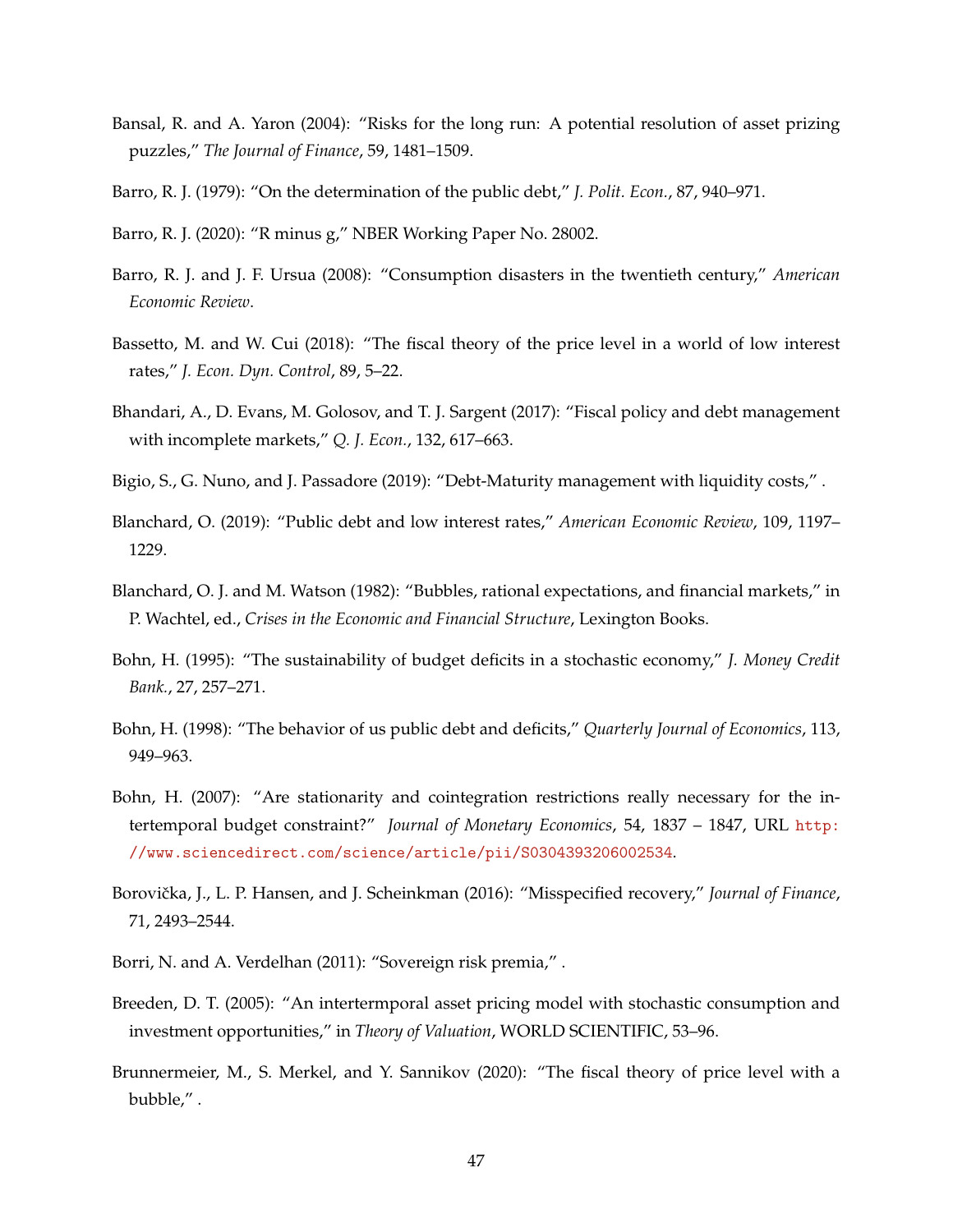- <span id="page-48-2"></span>Buera, F. and J. P. Nicolini (2004): "Optimal maturity of government debt without state contingent bonds," *Journal of Monetary Economics*, 51, 531 – 554, URL [http://www.sciencedirect.com/](http://www.sciencedirect.com/science/article/pii/S0304393204000133) [science/article/pii/S0304393204000133](http://www.sciencedirect.com/science/article/pii/S0304393204000133).
- Bulow, J. and K. Rogoff (1989): "Sovereign debt: Is to forgive to forget?" *Am. Econ. Rev.*, 79, 43–50.
- Caballero, R. J., E. Farhi, and P.-O. Gourinchas (2008): "An equilibrium model of "global imbalances" and low interest rates," *American Economic Review*, 98, 358–93, URL [http://www.aeaweb.](http://www.aeaweb.org/articles?id=10.1257/aer.98.1.358) [org/articles?id=10.1257/aer.98.1.358](http://www.aeaweb.org/articles?id=10.1257/aer.98.1.358).
- Caballero, R. J. and A. Krishnamurthy (2009): "Global imbalances and financial fragility," *American Economic Review*, 99, 584–88, URL [http://www.aeaweb.org/articles?id=10.1257/aer.99.2.](http://www.aeaweb.org/articles?id=10.1257/aer.99.2.584) [584](http://www.aeaweb.org/articles?id=10.1257/aer.99.2.584).
- Campbell, J. Y., C. Pflueger, and L. M. Viceira (2020): "Macroeconomic drivers of bond and equity risks," *J. Polit. Econ.*, 128, 3148–3185.
- Chamberlain, G. and C. A. Wilson (2000): "Optimal intertemporal consumption under uncertainty," *Rev. Econ. Dyn.*, 3, 365–395.
- <span id="page-48-0"></span>Chari, V. V., L. J. Christiano, and P. J. Kehoe (1994): "Optimal fiscal policy in a business cycle model," *J. Polit. Econ.*, 102, 617–652.
- <span id="page-48-1"></span>Debortoli, D., R. Nunes, and P. Yared (2017): "Optimal Time-Consistent government debt maturity," *Q. J. Econ.*, 132, 55–102.
- DeMarzo, P., Z. He, and F. Tourre (2019): "Sovereign debt ratchets and welfare destruction," in *Midwest Finance Association 2019 Annual Meeting*, pbcsf.tsinghua.edu.cn.
- Diamond, P. A. (1965): "National debt in a neoclassical growth model," *Am. Econ. Rev.*, 55, 1126– 1150.
- Du, W., C. E. Pflueger, and J. Schreger (2020): "Sovereign debt portfolios, bond risks, and the credibility of monetary policy," *J. Finance*, 75, 3097–3138.
- Eaton, J. and M. Gersovitz (1981): "Debt with potential repudiation: Theoretical and empirical analysis," *Rev. Econ. Stud.*, 48, 289–309.
- Eggertsson, G. B., J. A. Robbins, and E. G. Wold (2018): "Kaldor and piketty's facts: The rise of monopoly power in the united states," Technical Report w24287, National Bureau of Economic Research.
- Farhi, E. (2010): "Capital taxation and ownership when markets are incomplete," *J. Polit. Econ.*, 118, 908–948.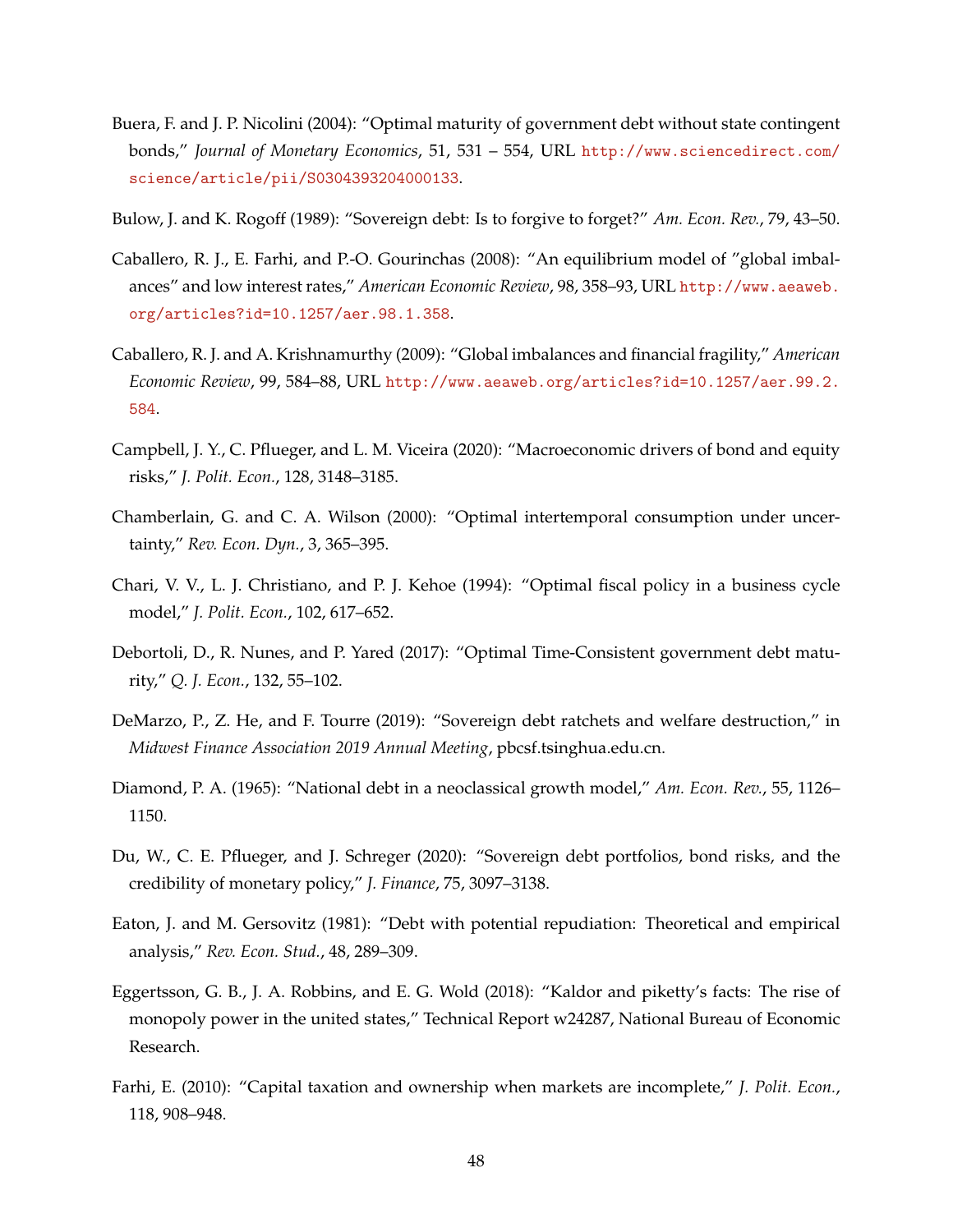- Farhi, E. and F. Gourio (2018): "Accounting for macro-finance trends: Market power, intangibles, and risk premia," in *BPEA Conference Draft, Fall. BPEA*, volume Fall, volume Fall, accessed: 2021-5-16.
- Gopinath, G. and J. C. Stein (2018): "Banking, trade, and the making of a dominant currency," Technical report, Harvard University.
- Gourinchas, P.-O. and H. Rey (2007): "International financial adjustment," *Journal of political economy*, 115, 665–703.
- Hall, G. J. and T. J. Sargent (2011): "Interest rate risk and other determinants of Post-WWII US government Debt/GDP dynamics," *American Economic Journal: Macroeconomics*, 3, 192–214.
- Hamilton, J. D. and M. A. Flavin (1986): "On the limitations of government borrowing: A framework for empirical testing," *The American Economic Review*, 76, 808–819, URL [http:](http://www.jstor.org/stable/1806077) [//www.jstor.org/stable/1806077](http://www.jstor.org/stable/1806077).
- Hansen, L. P., W. Roberds, and T. J. Sargent (1991): *Time Series Implications of Present Value Budget Balance*, Westview Press, volume Rational Expectations Econometrics, chapter 5.
- <span id="page-49-0"></span>Hansen, L. P. and J. Scheinkman (2009): "Long-term risk: An operator approach," *Econometrica*, 77 (1), 177–234.
- He, Z., A. Krishnamurthy, and K. Milbradt (2018): "A model of safe asset determination," *American Economic Review*.
- Hellwig, C. and G. Lorenzoni (2009): "Bubbles and self-enforcing debt," *Econometrica*, 77, 1137– 1164, URL <https://onlinelibrary.wiley.com/doi/abs/10.3982/ECTA6754>.
- Jiang, Z., A. Krishnamurthy, and H. Lustig (2018a): "Foreign safe asset demand and the dollar exchange rate," .
- Jiang, Z., A. Krishnamurthy, and H. Lustig (2018b): "Foreign safe asset demand for US treasurys and the dollar," *AEA Papers and Proceedings*, 108, 537–541.
- Jiang, Z., A. Krishnamurthy, and H. Lustig (2019a): "Dollar safety and the global financial cycle," *Available at SSRN 3328808*.
- Jiang, Z., H. Lustig, S. Van Nieuwerburgh, and M. Z. Xiaolan (2019b): "The U.S. public debt valuation puzzle," URL <https://www.nber.org/papers/w26583>, nBER Working Paper 26583.
- Kocherlakota, N. (2021): "Public debt bubbles in heterogeneous agent models with tail risk," *University of Rochester manuscript*.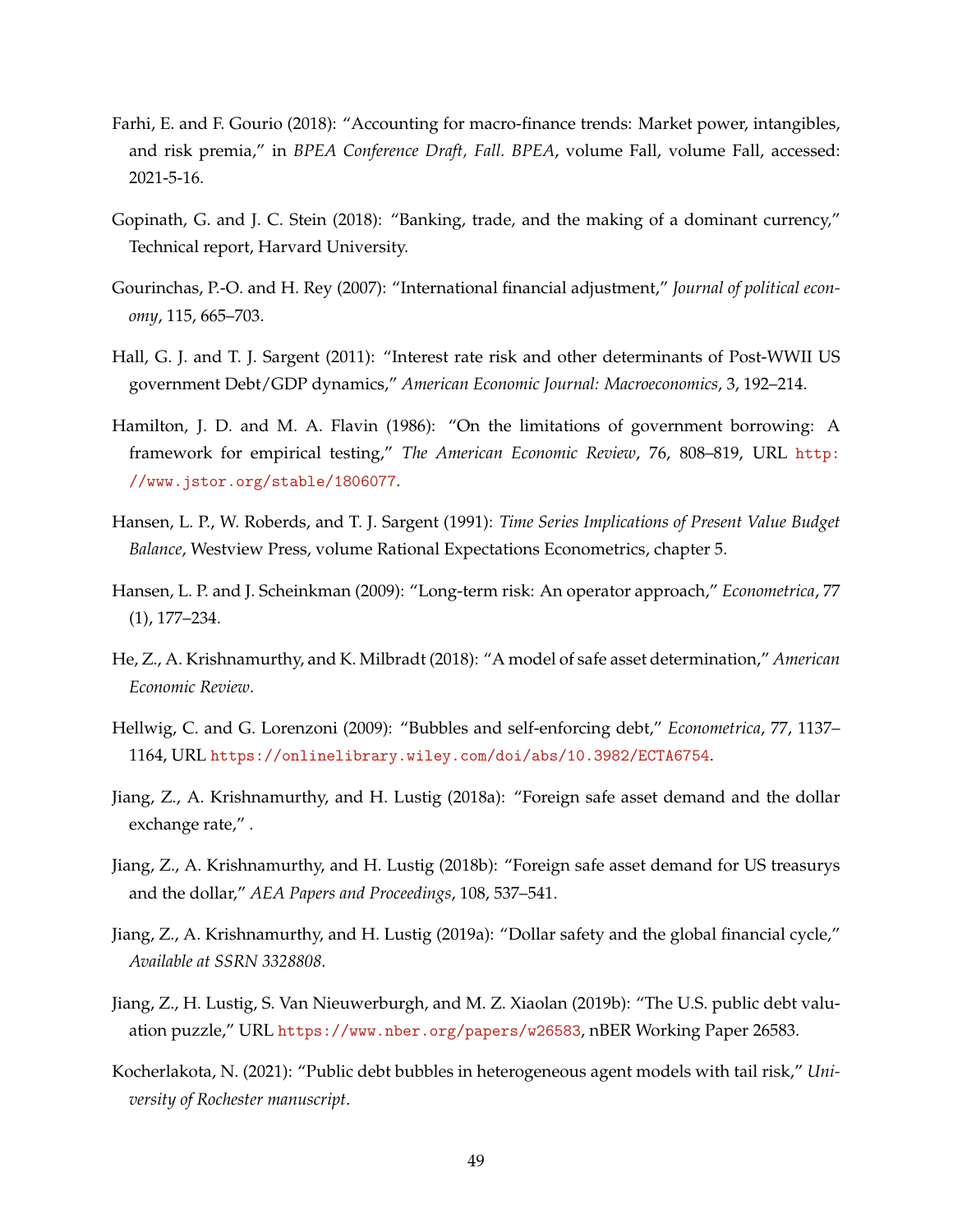Koijen, R. S. J. and M. Yogo (2019): "Exchange rates and asset prices in a global demand system," .

- Krishnamurthy, A. and H. N. Lustig (2019): "Mind the gap in sovereign debt markets: The U.S. treasury basis and the dollar risk factor," .
- Krishnamurthy, A. and A. Vissing-Jorgensen (2012): "The aggregate demand for treasury debt," *Journal of Political Economy*, 120, 233–267.
- Krueger, D. and H. Lustig (2010): "When is market incompleteness irrelevant for the price of aggregate risk (and when is it not)?" *J. Econ. Theory*, 145, 1–41.
- Liu, Y., L. Schmid, and A. Yaron (2019): "The risks of safe assets," in *2019 Meeting Papers*.
- Lucas, R. E. (1978): "Asset prices in an exchange economy," *Econometrica*, 46, 1429–1445.
- Lucas, R. E. (1987): *Models of business cycles*, volume 26, Basil Blackwell Oxford.
- <span id="page-50-0"></span>Lucas, R. E. and N. L. Stokey (1983): "Optimal fiscal and monetary policy in an economy without capital," *Journal of Monetary Economics*, 12, 55 – 93, URL [http://www.sciencedirect.com/](http://www.sciencedirect.com/science/article/pii/0304393283900491) [science/article/pii/0304393283900491](http://www.sciencedirect.com/science/article/pii/0304393283900491).
- <span id="page-50-1"></span>Lustig, H., C. Sleet, and S¸. Yeltekin (2008): "Fiscal hedging with nominal assets," *Journal of Monetary Economics*, 55, 710 – 727, URL [http://www.sciencedirect.com/science/article/pii/](http://www.sciencedirect.com/science/article/pii/S030439320800072X) [S030439320800072X](http://www.sciencedirect.com/science/article/pii/S030439320800072X).
- Maggiori, M. (2017): "Financial intermediation, international risk sharing, and reserve currencies," *American Economic Review*, 107, 3038–71, URL [http://www.aeaweb.org/articles?id=10.](http://www.aeaweb.org/articles?id=10.1257/aer.20130479) [1257/aer.20130479](http://www.aeaweb.org/articles?id=10.1257/aer.20130479).
- Meyer, J., C. M. Reinhart, and C. Trebesch (2019): "Sovereign bonds since waterloo," Working Paper 25543, National Bureau of Economic Research, URL <http://www.nber.org/papers/w25543>.
- Mian, A., L. Straub, and A. Sufi (2021): "Indebted Demand\*," *The Quarterly Journal of Economics*, URL <https://doi.org/10.1093/qje/qjab007>, qjab007.
- Mian, A. R., L. Straub, and A. Sufi (2020): "The saving glut of the rich," Working Paper 26941, National Bureau of Economic Research, URL <http://www.nber.org/papers/w26941>.
- OECD (2021): *OECD Sovereign Borrowing Outlook 2021*, URL [https://www.oecd-ilibrary.org/](https://www.oecd-ilibrary.org/content/publication/48828791-en) [content/publication/48828791-en](https://www.oecd-ilibrary.org/content/publication/48828791-en).
- Reis, R. (2021): "The constraint on public debt when *r* < *g* but *g* < *m*," Working Paper London School of Economics.
- Rubinstein, M. (1974): "An aggregation theorem for securities markets," *J. financ. econ.*, 1, 225–244.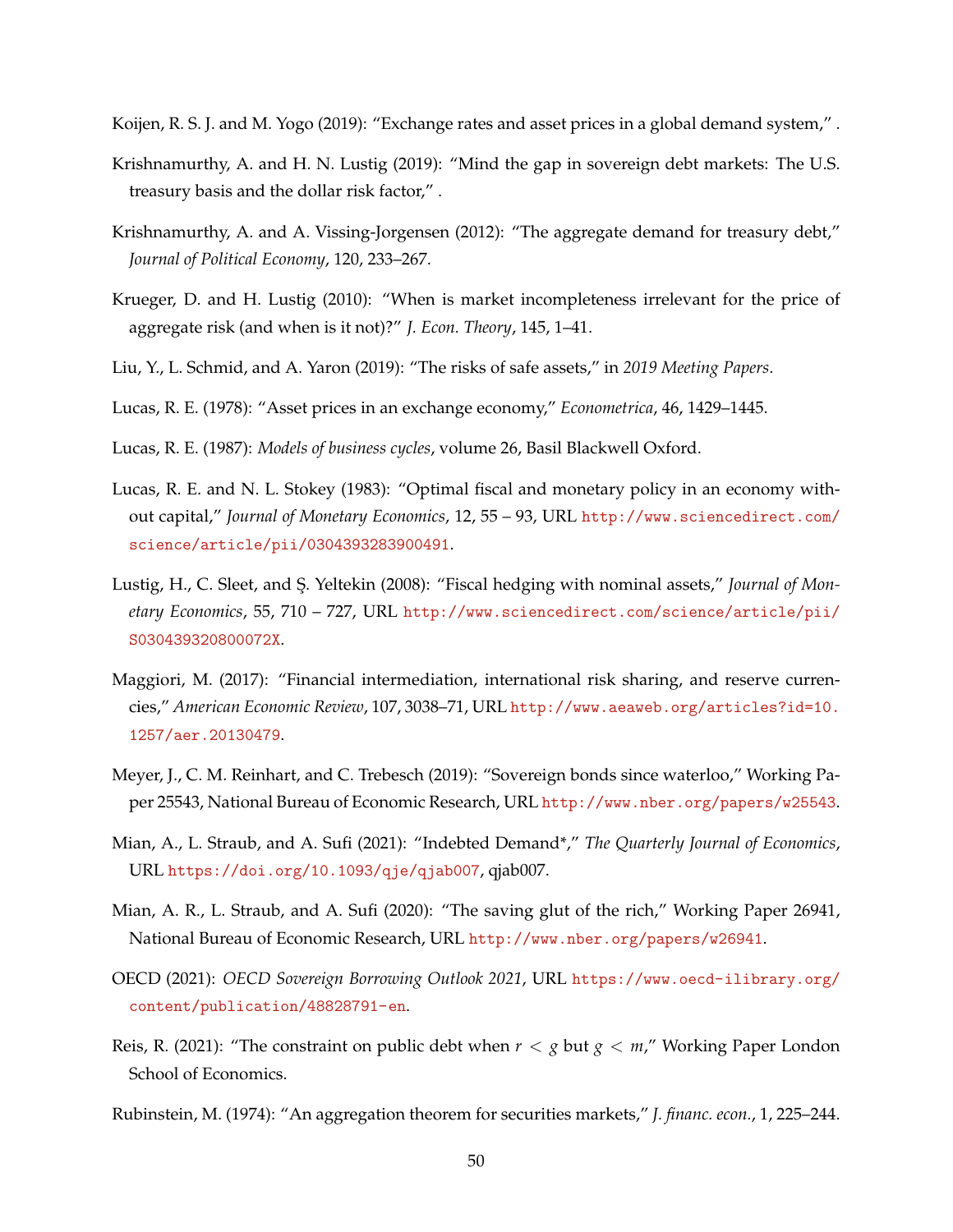- Samuelson, P. A. (1958): "An exact Consumption-Loan model of interest with or without the social contrivance of money," *J. Polit. Econ.*, 66, 467–482.
- Trehan, B. and C. E. Walsh (1988): "Common trends, the government's budget constraint, and revenue smoothing," *J. Econ. Dyn. Control*, 12, 425–444.
- Trehan, B. and C. E. Walsh (1991): "Testing intertemporal budget constraints: Theory and applications to u. s. federal budget and current account deficits," *J. Money Credit Bank.*, 23, 206–223.
- van Binsbergen, J. H. (2020): "Duration-Based stock valuation: Reassessing stock market performance and volatility," .
- van Wijnbergen, S., S. Olijslagers, and N. de Vette (2020): "Debt sustainability when R G ; 0: No free lunch after all," .
- Werning, I. (2015): "Incomplete markets and aggregate demand,".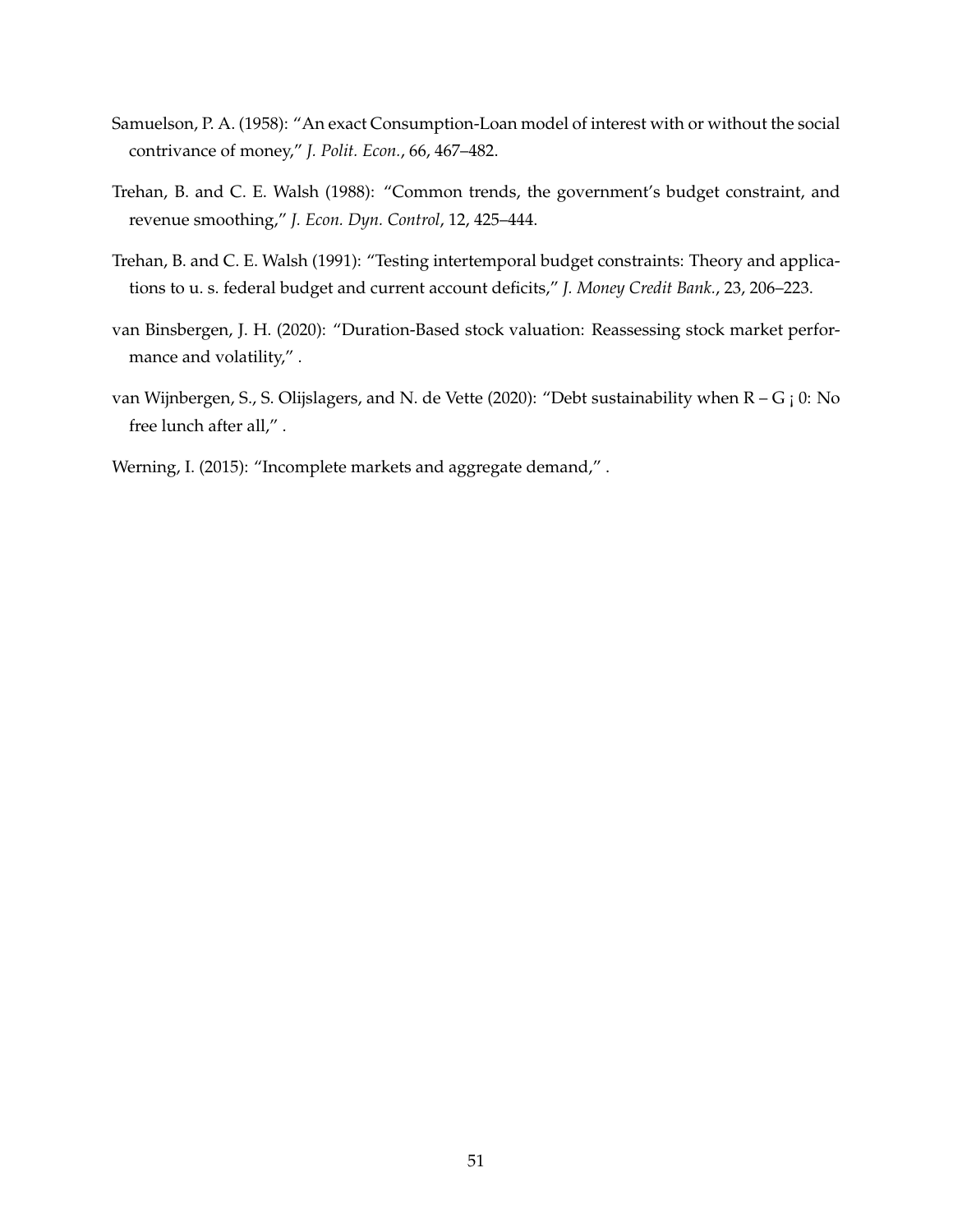# **A Proofs**

## **A.1 Proof of Proposition [1.1](#page-8-0)**

*Proof.* Our derivation follows [Alvarez and Jermann](#page-46-3) [\(2004\)](#page-46-3) by assuming that  $(1+\Omega_{net}^h(\alpha))$  does not change the initial consumption *C*0. By differentiating w.r.t. *α*, we can back out the marginal benefit/cost of government intervention as follows:

$$
\Omega_{net}^{h,i'}(0) = \frac{\mathbb{E}_0 \sum_{t=1}^h U_{c,t}^i [G_t - T_t]}{\mathbb{E}_0 \sum_{t=1}^h U_{c,t}^i [C_t]}.
$$

When evaluating at  $\alpha = 0$ , we are not actually changing the household's consumption process. When the investors can invest in Treasury markets and do not face any binding constraints, the agents agree on the valuation of aggregate payoffs from the government debt:

$$
\mathbb{E}_0 \sum_{t=1}^h M_{0,t} \left[ G_t - T_t \right] = \mathbb{E}_0 \sum_{t=1}^h \frac{U_{c,t}^i}{U_{c,0}^i} \left[ G_t - T_t \right].
$$

For any investment horizon *h*, the following individual optimality condition has to hold, absent binding borrowing and short-sales constraints:

$$
\mathbb{E}_0 \sum_{t=1}^h \frac{U_{c,t}^i}{U_{c,0}^i} \left[ G_t - T_t \right] + \mathbb{E}_0 \frac{U_{c,h}^i}{U_{c,0}^i} \left[ D_h \right] - D_0 = 0 = \mathbb{E}_0 \sum_{t=1}^h M_{0,t} \left[ G_t - T_t \right] + \mathbb{E}_0 M_h D_h - D_0.
$$

In addition, the transversality condition implies that, as  $h \to \infty$ ,  $E_0 M_h D_h \to 0$ . This implies that, for all *h*, the following equality holds:

$$
\mathbb{E}_0 \sum_{t=1}^h M_{0,t} \left[ G_t - T_t \right] = \mathbb{E}_0 \sum_{t=1}^h \frac{U_{c,t}^i}{U_{c,0}^i} \left[ G_t - T_t \right].
$$

By the same token, if these agents can trade claims to aggregate consumption, provided that the transversality condition holds, we know that for all *h*, the following equality holds:

$$
\mathbb{E}_0 \sum_{t=1}^h M_{0,t} [C_t] = \mathbb{E}_0 \sum_{t=1}^h \frac{U_{c,t}^i}{U_{c,0}^i} [C_t].
$$

By combining these 2 equalities, we obtain the following result, for each *h*:

$$
\Omega_{net}^{h'}(0) = \frac{\mathbb{E}_0 \sum_{t=1}^h M_{0,t} [G_t - T_t]}{\mathbb{E}_0 \sum_{t=1}^h M_{0,t} [C_t]} = \frac{\mathbb{E}_0 \sum_{t=1}^h U_{c,t}^i [G_t - T_t]}{\mathbb{E}_0 \sum_{t=1}^h U_{c,t}^i [C_t]}.
$$

.

### **A.2 Proof of Corollary [1.1](#page-11-0)**

*Proof.* We start from the marginal cost at infinite horizon:

$$
\Omega_{net}^{\infty}(0) = \frac{P_0^{\infty} \left[ \{ G_t - T_t \} \right]}{P_0^{\infty} \left[ \{ C_t \} \right]} = \frac{(P_0^G - G_0) - (P_0^T - T_0)}{P_0^C - C_0} = -\frac{D_0}{P_0^C - C_0}
$$

Start from the following equation:

$$
P_0^{\infty} [\{G_t - T_t\}] = \mathbb{E}_0 \sum_{t=1}^{\infty} M_{0,t} [G_t - T_t] = \sum_{t=1}^{\infty} Cov_0(M_{0,t}, G_t - T_t) + \sum_{t=1}^{\infty} \mathbb{E}_0 M_{0,t} \mathbb{E}_0 [G_t - T_t].
$$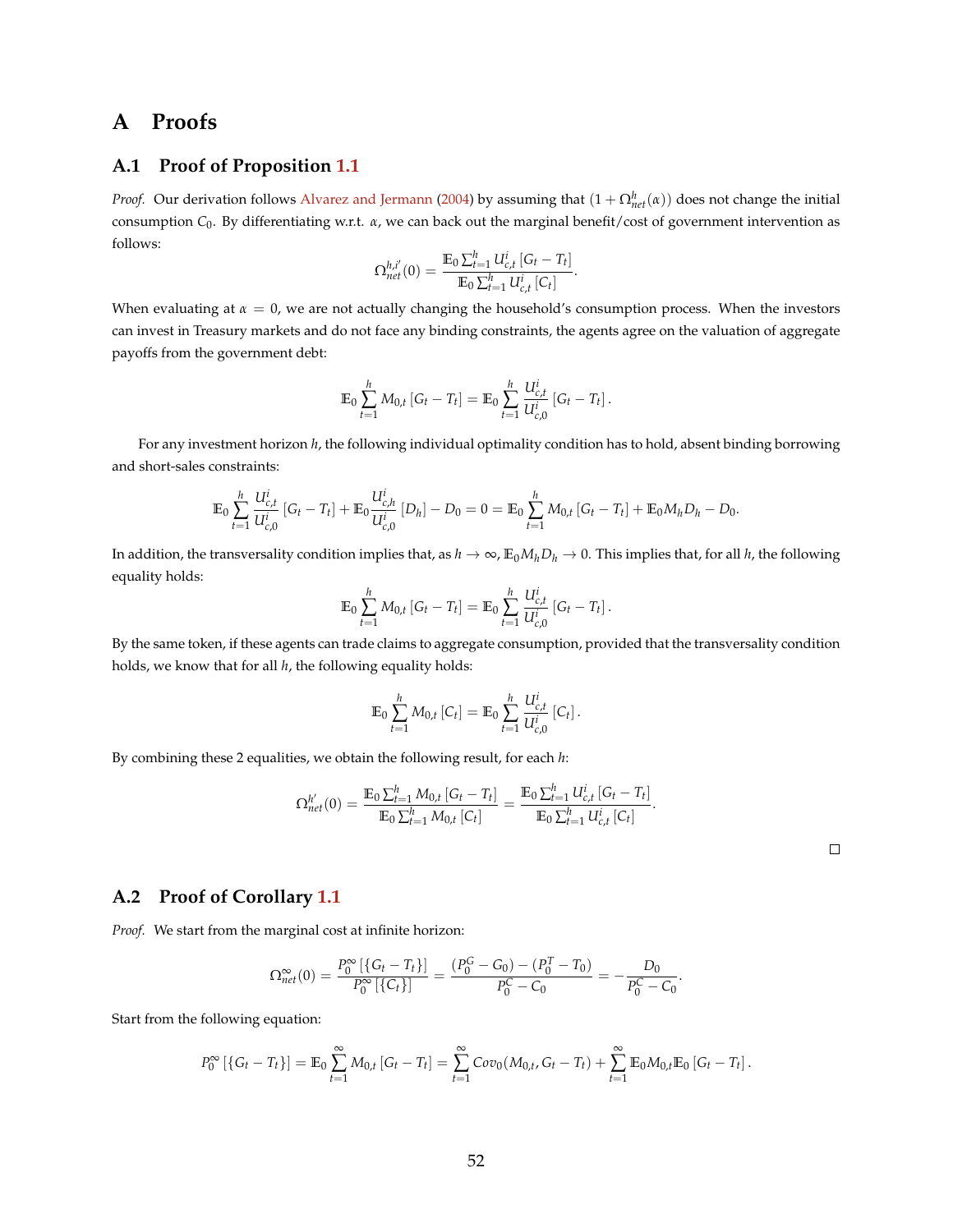Since the risk premium component for debt is positive:  $RP_0 = -\sum_{t=1}^{\infty} Cov_0(M_{0,t}, T_t - G_t) > 0$ , we need positive average surpluses  $\mathbb{E}_0[G_t - T_t] < 0$ , to obtain  $D_0 = P_0^{\infty}[\{T_t - G_t\}] > 0$ .  $\Box$ 

# **A.3 Proof of Proposition [1.2](#page-13-0)**

*Proof.* From the investor's Euler equation  $\mathbb{E}_t[M_{t+1}(R_{t+1}^i-R_t^f)]=0$ , we know that the expected excess return on the tax claim, spending claim, and debt claims are given by

$$
\mathbb{E}_{t}\left[R_{t+1}^{T} - R_{t}^{f}\right] = \frac{-cov_{t}\left(M_{t+1}, R_{t+1}^{T}\right)}{\mathbb{E}_{t}[M_{t+1}]} = \frac{-cov_{t}\left(M_{t+1}, R_{t+1}^{T}\right)}{var_{t}[M_{t+1}]} \frac{var_{t}[M_{t+1}]}{\mathbb{E}_{t}[M_{t+1}]} = \beta_{t}^{T} \lambda_{t},
$$
\n
$$
\mathbb{E}_{t}\left[R_{t+1}^{G} - R_{t}^{f}\right] = \frac{-cov_{t}\left(M_{t+1}, R_{t+1}^{G}\right)}{\mathbb{E}_{t}[M_{t+1}]} = \frac{-cov_{t}\left(M_{t+1}, R_{t+1}^{G}\right)}{var_{t}[M_{t+1}]} \frac{var_{t}[M_{t+1}]}{\mathbb{E}_{t}[M_{t+1}]} = \beta_{t}^{G} \lambda_{t},
$$
\n
$$
\mathbb{E}_{t}\left[R_{t+1}^{D} - R_{t}^{f}\right] = \frac{-cov_{t}\left(M_{t+1}, R_{t+1}^{D}\right)}{\mathbb{E}_{t}[M_{t+1}]} = \frac{-cov_{t}\left(M_{t+1}, R_{t+1}^{D}\right)}{var_{t}[M_{t+1}]} \frac{var_{t}[M_{t+1}]}{\mathbb{E}_{t}[M_{t+1}]} = \beta_{t}^{D} \lambda_{t}.
$$

 $\Box$ 

### **A.4 Proof of Proposition [1.3](#page-14-0)**

*Proof.* We start from the one-period government budget constraint:

$$
T_t = G_t - (D_t - R_t D_{t-1}).
$$

This implies that the return on government debt can be stated as follows:

$$
R_t D_{t-1} = S_t + D_t = S_t + \mathbb{E}_t [M_{t,t+1} R_{t+1} D_t],
$$
  
=  $S_t + \mathbb{E}_t [M_{t,t+1} [S_{t+1} + M_{t+1,t+2} R_{t+2} D_{t+1}]]$ ,  
=  $\mathbb{E}_t [\sum_{k=0}^1 M_{t,t+k} S_{t+k}] + \mathbb{E}_t [M_{t,t+1} D_{t+1}],$ 

where we have used  $R_{t+1}D_t = S_{t+1} + \mathbb{E}_{t+1}[M_{t+1,t+2}R_{t+2}D_{t+1}]$ . By continued forward substitution, we obtain the following expression for the return on debt:

$$
R_t D_{t-1} = \mathbb{E}_t \left[ \sum_{k=0}^h M_{t,t+k} S_{t+k} \right] + \mathbb{E}_t \left[ M_{t,t+h} D_{t+h} \right].
$$

Replace the time index  $t$  by  $t + 1$ ,

<span id="page-53-0"></span>
$$
R_{t+1}D_t = \mathbb{E}_{t+1} \left[ \sum_{j=1}^h M_{t+1,t+j} S_{t+j} \right] + \mathbb{E}_{t+1} [M_{t+1,t+h} D_{t+h}]. \tag{12}
$$

Next, we take the limit of  $h \to \infty$ , and consider the case of risk-free debt. We start again from the one-period budget constraint:

$$
T_t = G_t - (D_t - R_{t-1}^f D_{t-1}).
$$

When the transversality condition holds, repeated forward substitution produces the following expression:

$$
R_{t-1}^f D_{t-1} = S_t + D_t = S_t + \mathbb{E}_t[M_{t,t+1}R_t^f D_t] = S_t + \mathbb{E}_t[M_{t,t+1}(S_{t+1} + \exp(m_{t+1,t+2})R_{t+1}^f D_{t+1})] = \mathbb{E}_t[\sum_{k=0}^{\infty} M_{t,t+k}S_{t+k}].
$$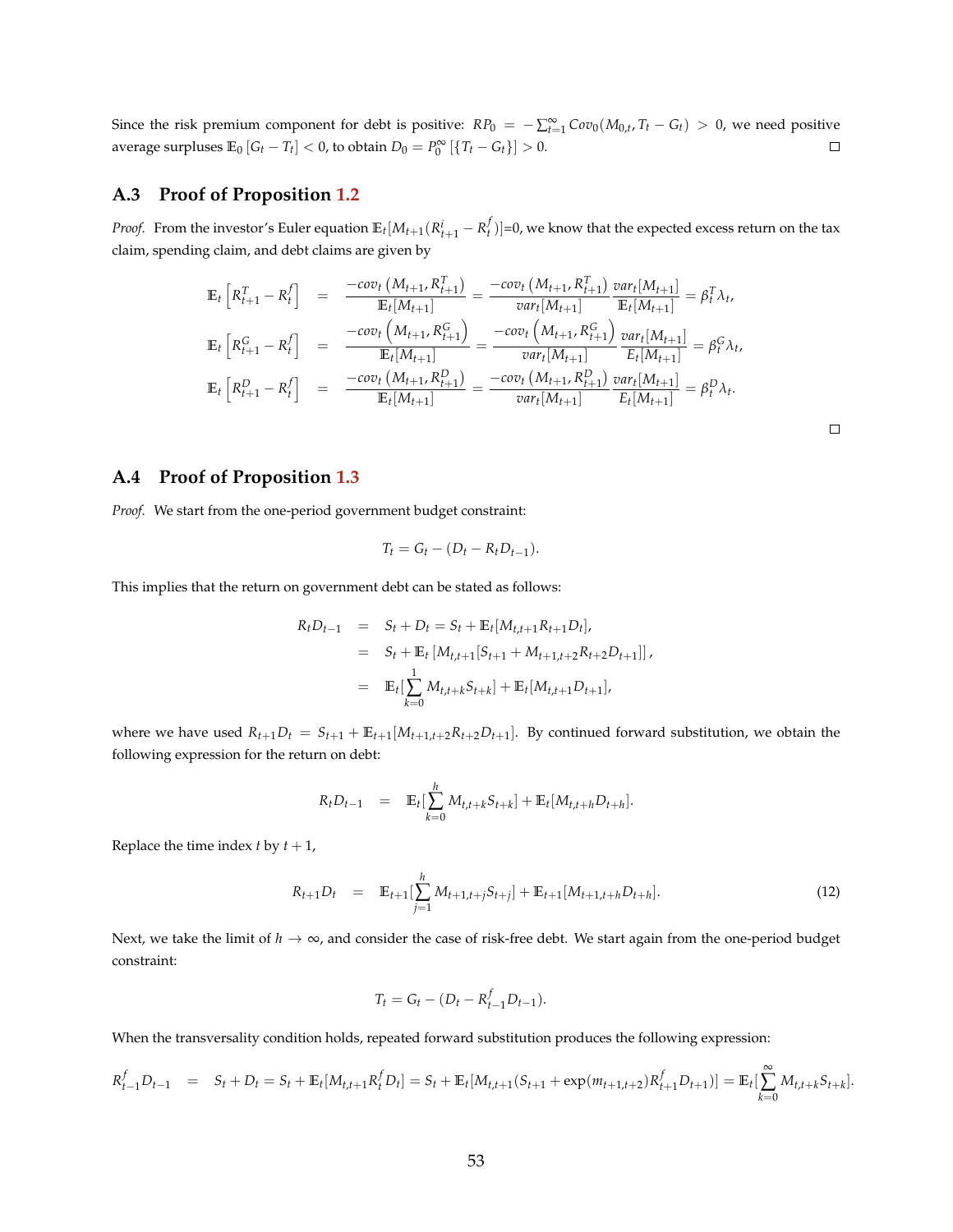Replace the time index  $t$  by  $t + 1$ , to obtain the following expression:

$$
R_t^f D_t = \mathbb{E}_{t+1} \left[ \sum_{j=1}^{\infty} M_{t+1,t+j} S_{t+j} \right].
$$

Since the left-hand side is known at time *t*, we obtain the result:

$$
(\mathbb{E}_{t+1} - \mathbb{E}_t) [\sum_{j=1}^{\infty} M_{t+1,t+j} S_{t+j}] = 0.
$$

 $\Box$ 

# **A.5 Proof of Proposition [1.4](#page-15-0)**

*Proof.* We start from eqn. [12.](#page-53-0) We take the innovations on both sides:

$$
D_t(\mathbb{E}_{t+1} - \mathbb{E}_t)R_{t+1} = (\mathbb{E}_{t+1} - \mathbb{E}_t) [\sum_{j=1}^h M_{t+1,t+j}S_{t+j}] + (\mathbb{E}_{t+1} - \mathbb{E}_t) [M_{t+1,t+h}D_{t+h}].
$$

We obtain the following result:

$$
D_t \text{Cov}_t(M_{t+1}, (\mathbb{E}_{t+1} - \mathbb{E}_t)R_{t+1}) = \text{Cov}_t(M_{t+1}, (\mathbb{E}_{t+1} - \mathbb{E}_t) [\sum_{j=1}^h M_{t+1,t+j}S_{t+j}]) + \text{Cov}_t(M_{t+1}, (\mathbb{E}_{t+1} - \mathbb{E}_t) [M_{t+1,t+h}D_{t+h}]).
$$

### **A.6 Proof of Proposition [2.1](#page-17-0)**

*Proof.* We start from the value of the government debt equals the sum of the expected present values of future tax revenues plus future seigniorage revenues minus future government spending:

$$
B_t = \mathbb{E}_t \left[ \sum_{j=0}^{\infty} M_{t,t+j} (T_{t+j} + (1 - e^{-\kappa_{t+j}}) D_{t+j} - G_{t+j}) \right] = P_t^T + P_t^K - P_t^G,
$$

provided that a transversality condition holds. The government debt portfolio return equals the return on a portfolio that goes long in the tax claim and short in the spending claim:

$$
\mathbb{E}_{t}\left[R_{t+1}^{D}-R_{t}^{f}\right] = \frac{P_{t}^{T}-T_{t}}{B_{t}-S_{t}}\mathbb{E}_{t}\left[R_{t+1}^{T}-R_{t}^{f}\right]+\frac{P_{t}^{K}-T_{t}}{B_{t}-S_{t}}\mathbb{E}_{t}\left[R_{t+1}^{\lambda}-R_{t}^{f}\right]-\frac{P_{t}^{G}-G_{t}}{B_{t}-S_{t}}\mathbb{E}_{t}\left[R_{t+1}^{G}-R_{t}^{f}\right],
$$

where  $R_{t+1}^D$ ,  $R_{t+1}^T$ ,  $R_{t+1}^K$  and  $R_{t+1}^G$  are the holding period returns on the bond portfolio, the tax claim, and the spending claim, respectively. We take government spending process, and the debt return process as exogenously given, and we explore the implications for the properties of the tax claim. In the absence of arbitrage opportunities, if the TVC holds, the expected excess return on the tax claim is the unlevered return on the spending claim and the debt claim:

$$
\mathbb{E}_{t}\left[R_{t+1}^{T} - R_{t}^{f}\right] = \frac{(P_{t}^{G} - G_{t})\mathbb{E}_{t}\left[R_{t+1}^{G} - R_{t}^{f}\right]}{D_{t} + (P_{t}^{G} - G_{t}) - (P_{t}^{K} - K_{t})} + \frac{D_{t}\mathbb{E}_{t}\left[R_{t+1}^{D} - R_{t}^{f}\right]}{D_{t} + (P_{t}^{G} - G_{t}) - (P_{t}^{K} - K_{t})} - \frac{(P_{t}^{K} - K_{t})\mathbb{E}_{t}\left[R_{t+1}^{K} - R_{t}^{f}\right]}{D_{t} + (P_{t}^{G} - G_{t}) - (P_{t}^{K} - K_{t})}
$$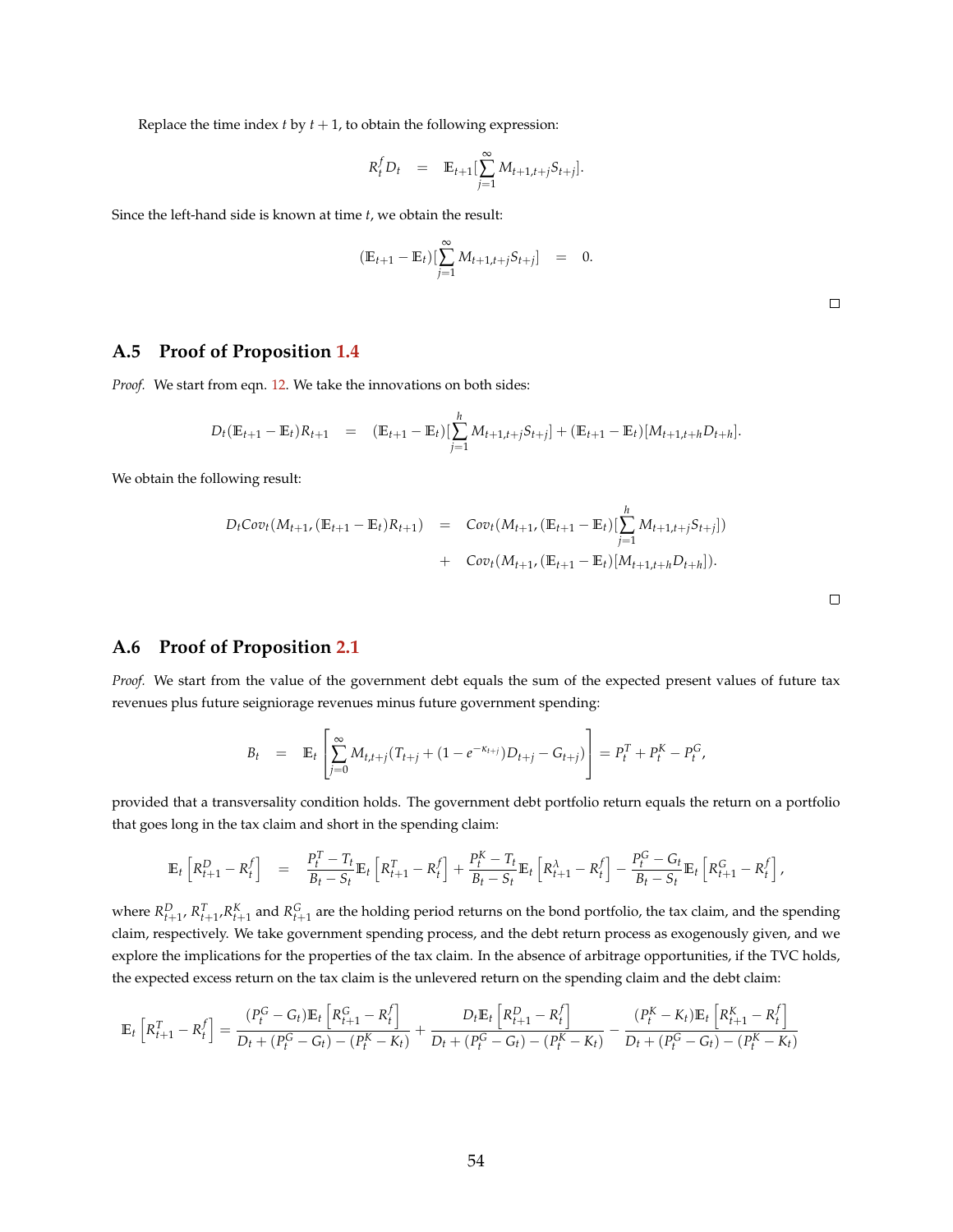If we want the debt to be risk-free, then the following equation holds for expected returns:

$$
\mathbb{E}_{t}\left[R_{t+1}^{T} - R_{t}^{f}\right] = \frac{(P_{t}^{G} - G_{t})\mathbb{E}_{t}\left[R_{t+1}^{G} - R_{t}^{f}\right]}{D_{t} + (P_{t}^{G} - G_{t}) - (P_{t}^{K} - K_{t})} - \frac{(P_{t}^{K} - K_{t})\mathbb{E}_{t}\left[R_{t+1}^{K} - R_{t}^{f}\right]}{D_{t} + (P_{t}^{G} - G_{t}) - (P_{t}^{K} - K_{t})}
$$

and there is a similar equation for the betas:

$$
\beta_t^T = \frac{P_t^G - G_t}{D_t + (P_t^G - G_t) - (P_t^K - K_t)} \beta_t^G - \frac{P_t^K - K_t}{D_t + (P_t^G - G_t) - (P_t^K - K_t)} \beta_t^K.
$$

## **A.7 Proof of Proposition [2.2](#page-18-0)**

*Proof.* This result follows directly from the proof of Proposition [1.4.](#page-15-0)

 $\Box$ 

# **A.8 Proof of Proposition [3.1](#page-20-0)**

*Proof.* To verify the expression, first conjecture the pricing of the output strip is  $\mathbb{E}_t\left[M_{t,t+k}Y_{t+k}\right]=\xi_kY_t$ , for  $k\geq 0$ . Then *ξ*<sup>0</sup> = 1 and

$$
\xi_k Y_t = \mathbb{E}_t \left[ M_{t,t+k} Y_{t+k} \right] = \mathbb{E}_t \left[ M_{t,t+1} \xi_{k-1} Y_{t+1} \right] = \exp(-\rho - \frac{1}{2} \gamma^2 + \mu + \frac{1}{2} (\gamma - 1)^2) Y_t,
$$
  

$$
\xi_k Y_t = \exp(-\rho - \frac{1}{2} \gamma^2 + \mu + \frac{1}{2} (\gamma - \sigma)^2) \xi_{k-1} Y_t,
$$

which verifies the conjecture and implies  $\xi_k = \xi_{k-1} \exp(-\rho - \frac{1}{2}\gamma^2 + \mu + \frac{1}{2}(\gamma - \sigma)^2)$ . Similarly, we define a *k*-period surplus strip as a claim to  $S_{t+k}$ , with price given by  $\mathbb{E}_t\left[M_{t,t+k}S_{t+k}\right]=\chi_kY_t$ . The pricing of the first surplus strip is given by the following expression:

$$
\begin{aligned}\n\mathbb{E}_{t} \left[ M_{t,t+1} S_{t+1} \right] &= \mathbb{E}_{t} \left[ M_{t,t+1} \{-dY_{t+1} \left( 1 - R_{t}^{f} \exp[-(\mu + \varepsilon_{t+1})] \right) \} \right], \\
&= -d \mathbb{E}_{t} \left[ M_{t,t+1} Y_{t+1} \right] + dY_{t} R_{t}^{f} \mathbb{E}_{t} \left[ M_{t,t+1} \right], \\
&= -d \exp(-\rho - \frac{1}{2} \gamma^{2} + \mu + \frac{1}{2} (\gamma - \sigma)^{2}) Y_{t} + dY_{t}, \\
&= \left[ 1 - \exp(-\rho - \frac{1}{2} \gamma^{2} + \mu + \frac{1}{2} (\gamma - \sigma)^{2}) \right] dY_{t}.\n\end{aligned}
$$
\n
$$
\chi_{1} = \left[ 1 - \exp(-\rho - \frac{1}{2} \gamma^{2} + \mu + \frac{1}{2} (\gamma - \sigma)^{2}) \right] d.
$$

Then, similarly, the pricing of the *k*th surplus strip is given by:

$$
\chi_k Y_t = \mathbb{E}_t \left[ M_{t,t+k} S_{t+k} \right] = \mathbb{E}_t \left[ M_{t,t+1} \mathbb{E}_{t+1} [M_{t+1,t+k} S_{t+k}] \right] = \mathbb{E}_t \left[ M_{t,t+1} \chi_{k-1} Y_{t+1} \right],
$$
  
=  $\chi_{k-1} \exp(-\rho - \frac{1}{2} \gamma^2 + \mu + \frac{1}{2} (\gamma - \sigma)^2) Y_t.$ 

Note that this calculation also implies that we cannot simply price these strips off the risk-free yield curve, even though the entire debt is risk-free. The solution is given by:

$$
\chi_1 = d \left[ 1 - \exp(-\rho - \frac{1}{2}\gamma^2 + \mu + \frac{1}{2}(\gamma - \sigma)^2) \right].
$$
  
\n
$$
\chi_k = \chi_{k-1} \exp(-\rho - \frac{1}{2}\gamma^2 + \mu + \frac{1}{2}(\gamma - \sigma)^2).
$$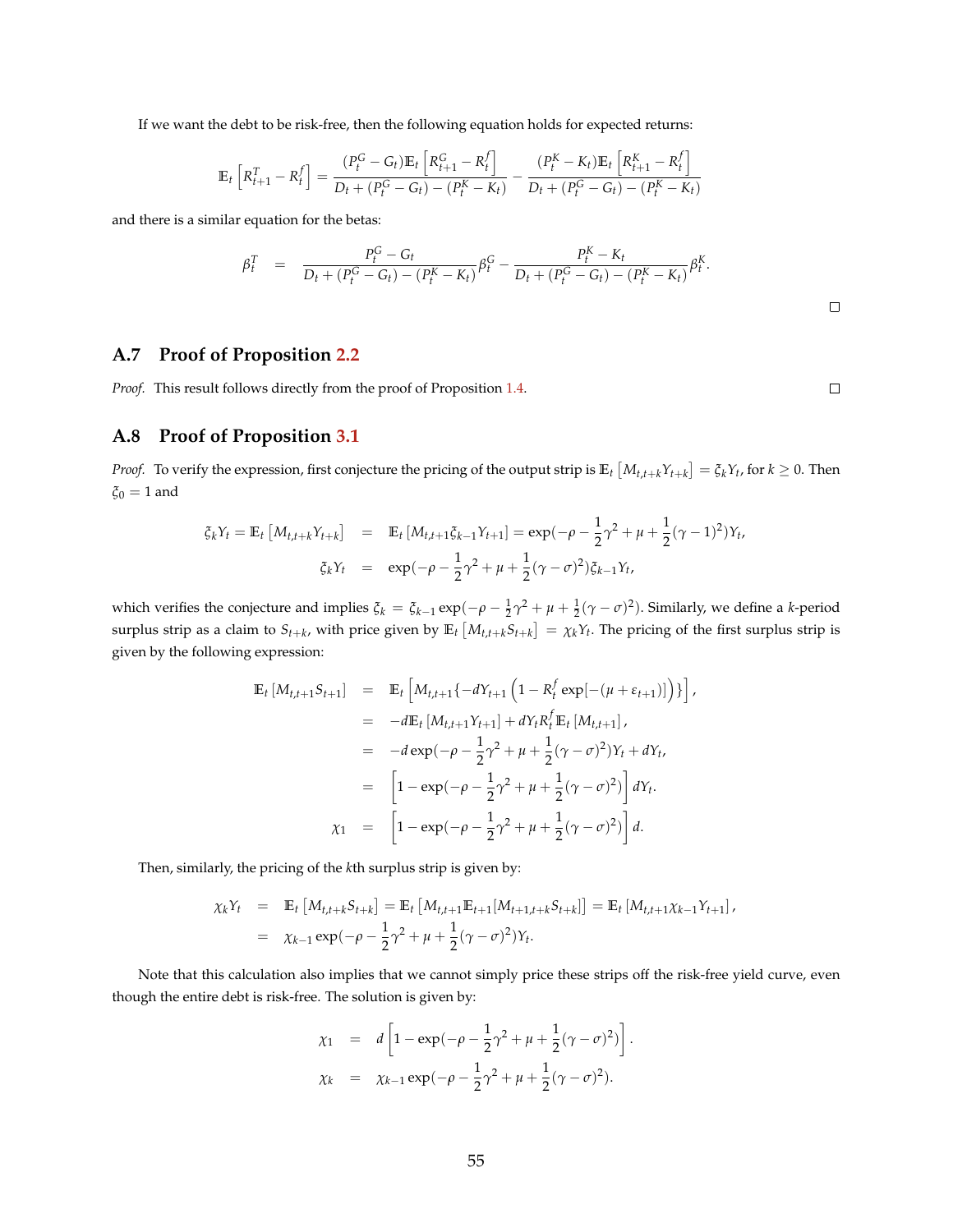which implies that 
$$
\lim_{j\to\infty} \mathbb{E}_t \left[ M_{t,t+j} S_{t+j} \right] = \sum_{k=1}^{\infty} \chi_k Y_t = \chi_1 (1 + \xi_1 + \xi_1^2 + \dots) Y_t = dY_t
$$
, where  $\xi_1 = \exp(-\rho - \frac{1}{2}\gamma^2 + \mu + \frac{1}{2}(\gamma - \sigma)^2)$ .

# **A.9 Proof of Proposition [3.2](#page-22-0)**

*Proof.* From the gross risk-free rate expression  $R_{t+1}^f = \exp(\rho)$  and the one-period government budget constraint, we obtain that:

$$
\frac{T_t}{Y_t} = x - d \left( 1 - R_{t-1}^f \frac{Y_{t-1}}{Y_t} \right).
$$

The return on the tax claim can be stated as:

$$
R_{t+1}^T = \frac{P_{t+1}^T}{P_t^T - T_t} = \frac{(d + x \frac{\xi_1}{1 - \xi_1})Y_{t+1} + (x - d \left(1 - R_t^f \frac{Y_t}{Y_{t+1}}\right))Y_{t+1}}{(d + x \frac{\xi_1}{1 - \xi_1})Y_t} = \frac{x \frac{1}{1 - \xi_1}Y_{t+1}}{(d + x \frac{\xi_1}{1 - \xi_1})Y_t} + \frac{d \exp(\rho)}{(d + x \frac{\xi_1}{1 - \xi_1})}.
$$

Similarly, the return on the spending claim can be stated as:

$$
R_{t+1}^G = \frac{P_{t+1}^G}{P_t^G - G_t} = \frac{x \frac{\xi_1}{1 - \xi_1} Y_{t+1} + x Y_{t+1}}{x \frac{\xi_1}{1 - \xi_1} Y_t} = \frac{x \frac{1}{1 - \xi_1} Y_{t+1}}{x \frac{\xi_1}{1 - \xi_1} Y_t}.
$$

Armed with these expressions, we get the following expression for the covariance:

$$
cov(R_{t+1}^T, M_{t,t+1}) = \frac{x \frac{\xi_1}{1-\xi_1}}{(d+x \frac{\xi_1}{1-\xi_1})} cov(R_{t+1}^G, M_{t,t+1}),
$$

which also translates to  $\mathbb{E}_t\left[R_{t+1}^T-R_t^f\right]=\frac{x\frac{\xi_1}{1-\xi_1}}{d+x\frac{\xi_2}{d}}$ *d*+*x*<sup> $\frac{ξ_1}{1−ξ_1}$ </sup>  $\mathbb{E}_t \left[ R^Y_{t+1} - R^f_t \right].$ 

# **A.10 Proof of Proposition [3.3](#page-25-0)**

### **A.10.1 Case of** *AR*(1)

*Proof.* From the government budget constraint in the case of risk-free debt:

$$
T_t = G_t - (D_t - R_{t-1}^f D_{t-1}).
$$

Hence, the surplus process is given by:

$$
\frac{S_t}{Y_t} = -\left(d_t - R_{t-1}^f d_{t-1} \frac{Y_{t-1}}{Y_t}\right) = d_{t-1} R_{t-1}^f \exp[-(\mu + \sigma \varepsilon_t)] - d_{t-1}^{\phi_1} \exp(\phi_0 - \lambda \varepsilon_t - \frac{1}{2} \lambda^2).
$$

We conjecture that the price of the surplus strips is given by:

$$
\mathbb{E}_t \left[ M_{t,t+k} S_{t+k} \right] = (\chi_{k,t} - \psi_{k,t}) Y_t.
$$

The pricing of the first surplus strip is given by:

$$
\mathbb{E}_{t} \left[ M_{t,t+1} S_{t+1} \right] = \mathbb{E}_{t} \left[ M_{t,t+1} \{ -Y_{t+1} \left( d_{t+1} - R_{t}^{f} d_{t} \exp[-(\mu + \sigma \varepsilon_{t+1})] \right) \} \right],
$$
  
\n
$$
= \mathbb{E}_{t} \left[ -\exp(\phi_{1} \log d_{t} + m_{t,t+1} + \phi_{0} - \lambda \varepsilon_{t+1} - \frac{1}{2} \lambda^{2}) Y_{t+1} \right] + d_{t} Y_{t},
$$

 $\Box$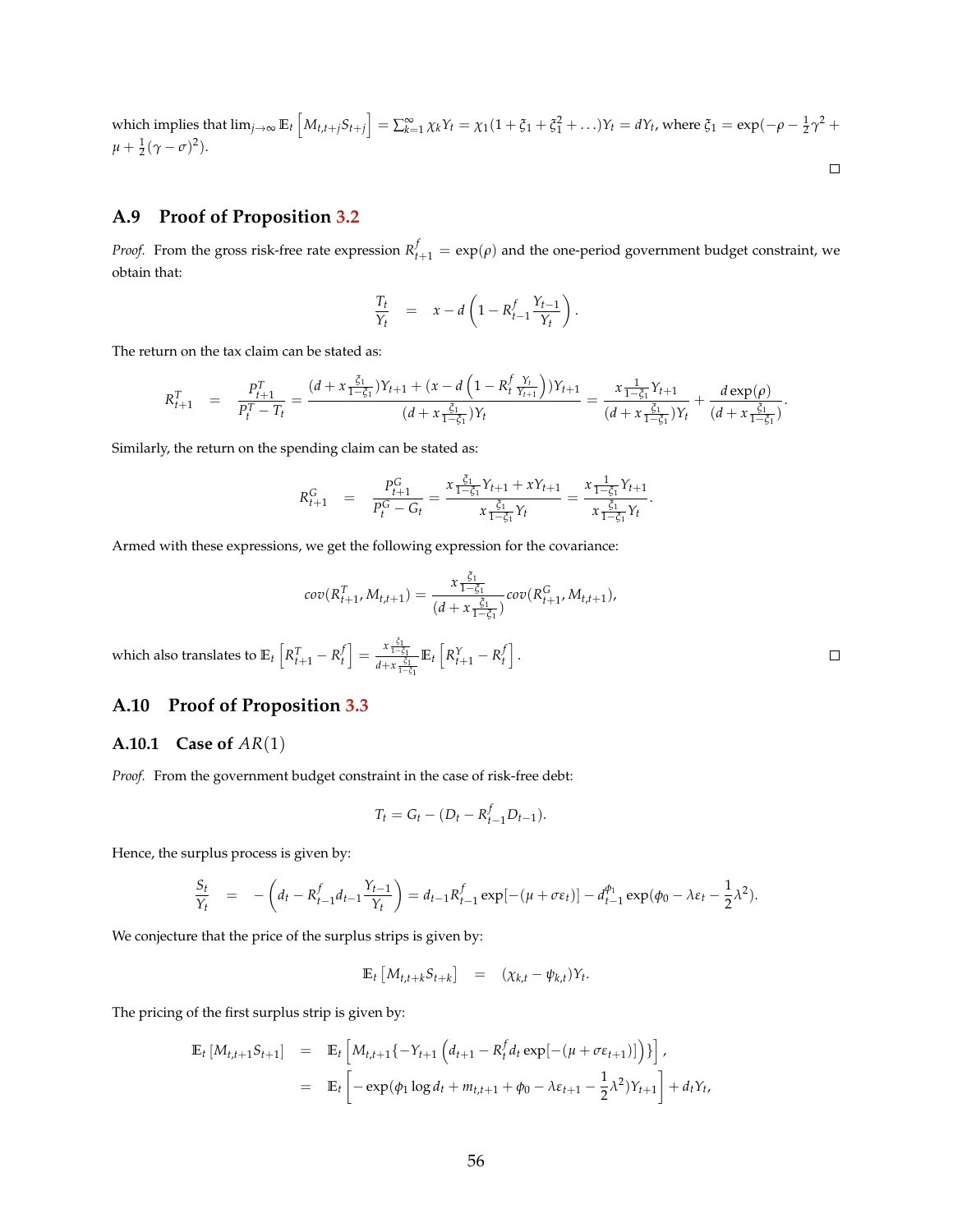$$
= -\exp(\phi_1 \log d_t + \phi_0 - \rho - \frac{1}{2}(\gamma^2 + \lambda^2) + \mu + \frac{1}{2}(\gamma + \lambda - \sigma)^2)Y_t + d_tY_t,
$$
  

$$
(\chi_{1,t} - \psi_{1,t})Y_t = \left[ d_t - \exp(\phi_0 + \phi_1 \log d_t - \rho - \frac{1}{2}(\gamma^2 + \lambda^2) + \mu + \frac{1}{2}(\gamma + \lambda - \sigma)^2) \right]Y_t.
$$

So, we define:

$$
(\chi_{1,t})Y_t = d_tY_{t}, (\psi_{1,t})Y_t = \exp(\phi_0 + \phi_1 \log d_t - \rho - \frac{1}{2}(\gamma^2 + \lambda^2) + \mu + \frac{1}{2}(\gamma + \lambda - \sigma)^2)Y_t.
$$

Similarly the price of the *k*-th surplus strip is given by:

$$
\mathbb{E}_t \left[ M_{t,t+k} S_{t+k} \right] = \mathbb{E}_t \left[ M_{t,t+1} \mathbb{E}_{t+1} [M_{t+1,t+k} S_{t+k}] \right],
$$
  

$$
(\chi_{k,t} - \psi_{k,t}) Y_t = \mathbb{E}_t \left[ M_{t,t+1} (\chi_{k-1,t+1} - \psi_{k-1,t+1}) Y_{t+1} \right],
$$

where the  $\chi$ 's are defined by the following recursion:

$$
\chi_{2,t}Y_t = \mathbb{E}_t [M_{t,t+1}\chi_{1,t+1}Y_{t+1}],
$$
  
\n
$$
\chi_{2,t} = \mathbb{E}_t \left[ \exp(-\rho - \frac{1}{2}\gamma^2 - \gamma \varepsilon_{t+1}) \exp(-\lambda \varepsilon_{t+1} - \frac{1}{2}\lambda^2) \exp(\mu + \sigma \varepsilon_{t+1}) \right] \exp(\phi_1 \log d_t + \phi_0),
$$
  
\n
$$
= \exp(\phi_0 + \phi_1 \log d_t - \rho - \frac{1}{2}(\gamma^2 + \lambda^2) + \mu + \frac{1}{2}(\gamma + \lambda - \sigma)^2) = \psi_{1,t},
$$

and the  $\psi$ 's are defined by the following recursion:

$$
\psi_{2,t}Y_t = \mathbb{E}_t [M_{t,t+1}\psi_{1,t+1}Y_{t+1}],
$$
  
\n
$$
\psi_{2,t} = \mathbb{E}_t \left[ \exp(-\rho - \frac{1}{2}\gamma^2 - \gamma \varepsilon_{t+1} + \phi_0 + \phi_1 \log d_{t+1} - \rho - \frac{1}{2}(\gamma^2 + \lambda^2) + g + \frac{1}{2}(\gamma + \lambda - \sigma)^2 + \mu + \sigma \varepsilon_{t+1}) \right],
$$
  
\n
$$
\psi_{2,t} = \exp(-2\rho + \phi_0 + \phi_1\phi_0 + \phi_1^2 \log d_t - \frac{1}{2}(\gamma^2 + \phi_1\lambda^2),
$$
  
\n
$$
- \frac{1}{2}(\gamma^2 + \lambda^2) + 2g + \frac{1}{2}(\gamma + \lambda - \sigma)^2 + \frac{1}{2}(\gamma + \lambda\phi_1 - \sigma)^2),
$$
  
\n
$$
= \psi_{1,t} \exp(-\rho + \phi_1\phi_0 + (\phi_1^2 - \phi_1) \log d_t - \frac{1}{2}(\gamma^2 + \phi_1\lambda^2) + \mu + \frac{1}{2}(\gamma + \lambda\phi_1 - \sigma)^2).
$$

More generally, we note that  $\chi_{k+1,t} = \psi_{k,t}$ , so that  $\sum_{k=1}^{\infty} \mathbb{E}_t [M_{t,t+k}S_{t+k}] = \chi_{1,t}Y_t = D_t$ . For some  $0 < \phi_1 < 1$ , we can solve for the price of the debt strips:

$$
\mathbb{E}_{t}[M_{t,t+1}D_{t+1}] = \mathbb{E}_{t}[M_{t,t+1}Y_{t+1}d_{t+1}] = d_{t}^{\phi_{1}}\mathbb{E}_{t}[\exp(m_{t,t+1} - \lambda \varepsilon_{t+1} - \frac{1}{2}\lambda^{2})Y_{t+1}],
$$
  
=  $d_{t}^{\phi_{1}}\exp(\phi_{0} - \rho - \frac{1}{2}(\gamma^{2} + \lambda^{2}) + \mu + \frac{1}{2}(\gamma + \lambda - \sigma)^{2})Y_{t} = \exp(\kappa_{1})\exp(\phi_{1}\log d_{t})Y_{t},$ 

where  $\kappa_1 = \phi_0 - \rho - \frac{1}{2}(\gamma^2 + \lambda^2) + \mu + \frac{1}{2}(\gamma + \lambda - \sigma)^2$ . Similarly, the price of the two-period ahead debt strip is given by:

$$
\mathbb{E}_{t}[M_{t,t+2}D_{t+2}] = \mathbb{E}_{t}[M_{t,t+1}\mathbb{E}_{t+1}[\exp(m_{t+1,t+2})D_{t+2}]] = \mathbb{E}_{t}[M_{t,t+1}\exp(\kappa_{1})\exp(\phi_{1}\log d_{t+1})Y_{t+1}],
$$
  
\n
$$
= \mathbb{E}_{t}[M_{t,t+1}\exp(\kappa_{1})\exp(\phi_{1}^{2}\log d_{t} + \phi_{1}\phi_{0} - \phi_{1}\lambda\varepsilon_{t+1} - \frac{1}{2}\phi_{1}\lambda^{2})\exp(\mu + \sigma\varepsilon_{t+1})]Y_{t},
$$
  
\n
$$
= \exp(\kappa_{1} + \kappa_{2})\exp(\phi_{1}^{2}\log d_{t})Y_{t},
$$

where *κ*<sub>2</sub> = *φ*<sub>1</sub>*φ*<sub>0</sub> − *ρ* −  $\frac{1}{2}$ ( $\gamma$ <sup>2</sup> + *φ*<sub>1</sub> $\lambda$ <sup>2</sup>) + *g* +  $\frac{1}{2}$ ( $\gamma$  + *φ*<sub>1</sub> $\lambda$  − *σ*)<sup>2</sup>. Then, by induction,

$$
\lim_{j\to\infty} \mathbb{E}_t[M_{t,t+j}D_{t+j}] = \lim_{j\to\infty} \exp(\sum_{k=1}^j \kappa_k) \exp(\phi_1^j \log d_t)Y_t,
$$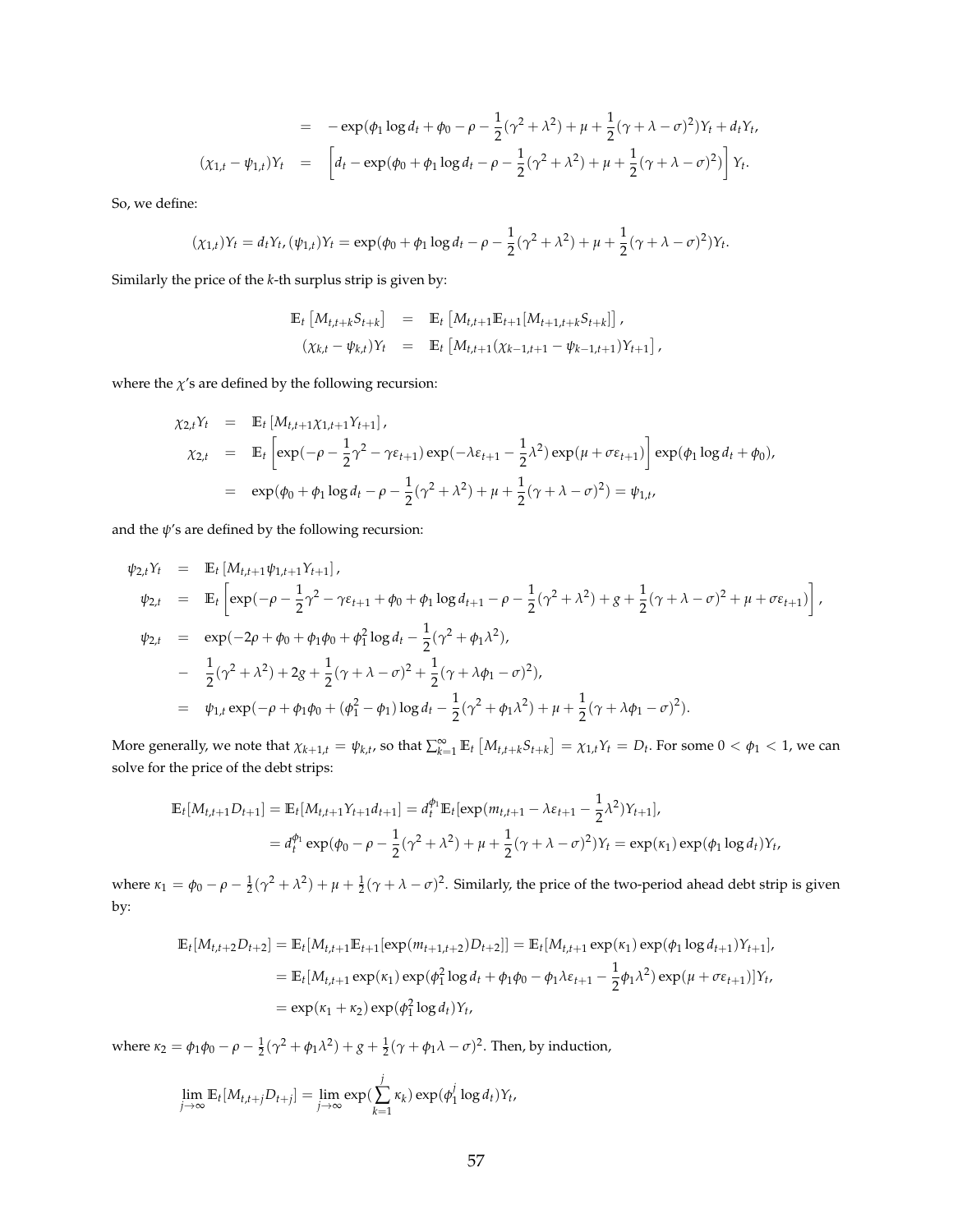$$
= \lim_{j \to \infty} \exp\left(\frac{\phi_0}{1 - \phi_1} - \rho j - \frac{1}{2}(\gamma^2 j + \frac{\lambda^2}{1 - \phi_1}) + \mu j + \sum_{k=1}^j \frac{1}{2}(\gamma + \lambda \phi_1^{k-1} - \sigma)^2\right) Y_t,
$$
  
= 
$$
\lim_{j \to \infty} \exp\left(\frac{\phi_0}{1 - \phi_1} - \rho j - \frac{1}{2}(\gamma^2 j + \frac{\lambda^2}{1 - \phi_1}) + \mu j + j\frac{1}{2}(\gamma - \sigma)^2 + C\right) Y_t,
$$

which is 0 if and only if  $-\rho + \mu + \frac{1}{2}\sigma(\sigma - 2\gamma) < 0$ . This equality does not depend on  $\phi_1$  and  $\lambda$ .

### **A.10.2 Case of Random Walk**

*Proof.* Now, assume  $\phi_1 = 1$  and  $\phi_0 = 0$ . Then  $\kappa_j = \phi_0 - \rho - \frac{1}{2}(\gamma^2 + \lambda^2) + \mu + \frac{1}{2}(\gamma + \lambda - \sigma)^2$ . The TVC is

$$
\lim_{j\to\infty} \mathbb{E}_t[M_{t,t+j}D_{t+j}] = \lim_{j\to\infty} \exp(\sum_{k=1}^j \kappa_k) \exp(\log d_t)Y_t,
$$

which is 0 if and only if  $-\rho - \frac{1}{2}(\gamma^2 + \lambda^2) + \mu + \frac{1}{2}(\gamma + \lambda - \sigma)^2 < 0$ .

# **A.10.3 Case of** *AR*(2)

*Proof.* From the government budget constraint in the case of risk-free debt:

$$
T_t = G_t - (D_t - R_{t-1}^f D_{t-1}),
$$

it follows that the surpluses are given by:

$$
S_t = -\left(d_t Y_t - R_{t-1}^f d_{t-1} Y_{t-1}\right),
$$
  
=  $d_{t-1} R_{t-1}^f Y_{t-1} - \exp(\phi_0 + \phi_1 \log d_{t-1} + \phi_2 \log d_{t-2} - \lambda \varepsilon_t - \frac{1}{2} \lambda^2) Y_t.$ 

We conjecture the price of the surplus strips is given by the following expression:

$$
\mathbb{E}_t \left[ M_{t,t+k} S_{t+k} \right] = (\chi_{k,t} - \psi_{k,t}) Y_t.
$$

The pricing of the first surplus strip then as follows:

$$
\mathbb{E}_{t} \left[ M_{t,t+1} S_{t+1} \right] = \mathbb{E}_{t} \left[ M_{t,t+1} \{ -Y_{t+1} \left( d_{t+1} - R_{t}^{f} d_{t} \exp[-(\mu + \sigma \varepsilon_{t+1})] \right) \} \right],
$$
\n
$$
= \mathbb{E}_{t} \left[ -\exp(\phi_{1} \log d_{t} + \phi_{2} \log d_{t-1} + m_{t,t+1} + \phi_{0} - \lambda \varepsilon_{t+1} - \frac{1}{2} \lambda^{2}) Y_{t+1} \right] + d_{t} Y_{t},
$$
\n
$$
= -\exp(\phi_{1} \log d_{t} + \phi_{2} \log d_{t-1} + \phi_{0} - \rho - \frac{1}{2} (\gamma^{2} + \lambda^{2}) + \mu + \frac{1}{2} (\gamma + \lambda - \sigma)^{2}) Y_{t} + d_{t} Y_{t},
$$
\n
$$
(\chi_{1,t} - \psi_{1,t}) Y_{t} = \left[ d_{t} - \exp(\phi_{0} + \phi_{1} \log d_{t} + \phi_{2} \log d_{t-1} - \rho - \frac{1}{2} (\gamma^{2} + \lambda^{2}) + \mu + \frac{1}{2} (\gamma + \lambda - \sigma)^{2}) \right] Y_{t}.
$$

We define the following objects:

$$
(\chi_{1,t})Y_t = d_tY_t,
$$
  
\n
$$
(\psi_{1,t})Y_t = \exp(\phi_0 + \phi_1 \log d_t + \phi_2 \log d_{t-1} - \rho - \frac{1}{2}(\gamma^2 + \lambda^2) + \mu + \frac{1}{2}(\gamma + \lambda - \sigma)^2)Y_t.
$$

 $\Box$ 

 $\Box$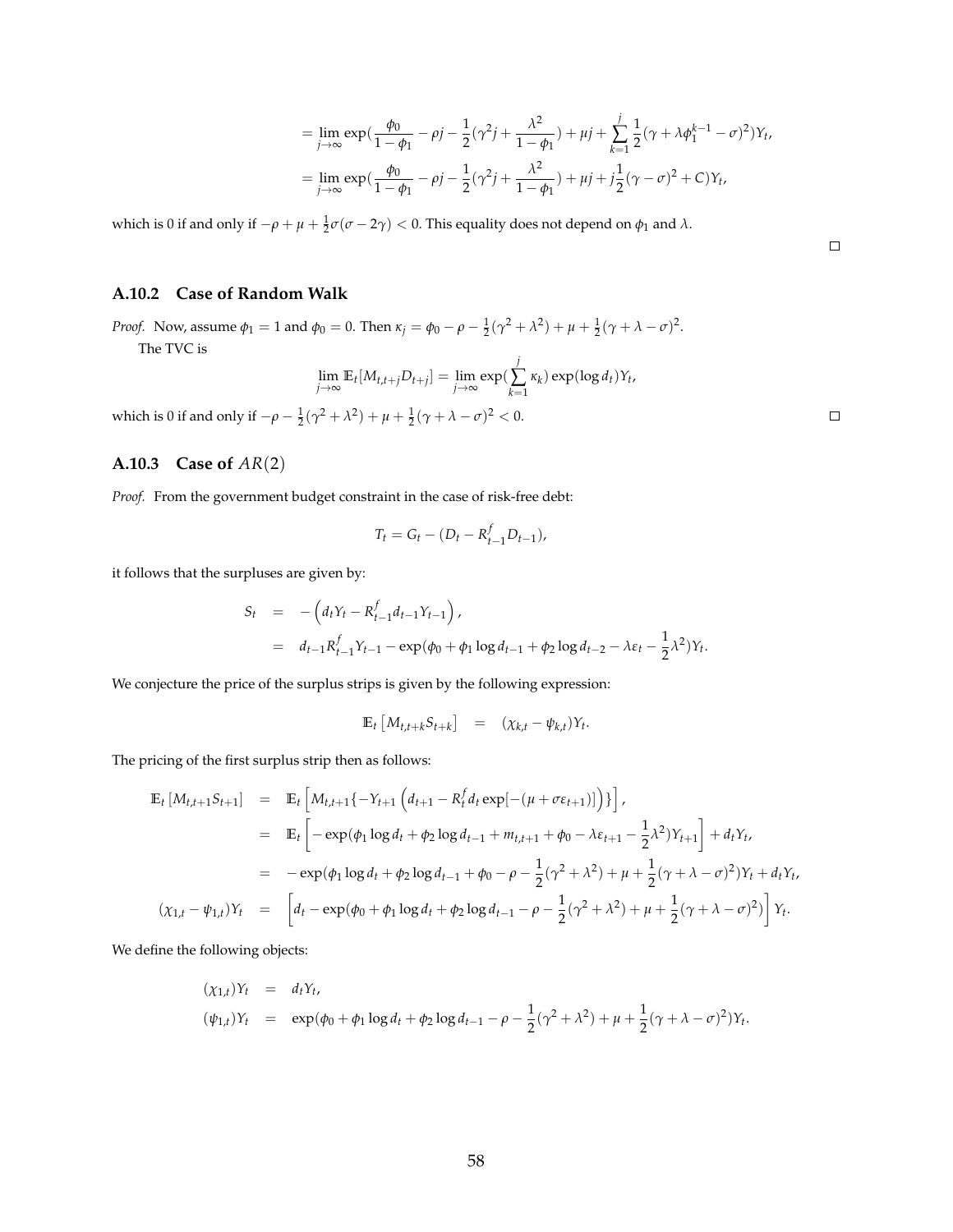Similarly the pricing of the *k*-th surplus strip is

$$
\mathbb{E}_{t} \left[ M_{t,t+k} S_{t+k} \right] = \mathbb{E}_{t} \left[ M_{t,t+1} \mathbb{E}_{t+1} [M_{t+1,t+k} S_{t+k}] \right],
$$
  

$$
(\chi_{k,t} - \psi_{k,t}) Y_{t} = \mathbb{E}_{t} \left[ M_{t,t+1} (\chi_{k-1,t+1} - \psi_{k-1,t+1}) Y_{t+1} \right],
$$

where the  $\chi$ 's are defined by the following recursion:

$$
\chi_{2,t}Y_t = \mathbb{E}_t [M_{t,t+1} \chi_{1,t+1} Y_{t+1}],
$$
  
\n
$$
\chi_{2,t} = \mathbb{E}_t \left[ \exp(-\rho - \frac{1}{2}\gamma^2 - \gamma \varepsilon_{t+1}) \exp(-\lambda \varepsilon_{t+1} - \frac{1}{2}\lambda^2) \exp(\mu + \sigma \varepsilon_{t+1}) \right] \exp(\phi_1 \log d_t + \phi_2 \log d_{t-1} + \phi_0),
$$
  
\n
$$
= \exp(\phi_0 + \phi_1 \log d_t + \phi_2 \log d_{t-1} - \rho - \frac{1}{2}(\gamma^2 + \lambda^2) + \mu + \frac{1}{2}(\gamma + \lambda - \sigma)^2).
$$

and the  $\psi$ 's are defined by the following recursion:

$$
\psi_{2,t}Y_t = \mathbb{E}_t [M_{t,t+1}\psi_{1,t+1}Y_{t+1}],
$$
  
\n
$$
\psi_{2,t} = \mathbb{E}_t \left[ \exp(-\rho - \frac{1}{2}\gamma^2 - \gamma \varepsilon_{t+1} + \phi_0 + \phi_1 \log d_{t+1} + \phi_2 \log d_t - \rho - \frac{1}{2}(\gamma^2 + \lambda^2) + \mu + \frac{1}{2}(\gamma + \lambda - \sigma)^2 + \mu + \sigma \varepsilon_{t+1}) \right],
$$
  
\n
$$
\psi_{2,t} = \exp(-2\rho + \phi_0 + \phi_1\phi_0 + (\phi_1^2 + \phi_2) \log d_t + \phi_1\phi_2 \log d_{t-1} - \frac{1}{2}(\gamma^2 + \phi_1\lambda^2),
$$
  
\n
$$
- \frac{1}{2}(\gamma^2 + \lambda^2) + 2\mu + \frac{1}{2}(\gamma + \lambda - \sigma)^2 + \frac{1}{2}(\gamma + \lambda\phi_1 - \sigma)^2).
$$

We note that  $\chi_{k+1,t} = \psi_{k,t}$ , so this expression can be simplified as follows:

$$
\sum_{k=1}^{\infty} \mathbb{E}_t \left[ M_{t,t+k} S_{t+k} \right] = \chi_{1,t} Y_t = D_t.
$$

Also note that:  $d_t = \exp(\phi_1 \log d_{t-1} + \phi_2 \log d_{t-2} + \phi_0 - \lambda \varepsilon_t - \frac{1}{2} \lambda^2)$ . Using this expression, we find that:

$$
\mathbb{E}_{t}[M_{t,t+1}D_{t+1}] = \mathbb{E}_{t}[M_{t,t+1}Y_{t+1}d_{t+1}],
$$
  
\n
$$
= d_{t}^{\phi}\mathbb{E}_{t}[\exp(m_{t,t+1} - \lambda \varepsilon_{t+1} - \frac{1}{2}\lambda^{2})Y_{t+1}],
$$
  
\n
$$
= d_{t}^{\phi}\exp(\phi_{0} - \rho - \frac{1}{2}(\gamma^{2} + \lambda^{2}) + \mu + \frac{1}{2}(\gamma + \lambda - \sigma)^{2})Y_{t},
$$
  
\n
$$
= \exp(\kappa_{1})\exp(\phi_{1}\log d_{t} + \phi_{2}\log d_{t-1})Y_{t},
$$

Define  $\kappa_1 = \phi_0 - \rho - \frac{1}{2}(\gamma^2 + \lambda^2) + \mu + \frac{1}{2}(\gamma + \lambda - \sigma)^2$ .

$$
\mathbb{E}_{t}[M_{t,t+2}D_{t+2}] = \mathbb{E}_{t}[M_{t,t+1}\mathbb{E}_{t+1}[\exp(m_{t+1,t+2})D_{t+2}]],
$$
\n
$$
= \mathbb{E}_{t}[M_{t,t+1}\exp(\kappa_{1})\exp(\phi_{1}\log d_{t+1} + \phi_{2}\log d_{t})Y_{t+1}],
$$
\n
$$
= \mathbb{E}_{t}[M_{t,t+1}\exp(\kappa_{1})\exp((\phi_{1}^{2} + \phi_{1}\phi_{2} + \phi_{2})\log d_{t} + \phi_{1}\phi_{0} - \phi_{1}\lambda\varepsilon_{t+1} - \frac{1}{2}\phi_{1}\lambda^{2})\exp(\mu + \sigma\varepsilon_{t+1})]Y_{t},
$$
\n
$$
= \exp(\kappa_{1} + \kappa_{2})\exp((\phi_{1}^{2} + \phi_{1}\phi_{2} + \phi_{2})\exp(\log d_{t})Y_{t}.
$$

Define  $\kappa_2 = \phi_1 \phi_0 - \rho - \frac{1}{2} (\gamma^2 + \phi_1 \lambda^2) + \mu + \frac{1}{2} (\gamma + \phi_1 \lambda - \sigma)^2$ .

$$
\lim_{j\to\infty} \mathbb{E}_t[M_{t,t+j}D_{t+j}] = \lim_{j\to\infty} \exp(\sum_{k=1}^j \kappa_k) \exp(\psi_j \log d_t)Y_t,
$$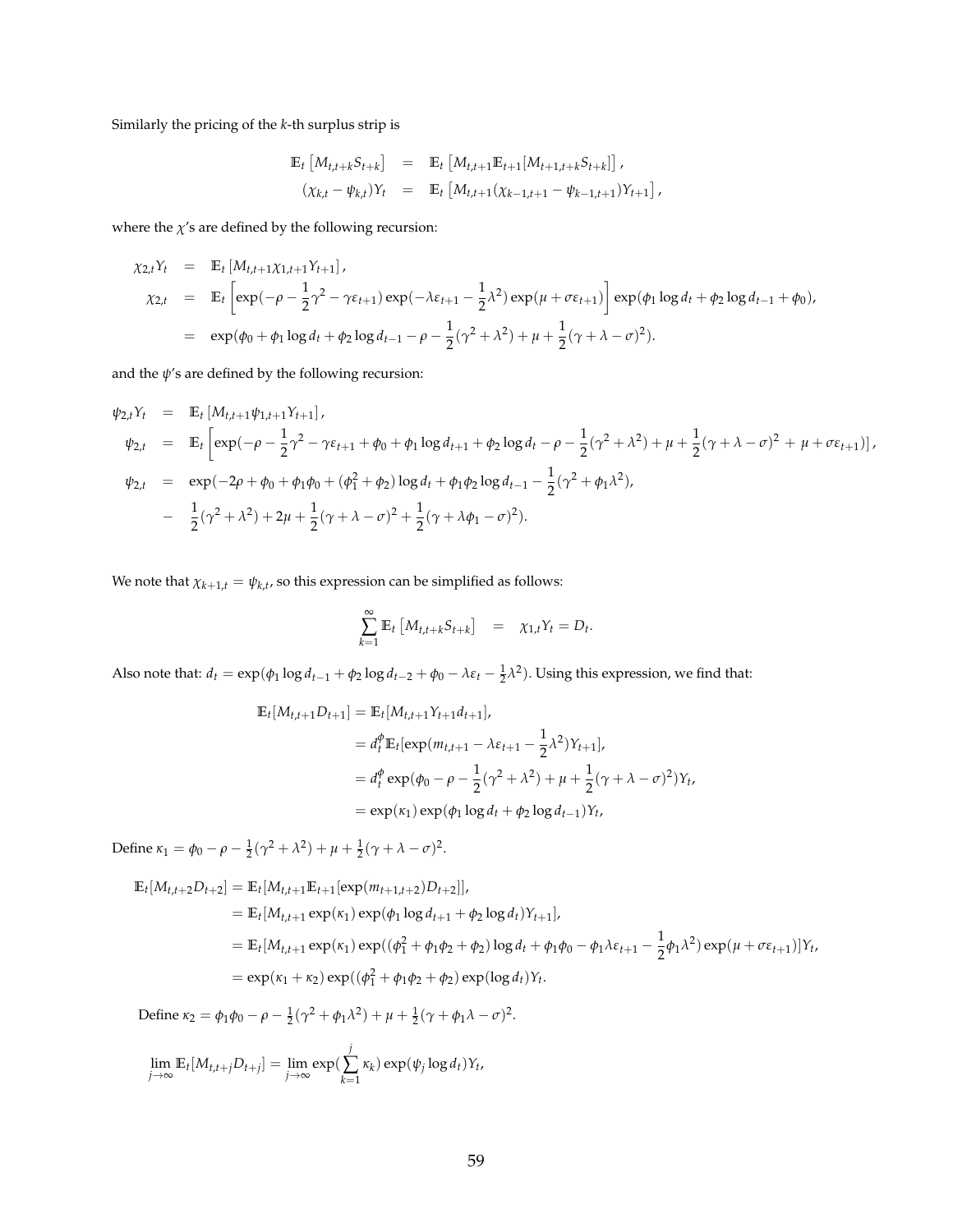$$
= \lim_{j \to \infty} \exp\left(\frac{\phi_0}{1 - \phi_1 - \phi_2} - \rho j - \frac{1}{2}(\gamma^2 j + \frac{\lambda^2}{1 - \phi_1 - \phi_2}) + \mu j + \sum_{k=1}^j \frac{1}{2}(\gamma + \lambda \psi_{k-1} - \sigma)^2\right) Y_t,
$$
  
= 
$$
\lim_{j \to \infty} \exp\left(\frac{\phi_0}{1 - \phi_1 - \phi_2} - \rho j - \frac{1}{2}(\gamma^2 j + \frac{\lambda^2}{1 - \phi_1 - \phi_2}) + \mu j + j\frac{1}{2}(\gamma - \sigma)^2 + C\right) Y_t,
$$

which is 0 if and only if  $-\rho + \mu + \frac{1}{2} \sigma$  (*σ* − 2γ) < 0. This equality does not depend on *φ* and *λ*. So this case is similar to the i.i.d. debt case  $\phi = 0$ . More extremely, when  $\lambda = 0$ ,  $d_t = \exp(\phi_0)$  is a constant. Now, assume  $\phi = 1$ . Then

$$
\kappa_j = \phi_0 - \rho - \frac{1}{2}(\gamma^2 + \lambda^2) + \mu + \frac{1}{2}(\gamma + \lambda - \sigma)^2,
$$

and  $\lim_{j\to\infty} \mathbb{E}_t[M_{t,t+j}D_{t+j}] = \lim_{j\to\infty} \exp(\sum_{k=1}^j \kappa_k) \exp(\log d_t)Y_t$ , which is 0 if and only if  $\phi_0 - \rho - \frac{1}{2}(\gamma^2 + \lambda^2) + \mu + \frac{1}{2}(\lambda^2 + \lambda^2)$  $\frac{1}{2}(\gamma + \lambda - \sigma)^2 < 0.$  $\Box$ 

### **A.11 Proof of Proposition [3.4](#page-26-0)**

### **A.11.1 Case of** *AR*(1)

*Proof.* When the log of the debt/output process follows an *AR*(1), the surplus/output ratio is given by:

$$
\frac{S_{t+1}}{Y_{t+1}} = d_t R_t^f \exp[-(\mu + \sigma \varepsilon_{t+1})] - d_t^{\phi_1} \exp(\phi_0 - \lambda \varepsilon_{t+1} - \frac{1}{2} \lambda^2)
$$
\n
$$
= \exp(r_t^f - \mu - \sigma \varepsilon_{t+1} - \sum_{j=0}^{\infty} \phi_1^j \lambda \varepsilon_{t-j} + \frac{\phi_0 - \frac{1}{2} \lambda^2}{1 - \phi_1}) - \exp(\phi_1(-\sum_{j=0}^{\infty} \phi_1^j \lambda \varepsilon_{t-j} + \frac{\phi_0 - \frac{1}{2} \lambda^2}{1 - \phi_1}) + \phi_0 - \lambda \varepsilon_{t+1} - \frac{1}{2} \lambda^2).
$$

We assume that  $r_t^f = \mu$ . This expression for the surplus/output ratio can be restated as:

$$
\frac{S_{t+1}}{Y_{t+1}} = \exp(-\sigma \varepsilon_{t+1} - \sum_{j=0}^{\infty} \phi_1^j \lambda \varepsilon_{t-j} + \frac{\phi_0 - \frac{1}{2} \lambda^2}{1 - \phi_1}) - \exp(-\sum_{j=0}^{\infty} \phi_1^j \lambda \varepsilon_{t+1-j} + \frac{\phi_0 - \frac{1}{2} \lambda^2}{1 - \phi_1}).
$$

Next, we compute the derivative of the surplus/output ratio at  $t + 1$ :

$$
\frac{\partial\frac{S_{t+1}}{Y_{t+1}}}{\partial\varepsilon_{t+1}}=(\lambda)\exp(g+\sigma\varepsilon_{t+1}-\sum_{j=0}^\infty\phi_1^j\lambda\varepsilon_{t+1-j}+\frac{\phi_0-\frac{1}{2}\lambda^2}{1-\phi_1})-\sigma\exp(-\sigma\varepsilon_{t+1}-\sum_{j=0}^\infty\phi_1^j\lambda\varepsilon_{t-j}+\frac{\phi_0-\frac{1}{2}\lambda^2}{1-\phi_1}).
$$

We evaluate this derivative at  $\varepsilon_{t+j} = 0$  to obtain:

$$
\frac{\partial \frac{S_{t+1}}{Y_{t+1}}}{\partial \varepsilon_{t+1}} = + (\lambda - \sigma) \exp(\frac{\phi_0 - \frac{1}{2} \lambda^2}{1 - \phi_1}).
$$

Next, we compute the derivative of the surplus/output ratio at  $t + 2$ , given by

$$
\frac{\partial \frac{S_{t+2}}{S_{t+2}}}{\partial \varepsilon_{t+1}} = -\lambda \exp(-\sigma \varepsilon_{t+2} - \sum_{j=0}^{\infty} \phi_1^j \lambda \varepsilon_{t+1-j} + \frac{\phi_0 - \frac{1}{2} \lambda^2}{1 - \phi_1}) + \lambda \phi_1 \exp(-\sum_{j=0}^{\infty} \phi_1^j \lambda \varepsilon_{t+2-j} + \frac{\phi_0 - \frac{1}{2} \lambda^2}{1 - \phi_1}).
$$

We evaluate this derivative at  $\varepsilon_{t+j} = 0$  to obtain:

$$
\frac{\partial \frac{S_{t+2}}{Y_{t+2}}}{\partial \varepsilon_{t+1}} = -\lambda \exp(\frac{\phi_0 - \frac{1}{2}\lambda^2}{1 - \phi_1}) + \lambda \phi_1 \exp(\frac{\phi_0 - \frac{1}{2}\lambda^2}{1 - \phi_1}).
$$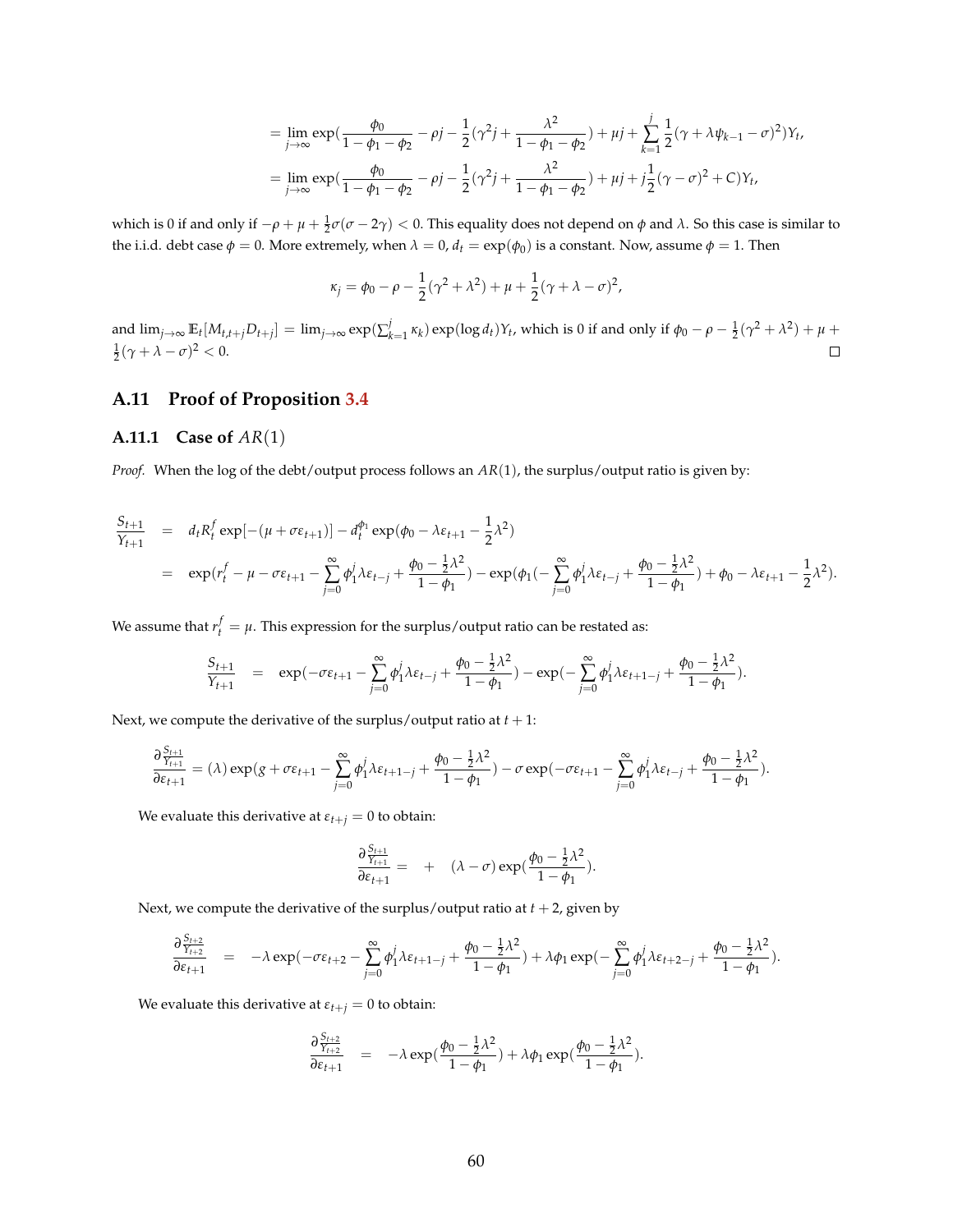This generalizes to the following expression. For  $j \geq 2$ , we obtain:

$$
\frac{\partial \frac{S_{t+j}}{Y_{t+j}}}{\partial \varepsilon_{t+1}} = -\lambda \phi_1^{j-1} \exp(\frac{\phi_0 - \frac{1}{2}\lambda^2}{1-\phi_1}) + \lambda \phi_1^j \exp(\frac{\phi_0 - \frac{1}{2}\lambda^2}{1-\phi_1}).
$$

Assume  $r^f = g$ . Then we obtain the IRF:

$$
\frac{\partial \frac{S_{t+j}}{Y_{t+j}}}{\partial \varepsilon_{t+1}} = \lambda \phi_1^{j-1}(\phi_1 - 1)d, j > 1, \frac{\partial \frac{S_{t+1}}{Y_{t+j}}}{\partial \varepsilon_{t+1}} = (\lambda - \sigma)d, j = 1.
$$

 $\Box$ 

## **A.11.2 Case of** *AR*(2)

*Proof.* We use  $\psi(L)$  to denote the infinite MA representation of the debt/output process. We assume that  $r_t^f=\mu$ . When the log of the debt/output process follows an *AR*(2), the surplus/output ratio is given by:

$$
\frac{S_{t+1}}{Y_{t+1}}\quad =\quad \exp(-\sigma \epsilon_{t+1} - \sum_{j=0}^\infty \rho^j \lambda \epsilon_{t-j} + \overline{d}) - \exp(\overline{d} + \phi_1(-\sum_{j=0}^\infty \psi_j \lambda \epsilon_{t-j}) + \phi_2(-\sum_{j=0}^\infty \psi_j \lambda \epsilon_{t-1-j}) - \lambda \epsilon_{t+1} - \frac{1}{2} \lambda^2).
$$

Next, we compute the derivative of the surplus/output ratio at  $t + 1$ , and we evaluate this derivative at  $\varepsilon_{t+j} = 0$ :

$$
\frac{\partial \frac{S_{t+1}}{Y_{t+1}}}{\partial \varepsilon_{t+1}} = (\lambda - \sigma) \exp(\overline{d}).
$$

The surplus/output ratio at  $t + 2$  is given by:

$$
\frac{S_{t+2}}{Y_{t+2}}\quad =\quad \exp(-\sigma\epsilon_{t+2}-\sum_{j=0}^\infty\rho^j\lambda\epsilon_{t+1-j}+\overline{d})-\exp(+\overline{d}+\phi_1(-\sum_{j=0}^\infty\psi_j\lambda\epsilon_{t+1-j})+\phi_2(-\sum_{j=0}^\infty\psi_j\lambda\epsilon_{t-j})-\lambda\epsilon_{t+2}-\frac{1}{2}\lambda^2).
$$

We evaluate this derivative at  $\varepsilon_{t+j} = 0$  to obtain:

$$
\frac{\partial \frac{S_{t+2}}{Y_{t+2}}}{\partial \varepsilon_{t+1}} = -\lambda \exp(\overline{d}) + \lambda(\phi_1) \exp(\overline{d})).
$$

The surplus/output ratio at  $t + 3$  is given by:

$$
\frac{S_{t+3}}{Y_{t+3}} = \exp(-\sigma \varepsilon_{t+3} - \sum_{j=0}^{\infty} \psi_j \lambda \varepsilon_{t+2-j} + \overline{d}) - \exp(\overline{d} + \phi_1(-\sum_{j=0}^{\infty} \psi_j \lambda \varepsilon_{t+2-j}) + \phi_2(-\sum_{j=0}^{\infty} \psi_j \lambda \varepsilon_{t+1-j}) - \lambda \varepsilon_{t+3} - \frac{1}{2} \lambda^2).
$$

We evaluate this derivative at  $\varepsilon_{t+j} = 0$  to obtain:

$$
\frac{\partial \frac{S_{t+3}}{Y_{t+3}}}{\partial \varepsilon_{t+1}} = -\psi_1 \lambda \exp(\overline{d}) + \lambda (\phi_1 \psi_1 + \phi_2) \exp(\mu + \overline{d}).
$$

This generalizes to the following expression. For  $j > 2$ , we obtain:

$$
\frac{\partial \frac{S_{t+j}}{Y_{t+j}}}{\partial \varepsilon_{t+1}} = -\lambda \psi_{j-1} \exp(\overline{d})) + \lambda \psi_j \exp(\overline{d})).
$$

Assume  $r^f = \mu$ . Then we obtain the IRF:

$$
\frac{\partial \frac{S_{t+j}}{Y_{t+j}}}{\partial \varepsilon_{t+1}} = (\lambda - \sigma) \exp(\overline{d}), \text{ for } j = 1,
$$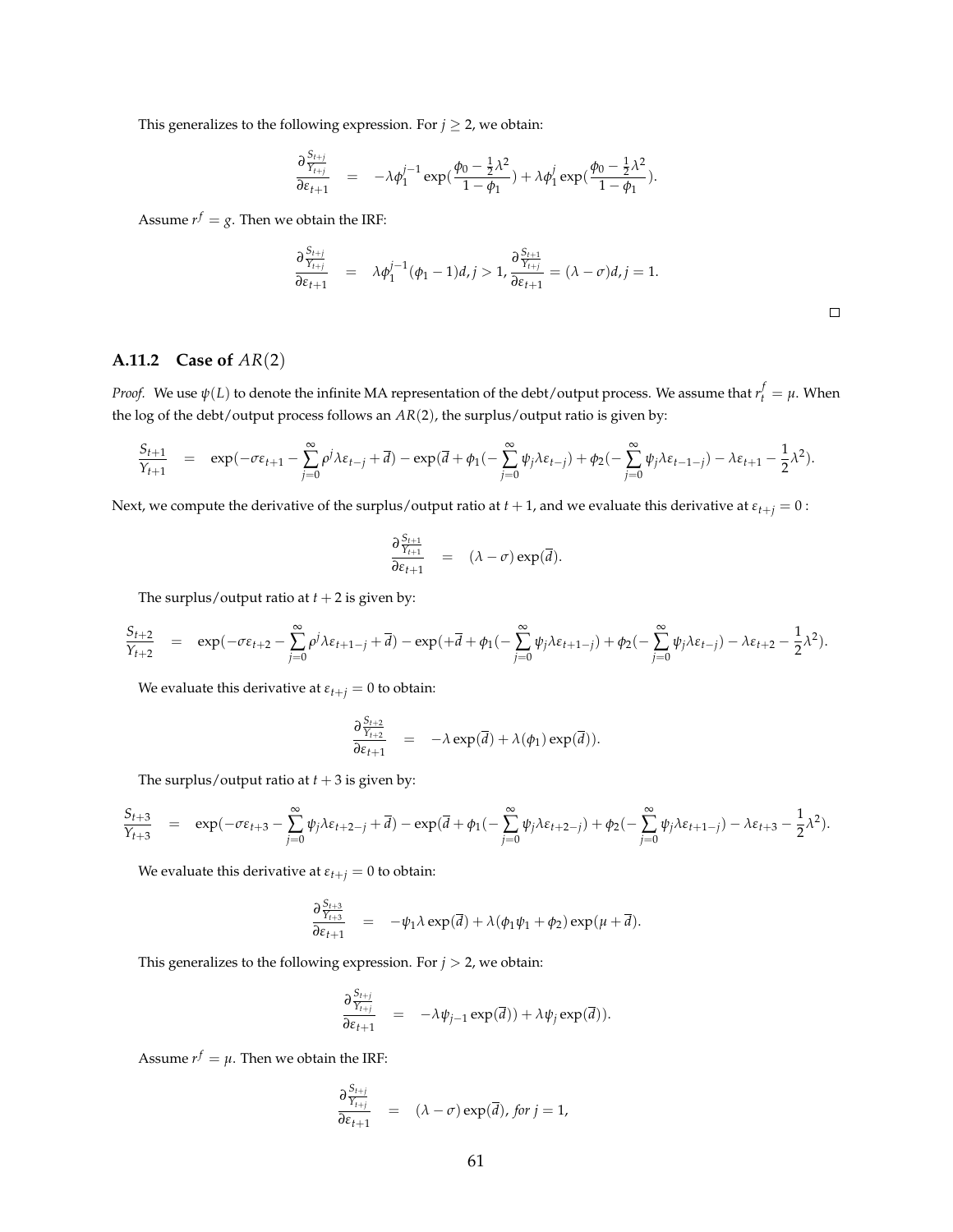$$
= \lambda(\phi_1 - 1) \exp(\overline{d}), \text{ for } j = 2,
$$
  

$$
= \lambda(\psi_{j-1} - \psi_{j-2}) \exp(\overline{d}), \text{ for } j > 2.
$$

 $\Box$ 

#### **A.11.3 Case of AR(3)**

*Proof.* We use *ψ*(*L*) to denote the infinite MA representation of the debt/output process. We assume that the risk-free rate equals the growth rate of the economy. When the log of the debt/output process follows an AR(3), the surplus/output ratio is given by:

$$
\frac{S_{t+1}}{Y_{t+1}}\quad =\quad \exp(-\sigma\epsilon_{t+1}-\sum_{j=0}^\infty\rho^j\lambda\epsilon_{t-j}+\overline{d})-\exp(\overline{d}+\phi_1(-\sum_{j=0}^\infty\psi_j\lambda\epsilon_{t-j})+\phi_2(-\sum_{j=0}^\infty\psi_j\lambda\epsilon_{t-1-j}+\phi_3(-\sum_{j=0}^\infty\psi_j\lambda\epsilon_{t-2-j})-\lambda\epsilon_{t+1}-\frac{1}{2}\lambda^2).
$$

Next, we compute the derivative of the surplus/output ratio at  $t + 1$ , and we evaluate this derivative at  $\varepsilon_{t+j} = 0$ :

$$
\frac{\partial \frac{S_{t+1}}{Y_{t+1}}}{\partial \varepsilon_{t+1}} = (\lambda - \sigma) \exp(\overline{d}).
$$

The surplus/output ratio at  $t + 2$  is given by:

$$
\frac{S_{t+2}}{Y_{t+2}} = \exp(-\sigma \varepsilon_{t+2} - \sum_{j=0}^\infty \rho^j \lambda \varepsilon_{t+1-j} + \overline{d}) - \exp(\overline{d} + \phi_1(-\sum_{j=0}^\infty \psi_j \lambda \varepsilon_{t+1-j}) + \phi_2(-\sum_{j=0}^\infty \psi_j \lambda \varepsilon_{t-j}) + \phi_3(-\sum_{j=0}^\infty \psi_j \lambda \varepsilon_{t-1-j}) - \lambda \varepsilon_{t+2} - \frac{1}{2} \lambda^2).
$$

We evaluate this derivative at  $\varepsilon_{t+j}=0$  to obtain:  $\frac{\partial\frac{S_{t+2}}{Y_{t+2}}}{\partial\varepsilon_{t+1}}=-\lambda\exp(\overline{d}))+\lambda(\phi_1)\exp(\overline{d})).$  The surplus/output ratio at  $t+3$ is given by:

$$
\frac{S_{t+3}}{Y_{t+3}}\quad =\quad \exp(-\sigma \epsilon_{t+3}-\sum_{j=0}^\infty \psi_j\lambda \epsilon_{t+2-j}+\overline{d}) - \exp(\overline{d}+\phi_1(-\sum_{j=0}^\infty \psi_j\lambda \epsilon_{t+2-j})+\phi_2(-\sum_{j=0}^\infty \psi_j\lambda \epsilon_{t+1-j}+\phi_3(-\sum_{j=0}^\infty \psi_j\lambda \epsilon_{t-j})-\lambda \epsilon_{t+3}-\frac{1}{2}\lambda^2).
$$

We evaluate this derivative at  $\varepsilon_{t+j} = 0$  to obtain:

$$
\frac{\partial \frac{S_{t+3}}{Y_{t+3}}}{\partial \varepsilon_{t+1}} = -\psi_1 \lambda \exp(\overline{d}) + \lambda (\phi_1 \psi_1 + \phi_2) \exp(\mu + \overline{d}).
$$

We evaluate this derivative at  $\varepsilon_{t+j} = 0$  to obtain:

$$
\frac{\partial \frac{S_{t+4}}{\gamma_{t+4}}}{\partial \varepsilon_{t+1}} = -\rho_2 \lambda \exp(\overline{d}) + \lambda (\phi_1 \rho_2 + \phi_2 \psi_1 + \phi_3) \exp(\mu + \overline{d}).
$$

This generalizes to the following expression. For  $j > 2$ , we obtain:

$$
\frac{\partial \frac{S_{t+j}}{Y_{t+j}}}{\partial \varepsilon_{t+1}} = -\lambda \psi_{j-1} \exp(\overline{d}) + \lambda \psi_j \exp(\mu + \overline{d}).
$$

Assume  $r^f = \mu$ . Then we obtain the IRF:

$$
\frac{\partial \frac{S_{t+j}}{Y_{t+j}}}{\partial \varepsilon_{t+1}} = (\lambda - \sigma) \exp(\overline{d}), \text{ for } j = 1,
$$
  
\n
$$
= \lambda(\phi_1 - 1) \exp(\overline{d}), \text{ for } j = 2,
$$
  
\n
$$
= \lambda(\phi_1 \psi_1 + \phi_2 - \psi_1) \exp(\overline{d}), \text{ for } j = 3,
$$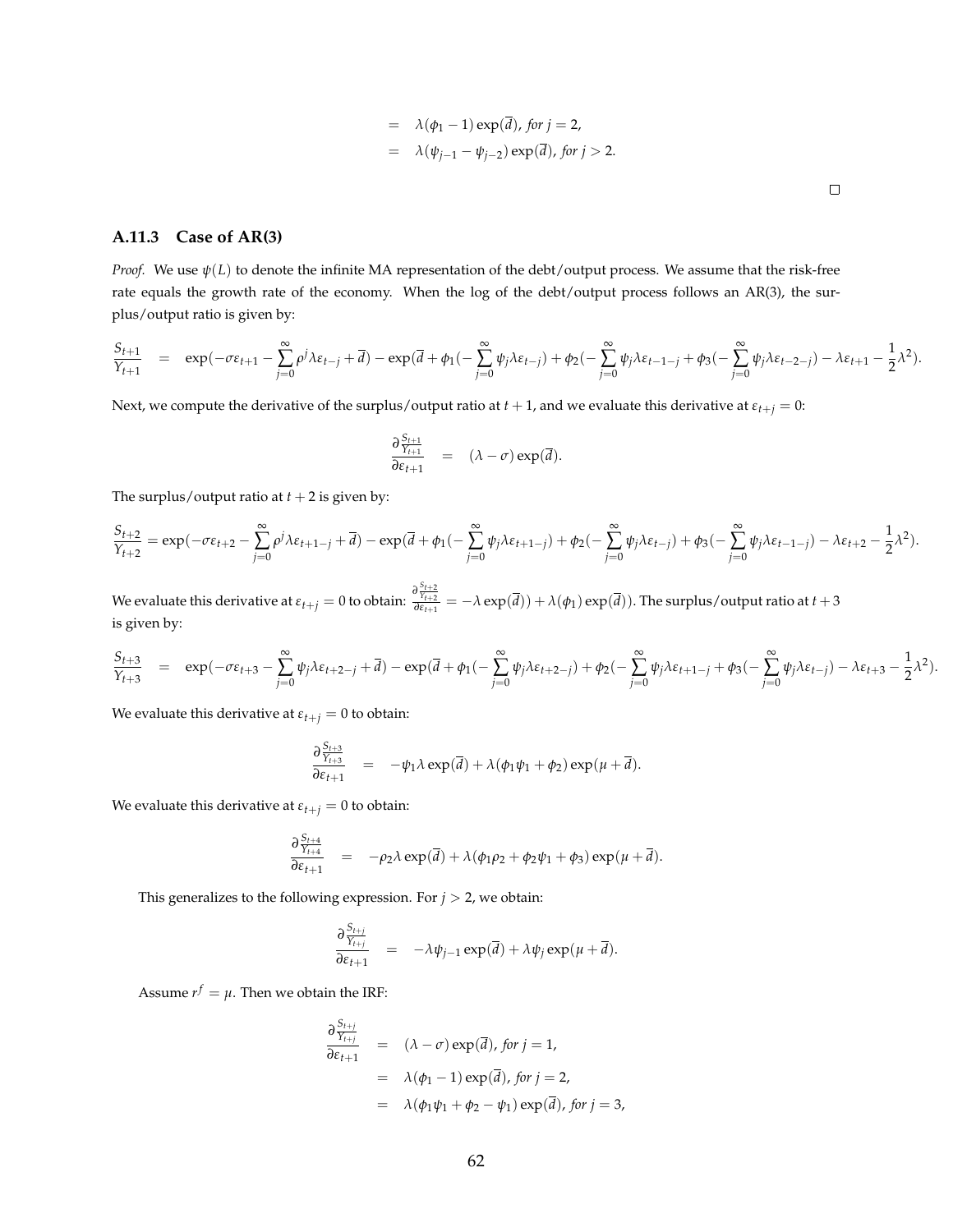$$
= \lambda(\psi_{j-1} - \psi_{j-2}) \exp(d), \text{ for } j > 3.
$$

# **A.12 Proof of Proposition [3.5](#page-32-0)**

### **A.12.1 Case of** *AR(1)*

*Proof.* As a result, we can solve for an expression of the log debt/output ratio as a function of the past shocks:

$$
\log d_t = -\sum_{j=0}^{\infty} \phi^j \lambda \varepsilon_{t-j} + \frac{\phi_0 - \frac{1}{2} \lambda^2}{1 - \phi}.
$$

Consider a government that only issues risk-free debt. Note that the surplus at  $t + 1$  is given by:

$$
S_{t+1} = d_t Y_t \exp(r_t^f) - \exp(\phi \log d_t + \phi_0 - \lambda \varepsilon_{t+1} - \frac{1}{2} \lambda^2) Y_{t+1}.
$$

We get the following expression for the covariance:

$$
cov_t(M_{t+1}, S_{t+1}) = cov_t(M_{t+1}, -d_{t+1}Y_{t+1}) = -E_t[M_{t+1}d_{t+1}Y_{t+1}] + E_t[M_{t+1}]E_t[d_{t+1}Y_{t+1}]
$$
  
\n
$$
= -exp(-\rho - \frac{1}{2}\gamma^2 + \frac{1}{2}(\gamma + \lambda - \sigma)^2 + \mu + y_t + \phi \log d_t + \phi_0 - \frac{1}{2}\lambda^2)
$$
  
\n
$$
+ exp(-\rho) exp(\frac{1}{2}(\lambda - \sigma)^2 + \mu + y_t + \phi \log d_t + \phi_0 - \frac{1}{2}\lambda^2)
$$
  
\n
$$
= -(exp(-\frac{1}{2}\gamma^2 + \frac{1}{2}(\gamma + \lambda - \sigma)^2 - \frac{1}{2}(\lambda - \sigma)^2) - 1)E_t[M_{t+1}]E_t[d_{t+1}Y_{t+1}]
$$
  
\n
$$
= -E_t[M_{t+1}]E_t[d_{t+1}Y_{t+1}] (exp(-\gamma(\sigma - \lambda)) - 1).
$$

By the same token, we get the following expression for the covariance of the discounted surpluses over two periods:

$$
cov_t(M_{t+1}, S_{t+1} + E_{t+1}[M_{t+1,t+2}S_{t+2})] = cov_t(M_{t+1}, -E_{t+1}[M_{t+1,t+2}d_{t+2}Y_{t+2}])
$$
  
= 
$$
-E_t[M_{t+1}]E_{t+1}[M_{t+1,t+2}d_{t+2}Y_{t+2}](exp(-\gamma(\sigma - \phi \lambda)) - 1).
$$

Check the proof of Prop. [1.3](#page-14-0) to see why the sum of the discounted surpluses drop out, and only the debt issuance term remains. We get the following expression for the covariance of the discounted surpluses over *j* periods:

$$
cov_t(M_{t+1}, \sum_{k=1}^j E_{t+1}[M_{t+1,t+j}S_{t+j}]) = cov_t(M_{t+1}, -E_{t+1}[M_{t+1,t+j}d_{t+j}Y_{t+j}])
$$
  
= 
$$
-E_t[M_{t+1}]E_{t+1}[M_{t+1,t+j}d_{t+j}Y_{t+j}](exp(-\gamma(\sigma-\phi^{j-1}\lambda))-1).
$$

 $\Box$ 

 $\Box$ 

### **A.12.2 Case of** *AR(2)*

*Proof.* We use *ψ*(*L*) to denote the infinite MA representation of the debt/output process. As a result, we can solve for an expression of the log debt/output ratio as a function of the past shocks:

$$
\log d_t = -\sum_{j=0}^{\infty} \psi_j \lambda \varepsilon_{t-j} + \frac{\phi_0 - \frac{1}{2} \lambda^2}{1 - \phi_1 - \phi_2}.
$$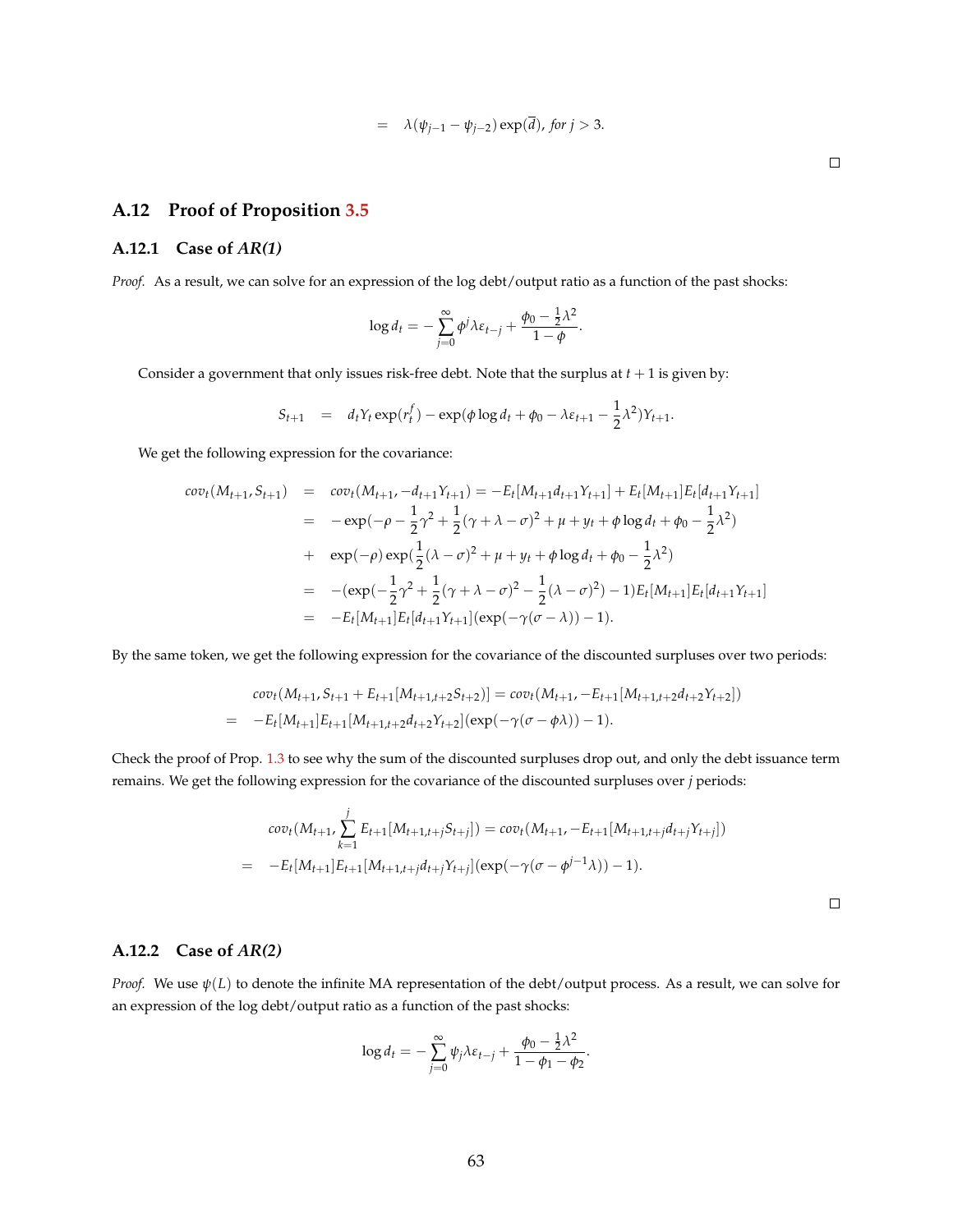where  $\psi_j = \phi_1 \psi_{j-1} + \phi_2 \psi_{j-2}$ . Consider a government that only issues risk-free debt. Note that the surplus at  $t+1$  is given by:

$$
S_{t+1} = d_t Y_t \exp(r_t^f) - \exp(+\phi_1 \log d_t + \phi_2 \log d_{t-1} + \phi_0 - \lambda \varepsilon_{t+1} - \frac{1}{2} \lambda^2) Y_{t+1}.
$$

As a result, we get the following expression for the covariance:

$$
cov_t(M_{t+1}, S_{t+1}) = cov_t(M_{t+1}, -d_{t+1}Y_{t+1}),
$$
  
\n
$$
= -E_t[M_{t+1}d_{t+1}Y_{t+1}] + E_t[M_{t+1}]E_t[d_{t+1}Y_{t+1}],
$$
  
\n
$$
= -exp(-\rho - \frac{1}{2}\gamma^2 + \frac{1}{2}(\gamma + \lambda - \sigma)^2 + \mu + y_t + \phi_1 \log d_t + \phi_2 \log d_{t-1} + \phi_0 - \frac{1}{2}\lambda^2)
$$
  
\n
$$
+ exp(-\rho) exp(\frac{1}{2}(\lambda - \sigma)^2 + \mu + y_t + \phi_1 \log d_t + \phi_2 \log d_{t-1} + \phi_0 - \frac{1}{2}\lambda^2)
$$
  
\n
$$
= -(exp(-\frac{1}{2}\gamma^2 + \frac{1}{2}(\gamma + \lambda - \sigma)^2 - \frac{1}{2}(\lambda - \sigma)^2) - 1)E_t[M_{t+1}]E_t[d_{t+1}Y_{t+1}],
$$
  
\n
$$
= -E_t[M_{t+1}]E_t[d_{t+1}Y_{t+1}](exp(-\gamma(\sigma - \lambda)) - 1).
$$

By the same token, we get the following expression for the covariance of the discounted surpluses over two periods:

$$
cov_t(M_{t+1}, S_{t+1} + E_{t+1}[M_{t+1,t+2}S_{t+2})],
$$
  
= 
$$
cov_t(M_{t+1}, -E_{t+1}[M_{t+1,t+2}d_{t+2}Y_{t+2}]),
$$
  
= 
$$
-E_t[M_{t+1}]E_{t+1}[M_{t+1,t+2}d_{t+2}Y_{t+2}](exp(-\gamma(\sigma - \psi_1\lambda)) - 1)
$$

Check the proof of Prop. [1.3](#page-14-0) to see why the sum of the discounted surpluses drop out, and only the debt issuance term remains. And we get the following expression for the covariance of the discounted surpluses over *j* periods:

$$
cov_t(M_{t+1}, \sum_{k=1}^j E_{t+1}[M_{t+1,t+j}S_{t+j}]),
$$
  
= 
$$
cov_t(M_{t+1}, -E_{t+1}[M_{t+1,t+j}d_{t+j}Y_{t+j}]),
$$
  
= 
$$
-E_t[M_{t+1}]E_{t+1}[M_{t+1,t+j}d_{t+j}Y_{t+j}](exp(-\gamma(\sigma - \psi_{j-1}\lambda)) - 1).
$$

# **A.13 Proof of Corollary [3.1](#page-33-0)**

#### **A.13.1 Case of** *AR(1)*

*Proof.* Start from the restriction:

$$
cov_t\left(M_{t+1}, (\mathbb{E}_{t+1} - \mathbb{E}_t)\sum_{k=1}^j M_{t+1,t+k} T_{t+k}\right)
$$
  
=  $-E_t[M_{t+1}]E_t[M_{t+1,t+j}d_{t+j}Y_{t+j}](exp(-\gamma(\sigma-\phi^{j-1}\lambda))-1) + cov_t\left(M_{t+1}, (\mathbb{E}_{t+1} - \mathbb{E}_t)\sum_{k=1}^j M_{t+1,t+k}X_{t+k}Y_{t+k}\right),$   
=  $-E_t[M_{t+1}]E_t[M_{t+1,t+j}d_{t+j}Y_{t+j}](exp(-\gamma(\sigma-\phi^{j-1}\lambda))-1) + \sum_{k=1}^j cov_t\left(M_{t+1}, \mathbb{E}_{t+1}[M_{t+1,t+k}X_{t+k}Y_{t+k}]\right),$ 

where  $\log x_t$  follows equation [\(10\)](#page-31-0).

Next, we compute the  $cov_t\left(M_{t+1},(\mathbb{E}_{t+1}-\mathbb{E}_t)\sum_{k=1}^{j}M_{t+1,t+k}x_{t+k}Y_{t+k}\right):$ 

$$
cov_t\left(M_{t+1}, (\mathbb{E}_{t+1} - \mathbb{E}_t) \sum_{k=1}^{j} M_{t+1,t+k} x_{t+k} Y_{t+k}\right)
$$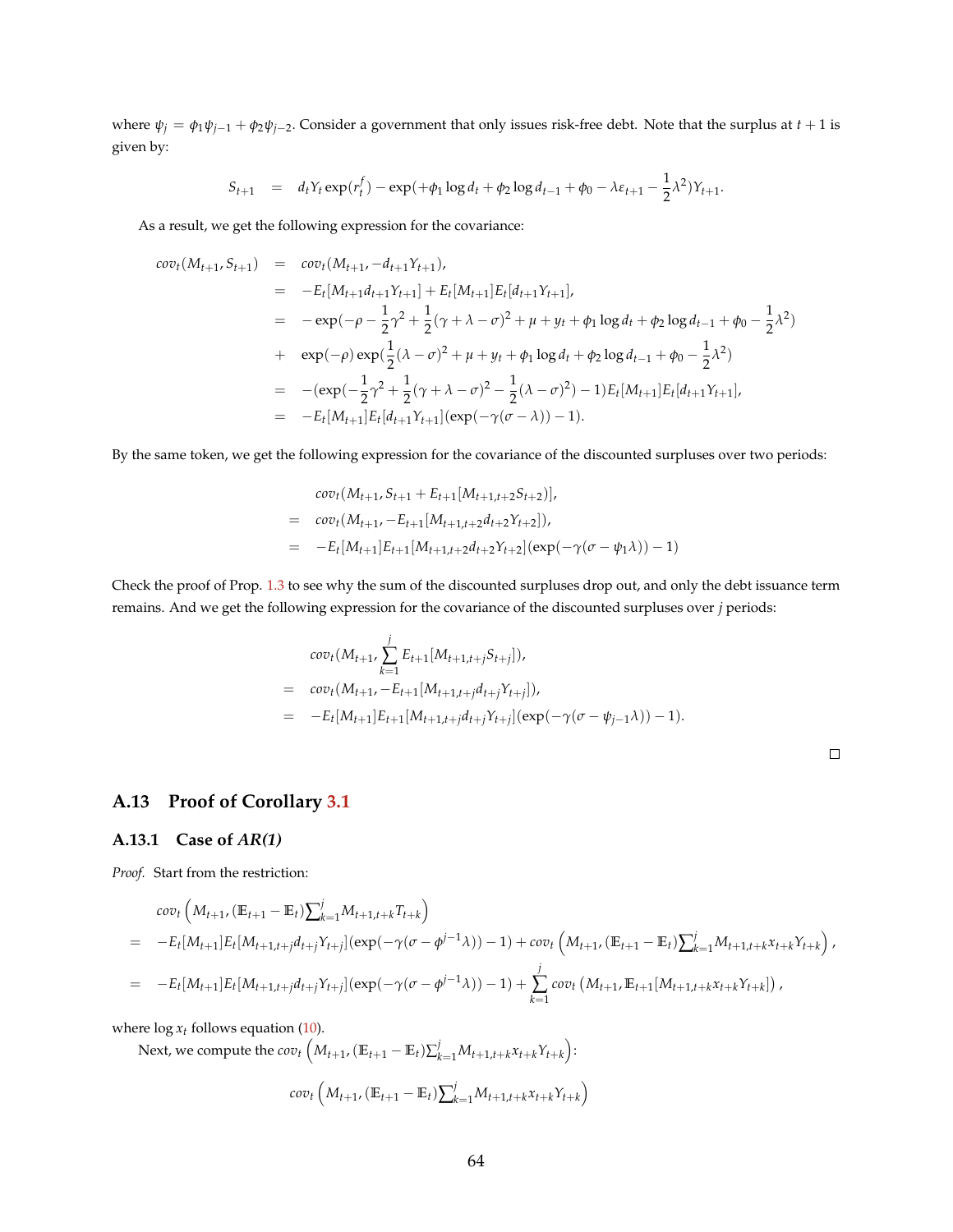$$
= \sum_{k=1}^{j} cov_t (M_{t+1}, E_{t+1}[M_{t+1,t+k}x_{t+k}Y_{t+k}])
$$
  
\n
$$
= \sum_{k=1}^{j} [E_t[M_{t+1}M_{t+1,t+k}x_{t+k}Y_{t+k}] - E_t[M_{t+1}]E_{t+1}[M_{t+1,t+k}x_{t+k}Y_{t+k}]]
$$
  
\n
$$
= \sum_{k=1}^{j} E_t[M_{t+1}]E_{t+1}[M_{t+1,t+k}x_{t+k}Y_{t+k}] (exp(-\gamma(\sigma - \phi_g^{k-1}b_g)) - 1).
$$

We then obtain the cash flow beta  $\beta_t^{G,CF}(h)$  from the definition.

 $\Box$ 

### **A.13.2 Case of** *AR(2)*

*Proof.* We use  $\psi(L)$  to denote the infinite MA representation of the debt/output process. Start from the restriction:

$$
cov_t\left(M_{t+1}, (\mathbb{E}_{t+1} - \mathbb{E}_t)\sum_{k=1}^j M_{t+1,t+k}T_{t+k}\right)
$$
  
=  $-E_t[M_{t+1}]E_t[M_{t+1,t+j}d_{t+j}Y_{t+j}](exp(-\gamma(\sigma - \psi_{j-1}\lambda)) - 1) + cov_t\left(M_{t+1}, (\mathbb{E}_{t+1} - \mathbb{E}_t)\sum_{k=1}^j M_{t+1,t+k}X_{t+k}Y_{t+k}\right)$   
=  $-E_t[M_{t+1}]E_t[M_{t+1,t+j}d_{t+j}Y_{t+j}](exp(-\gamma(\sigma - \psi_{j-1}\lambda)) - 1) + \sum_{k=1}^j E_t[M_{t+1}]E_{t+1}[M_{t+1,t+k}X_{t+k}Y_{t+k}] (exp(-\gamma(\sigma - \phi_{g}^{k-1}b_{g})) - 1).$ 

### **A.13.3 Proof of Proposition [4.1](#page-40-0)**

*Proof.* Starting from the government budget constraint,

$$
S_{t+1} = d_t Y_t \exp(r_t^f) - d_{t+1} Y_{t+1},
$$

we get the following expression for the covariance:

$$
cov_t(M_{t+1}, S_{t+1}) = cov_t(M_{t+1}, -d_{t+1}Y_{t+1}),
$$
  
\n
$$
= -E_t[M_{t+1}d_{t+1}Y_{t+1}] + E_t[M_{t+1}]E_t[d_{t+1}Y_{t+1}],
$$
  
\n
$$
= -exp(-\rho - \frac{1}{2}\gamma^2 + \frac{1}{2}(\gamma + \lambda - \sigma)^2 + \xi_0 + \xi y_t + \phi \log d_t + \phi_0 - \frac{1}{2}\lambda^2)
$$
  
\n
$$
+ exp(-\rho) exp(\frac{1}{2}(\lambda - \sigma)^2 + \xi_0 + \xi y_t + \phi \log d_t + \phi_0 - \frac{1}{2}\lambda^2)
$$
  
\n
$$
= -(exp(-\frac{1}{2}\gamma^2 + \frac{1}{2}(\gamma + \lambda - \sigma)^2 - \frac{1}{2}(\lambda - \sigma)^2) - 1)E_t[M_{t+1}]E_t[d_{t+1}Y_{t+1}],
$$
  
\n
$$
= -E_t[M_{t+1}]E_t[d_{t+1}Y_{t+1}] (exp(-\gamma(\sigma - \lambda)) - 1).
$$

By the same token, we get the following expression for the covariance of the discounted surpluses over  $j \geq 2$ periods:

$$
cov_t(M_{t+1}, E_{t+1}[\sum_{k=1}^j M_{t+1,t+k}S_{t+k}])
$$
  
=  $cov_t(M_{t+1}, -E_{t+1}[M_{t+1,t+j}d_{t+j}Y_{t+j}]),$   
=  $-E_t[M_{t+1}M_{t+1,t+j}d_{t+j}Y_{t+j}] + E_t[M_{t+1}]E_t[M_{t+1,t+j}d_{t+j}Y_{t+j}],$   
=  $-E_t[exp(-\rho - \frac{1}{2}\gamma^2 - \gamma\epsilon_{t+1})exp(... - \frac{\gamma(\xi - 1)}{\sigma}(1 + \xi + ... + \xi^{j-2})y_{t+1}),$   
 $exp(\phi^j \log d_t - \phi^{j-1}\lambda \epsilon_{t+1} + ...)\exp(\xi^j y_t + \xi^{j-1}\sigma \epsilon_{t+1} + ...) ] + E_t[M_{t+1}]E_t[M_{t+1,t+j}d_{t+j}Y_{t+j}]$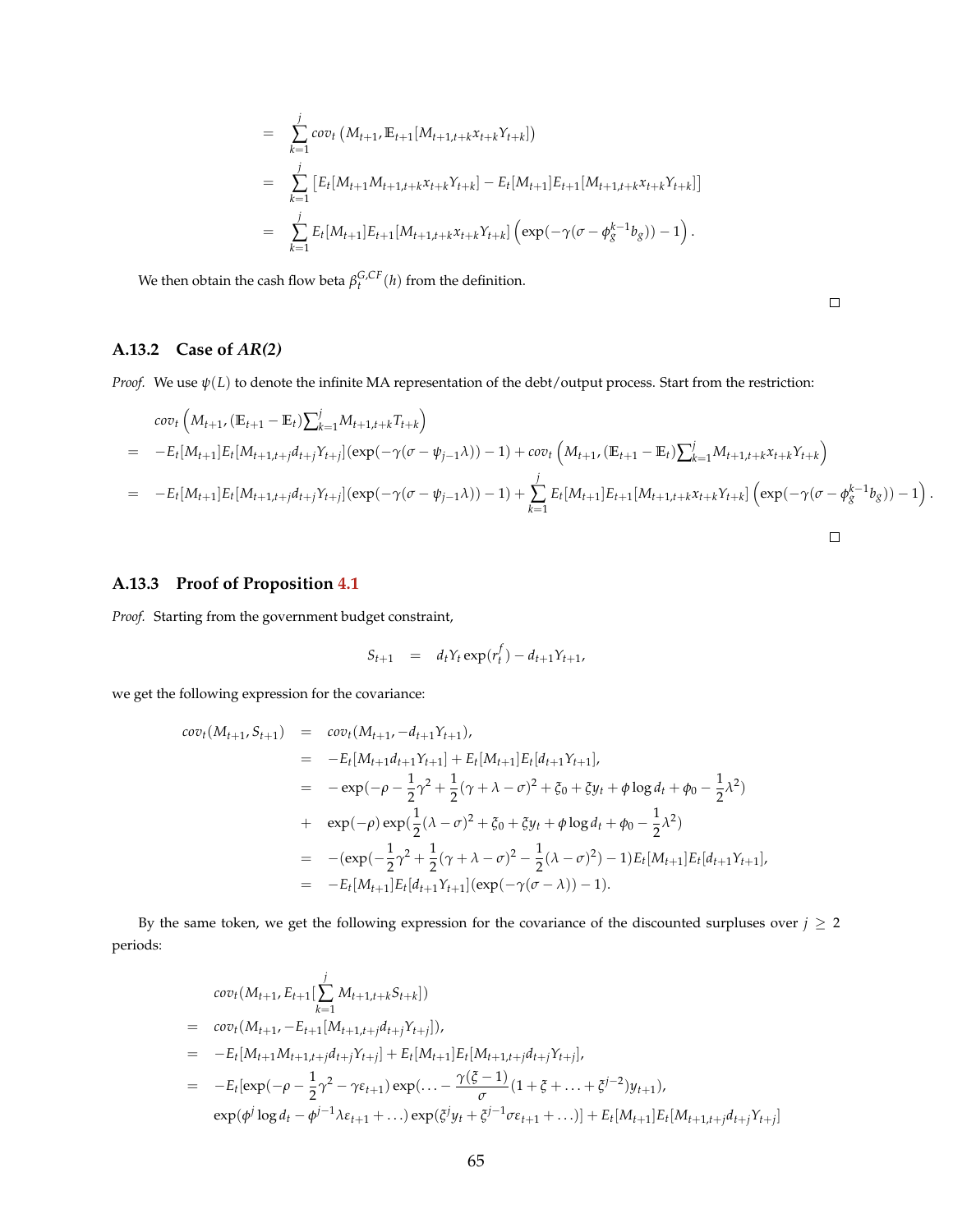$$
= -E_t[M_{t+1}]E_t[M_{t+1,t+j}d_{t+j}Y_{t+j}](\exp(-\gamma(\xi^{j-1}\sigma - \phi^{j-1}\lambda)) - 1)
$$

 $\Box$ 

## **A.13.4 Proof of Proposition [4.2](#page-43-1)**

*Proof.* We start from the one-period government budget constraint:

$$
S_{t+1} = d_t Y_t \exp(r_t^f) - d_{t+1} Y_{t+1},
$$

to obtain the following expression for the covariance:

$$
cov_{t}(M_{t+1}, S_{t+1}) = cov_{t}(M_{t+1}, -d_{t+1}Y_{t+1})
$$
  
\n
$$
= -E_{t}[M_{t+1}d_{t+1}Y_{t+1}] + E_{t}[M_{t+1}]E_{t}[d_{t+1}Y_{t+1}],
$$
  
\n
$$
= -exp(-\rho - \frac{\gamma}{\sigma}(\psi - 1)y_{t} - \frac{1}{2}\gamma^{2} + \frac{1}{2}(\gamma + \lambda - \sigma)^{2} + \zeta_{0} + (\zeta - \gamma/\sigma * (\zeta - 1))y_{t} + \phi \log d_{t} + \phi_{0} - \frac{1}{2}\lambda^{2}),
$$
  
\n
$$
+ exp(-\rho - \frac{\gamma}{\sigma}(\zeta - 1)y_{t}) exp(\frac{1}{2}(\lambda - \sigma)^{2} + \zeta_{0} + \zeta y_{t} + \phi \log d_{t} + \phi_{0} - \frac{1}{2}\lambda^{2})
$$
  
\n
$$
= -exp(-\frac{1}{2}\gamma^{2} + \frac{1}{2}(\gamma + \lambda - \sigma)^{2} - \frac{1}{2}(\lambda - \sigma)^{2}) - 1)E_{t}[M_{t+1}]E_{t}[d_{t+1}Y_{t+1}],
$$
  
\n
$$
= -E_{t}[M_{t+1}]E_{t}[d_{t+1}Y_{t+1}] (exp(-\gamma(\sigma - \lambda)) - 1).
$$

By the same token, we get the following expression for the covariance of the discounted surpluses over  $j \geq 2$ periods:

$$
cov_t(M_{t+1}, E_{t+1}[\sum_{k=1}^{j} M_{t+1,t+k}S_{t+k}])
$$
\n
$$
= cov_t(M_{t+1}, -E_{t+1}[M_{t+1,t+j}d_{t+j}Y_{t+j}]),
$$
\n
$$
= -E_t[M_{t+1}M_{t+1,t+j}d_{t+j}Y_{t+j}] + E_t[M_{t+1}]E_t[M_{t+1,t+j}d_{t+j}Y_{t+j}],
$$
\n
$$
= -E_t[exp(-\rho - \frac{\gamma}{\sigma}(\xi - 1)y_t - \frac{1}{2}\gamma^2 - \gamma\epsilon_{t+1})exp(... - \frac{\gamma(\xi - 1)}{\sigma}(1 + \xi + ... + \xi^{j-2})y_{t+1})
$$
\n
$$
exp(\phi^j \log d_t - \phi^{j-1}\lambda\epsilon_{t+1} + ...)exp(\xi^j y_t + \xi^{j-1}\sigma\epsilon_{t+1} + ...) ] + E_t[M_{t+1}]E_t[M_{t+1,t+j}d_{t+j}Y_{t+j}]
$$
\n
$$
= -E_t[M_{t+1}]E_t[M_{t+1,t+j}d_{t+j}Y_{t+j}] (exp(-\gamma(\xi^{j-1}\sigma - \phi^{j-1}\lambda - \gamma(\xi - 1)\frac{1 - \xi^{j-1}}{1 - \xi})) - 1),
$$
\n
$$
= -E_t[M_{t+1}]E_t[M_{t+1,t+j}d_{t+j}Y_{t+j}] (exp(-\gamma(\xi^{j-1}\sigma - \phi^{j-1}\lambda + \gamma(1 - \xi^{j-1}))) - 1).
$$

We can also derive restrictions on the covariances with the tax process. The first equation follows from

$$
cov_t\left(M_{t+1}, (\mathbb{E}_{t+1} - \mathbb{E}_t) \sum_{k=1}^j M_{t+1,t+k} T_{t+k}\right)
$$
  
= 
$$
cov_t\left(M_{t+1}, (\mathbb{E}_{t+1} - \mathbb{E}_t) \sum_{k=1}^j M_{t+1,t+k} S_{t+k}\right) + cov_t\left(M_{t+1}, (\mathbb{E}_{t+1} - \mathbb{E}_t) \sum_{k=1}^j M_{t+1,t+k} G_{t+k}\right),
$$
  
= 
$$
-E_t[M_{t+1}] E_t[M_{t+1,t+j} d_{t+j} Y_{t+j}] (exp(-\gamma(\xi^{j-1}\sigma - \phi^{j-1}\lambda + \gamma(1 - \xi^{j-1}))) - 1)
$$
  
+ 
$$
x \cdot cov_t\left(M_{t+1}, (\mathbb{E}_{t+1} - \mathbb{E}_t) \sum_{k=1}^j M_{t+1,t+k} Y_{t+k}\right).
$$

where the covariance of the pricing kernel with the output strip price is given by:

$$
cov_t (M_{t+1}, (\mathbb{E}_{t+1} - \mathbb{E}_t)M_{t+1,t+k}Y_{t+k})
$$
  
=  $E_t[M_{t+1}M_{t+1,t+k}Y_{t+k}] - E_t[M_{t+1}]E_t[M_{t+1,t+k}Y_{t+k}],$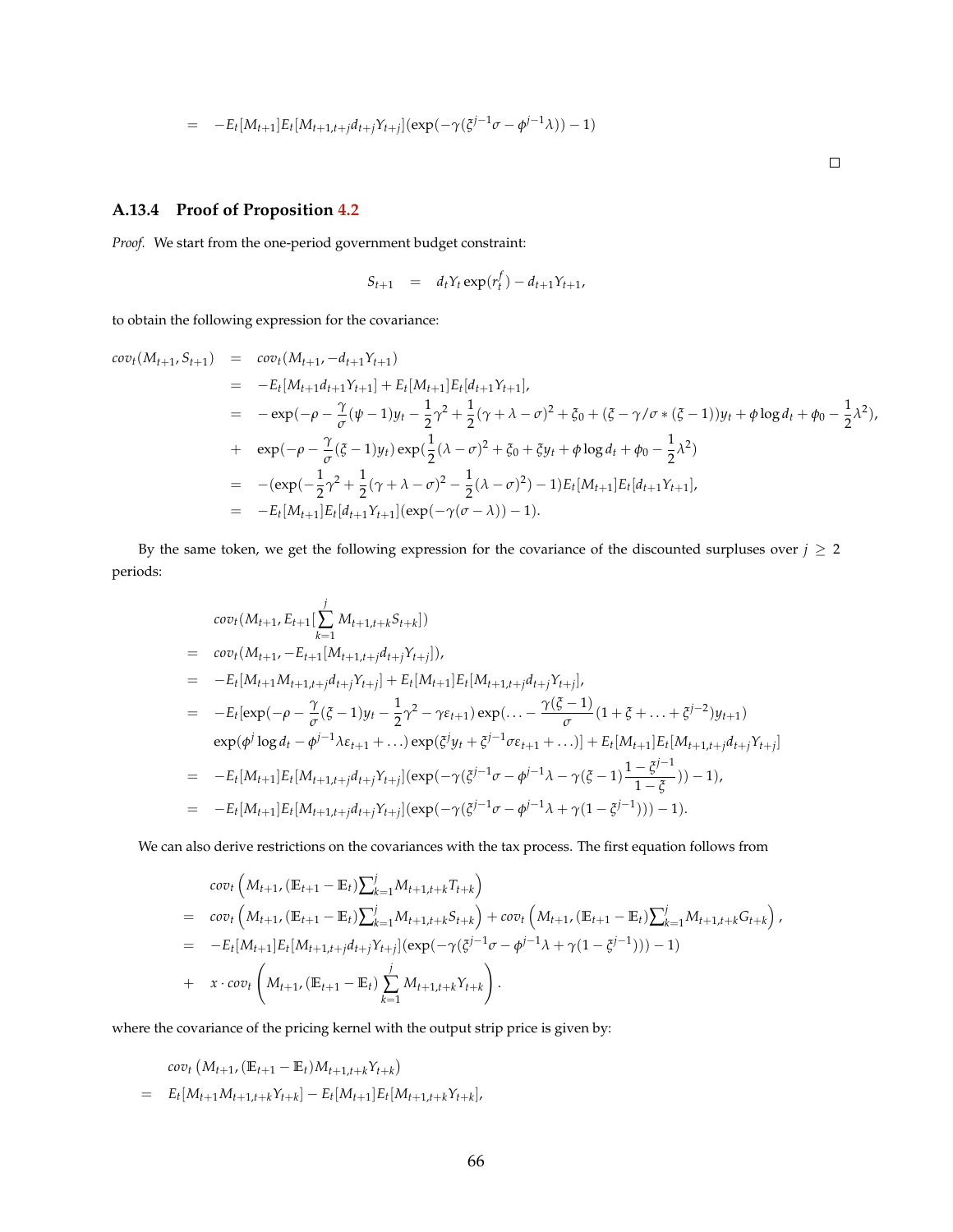$$
= E_t[\exp(-\rho - \gamma(\xi - 1)y_t - \frac{1}{2}\gamma^2 - \gamma\epsilon_{t+1})M_{t+1,t+k}\exp(\xi^k y_t + \xi^{k-1}\sigma\epsilon_{t+1} + ...)] - E_t[M_{t+1}]E_t[M_{t+1,t+k}\gamma_{t+k}],
$$
  

$$
= -E_t[M_{t+1}]E_t[M_{t+1,t+k}\gamma_{t+k}](\exp(-\gamma(\xi^{k-1}\sigma + \gamma(1 - \xi^{k-1}))) - 1).
$$

Next, we conjecture

$$
\mathbb{E}_t[M_{t,t+j}d_{t+j}Y_{t+j}] = \exp(\sum_{k=1}^j \tilde{\kappa}_k) \exp(\phi^j \log d_t + f_j y_t).
$$

Note

$$
\mathbb{E}_{t}[M_{t,t+j}d_{t+j}Y_{t+j}] = \mathbb{E}_{t}[M_{t,t+1} \exp(\sum_{k=1}^{j-1} \kappa_{k}) \exp(\phi^{j-1} \log d_{t+1} + f_{j-1}y_{t+1})],
$$
  
\n
$$
= \mathbb{E}_{t}[\exp(-\rho - \frac{\gamma}{\sigma}(\xi - 1)y_{t} - \frac{1}{2}\gamma^{2} - \gamma \varepsilon_{t+1}) \exp(\sum_{k=1}^{j-1} \tilde{\kappa}_{k})
$$
  
\n
$$
\exp(\phi^{j-1}(\phi \log d_{t} + \phi_{0} - \lambda \varepsilon_{t+1} - \frac{1}{2}\lambda^{2}) + f_{j-1}(\xi_{0} + \xi y_{t} + \sigma \varepsilon_{t+1}))].
$$

So we confirm the conjecture,

$$
\exp(\tilde{\kappa}_j) = \mathbb{E}_t[\exp(-\rho - \frac{1}{2}\gamma^2 - \gamma \varepsilon_{t+1} + \phi^{j-1}(\phi_0 - \lambda \varepsilon_{t+1} - \frac{1}{2}\lambda^2) + f_{j-1}(\xi_0 + \sigma \varepsilon_{t+1}))]
$$
  

$$
\tilde{\kappa}_j = -\rho - \frac{1}{2}\gamma^2 + \phi^{j-1}(\phi_0 - \frac{1}{2}\lambda^2) + f_{j-1}\xi_0 + \frac{1}{2}(-\gamma - \phi^{j-1}\lambda + f_{j-1}\sigma)^2
$$

and

$$
f_j = -\frac{\gamma}{\sigma}(\xi - 1) + f_{j-1}\xi
$$
  
=  $\xi^j + \frac{\gamma}{\sigma}(1 - \xi^j) = \frac{\sigma - \gamma}{\sigma}\xi^j + \frac{\gamma}{\sigma}$ 

So, for  $j > 1$ ,

$$
\mathbb{E}_{t}[M_{t+1,t+j}d_{t+j}Y_{t+j}]
$$
\n
$$
= \mathbb{E}_{t}[\exp(\sum_{k=1}^{j-1}\tilde{\kappa}_{k})\exp(\phi^{j-1}\log d_{t+1} + (\frac{\sigma-\gamma}{\sigma}\xi^{j-1} + \frac{\gamma}{\sigma})y_{t+1})],
$$
\n
$$
= \exp((-\rho-\frac{1}{2}\gamma^{2})(j-1) + \frac{1-\phi^{j-1}}{1-\phi}(\phi_{0}-\frac{1}{2}\lambda^{2}) + (\frac{1-\xi^{j-1}}{1-\xi}\frac{\sigma-\gamma}{\sigma} + \frac{\gamma}{\sigma}(j-1))\zeta_{0}
$$
\n
$$
+ \sum_{k=1}^{j-1}\frac{1}{2}(-\gamma-\phi^{k-1}\lambda + ((\sigma-\gamma)\xi^{k-1}+\gamma))^{2}
$$
\n
$$
+ \phi^{j-1}(\phi\log d_{t} + \phi_{0} - \frac{1}{2}\lambda^{2}) + (\frac{\sigma-\gamma}{\sigma}\xi^{j-1} + \frac{\gamma}{\sigma})(\xi_{0} + \xi y_{t}) + \frac{1}{2}(-\phi^{j-1}\lambda + (\sigma-\gamma)\xi^{j-1} + \gamma)^{2}).
$$

By a similar logic,

$$
\mathbb{E}_{t+1}[M_{t+1,t+j}\gamma_{t+j}]
$$
\n
$$
= \exp((-\rho - \frac{1}{2}\gamma^2)(j-1) + \left(\frac{1-\xi^{j-1}}{1-\xi}\frac{\sigma-\gamma}{\sigma} + \frac{\gamma}{\sigma}(j-1)\right)\xi_0
$$
\n
$$
+ \sum_{k=1}^{j-1} \frac{1}{2}(-\gamma + ((\sigma-\gamma)\xi^{k-1}+\gamma))^2 + (\frac{\sigma-\gamma}{\sigma}\xi^{j-1}+\frac{\gamma}{\sigma})(\xi_0+\xi y_t) + \frac{1}{2}(((\sigma-\gamma)\xi^{j-1}+\gamma))^2).
$$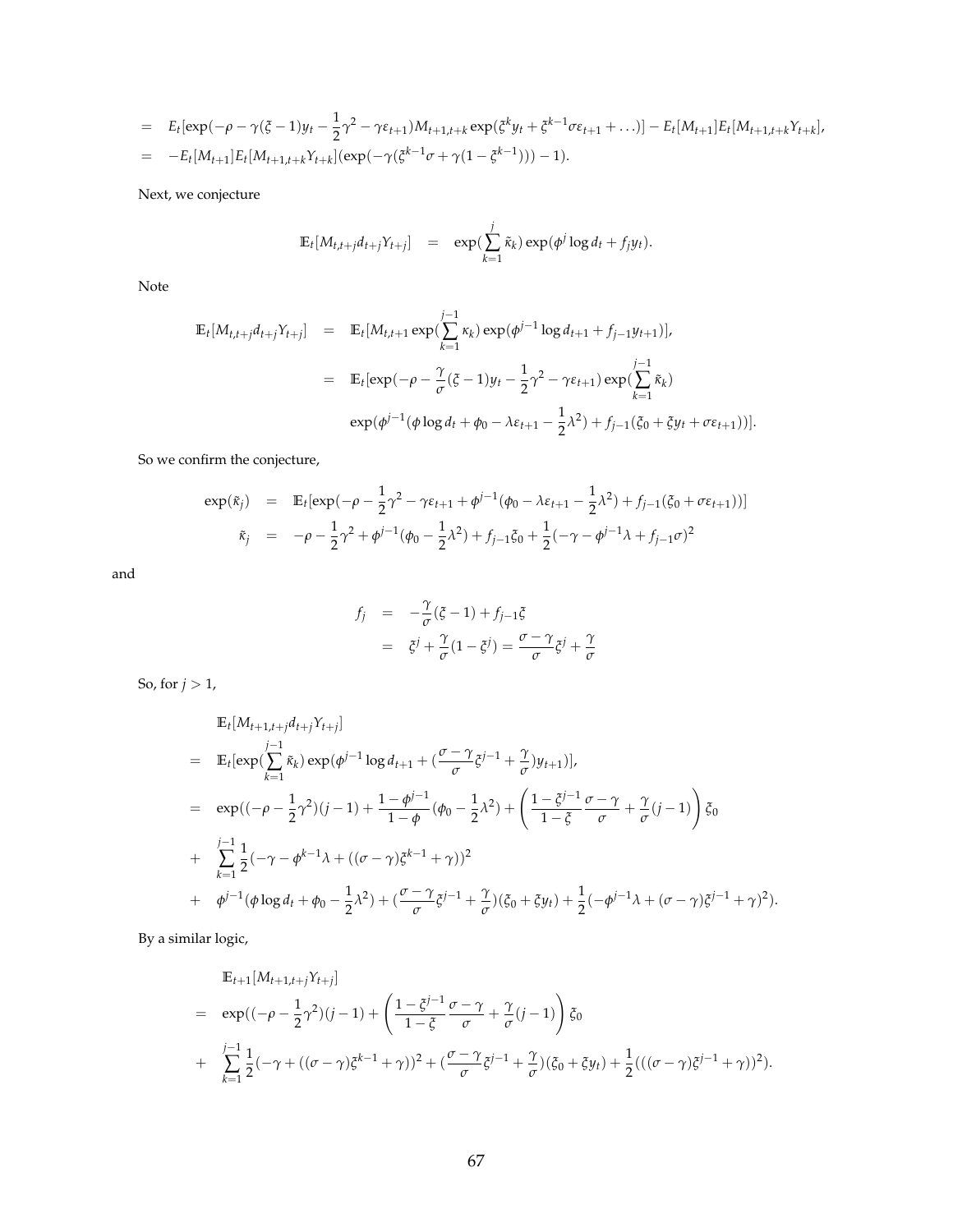$$
\mathbb{E}_{t+1}[M_{t+1,t+j}d_{t+j}\gamma_{t+j}]
$$
\n
$$
= \mathbb{E}_{t+1}[M_{t+1,t+j}\gamma_{t+j}] \exp(\frac{1-\phi^j}{1-\phi}(\phi_0 - \frac{1}{2}\lambda^2) + \sum_{k=1}^{j-1} ((\gamma - \sigma)\xi^{k-1}\phi^{k-1}\lambda + \frac{1}{2}(\phi^{k-1}\lambda)^2)
$$
\n
$$
+ \phi^j \log d_t - \phi^{j-1}\lambda((\sigma - \gamma)\xi^{j-1} + \gamma) + \frac{1}{2}(\phi^{j-1}\lambda)^2).
$$

 $\Box$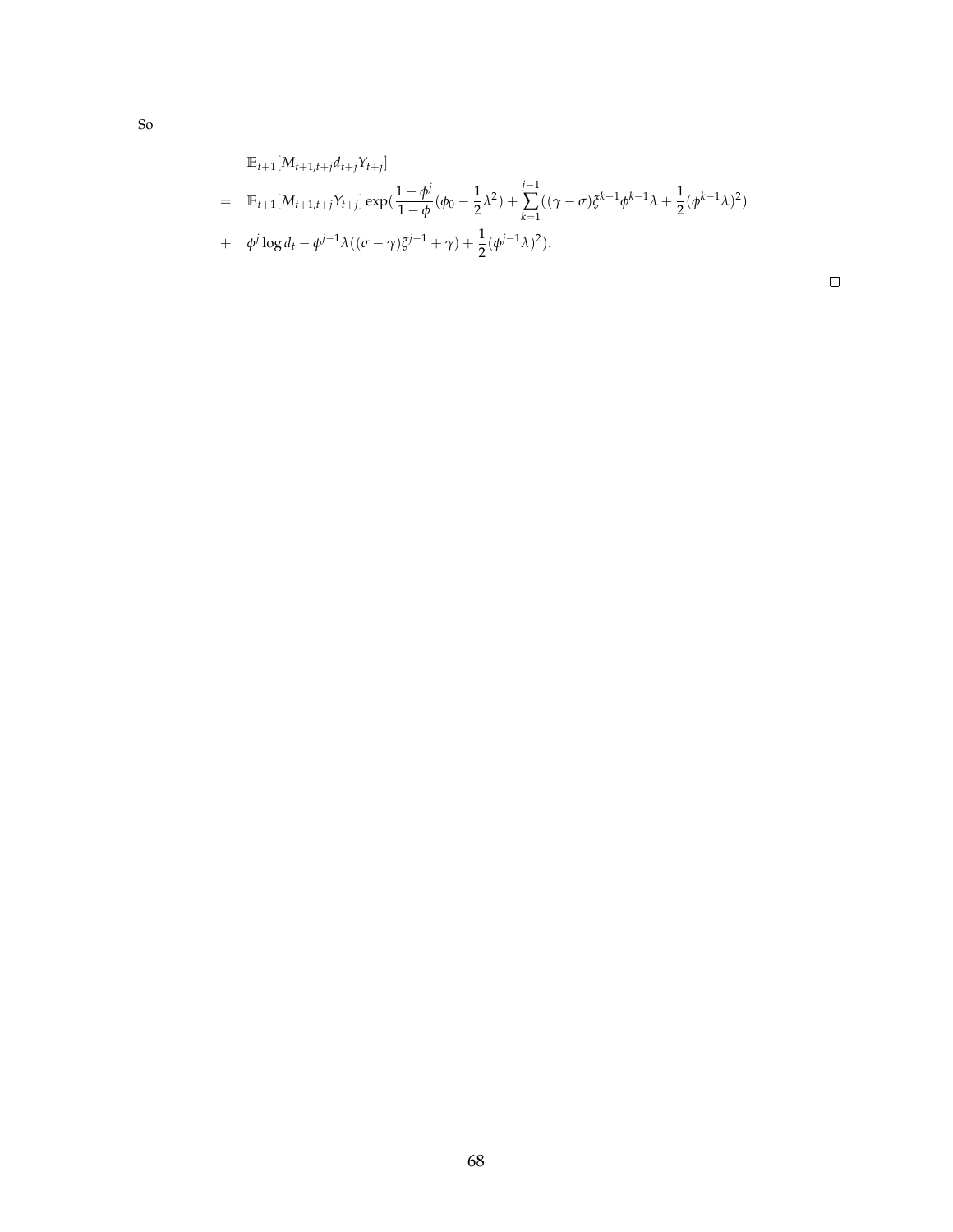# **B Idiosyncratic Insurance**

We now consider transfers that are contingent on idiosyncratic shocks.

**Proposition B.1.** For households who participate in asset markets and who receive net transfers  $\{G-T\}=\{G^a-T^a\}+\{G^i-T^a\}$ *T <sup>i</sup>*}*, the marginal insurance benefit over horizon h is given by:*

$$
\Omega_{net}^{h'}(0) > \frac{P_0^h\left[\left\{G_t^a - T_t^a\right\}\right]}{P_0^h\left[\left\{C_t\right\}\right]} = \frac{P_0^h\left[\left\{C_t\right\}\right] + P_0^h\left[\left\{G_t^a - T_t^a\right\}\right]}{P_0^h\left[\left\{C_t\right\}\right]} - 1
$$

*Proof.* The government can provide insurance against idiosyncratic shocks without increasing the riskiness of its debt.

$$
\mathbb{E}_0 \sum_{t=1}^h \frac{U_{c,t}^i}{U_{c,0}^i} \left( \left[ G_t^i - T_t^i \right] + \left[ G_t^a - T_t^a \right] \right) = \mathbb{E}_0 \sum_{t=1}^h \frac{U_{c,t}^i}{U_{c,0}^i} \left[ G_t^i - T_t^i \right] + \mathbb{E}_0 \sum_{t=1}^h M_{0,t} \left[ G_t^a - T_t^a \right].
$$

Provided that the net transfers provide insurance against idiosyncratic risk:

$$
\sum_{t=1}^h \text{Cov}_0\left(\frac{U_{c,t}^i}{U_{c,0}^i}, \left[G_t^i - T_t^i\right]\right) > 0,
$$

we obtain the following inequality:

$$
\mathbb{E}_0 \sum_{t=1}^h \frac{U_{c,t}^i}{U_{c,0}^i} \left( \left[ G_t^i - T_t^i \right] + \left[ G_t^a - T_t^a \right] \right) > \mathbb{E}_0 \sum_{t=1}^h M_{0,t} \left[ G_t^a - T_t^a \right].
$$

This implies that the marginal benefit of insurance, including idiosyncratic insurance:

$$
\Omega_{net}^{h'}(0) > \frac{P_0^h \left[ \{ G_t^a - T_t^a \} \right]}{P_0^h \left[ \{ C_t \} \right]}
$$

However, the cost to the government of financing these transfers is given by:

$$
\mathbb{E}_0 \sum_{t=1}^{\infty} M_{0,t} \left[ G_t^i - T_t^i \right] + \mathbb{E}_0 \sum_{t=1}^{\infty} M_{0,t} \left[ G_t^a - T_t^a \right] = \mathbb{E}_0 \sum_{t=1}^{\infty} M_{0,t} \left[ G_t^a - T_t^a \right],
$$

 $\Box$ 

where we have used that idiosyncratic transfers are orthogonal to the stochastic discount factor.

# **C Return Betas and Cash Flow Betas**

What is the relationship between return betas and cash flow betas? In the simple case with constant debt/output and spending/output ratios, there is a one-to-one mapping:

**Corollary C.1.** *The expected returns can be expressed as a function of the cash flow betas:*

$$
\mathbb{E}_{t}\left[R_{t+1}^{T} - R_{t}^{f}\right] = \frac{x}{d(1-\xi_{1}) + x\xi_{1}} \frac{-cov_{t}(M_{t+1}, Y_{t+1}/Y_{t})}{E_{t}(M_{t+1})},
$$
\n
$$
= \frac{x}{d(1-\xi_{1}) + x\xi_{1}} exp(\mu + \frac{1}{2}\sigma^{2})(1 - exp(-\gamma\sigma))
$$
\n
$$
\mathbb{E}_{t}\left[R_{t+1}^{G} - R_{t}^{f}\right] = \frac{1}{\xi_{1}} \frac{-cov_{t}(M_{t+1}, Y_{t+1}/Y_{t})}{E_{t}(M_{t+1})}
$$
\n
$$
= \frac{1}{\xi_{1}} exp(\mu + \frac{1}{2}\sigma^{2})(1 - exp(-\gamma\sigma)),
$$

 $where \xi_1 = \exp(-\rho - \gamma \sigma + \mu + 0.5\sigma^2).$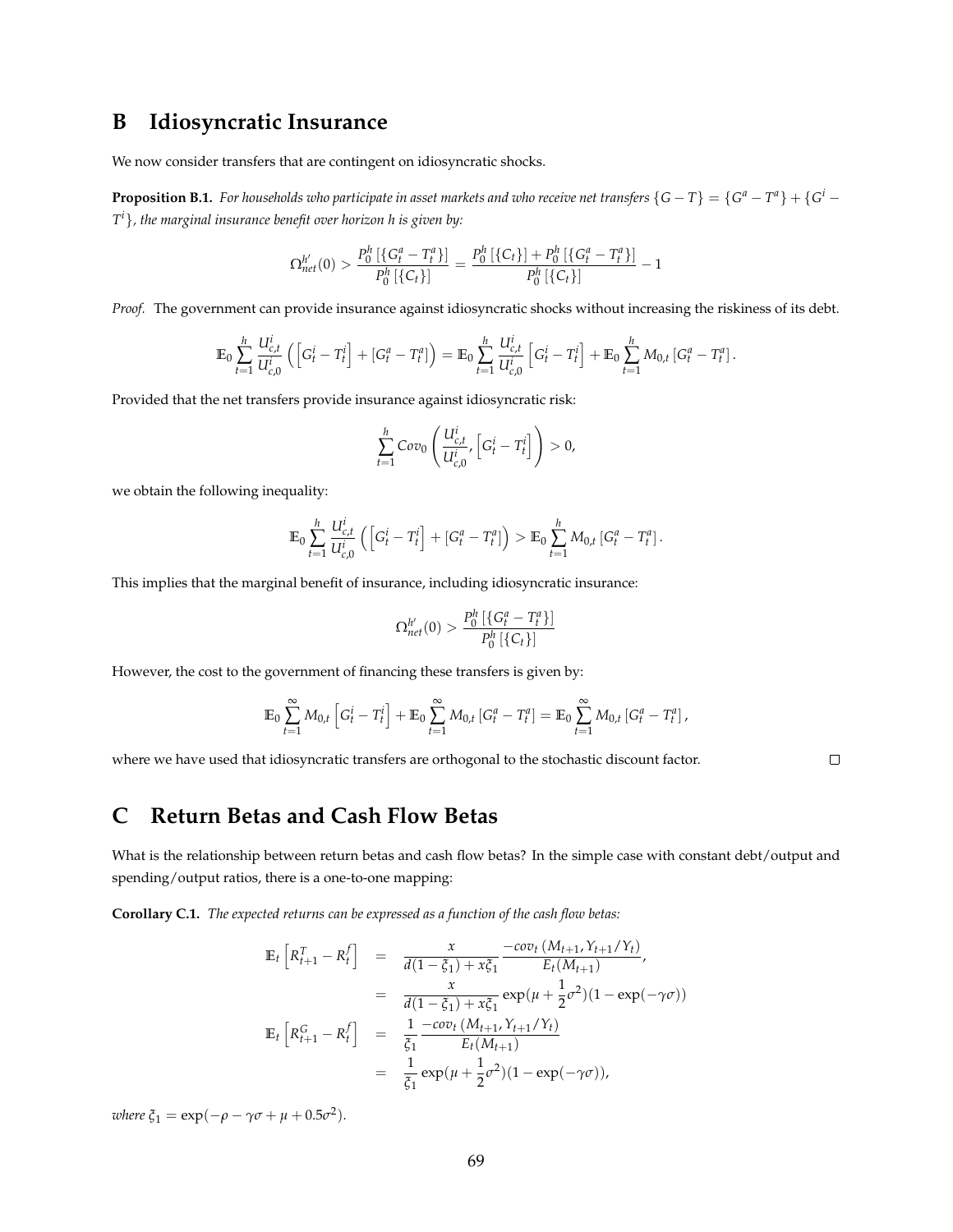Proof. From  $R_{t+1}^f=\rho\exp(\rho)$  and  $\frac{T_t}{Y_t}=x-d\left(1-R_{t-1}^f\frac{Y_{t-1}}{Y_t}\right)$  , we have that the return on the tax claim can be stated as:

$$
R_{t+1}^T = \frac{P_{t+1}^T}{P_t^T - T_t} = \frac{(d + x \frac{\xi_1}{1 - \xi_1})Y_{t+1} + (x - d \left(1 - R_t^f \frac{Y_t}{Y_{t+1}}\right))Y_{t+1}}{(d + x \frac{\xi_1}{1 - \xi_1})Y_t}
$$
\n
$$
= \frac{x \frac{1}{1 - \xi_1}Y_{t+1}}{(d + x \frac{\xi_1}{1 - \xi_1})Y_t} + \frac{d \exp(\rho)}{(d + x \frac{\xi_1}{1 - \xi_1})}.
$$

Similarly, we have an expression for the return on the spending claim:

$$
R_{t+1}^G = \frac{P_{t+1}^G}{P_t^G - G_t} = \frac{x \frac{\xi_1}{1 - \xi_1} Y_{t+1} + x Y_{t+1}}{x \frac{\xi_1}{1 - \xi_1} Y_t} = \frac{x \frac{1}{1 - \xi_1} Y_{t+1}}{x \frac{\xi_1}{1 - \xi_1} Y_t}.
$$

As a result, we can state the risk premium as follows:

$$
\mathbb{E}_{t}\left[R_{t+1}^{T}-R_{t}^{f}\right] = -\frac{\text{cov}\left(M_{t+1}, R_{t+1}^{T}\right)}{E_{t}(M_{t+1})} = \frac{x}{d(1-\xi_{1})+x\xi_{1}} - \frac{\text{cov}\left(M_{t+1}, Y_{t+1}/Y_{t}\right)}{E_{t}(M_{t+1})},
$$
\n
$$
\mathbb{E}_{t}\left[R_{t+1}^{G}-R_{t}^{f}\right] = -\frac{\text{cov}\left(M_{t+1}, R_{t+1}^{G}\right)}{E_{t}(M_{t+1})} = \frac{1}{\xi_{1}} - \frac{\text{cov}\left(M_{t+1}, Y_{t+1}/Y_{t}\right)}{E_{t}(M_{t+1})},
$$

where we have used that  $\xi_1 = \exp(-\rho - \frac{1}{2}\gamma^2 + g + \frac{1}{2}(\gamma - \sigma)^2) = \exp(-\rho - \gamma\sigma + g + \frac{1}{2}\sigma^2)$ .

Then plug in

$$
\frac{-cov_t (M_{t+1}, Y_{t+1}/Y_t)}{E_t(M_{t+1})} = \frac{-cov_t \left(\exp(-\rho - \frac{1}{2}\gamma^2 - \gamma \varepsilon_{t+1}), \exp(g + \sigma \varepsilon_{t+1})\right)}{E_t(\exp(-\rho - \frac{1}{2}\gamma^2 - \gamma \varepsilon_{t+1}))}
$$
  
\n
$$
= \frac{-cov_t \left(\exp(-\gamma \varepsilon_{t+1}), \exp(\sigma \varepsilon_{t+1})\right)}{\exp(-\rho)} \exp(-\rho - \frac{1}{2}\gamma^2 + g),
$$
  
\n
$$
= -(\exp(\frac{1}{2}(\gamma^2 + \sigma^2))(\exp(-\gamma \sigma) - 1)) \exp(-\frac{1}{2}\gamma^2 + g),
$$
  
\n
$$
= \exp(g + \frac{1}{2}\sigma^2)(1 - \exp(-\gamma \sigma)).
$$

 $\Box$ 

# **D Fiscal Hedging Demand in Economy with Distortionary Taxation**

In a class of dynamic models with distortionary taxation going back to [Lucas and Stokey](#page-50-0) [\(1983\)](#page-50-0), the government chooses the tax rate optimally to hedge shocks to government spending. If the government can issue state-contingent debt, the optimal tax rate inherits the serial correlation of government spending.To the extent that the government's debt securities do not span all the shocks that hit the economy, maturity choice plays an important role. In a model in which only spending shocks drive the term structure, [Angeletos](#page-46-4) [\(2002\)](#page-46-4) and [Buera and Nicolini](#page-48-2) [\(2004\)](#page-48-2) show how the government can choose the maturity of non-state-contingent government debt to mimic the complete markets allocations in [Lucas](#page-50-0) [and Stokey](#page-50-0) [\(1983\)](#page-50-0), thus creating an explicit role for the maturity structure. In general, the government will not try to replicate the complete markets allocation if variation in interest rates is largely explained by non-spending shocks, as is the case in the data. When governments only issue risk-free debt, the market incompleteness imputes more persis-tence to the optimal tax rates, as shown by Aiyagari, Marcet, Sargent, and Seppälä [\(2002\)](#page-46-5), unless the government can accumulate savings. [Lustig et al.](#page-50-1) [\(2008\)](#page-50-1) examine the optimal maturity structure when the government issues nominal non-state-contingent debt. A general version of the incomplete markets optimal taxation problem is analyzed by [Bhandari et al.](#page-47-0) [\(2017\)](#page-47-0).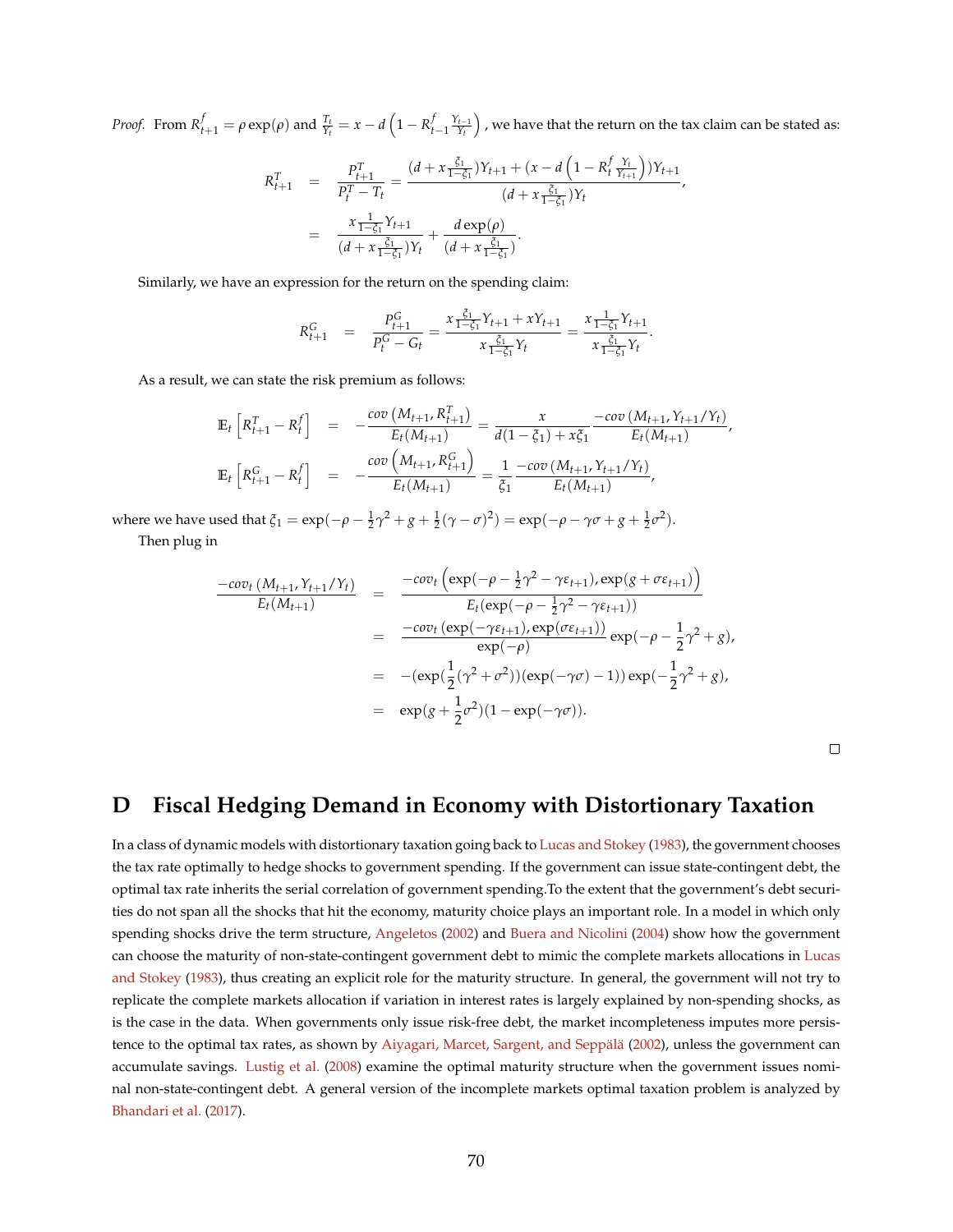When taxes are distortionary, the government has an additional fiscal hedging motive to issue risky debt. In a representative agent economy with distortionary taxation, [Bhandari et al.](#page-47-0) [\(2017\)](#page-47-0) show that the planner will choose the long-run target debt level to minimize the variance of its financing requirements:

$$
Var_0\left[R_1^DBM_{0,1}-\sum_{j=1}^{\infty}M_{0,j}S_j^{\overline{\tau}}\right]=B^2Var_0[R_1^DM_{0,1}]-Bcov_0\left(R_1^DM_{0,1},\sum_{j=1}^{\infty}M_{0,j}S_j^{\overline{\tau}}\right)+\ldots,
$$

where  $S^{\overline{\tau}}_{t+j}$  denotes the surplus evaluated at a constant tax rate  $\overline{\tau}$  such that  $B=\mathbb{E}_0\sum_{j=1}^\infty M_{0,j}S^{\overline{\tau}}_j.$  Given the constant tax rate, this surplus stream will be risky, and the covariance term will tend to be negative:

$$
cov_0\left(R_1^D M_{0,1}, \sum_{j=1}^{\infty} M_{0,j} S_j^{\overline{\tau}}\right) < 0.
$$

With positive debt outstanding  $B > 0$ , minimizing the variance of financing requirements is achieved by choosing a debt instrument with return  $R_1^D = 1/M_{0,1}$ . The optimal debt instrument is the riskiest one, the one with the maximum squared Sharpe ratio  $Var_0(M_{0,1})$ . In environments with only transitory shocks, the riskiest security is the longestmaturity debt instrument. (In environments with permanent shocks to the SDF, the riskiest asset would be more like equity.) The fiscal hedging motive would lead the government to prefer risky debt.

In general, the solution to the variance minimization problem in [Bhandari et al.](#page-47-0) (see [2017,](#page-47-0) p.650) implies a long-run debt target:

$$
B^* = \frac{cov_0\left(R_1^D M_1, \sum_{j=1}^{\infty} M_{0,j} S_j^{\overline{\tau}}\right)}{var_0(R_1^D M_1)}.
$$

and a rate at which the debt reverts to the target given by  $\frac{1}{1+e^{-2\rho}var_0(M_1)}$ , where  $\rho$  denotes the rate of time preference. In the case of risk-free debt, the optimal target debt level is negative:

$$
B^* = \frac{cov_0\left(M_1, \sum_{j=1}^{\infty} M_{0,j} S_j^{\overline{\tau}}\right)}{var_0(M_1)} < 0
$$

Given that the surplus evaluated at constant tax rates is exposed to short-run and long-run output risk, the planner will want to accumulate assets because debt does not provide a fiscal hedge. This rationalizing the prescription in [Aiyagari](#page-46-5) [et al.](#page-46-5) [\(2002\)](#page-46-5) that the government should save. Having savings (a sovereign wealth fund) is what allows the government to choose  $β_t^T > β_t^G$  and insure taxpayers against macro shocks. In the limit, by accumulating sufficient assets, the gov-ernment can implement the [Lucas and Stokey](#page-50-0) [\(1983\)](#page-50-0) complete markets allocation. Even when the debt is risky, [Bhandari](#page-47-0) [et al.](#page-47-0) [\(2017\)](#page-47-0) find that the planner wants to accumulate assets in the long-run because  $cov_0\left(R_1^D M_{0,1},\sum_{j=1}^{\infty} M_{0,j} s_j^{\overline{\tau}}\right)<0.$ 

# <span id="page-71-0"></span>**E Entropy Bounds**

**Proposition E.1.** In the absence of arbitrage, the entropy of the SDF  $M_{t+1} = \frac{\Lambda_{t+1}}{\Lambda_t}$  puts an upper bound on the expected log *excess returns:*

$$
L_t\left(\frac{\Lambda_{t+1}}{\Lambda_t}\right) \geq \mathbb{E}_t \log R_{t+1} - \log R_{t+1,1}.
$$

*Proof.* See [Backus et al.](#page-46-2) [\(2014\)](#page-46-2) for a comprehensive proof. We start from the definition of the conditional entropy of the